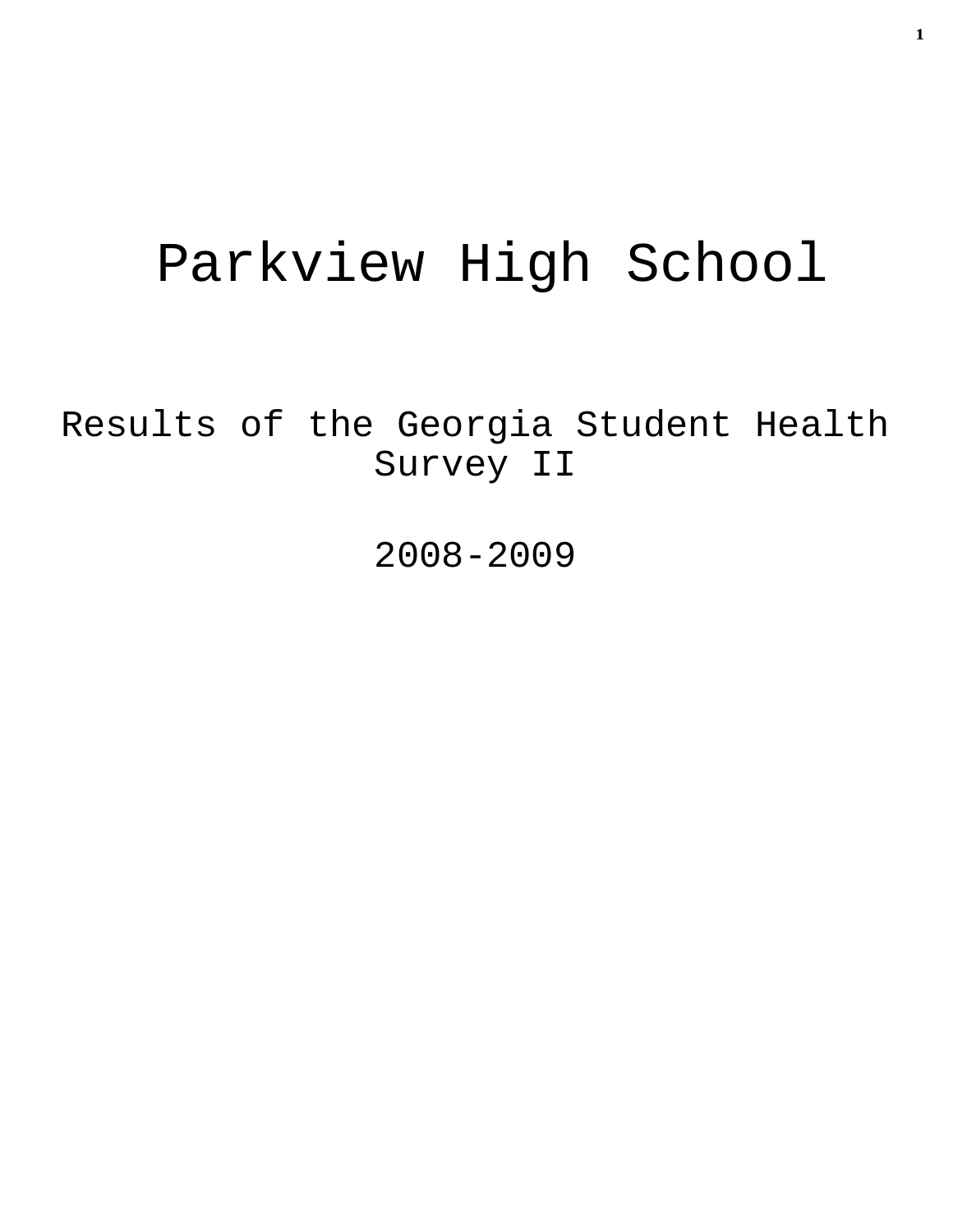# *Demographics* **2**

| Grade                    |    |  |  |  |
|--------------------------|----|--|--|--|
| <b>Grade   Frequency</b> |    |  |  |  |
| 10                       | 51 |  |  |  |
| 12                       | 86 |  |  |  |

| Frequency      | <b>Table of Gender by Grade</b> |              |             |              |  |
|----------------|---------------------------------|--------------|-------------|--------------|--|
| <b>Col Pct</b> |                                 | Grade(Grade) |             |              |  |
|                | Gender(Gender)                  | <b>10</b>    | 12          | <b>Total</b> |  |
|                | <b>Female</b>                   | 28<br>54.90  | 42<br>48.84 | 70           |  |
|                | <b>Male</b>                     | 23<br>45.10  | 44<br>51.16 | 67           |  |
|                | <b>Total</b>                    | 51           | 86          | 137          |  |

| <b>Frequency</b><br>Col Pct |
|-----------------------------|
|                             |

| <b>Table of Ethnicity by Grade</b> |              |                        |              |  |  |  |
|------------------------------------|--------------|------------------------|--------------|--|--|--|
|                                    | Grade(Grade) |                        |              |  |  |  |
| <b>Ethnicity</b> (Ethnicity)       | 10           | 12                     | <b>Total</b> |  |  |  |
| <b>Black</b>                       | 8<br>15.69   | 11<br>12.79            | 19           |  |  |  |
| <b>Hispanic</b>                    | 4<br>7.84    | $\mathfrak{D}$<br>2.33 | 6            |  |  |  |
| White                              | 24<br>47.06  | 44<br>51.16            | 68           |  |  |  |
| <b>Asian</b>                       | 12<br>23.53  | 27<br>31.40            | 39           |  |  |  |
| <b>Other</b>                       | 3<br>5.88    | 2<br>2.33              | 5            |  |  |  |
| <b>Total</b>                       | 51           | 86                     | 137          |  |  |  |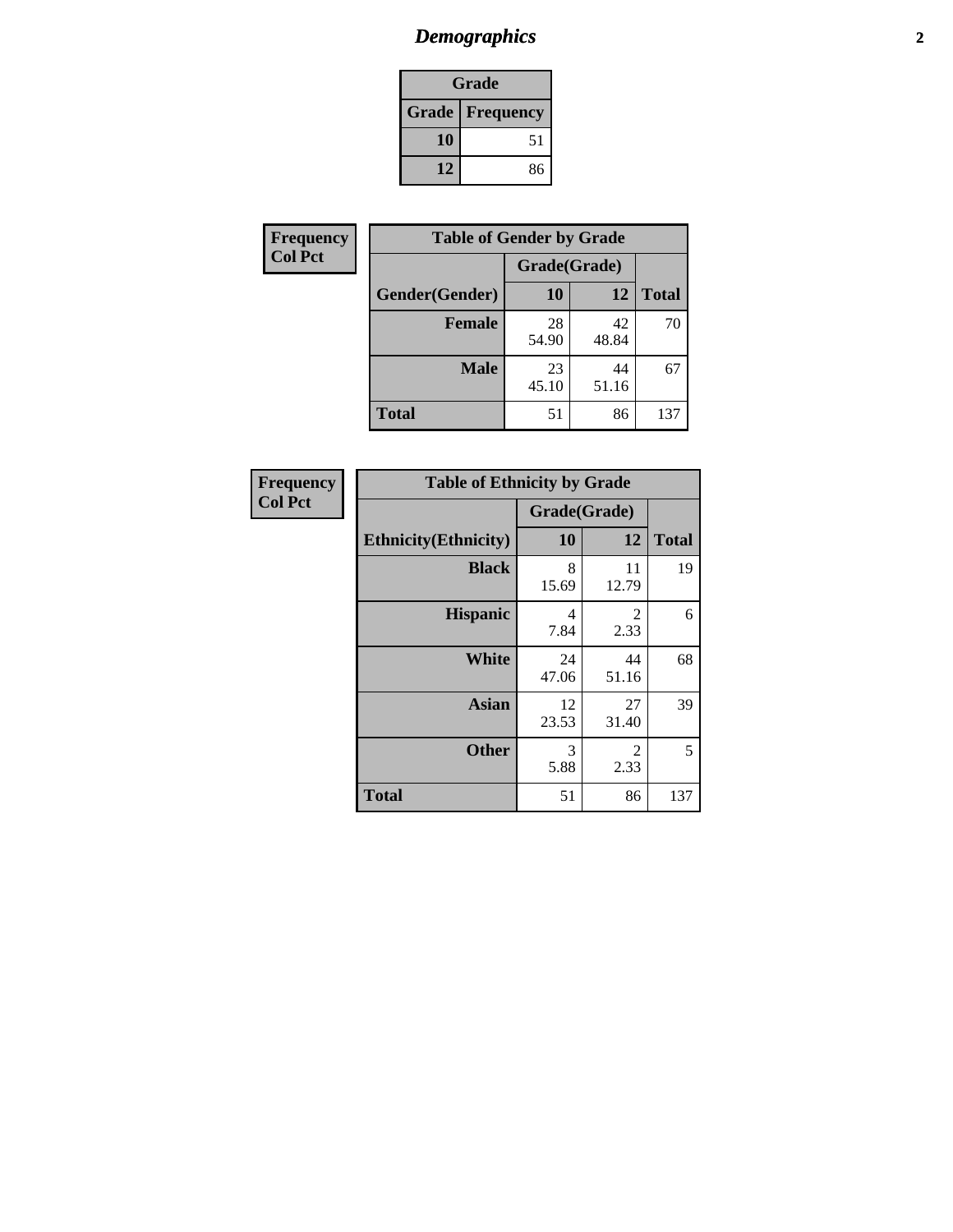### *Title IV, Part A, Schedule A* **3** *Goal 1: Ensure that all schools are drug-free Baseline Data: Year 2008-2009 Prevalence of Drug Use*

| Frequency<br><b>Col Pct</b> | <b>Table of AlcoholAlt by Grade</b> |              |             |              |  |  |
|-----------------------------|-------------------------------------|--------------|-------------|--------------|--|--|
|                             | AlcoholAlt(Alcohol                  | Grade(Grade) |             |              |  |  |
|                             | use, past 30 days)                  | <b>10</b>    | 12          | <b>Total</b> |  |  |
|                             | Yes                                 | 8<br>15.69   | 14<br>16.28 | 22           |  |  |
|                             | N <sub>0</sub>                      | 43<br>84.31  | 72<br>83.72 | 115          |  |  |
|                             | Total                               | 51           | 86          | 137          |  |  |

| <b>Frequency</b><br><b>Col Pct</b> | <b>Table of TobaccoAny by Grade</b> |              |             |              |  |
|------------------------------------|-------------------------------------|--------------|-------------|--------------|--|
|                                    | TobaccoAny(Tobacco                  | Grade(Grade) |             |              |  |
|                                    | use, past 30 days)                  | 10           | 12          | <b>Total</b> |  |
|                                    | Yes                                 | 6<br>11.76   | 8<br>9.30   | 14           |  |
|                                    | N <sub>0</sub>                      | 45<br>88.24  | 78<br>90.70 | 123          |  |
|                                    | <b>Total</b>                        | 51           | 86          | 137          |  |

| Frequency<br><b>Col Pct</b> | <b>Table of MarijuanaAlt by Grade</b>        |              |             |              |  |
|-----------------------------|----------------------------------------------|--------------|-------------|--------------|--|
|                             | MarijuanaAlt(Marijuana<br>use, past 30 days) | Grade(Grade) |             |              |  |
|                             |                                              | 10           | 12          | <b>Total</b> |  |
|                             | <b>Yes</b>                                   | 6<br>11.76   | 5<br>5.81   | 11           |  |
|                             | N <sub>0</sub>                               | 45<br>88.24  | 81<br>94.19 | 126          |  |
|                             | <b>Total</b>                                 | 51           | 86          | 137          |  |

| Frequency<br><b>Col Pct</b> | <b>Table of OtherDrugAny by Grade</b>                  |             |             |              |  |  |
|-----------------------------|--------------------------------------------------------|-------------|-------------|--------------|--|--|
|                             | <b>OtherDrugAny(Other</b><br>Grade(Grade)<br>drug use, |             |             |              |  |  |
|                             | past 30 days)                                          | 10          | 12          | <b>Total</b> |  |  |
|                             | Yes                                                    | 9.80        | 3<br>3.49   | 8            |  |  |
|                             | N <sub>0</sub>                                         | 46<br>90.20 | 83<br>96.51 | 129          |  |  |
|                             | <b>Total</b>                                           | 51          | 86          | 137          |  |  |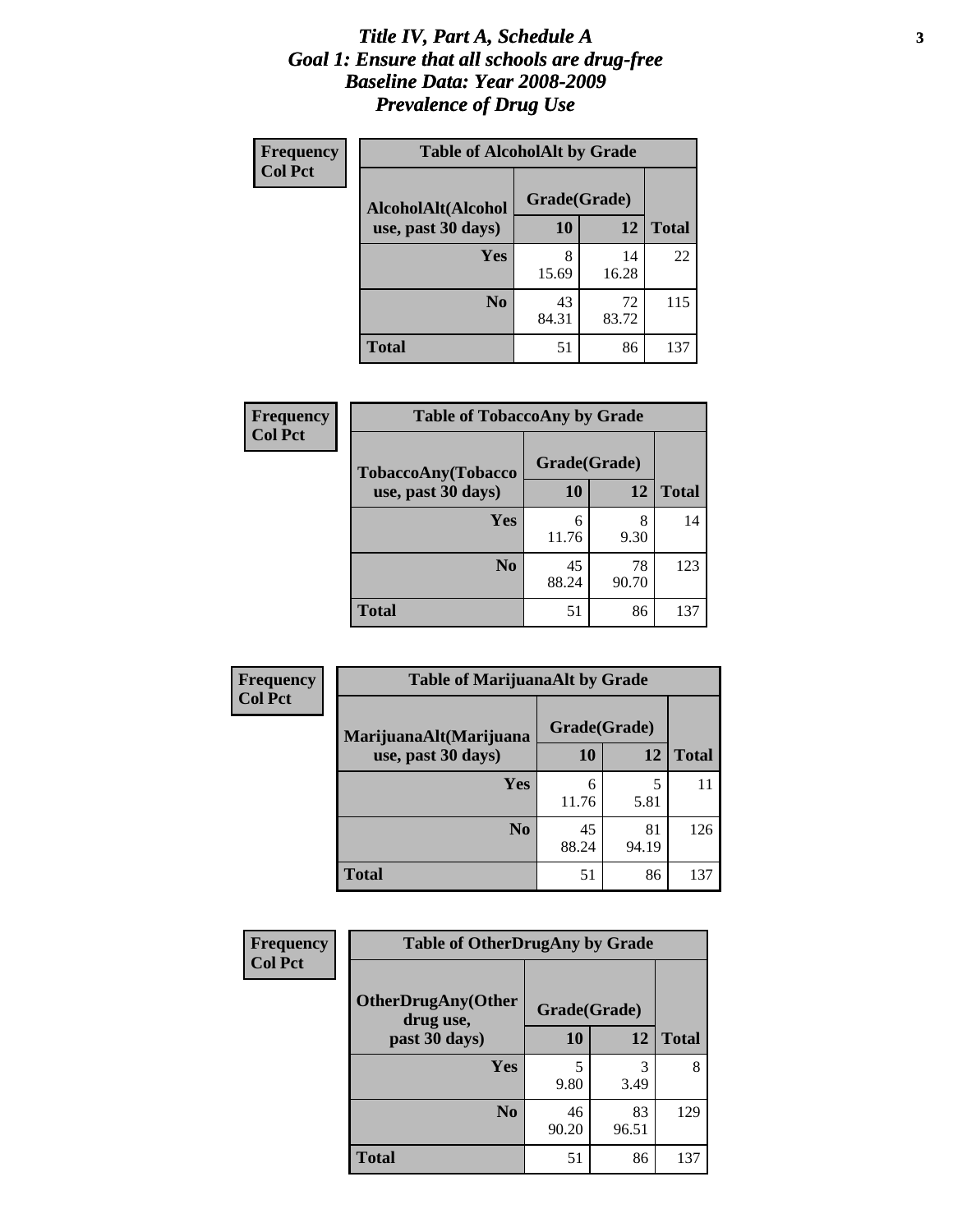### *Average Age of Onset of Use* **4** *Results for "Average Age of Onset of Use" questions exclude students who said they did not use that substance*

| <b>Variable</b>       | Label                                                              | <b>Mean</b> |
|-----------------------|--------------------------------------------------------------------|-------------|
| Alcoholinit2          | I started using alcohol when I was                                 | 13.47       |
| Cigarettesinit2       | I started smoking tobacco when I was                               | 14.21       |
| Smokelessinit2        | I started chewing tobacco when I was                               | 12.25       |
| Marijuanainit2        | I started using marijuana when I was                               | 13.29       |
| Cocaineinit2          | I started using cocaine when I was                                 | 10.00       |
| Inhalantsinit2        | I started using inhalants when I was                               | 11.33       |
| Steroidsinit2         | I started using steroids when I was                                | 9.50        |
| Ecstasyinit2          | I started using ecstasy when I was                                 | 11.67       |
| Methinit <sub>2</sub> | I started using methamphetamines when I was                        | 9.00        |
| Hallucinogensinit2    | I started using hallucinogens when I was                           | 11.00       |
| Prescriptioninit2     | I started using prescription drugs not prescribed to me when I was | 14.11       |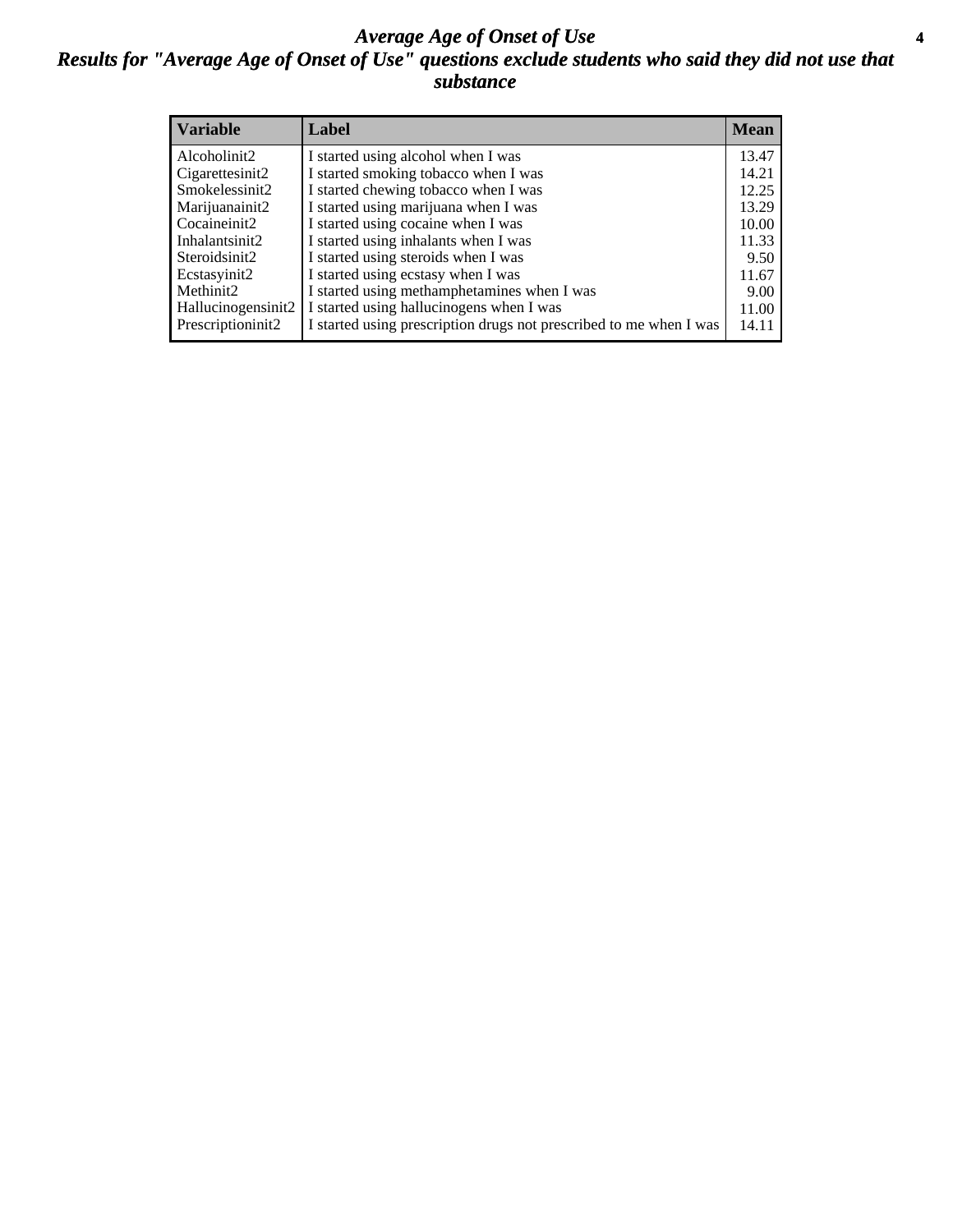# *Perception of Health Risk* **5**

| Frequency      | <b>Table of Alcoholharmdich by Grade</b> |              |             |              |  |
|----------------|------------------------------------------|--------------|-------------|--------------|--|
| <b>Col Pct</b> | Alcoholharmdich(I<br>think alcohol is    | Grade(Grade) |             |              |  |
|                | harmful)                                 | 10           | 12          | <b>Total</b> |  |
|                | <b>Yes</b>                               | 42<br>82.35  | 69<br>80.23 | 111          |  |
|                | N <sub>0</sub>                           | Q<br>17.65   | 17<br>19.77 | 26           |  |
|                | <b>Total</b>                             | 51           | 86          | 137          |  |

| <b>Frequency</b>                               | <b>Table of Tobaccoharmdich by Grade</b> |              |              |     |
|------------------------------------------------|------------------------------------------|--------------|--------------|-----|
| <b>Col Pct</b><br>think tobacco is<br>harmful) | Tobaccoharmdich(I                        | Grade(Grade) |              |     |
|                                                | 10                                       | 12           | <b>Total</b> |     |
|                                                | Yes                                      | 46<br>90.20  | 84<br>97.67  | 130 |
|                                                | N <sub>0</sub>                           | 5<br>9.80    | 2<br>2.33    |     |
|                                                | <b>Total</b>                             | 51           | 86           | 137 |

| Frequency<br><b>Col Pct</b> | <b>Table of Marijuanaharmdich by Grade</b>                |             |             |              |  |  |
|-----------------------------|-----------------------------------------------------------|-------------|-------------|--------------|--|--|
|                             | Marijuanaharmdich(I<br>Grade(Grade)<br>think marijuana is |             |             |              |  |  |
|                             | harmful)                                                  | 10          | 12          | <b>Total</b> |  |  |
|                             | Yes                                                       | 41<br>80.39 | 69<br>80.23 | 110          |  |  |
|                             | N <sub>0</sub>                                            | 10<br>19.61 | 17<br>19.77 | 27           |  |  |
|                             | <b>Total</b>                                              | 51          | 86          | 137          |  |  |

| Frequency      | <b>Table of Otherdrugharmdich by Grade</b>   |              |             |              |  |  |
|----------------|----------------------------------------------|--------------|-------------|--------------|--|--|
| <b>Col Pct</b> | Otherdrugharmdich(I<br>think other drugs are | Grade(Grade) |             |              |  |  |
|                | harmful)                                     | 10           | 12          | <b>Total</b> |  |  |
|                | Yes                                          | 48<br>94.12  | 85<br>98.84 | 133          |  |  |
|                | N <sub>0</sub>                               | 5.88         | 1.16        | 4            |  |  |
|                | <b>Total</b>                                 | 51           | 86          | 137          |  |  |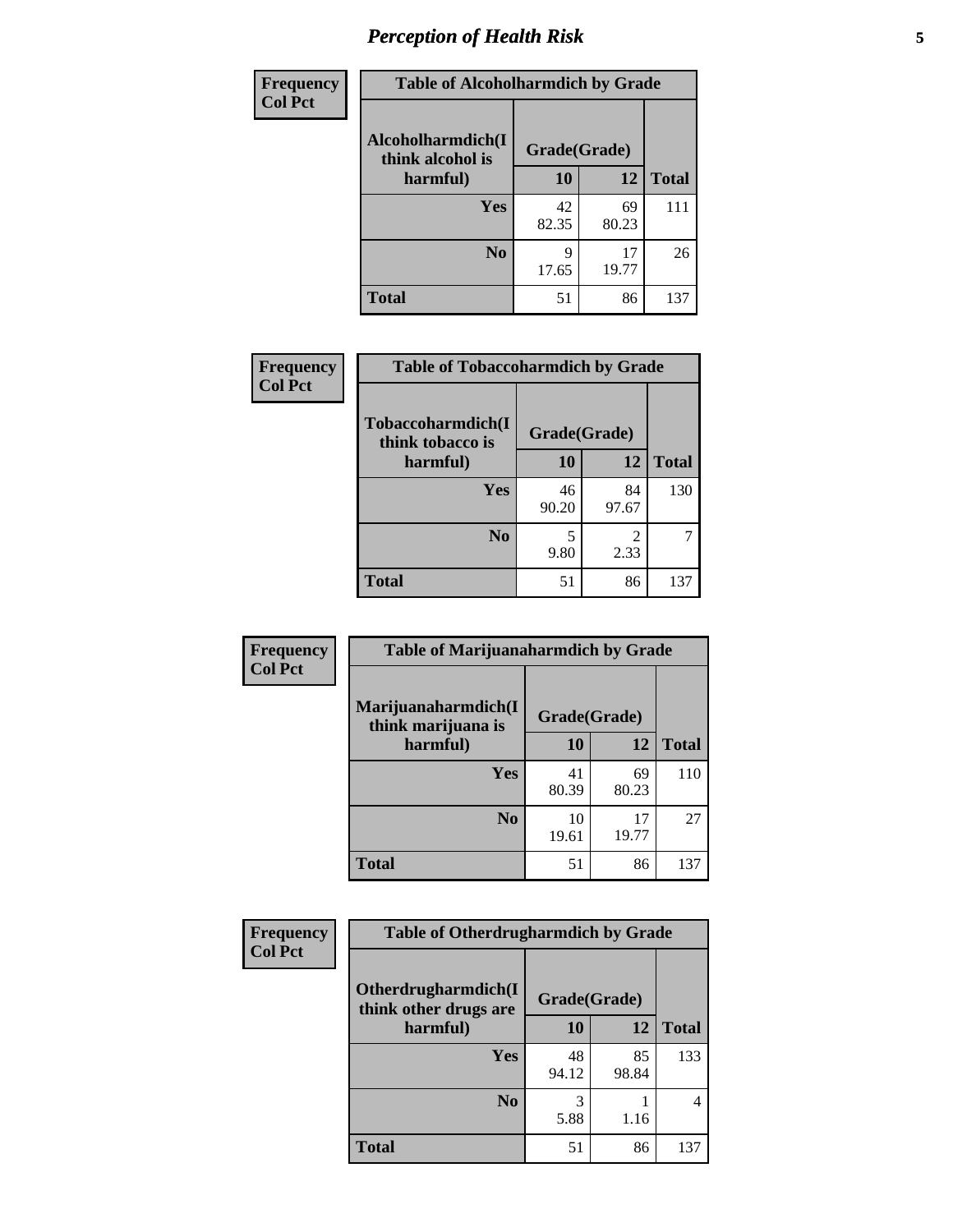# *Social Disapproval* **6**

| Frequency      | <b>Table of Alcoholpeerdich by Grade</b>                    |              |             |              |
|----------------|-------------------------------------------------------------|--------------|-------------|--------------|
| <b>Col Pct</b> | Alcoholpeerdich(My<br>friends would<br>disapprove if I used | Grade(Grade) |             |              |
|                | alcohol)                                                    | 10           | 12          | <b>Total</b> |
|                | <b>Yes</b>                                                  | 36<br>70.59  | 43<br>50.00 | 79           |
|                | N <sub>0</sub>                                              | 15<br>29.41  | 43<br>50.00 | 58           |
|                | <b>Total</b>                                                | 51           | 86          | 137          |

| <b>Frequency</b> |
|------------------|
| <b>Col Pct</b>   |

| <b>Table of Tobaccopeerdich by Grade</b>                    |              |             |              |  |  |  |
|-------------------------------------------------------------|--------------|-------------|--------------|--|--|--|
| Tobaccopeerdich(My<br>friends would<br>disapprove if I used | Grade(Grade) |             |              |  |  |  |
| tobacco)                                                    | 10           | 12          | <b>Total</b> |  |  |  |
| Yes                                                         | 35<br>68.63  | 61<br>70.93 | 96           |  |  |  |
| N <sub>0</sub>                                              | 16<br>31.37  | 25<br>29.07 | 41           |  |  |  |
| <b>Total</b>                                                | 51           | 86          | 137          |  |  |  |

| Frequency      | <b>Table of Marijuanapeerdich by Grade</b>                    |              |             |              |  |  |
|----------------|---------------------------------------------------------------|--------------|-------------|--------------|--|--|
| <b>Col Pct</b> | Marijuanapeerdich(My<br>friends would<br>disapprove if I used | Grade(Grade) |             |              |  |  |
|                | marijuana)                                                    | 10           | 12          | <b>Total</b> |  |  |
|                | <b>Yes</b>                                                    | 37<br>72.55  | 57<br>66.28 | 94           |  |  |
|                | N <sub>0</sub>                                                | 14<br>27.45  | 29<br>33.72 | 43           |  |  |
|                | <b>Total</b>                                                  | 51           | 86          | 137          |  |  |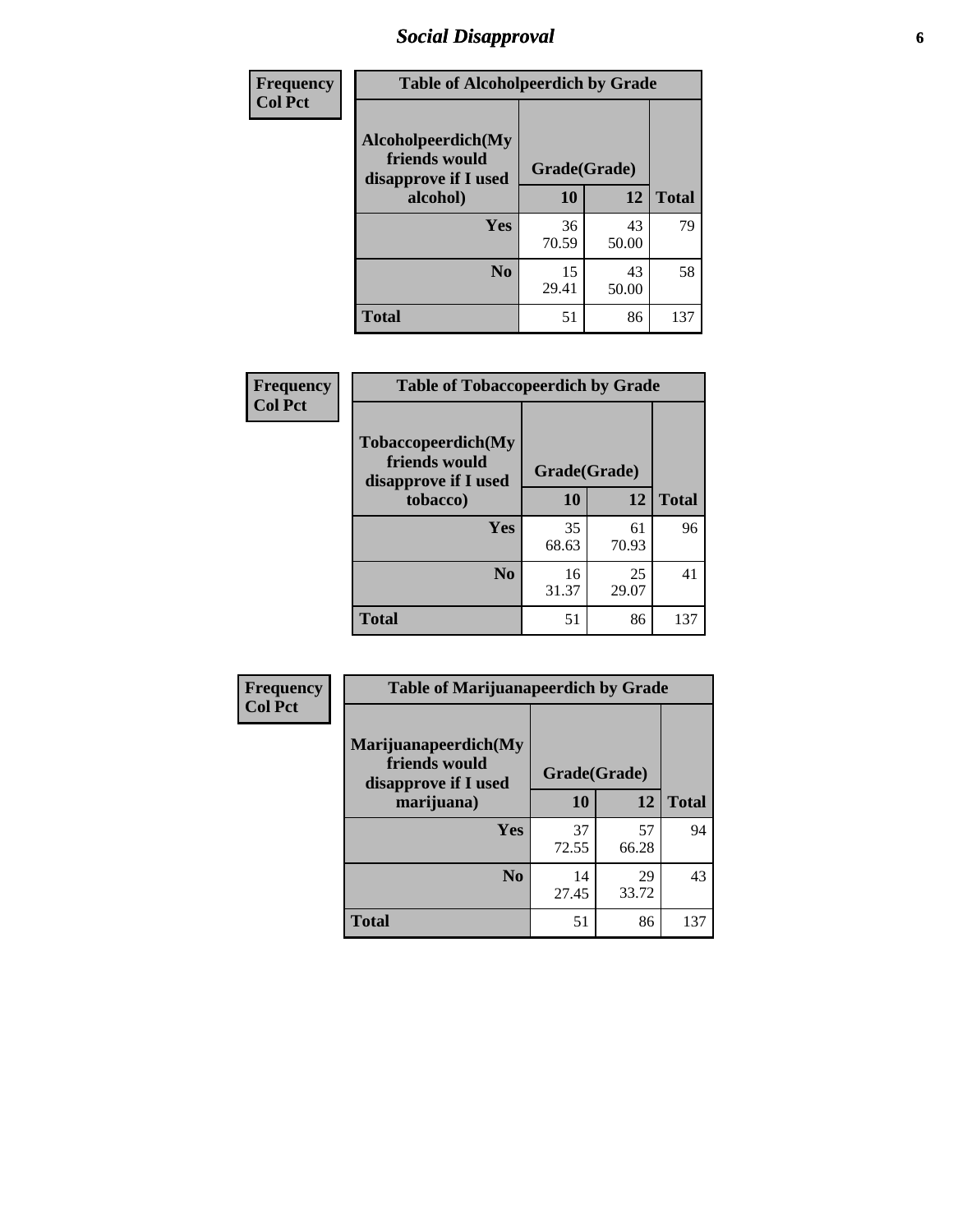# *Social Disapproval* **7**

| Frequency      | <b>Table of Otherdrugpeerdich by Grade</b>                    |              |             |              |  |
|----------------|---------------------------------------------------------------|--------------|-------------|--------------|--|
| <b>Col Pct</b> | Otherdrugpeerdich(My<br>friends would<br>disapprove if I used | Grade(Grade) |             |              |  |
|                | other drugs)                                                  | 10           | 12          | <b>Total</b> |  |
|                | Yes                                                           | 41<br>80.39  | 77<br>89.53 | 118          |  |
|                | N <sub>0</sub>                                                | 10<br>19.61  | 9<br>10.47  | 19           |  |
|                | <b>Total</b>                                                  | 51           | 86          | 137          |  |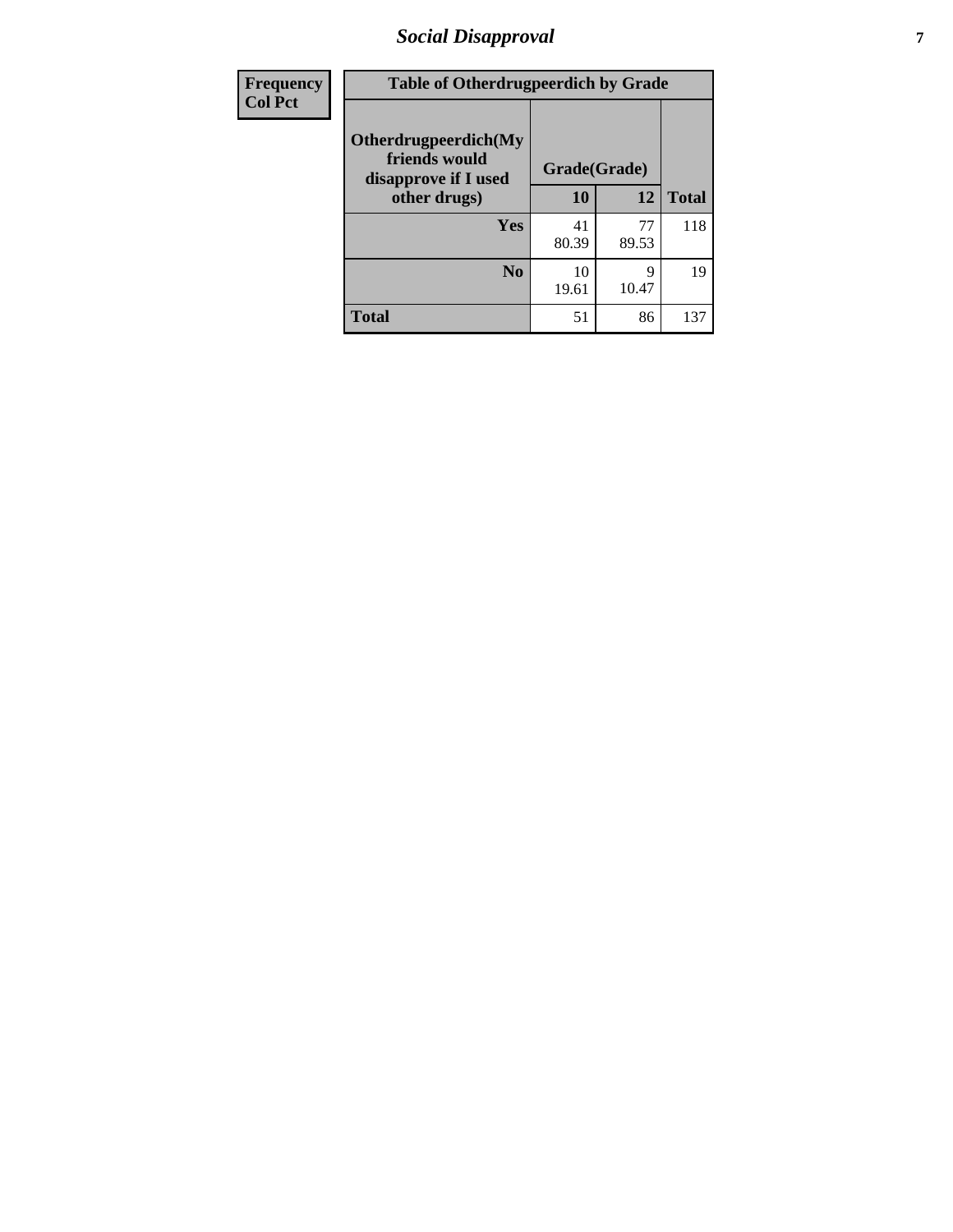### Title IV, Part A, Schedule A **8** *Goal 2: To help ensure that all schools are safe and disciplined Baseline Data: Year 2008-2009 Student Involvement in Gang Activity*

| Frequency      |                                                                                                   | <b>Table of Gangself by Grade</b> |             |              |
|----------------|---------------------------------------------------------------------------------------------------|-----------------------------------|-------------|--------------|
| <b>Col Pct</b> | Gangself(I<br>have<br>participated<br>in illegal<br>gang<br>activities in<br>the past 30<br>days) | Grade(Grade)<br>10                | 12          | <b>Total</b> |
|                | Yes                                                                                               | 2<br>3.92                         | 2<br>2.33   | 4            |
|                | N <sub>0</sub>                                                                                    | 49<br>96.08                       | 84<br>97.67 | 133          |
|                | <b>Total</b>                                                                                      | 51                                | 86          | 137          |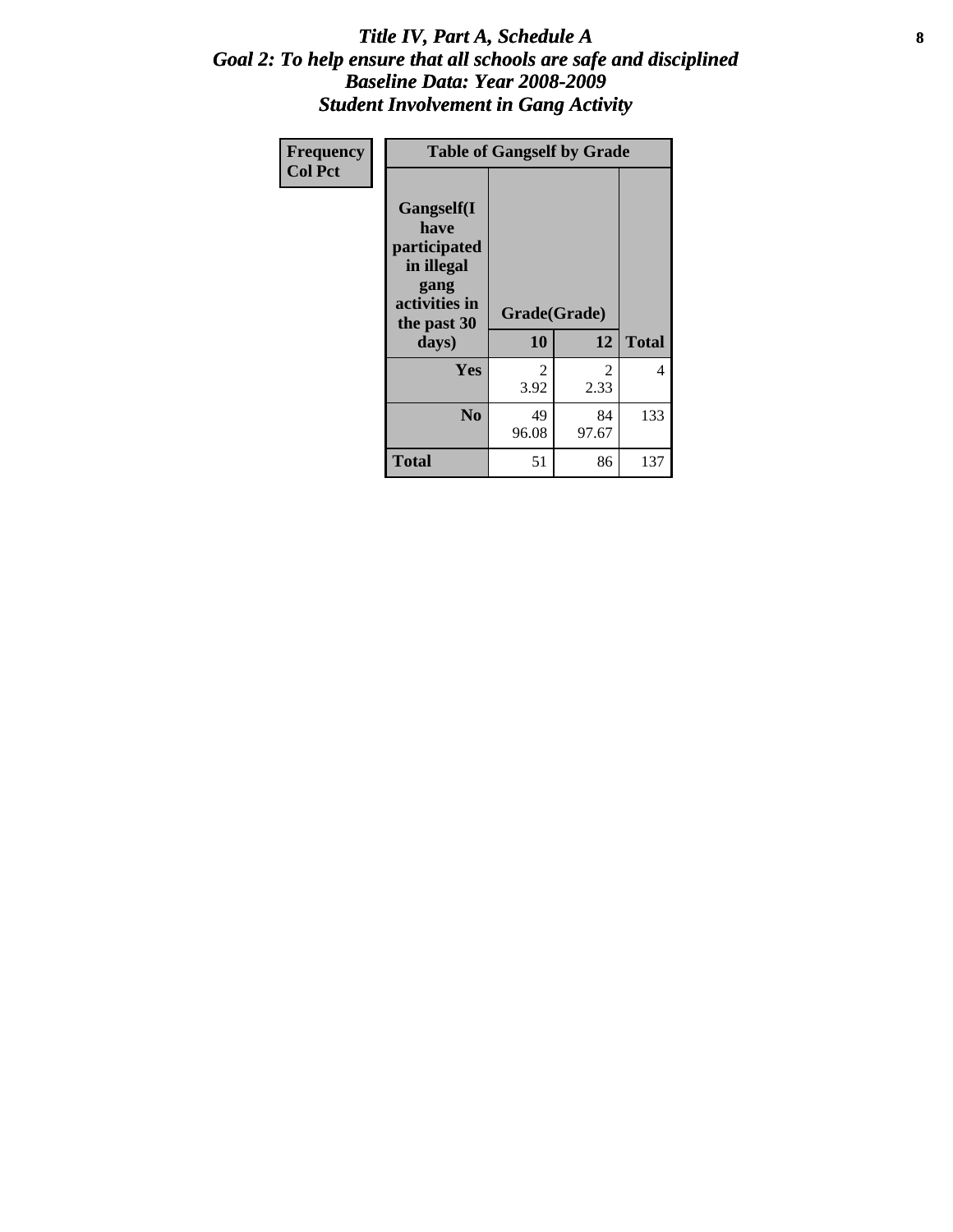# *Student Perception of School Safety* **9**

| <b>Frequency</b><br>Row Pct |
|-----------------------------|
|                             |

| <b>Table of Grade by Safeschool</b> |                          |                                                        |                             |                                    |              |  |
|-------------------------------------|--------------------------|--------------------------------------------------------|-----------------------------|------------------------------------|--------------|--|
|                                     |                          | Safeschool (School is a place at which I feel<br>safe) |                             |                                    |              |  |
| Grade(Grade)                        | <b>Strongly</b><br>Agree | Somewhat  <br>Agree                                    | <b>Somewhat</b><br>Disagree | <b>Strongly</b><br><b>Disagree</b> | <b>Total</b> |  |
| <b>10</b>                           | 15<br>29.41              | 23<br>45.10                                            | 9.80                        | 8<br>15.69                         | 51           |  |
| 12                                  | 29<br>33.72              | 52<br>60.47                                            | 4<br>4.65                   | 1.16                               | 86           |  |
| <b>Total</b>                        | 44                       | 75                                                     | 9                           | 9                                  | 137          |  |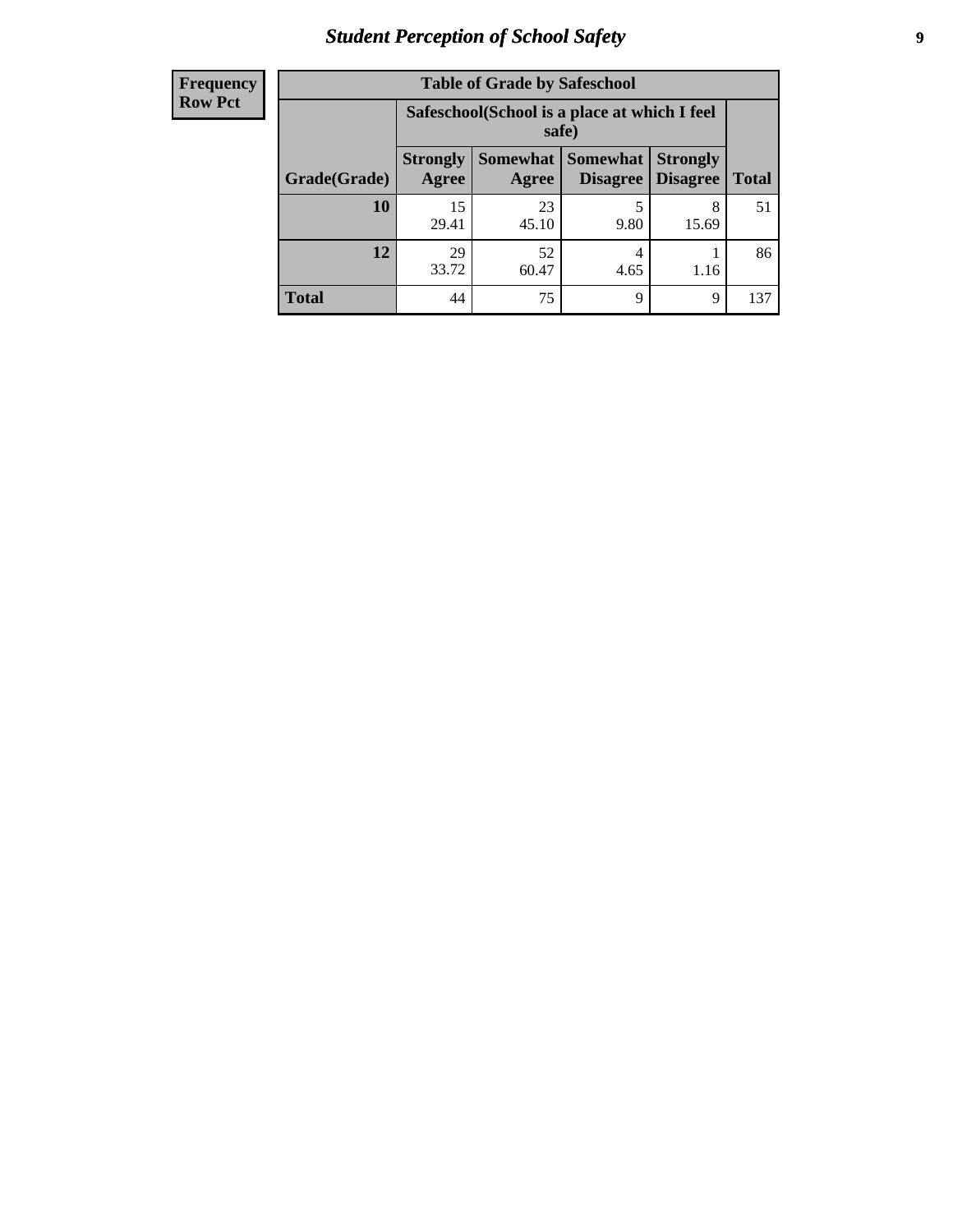### *Students Who Have Been Bullied* **10**

| <b>Frequency</b> |              | <b>Table of Grade by Bullied</b> |                                                                                     |                               |                        |              |
|------------------|--------------|----------------------------------|-------------------------------------------------------------------------------------|-------------------------------|------------------------|--------------|
| <b>Row Pct</b>   |              |                                  | <b>Bullied</b> (I have been<br>bullied by other<br>students in the past 30<br>days) |                               |                        |              |
|                  | Grade(Grade) | 0<br><b>Days</b>                 | 1 or<br>2<br>days                                                                   | <b>20</b><br>to<br>29<br>days | All<br>30<br>days      | <b>Total</b> |
|                  | 10           | 46<br>90.20                      | 2<br>3.92                                                                           | 1<br>1.96                     | $\overline{2}$<br>3.92 | 51           |
|                  | 12           | 83<br>96.51                      | 1.16                                                                                | $\Omega$<br>0.00              | $\mathfrak{D}$<br>2.33 | 86           |
|                  | <b>Total</b> | 129                              | 3                                                                                   | 1                             | 4                      | 137          |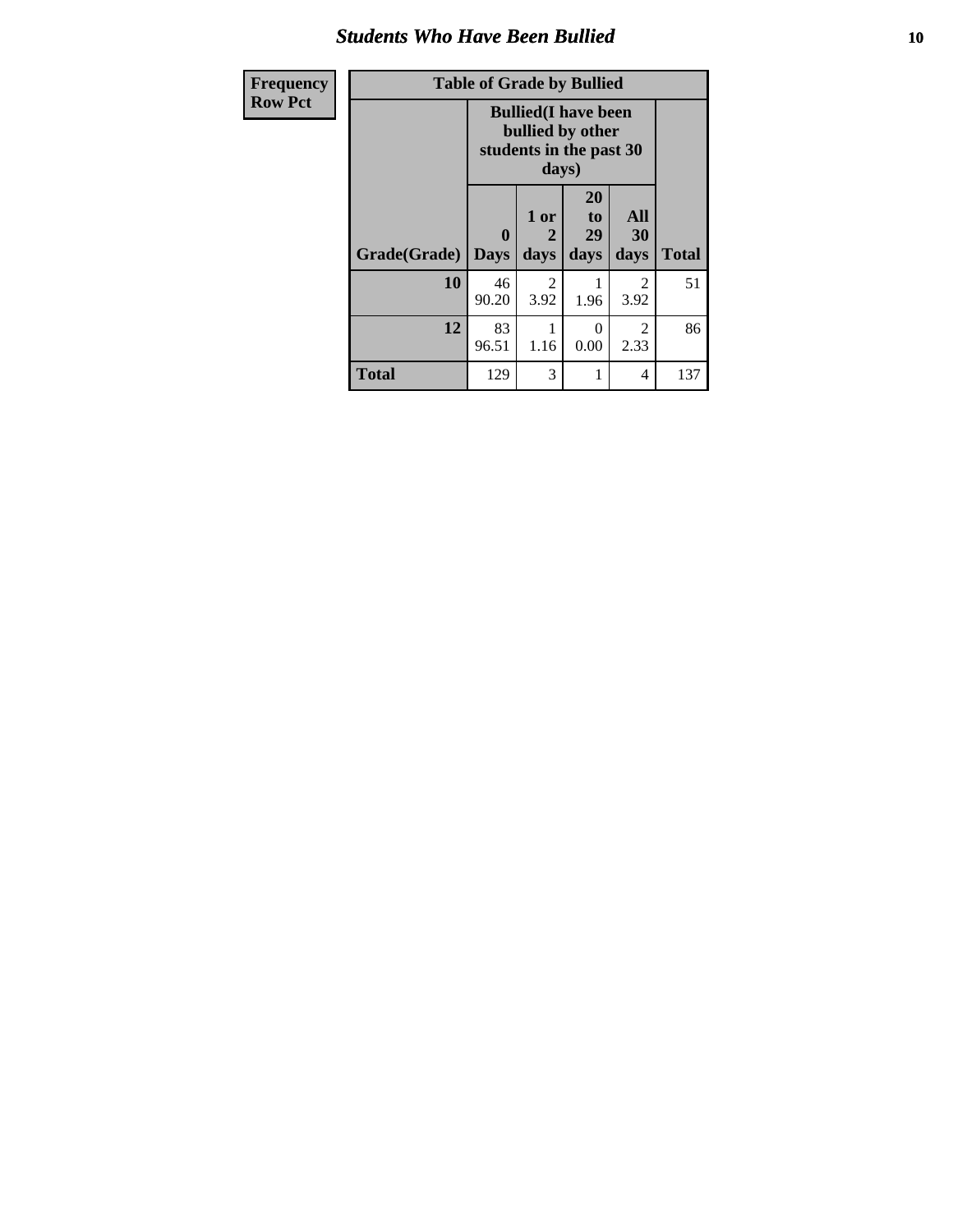### *School Climate* **11**

| Frequency      | <b>Table of SchoolClimate1 by Grade</b> |                    |             |              |  |  |
|----------------|-----------------------------------------|--------------------|-------------|--------------|--|--|
| <b>Col Pct</b> | SchoolClimate1(I<br>like school)        | Grade(Grade)<br>10 | 12          | <b>Total</b> |  |  |
|                | <b>Strongly Agree</b>                   | 7<br>13.73         | 17<br>19.77 | 24           |  |  |
|                | <b>Somewhat Agree</b>                   | 32<br>62.75        | 53<br>61.63 | 85           |  |  |
|                | <b>Somewhat Disagree</b>                | 8<br>15.69         | 11<br>12.79 | 19           |  |  |
|                | <b>Strongly Disagree</b>                | 4<br>7.84          | 5<br>5.81   | 9            |  |  |
|                | <b>Total</b>                            | 51                 | 86          | 137          |  |  |

| <b>Frequency</b> |  |
|------------------|--|
| <b>Col Pct</b>   |  |

| <b>Table of SchoolClimate2 by Grade</b>           |                    |             |              |  |  |
|---------------------------------------------------|--------------------|-------------|--------------|--|--|
| SchoolClimate2(I<br>feel successful at<br>school) | Grade(Grade)<br>10 | 12          | <b>Total</b> |  |  |
| <b>Strongly Agree</b>                             | 13<br>25.49        | 24<br>27.91 | 37           |  |  |
| <b>Somewhat Agree</b>                             | 29<br>56.86        | 54<br>62.79 | 83           |  |  |
| <b>Somewhat Disagree</b>                          | 6<br>11.76         | 6<br>6.98   | 12           |  |  |
| <b>Strongly Disagree</b>                          | 3<br>5.88          | 2<br>2.33   | 5            |  |  |
| <b>Total</b>                                      | 51                 | 86          | 137          |  |  |

| Frequency      | <b>Table of SchoolClimate3 by Grade</b>                      |                        |             |              |  |
|----------------|--------------------------------------------------------------|------------------------|-------------|--------------|--|
| <b>Col Pct</b> | <b>SchoolClimate3(My</b><br>school has high<br>standards for | Grade(Grade)           |             |              |  |
|                | achievement)                                                 | 10                     | 12          | <b>Total</b> |  |
|                | <b>Strongly Agree</b>                                        | 28<br>54.90            | 42<br>48.84 | 70           |  |
|                | <b>Somewhat Agree</b>                                        | 18<br>35.29            | 38<br>44.19 | 56           |  |
|                | <b>Somewhat Disagree</b>                                     | 3<br>5.88              | 5<br>5.81   | 8            |  |
|                | <b>Strongly Disagree</b>                                     | $\mathfrak{D}$<br>3.92 | 1.16        | 3            |  |
|                | <b>Total</b>                                                 | 51                     | 86          | 137          |  |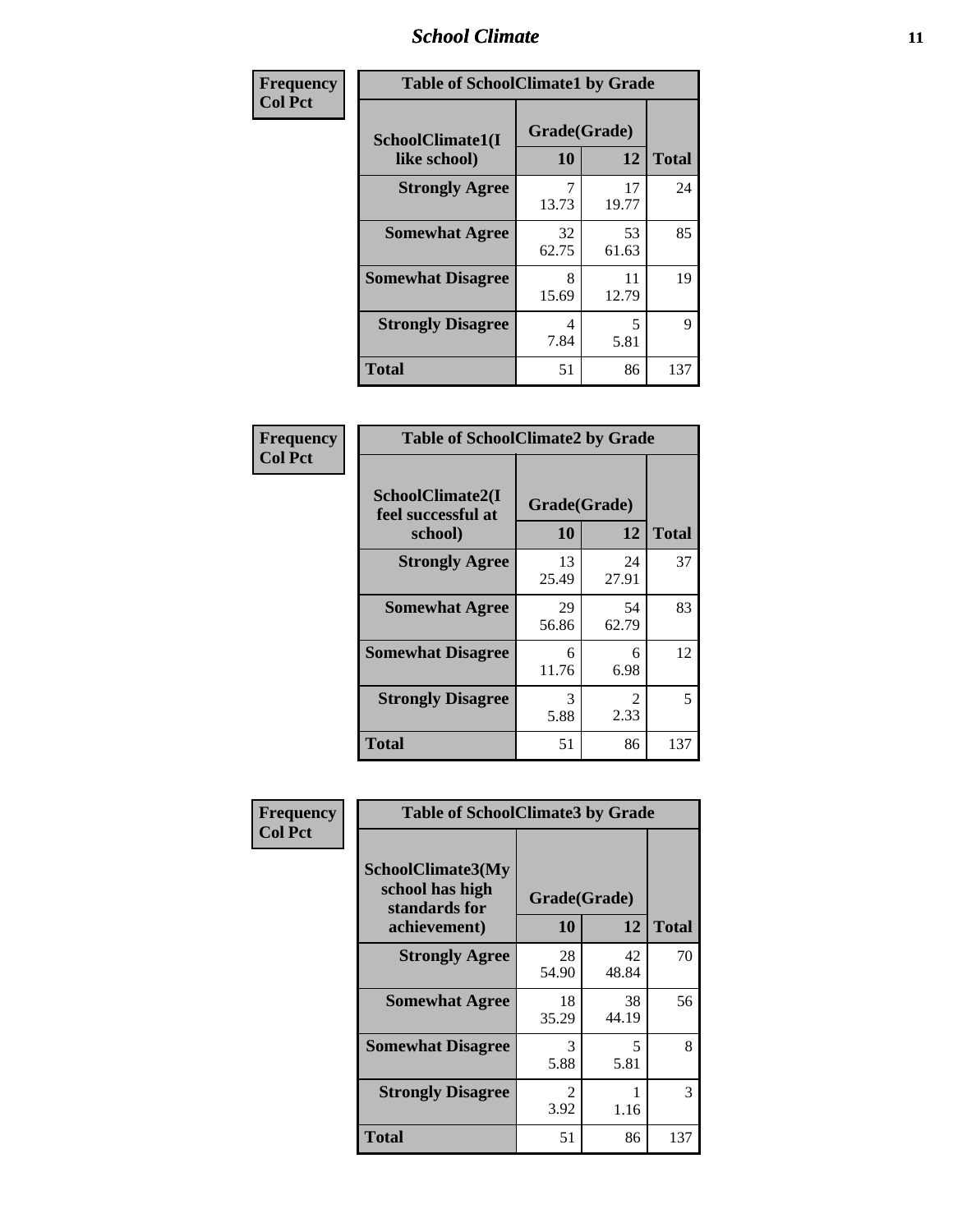### *School Climate* **12**

| Frequency      | <b>Table of SchoolClimate4 by Grade</b>                              |                    |             |              |
|----------------|----------------------------------------------------------------------|--------------------|-------------|--------------|
| <b>Col Pct</b> | <b>SchoolClimate4(My</b><br>school sets clear<br>rules for behavior) | Grade(Grade)<br>10 | 12          | <b>Total</b> |
|                | <b>Strongly Agree</b>                                                | 24<br>47.06        | 56<br>65.12 | 80           |
|                | <b>Somewhat Agree</b>                                                | 17<br>33.33        | 28<br>32.56 | 45           |
|                | <b>Somewhat Disagree</b>                                             | 7<br>13.73         | 1.16        | 8            |
|                | <b>Strongly Disagree</b>                                             | 3<br>5.88          | 1.16        | 4            |
|                | <b>Total</b>                                                         | 51                 | 86          | 137          |

| <b>Table of SchoolClimate5 by Grade</b>                              |                    |              |     |  |  |
|----------------------------------------------------------------------|--------------------|--------------|-----|--|--|
| SchoolClimate5(I<br>know what to do in<br>an emergency at<br>school) | Grade(Grade)<br>10 | <b>Total</b> |     |  |  |
|                                                                      |                    | 12           |     |  |  |
| <b>Strongly Agree</b>                                                | 14<br>27.45        | 40<br>46.51  | 54  |  |  |
| <b>Somewhat Agree</b>                                                | 25<br>49.02        | 38<br>44.19  | 63  |  |  |
| <b>Somewhat Disagree</b>                                             | 6<br>11.76         | 8<br>9.30    | 14  |  |  |
| <b>Strongly Disagree</b>                                             | 6<br>11.76         | 0<br>0.00    | 6   |  |  |
| Total                                                                | 51                 | 86           | 137 |  |  |

| Frequency      | <b>Table of SchoolClimate6 by Grade</b>                  |                    |             |              |  |
|----------------|----------------------------------------------------------|--------------------|-------------|--------------|--|
| <b>Col Pct</b> | <b>SchoolClimate6(Teachers</b><br>treat me with respect) | Grade(Grade)<br>10 | 12          | <b>Total</b> |  |
|                | <b>Strongly Agree</b>                                    | 10<br>19.61        | 33<br>38.37 | 43           |  |
|                | <b>Somewhat Agree</b>                                    | 29<br>56.86        | 41<br>47.67 | 70           |  |
|                | <b>Somewhat Disagree</b>                                 | 9<br>17.65         | 10<br>11.63 | 19           |  |
|                | <b>Strongly Disagree</b>                                 | 3<br>5.88          | 2.33        | 5            |  |
|                | <b>Total</b>                                             | 51                 | 86          | 137          |  |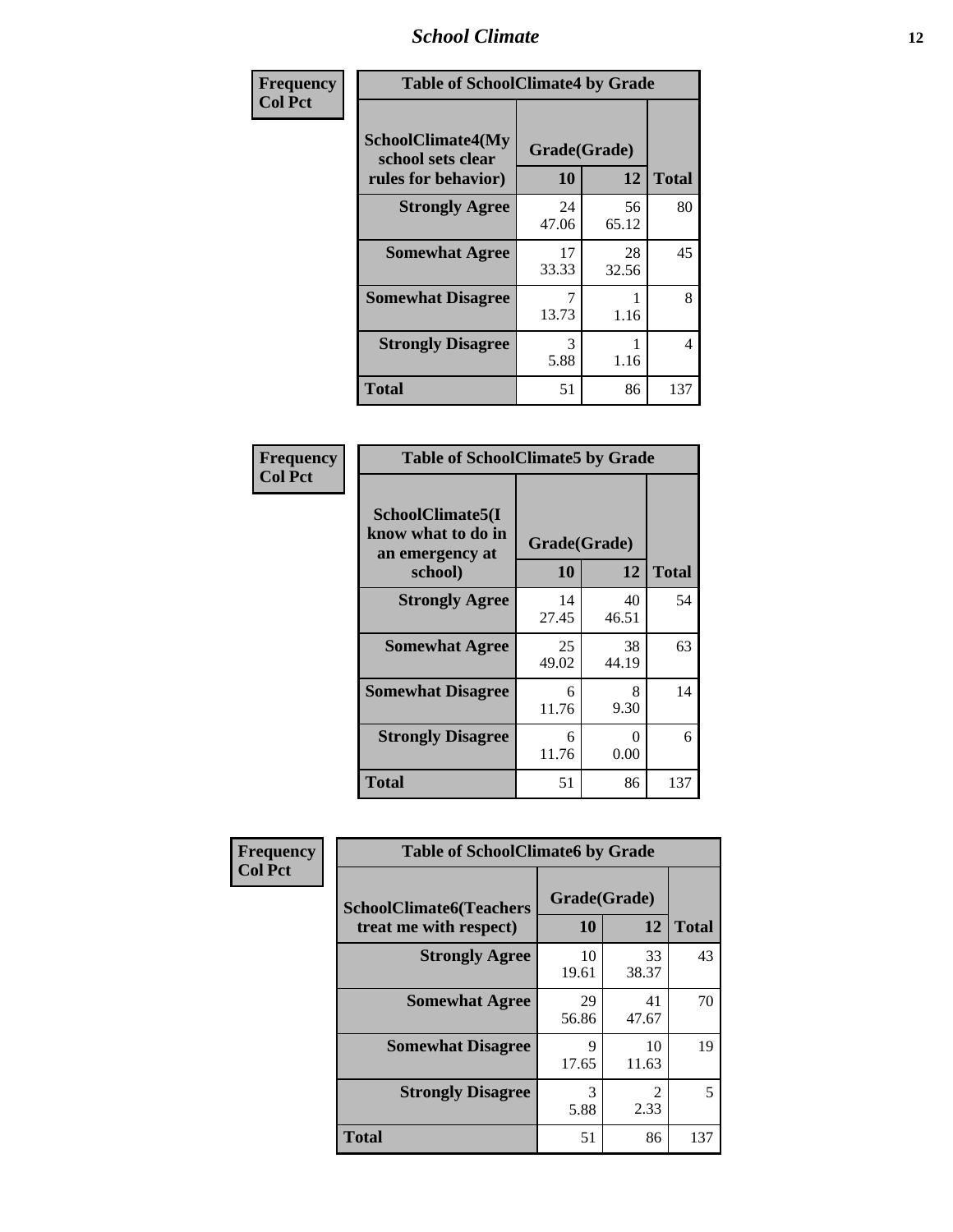### *School Climate* **13**

| Frequency      | <b>Table of SchoolClimate7 by Grade</b>                                       |                           |             |              |
|----------------|-------------------------------------------------------------------------------|---------------------------|-------------|--------------|
| <b>Col Pct</b> | <b>SchoolClimate7(Behaviors</b><br>in my class allow the<br>teacher to teach) | Grade(Grade)<br><b>10</b> | 12          | <b>Total</b> |
|                | <b>Strongly Agree</b>                                                         | $\overline{7}$<br>13.73   | 19<br>22.09 | 26           |
|                | <b>Somewhat Agree</b>                                                         | 27<br>52.94               | 55<br>63.95 | 82           |
|                | <b>Somewhat Disagree</b>                                                      | 11<br>21.57               | 7<br>8.14   | 18           |
|                | <b>Strongly Disagree</b>                                                      | 6<br>11.76                | 5<br>5.81   | 11           |
|                | <b>Total</b>                                                                  | 51                        | 86          | 137          |

| Frequency      | <b>Table of SchoolClimate8 by Grade</b>                                 |              |             |              |
|----------------|-------------------------------------------------------------------------|--------------|-------------|--------------|
| <b>Col Pct</b> | <b>SchoolClimate8(Students</b><br>are frequently<br>recognized for good | Grade(Grade) |             |              |
|                | behavior)                                                               | 10           | 12          | <b>Total</b> |
|                | <b>Strongly Agree</b>                                                   | 7<br>13.73   | 19<br>22.09 | 26           |
|                | <b>Somewhat Agree</b>                                                   | 24<br>47.06  | 41<br>47.67 | 65           |
|                | <b>Somewhat Disagree</b>                                                | 15<br>29.41  | 18<br>20.93 | 33           |
|                | <b>Strongly Disagree</b>                                                | 5<br>9.80    | 8<br>9.30   | 13           |
|                | <b>Total</b>                                                            | 51           | 86          | 137          |

| Frequency      | <b>Table of SchoolClimate9 by Grade</b>                                           |                    |             |              |
|----------------|-----------------------------------------------------------------------------------|--------------------|-------------|--------------|
| <b>Col Pct</b> | SchoolClimate9(School<br>counselor would be<br>helpful if I needed<br>assistance) | Grade(Grade)<br>10 | 12          | <b>Total</b> |
|                | <b>Strongly Agree</b>                                                             | 14<br>27.45        | 42<br>48.84 | 56           |
|                | <b>Somewhat Agree</b>                                                             | 22<br>43.14        | 27<br>31.40 | 49           |
|                | <b>Somewhat Disagree</b>                                                          | 6<br>11.76         | 12<br>13.95 | 18           |
|                | <b>Strongly Disagree</b>                                                          | 9<br>17.65         | 5<br>5.81   | 14           |
|                | <b>Total</b>                                                                      | 51                 | 86          | 137          |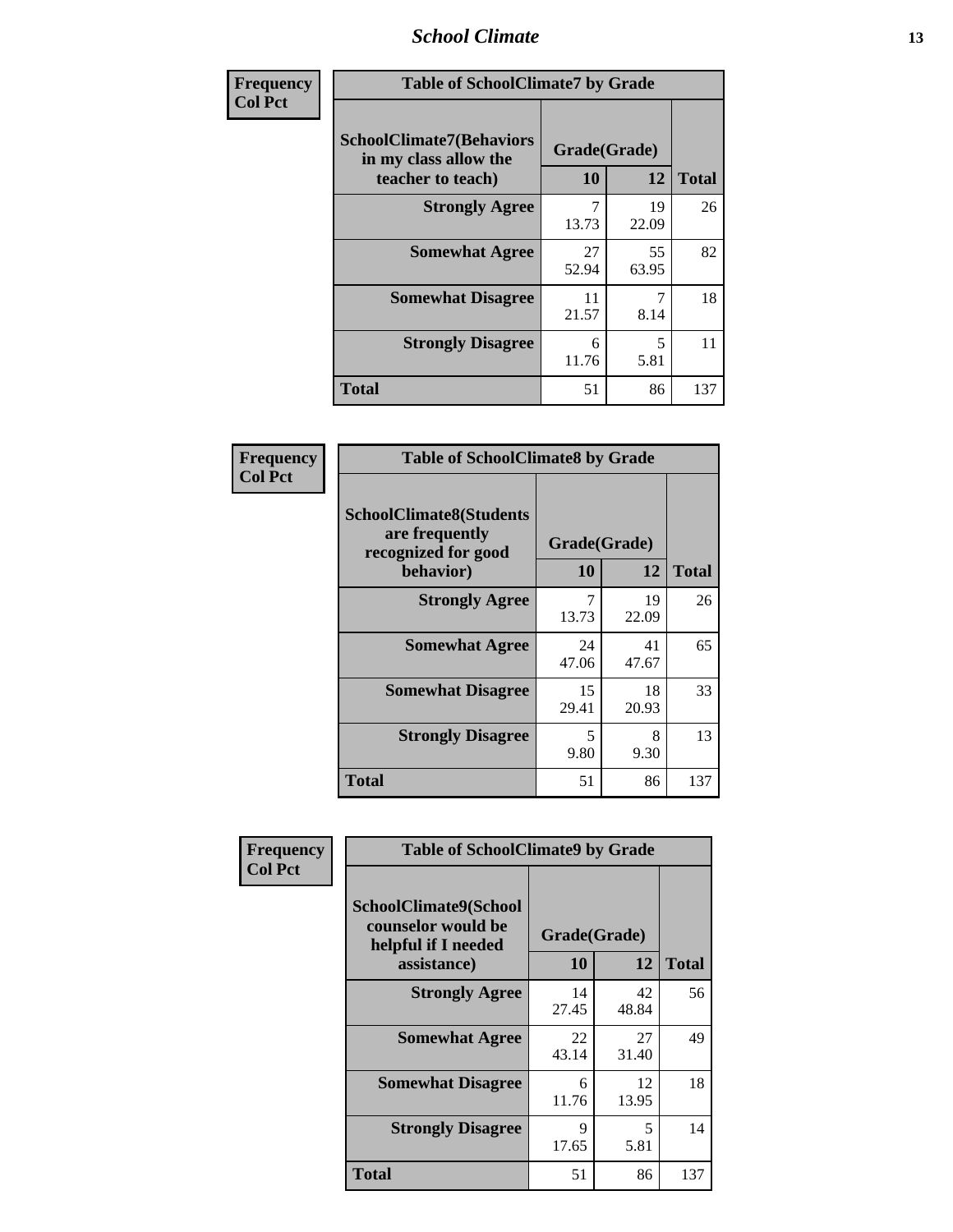### *Reasons for Dropping Out* **14**

| Frequency      | <b>Table of Dropoutreason by Grade</b>                                   |                        |             |              |
|----------------|--------------------------------------------------------------------------|------------------------|-------------|--------------|
| <b>Col Pct</b> | Dropoutreason(If<br>I dropped out the<br>reason would<br>most likely be) | Grade(Grade)<br>10     | 12          | <b>Total</b> |
|                | <b>Won't Drop out</b>                                                    | 34<br>66.67            | 60<br>69.77 | 94           |
|                | <b>Bored</b>                                                             | 7<br>13.73             | 14<br>16.28 | 21           |
|                | <b>Family Reasons</b>                                                    | $\mathfrak{D}$<br>3.92 | 5<br>5.81   | 7            |
|                | <b>Other</b>                                                             | 8<br>15.69             | 8.14        | 15           |
|                | Total                                                                    | 51                     | 86          | 137          |

| Frequency<br><b>Col Pct</b> | <b>Table of Dropout by Grade</b>                                       |                    |             |              |  |
|-----------------------------|------------------------------------------------------------------------|--------------------|-------------|--------------|--|
|                             | Dropout(I<br>have<br>thought<br>about<br>dropping<br>out of<br>school) | Grade(Grade)<br>10 | 12          | <b>Total</b> |  |
|                             | <b>Yes</b>                                                             | 10<br>19.61        | 13<br>15.12 | 23           |  |
|                             | N <sub>0</sub>                                                         | 41<br>80.39        | 73<br>84.88 | 114          |  |
|                             | <b>Total</b>                                                           | 51                 | 86          | 137          |  |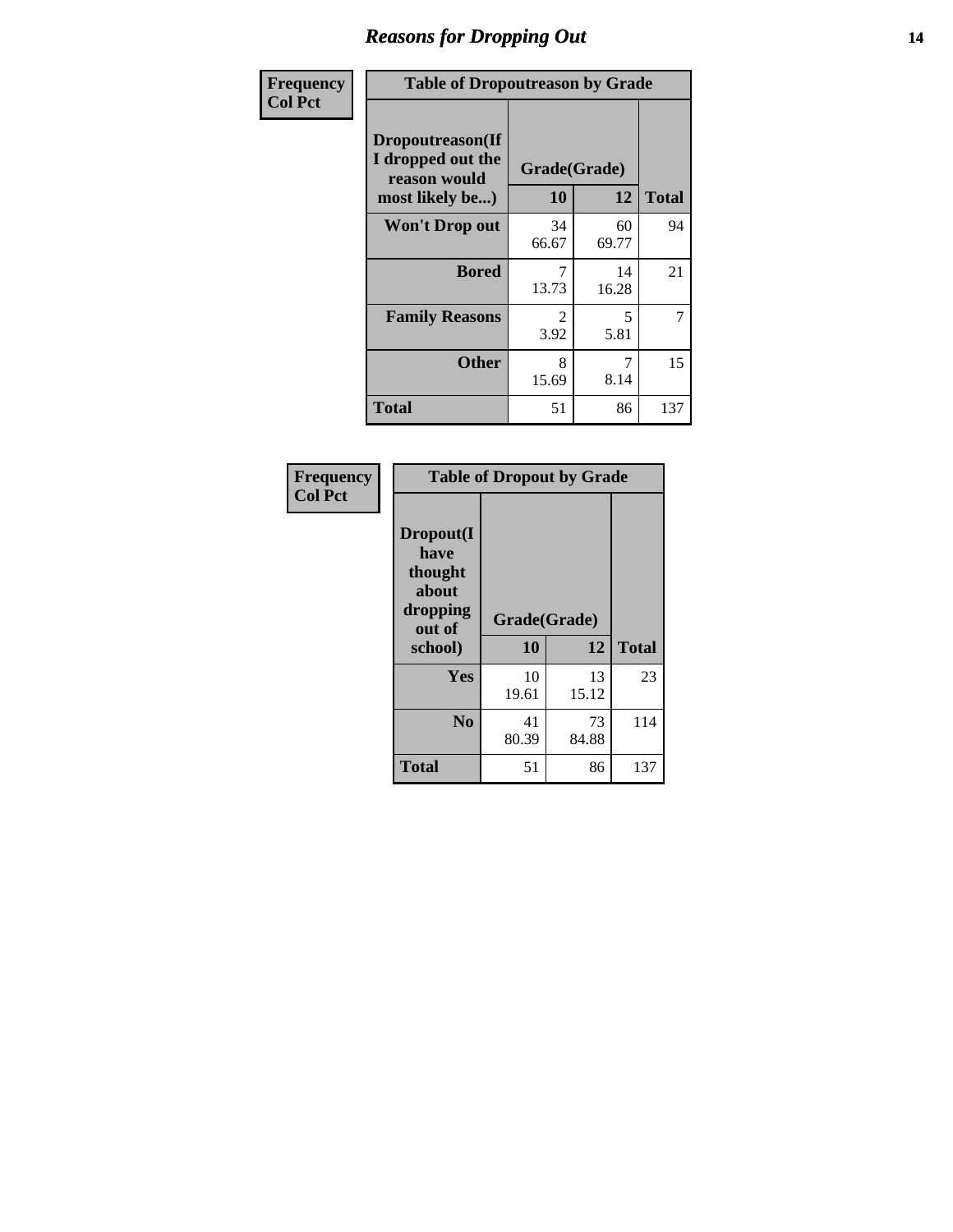*School Safety* **15**

| Frequency      |                                                                                          | <b>Table of Gangself by Grade</b> |                       |              |  |
|----------------|------------------------------------------------------------------------------------------|-----------------------------------|-----------------------|--------------|--|
| <b>Col Pct</b> | Gangself(I<br>have<br>participated<br>in illegal<br>gang<br>activities in<br>the past 30 | Grade(Grade)<br>10                | 12                    | <b>Total</b> |  |
|                | days)                                                                                    |                                   |                       |              |  |
|                | Yes                                                                                      | $\mathcal{L}$<br>3.92             | $\mathcal{L}$<br>2.33 | 4            |  |
|                | N <sub>0</sub>                                                                           | 49<br>96.08                       | 84<br>97.67           | 133          |  |
|                | <b>Total</b>                                                                             | 51                                | 86                    | 137          |  |

| Frequency<br><b>Col Pct</b> | <b>Table of Gangpeers by Grade</b>                                                                                             |                    |             |              |
|-----------------------------|--------------------------------------------------------------------------------------------------------------------------------|--------------------|-------------|--------------|
|                             | <b>Gangpeers</b> (I<br>have friends<br>who have<br>participated<br>in illegal<br>gang<br>activities in<br>the past 30<br>days) | Grade(Grade)<br>10 | 12          | <b>Total</b> |
|                             | Yes                                                                                                                            | 6<br>11.76         | 8<br>9.30   | 14           |
|                             | N <sub>0</sub>                                                                                                                 | 45<br>88.24        | 78<br>90.70 | 123          |
|                             | <b>Total</b>                                                                                                                   | 51                 | 86          | 137          |

| Frequency      |                                                                    | <b>Table of Pickedon by Grade</b> |             |              |  |  |  |  |  |  |
|----------------|--------------------------------------------------------------------|-----------------------------------|-------------|--------------|--|--|--|--|--|--|
| <b>Col Pct</b> | <b>Pickedon(I have</b><br>been picked on or<br>teased at school in | Grade(Grade)                      |             |              |  |  |  |  |  |  |
|                | the past 30 days)                                                  | 10                                | 12          | <b>Total</b> |  |  |  |  |  |  |
|                | <b>Strongly Agree</b>                                              | 4<br>7.84                         | 3<br>3.49   |              |  |  |  |  |  |  |
|                | <b>Somewhat Agree</b>                                              | 13.73                             | 9<br>10.47  | 16           |  |  |  |  |  |  |
|                | <b>Somewhat Disagree</b>                                           | 5<br>9.80                         | 16<br>18.60 | 21           |  |  |  |  |  |  |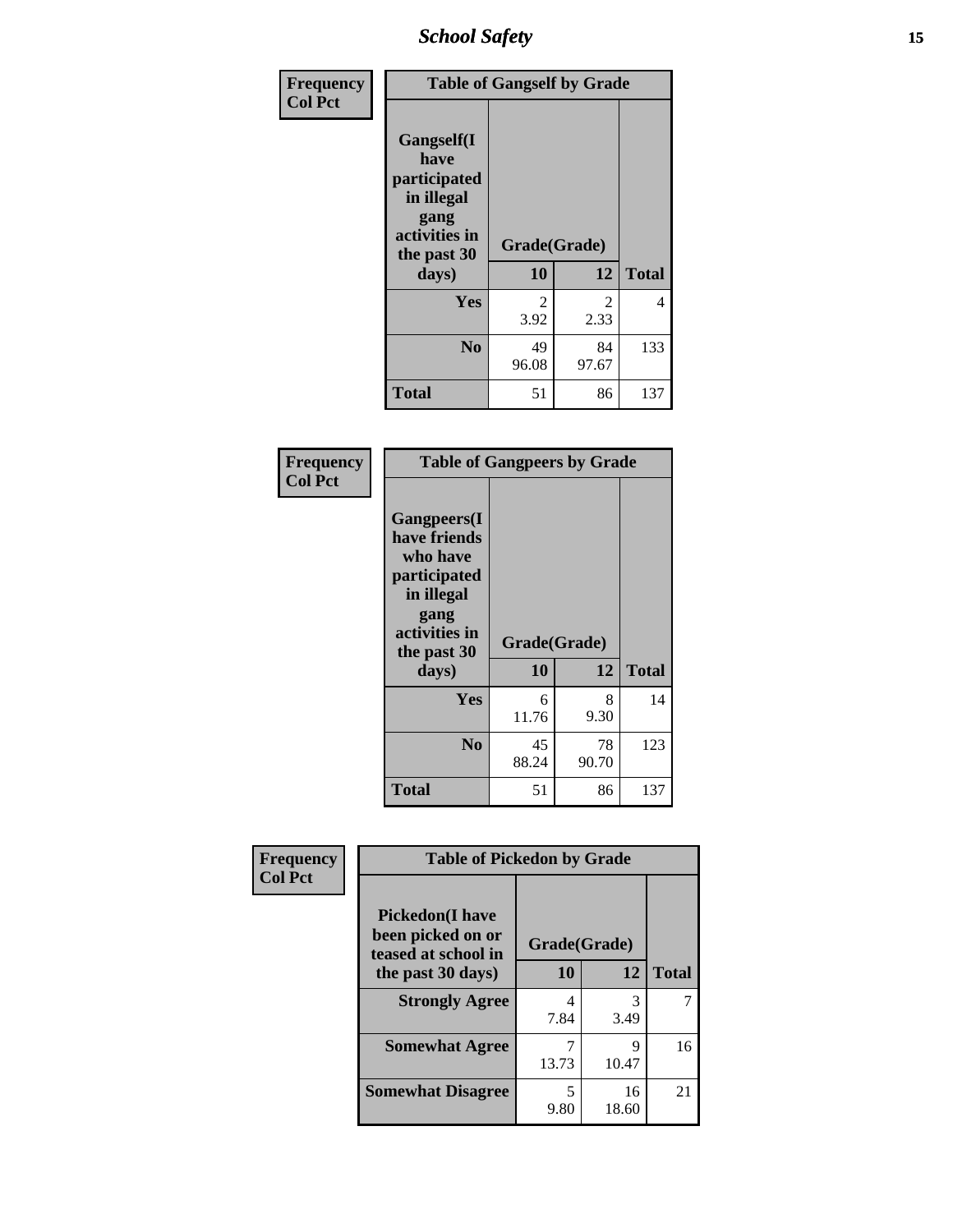*School Safety* **16**

| <b>Frequency</b> | <b>Table of Pickedon by Grade</b>                                                        |                    |             |              |
|------------------|------------------------------------------------------------------------------------------|--------------------|-------------|--------------|
| <b>Col Pct</b>   | <b>Pickedon</b> (I have<br>been picked on or<br>teased at school in<br>the past 30 days) | Grade(Grade)<br>10 | 12          | <b>Total</b> |
|                  | <b>Strongly Disagree</b>                                                                 | 35<br>68.63        | 58<br>67.44 | 93           |
|                  | Total                                                                                    | 51                 | 86          | 131          |

| Frequency      | <b>Table of Safeschool by Grade</b>                      |                    |             |              |
|----------------|----------------------------------------------------------|--------------------|-------------|--------------|
| <b>Col Pct</b> | Safeschool(School<br>is a place at which I<br>feel safe) | Grade(Grade)<br>10 | 12          | <b>Total</b> |
|                | <b>Strongly Agree</b>                                    | 15<br>29.41        | 29<br>33.72 | 44           |
|                | <b>Somewhat Agree</b>                                    | 23<br>45.10        | 52<br>60.47 | 75           |
|                | <b>Somewhat Disagree</b>                                 | 5<br>9.80          | 4<br>4.65   | 9            |
|                | <b>Strongly Disagree</b>                                 | 8<br>15.69         | 1.16        | 9            |
|                | <b>Total</b>                                             | 51                 | 86          | 137          |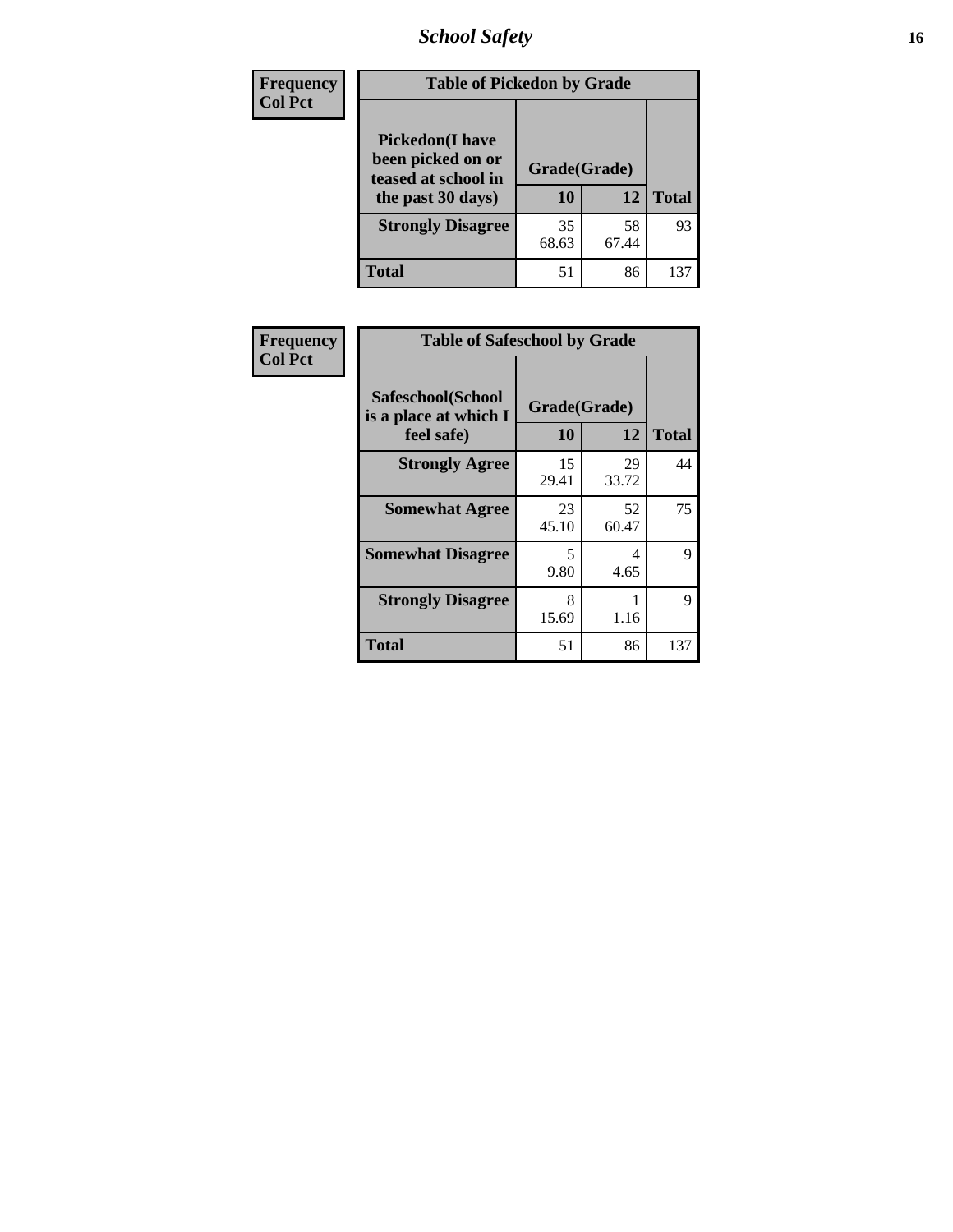*School Safety* **17**

| <b>Frequency</b> | <b>Table of Grade by Bullied</b> |                            |                   |                                                                            |                          |              |  |  |
|------------------|----------------------------------|----------------------------|-------------------|----------------------------------------------------------------------------|--------------------------|--------------|--|--|
| <b>Row Pct</b>   |                                  |                            | days)             | <b>Bullied</b> (I have been<br>bullied by other<br>students in the past 30 |                          |              |  |  |
|                  | Grade(Grade)                     | $\mathbf 0$<br><b>Days</b> | 1 or<br>2<br>days | <b>20</b><br>to<br>29<br>days                                              | <b>All</b><br>30<br>days | <b>Total</b> |  |  |
|                  | 10                               | 46<br>90.20                | 2<br>3.92         | 1.96                                                                       | $\mathcal{L}$<br>3.92    | 51           |  |  |
|                  | 12                               | 83<br>96.51                | 1<br>1.16         | $\Omega$<br>0.00                                                           | 2<br>2.33                | 86           |  |  |
|                  | <b>Total</b>                     | 129                        | 3                 | 1                                                                          | 4                        | 137          |  |  |

| Frequency      | <b>Table of Grade by Bulliedothers</b> |             |                                                                   |                               |                   |              |  |  |  |
|----------------|----------------------------------------|-------------|-------------------------------------------------------------------|-------------------------------|-------------------|--------------|--|--|--|
| <b>Row Pct</b> |                                        |             | <b>Bulliedothers</b> (I bullied<br>others in the past 30<br>days) |                               |                   |              |  |  |  |
|                | <b>Grade</b> (Grade) Days              | $\bf{0}$    | 6 to<br>9<br>days                                                 | <b>20</b><br>to<br>29<br>days | All<br>30<br>days | <b>Total</b> |  |  |  |
|                | 10                                     | 47<br>92.16 | 1.96                                                              | 1.96                          | 2<br>3.92         | 51           |  |  |  |
|                | 12                                     | 85<br>98.84 | 0<br>0.00                                                         | 1.16                          | $\Omega$<br>0.00  | 86           |  |  |  |
|                | <b>Total</b>                           | 132         | 1                                                                 | $\mathfrak{D}$                | $\overline{2}$    | 137          |  |  |  |

| Frequency      | <b>Table of Grade by Weaponschool</b> |                             |                   |                                                                        |                   |              |  |  |
|----------------|---------------------------------------|-----------------------------|-------------------|------------------------------------------------------------------------|-------------------|--------------|--|--|
| <b>Row Pct</b> |                                       |                             | days)             | <b>Weaponschool</b> (I<br>brought a weapon to<br>school in the past 30 |                   |              |  |  |
|                | Grade(Grade)                          | $\mathbf{0}$<br><b>Days</b> | 1 or<br>2<br>days | <b>20</b><br>to<br>29<br>days                                          | All<br>30<br>days | <b>Total</b> |  |  |
|                | 10                                    | 48<br>94.12                 | 1.96              | 1.96                                                                   | 1.96              | 51           |  |  |
|                | 12                                    | 85<br>98.84                 | 0<br>0.00         | 1.16                                                                   | $\Omega$<br>0.00  | 86           |  |  |
|                | <b>Total</b>                          | 133                         | 1                 | 2                                                                      | 1                 | 137          |  |  |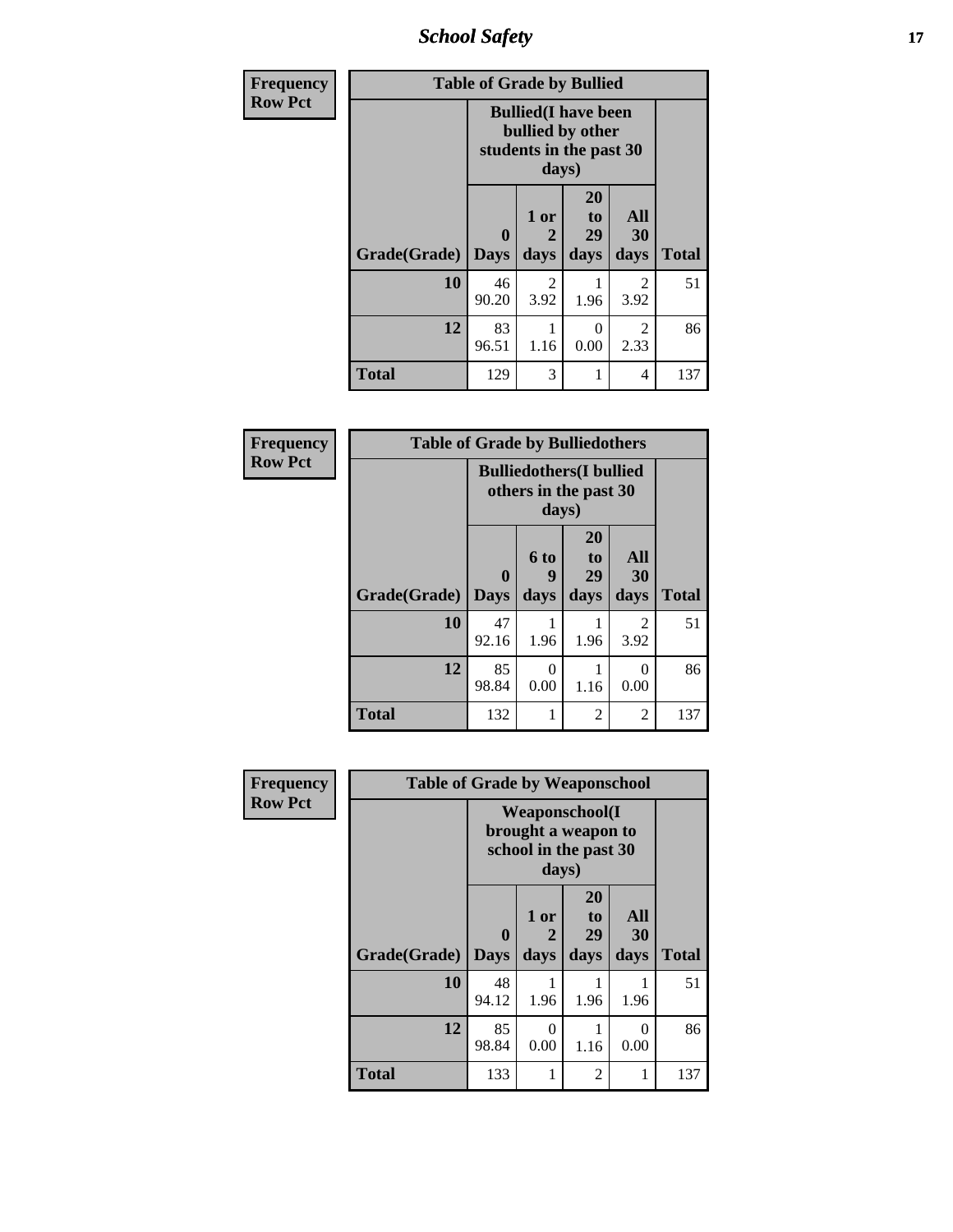*School Safety* **18**

| <b>Frequency</b> | <b>Table of Grade by Absentunsafe</b> |                  |                                                                                           |                   |              |  |  |  |
|------------------|---------------------------------------|------------------|-------------------------------------------------------------------------------------------|-------------------|--------------|--|--|--|
| <b>Row Pct</b>   |                                       |                  | Absentunsafe(I)<br>have missed<br>school because I<br>felt unsafe in the<br>past 30 days) |                   |              |  |  |  |
|                  | Grade(Grade)                          | 0<br><b>Days</b> | 20 to<br>29<br>days                                                                       | All<br>30<br>days | <b>Total</b> |  |  |  |
|                  | 10                                    | 49<br>96.08      | 1.96                                                                                      | 1.96              | 51           |  |  |  |
|                  | 12                                    | 85<br>98.84      | 0<br>0.00                                                                                 | 1<br>1.16         | 86           |  |  |  |
|                  | <b>Total</b>                          | 134              |                                                                                           | 2                 | 137          |  |  |  |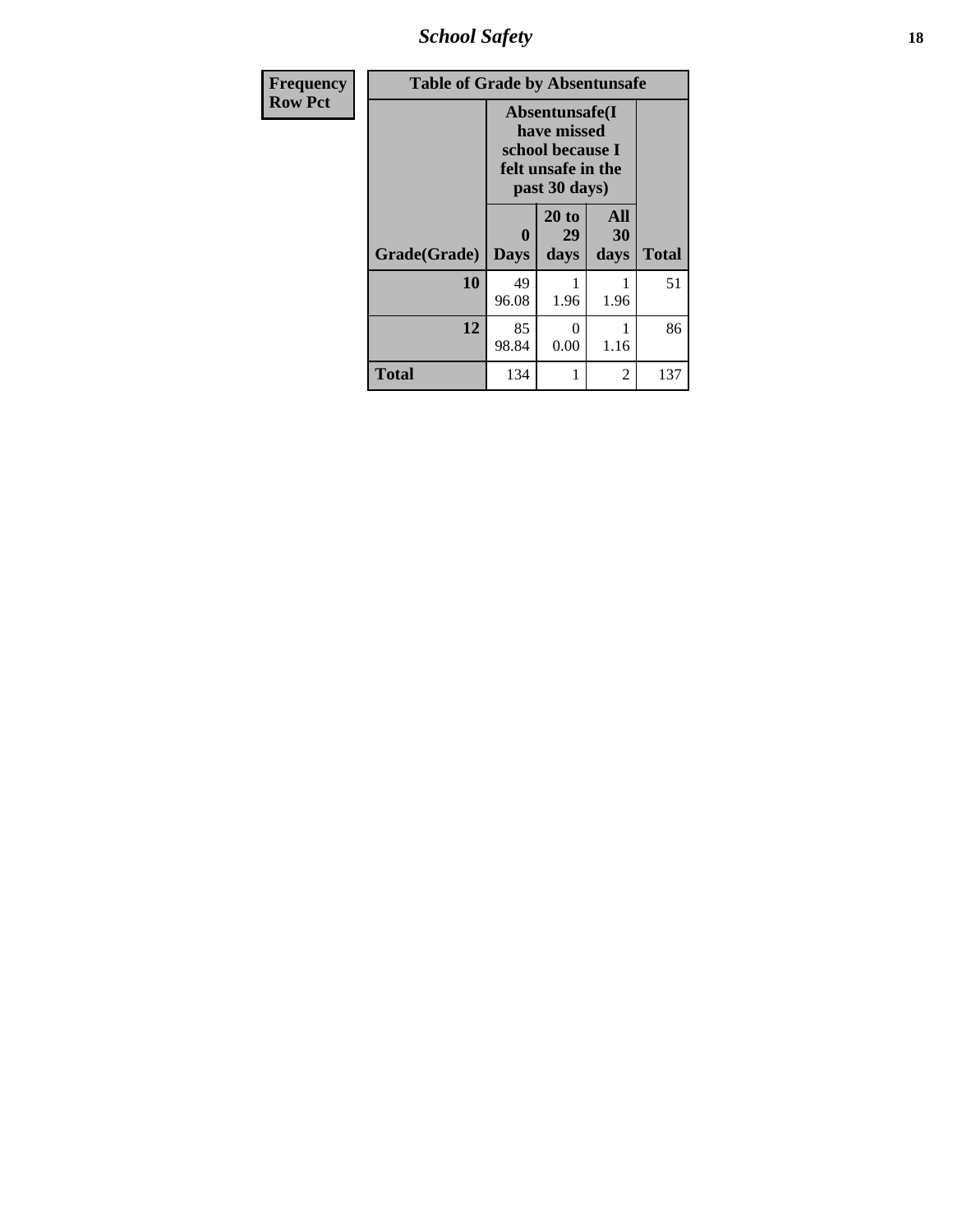# *Drug Use During Last 30 Days* **19**

#### **Frequency Row Pct**

| <b>Table of Grade by Alcohol</b> |                                 |                                    |                        |                |                        |               |              |              |  |
|----------------------------------|---------------------------------|------------------------------------|------------------------|----------------|------------------------|---------------|--------------|--------------|--|
|                                  |                                 | Alcohol(Alcohol use, past 30 days) |                        |                |                        |               |              |              |  |
| Grade(Grade)                     | <b>Did</b><br>not<br><b>use</b> | $1-2$<br>days                      | $3 - 5$<br>days        | $6-9$<br>days  | $10-19$<br>days        | 20-29<br>days | Every<br>day | <b>Total</b> |  |
| 10                               | 43<br>84.31                     | 2<br>3.92                          | $\mathfrak{D}$<br>3.92 | 1.96           | 0<br>0.00              | 1.96          | 2<br>3.92    | 51           |  |
| 12                               | 72<br>83.72                     | 5<br>5.81                          | 5<br>5.81              | 1<br>1.16      | $\overline{2}$<br>2.33 | 0<br>0.00     | 1.16         | 86           |  |
| <b>Total</b>                     | 115                             | 7                                  | 7                      | $\overline{2}$ | $\overline{2}$         |               | 3            | 137          |  |

| Frequency      |              |                                                         | <b>Table of Grade by Cigarettes</b> |                        |                  |                   |                        |              |  |  |
|----------------|--------------|---------------------------------------------------------|-------------------------------------|------------------------|------------------|-------------------|------------------------|--------------|--|--|
| <b>Row Pct</b> |              | <b>Cigarettes(Smoking tobacco use,</b><br>past 30 days) |                                     |                        |                  |                   |                        |              |  |  |
|                | Grade(Grade) | <b>Did</b><br>not<br><b>use</b>                         | $1 - 2$<br>days                     | $3 - 5$<br>days        | $10-19$<br>days  | $20 - 29$<br>days | <b>Every</b><br>day    | <b>Total</b> |  |  |
|                | 10           | 45<br>88.24                                             | 1.96                                | $\overline{c}$<br>3.92 | $\Omega$<br>0.00 | 1.96              | $\overline{2}$<br>3.92 | 51           |  |  |
|                | 12           | 78<br>90.70                                             | 5<br>5.81                           | $\Omega$<br>0.00       | 2<br>2.33        | 0.00              | 1.16                   | 86           |  |  |
|                | <b>Total</b> | 123                                                     | 6                                   | 2                      | 2                |                   | 3                      | 137          |  |  |

| Frequency      |              | <b>Table of Grade by Smokeless</b>                         |                  |                   |              |  |  |  |
|----------------|--------------|------------------------------------------------------------|------------------|-------------------|--------------|--|--|--|
| <b>Row Pct</b> |              | <b>Smokeless</b> (Chewing<br>tobacco use,<br>past 30 days) |                  |                   |              |  |  |  |
|                | Grade(Grade) | <b>Did</b><br>not<br><b>use</b>                            | $1 - 2$<br>days  | $20 - 29$<br>days | <b>Total</b> |  |  |  |
|                | 10           | 50<br>98.04                                                | $\Omega$<br>0.00 | 1.96              | 51           |  |  |  |
|                | 12           | 84<br>97.67                                                | 1.16             | 1.16              | 86           |  |  |  |
|                | <b>Total</b> | 134                                                        |                  | $\overline{2}$    | 137          |  |  |  |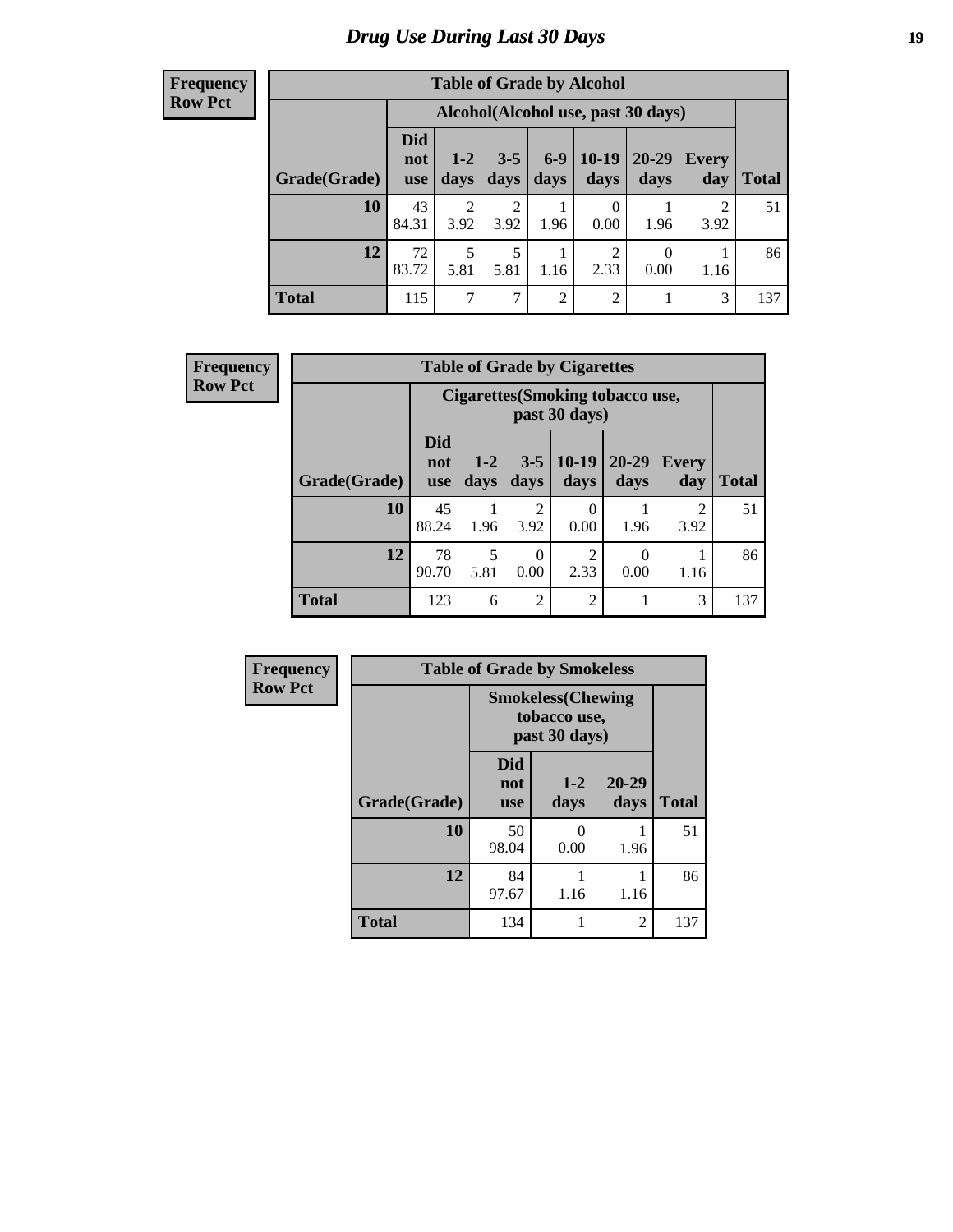#### **Frequency Row Pct**

| <b>Table of Grade by Marijuana</b> |                          |                                         |                 |                  |                  |                        |              |       |  |
|------------------------------------|--------------------------|-----------------------------------------|-----------------|------------------|------------------|------------------------|--------------|-------|--|
|                                    |                          | Marijuana (Marijuana use, past 30 days) |                 |                  |                  |                        |              |       |  |
| Grade(Grade)                       | Did<br>not<br><b>use</b> | $1 - 2$<br>days                         | $3 - 5$<br>days | $6 - 9$<br>days  | $10-19$<br>days  | 20-29<br>days          | Every<br>day | Total |  |
| 10                                 | 45<br>88.24              | 1.96                                    | 2<br>3.92       | $\theta$<br>0.00 | 1.96             | $\mathfrak{D}$<br>3.92 | 0<br>0.00    | 51    |  |
| 12                                 | 81<br>94.19              | $\Omega$<br>0.00                        | 3<br>3.49       | 1.16             | $\theta$<br>0.00 | 0<br>0.00              | 1.16         | 86    |  |
| <b>Total</b>                       | 126                      |                                         | 5               | 1                |                  | $\overline{2}$         |              | 137   |  |

| Frequency      | <b>Table of Grade by Cocaine</b> |                                 |                                               |                     |              |  |  |  |  |  |
|----------------|----------------------------------|---------------------------------|-----------------------------------------------|---------------------|--------------|--|--|--|--|--|
| <b>Row Pct</b> |                                  |                                 | <b>Cocaine</b> (Cocaine<br>use, past 30 days) |                     |              |  |  |  |  |  |
|                | Grade(Grade)                     | <b>Did</b><br>not<br><b>use</b> | 20-29<br>days                                 | <b>Every</b><br>day | <b>Total</b> |  |  |  |  |  |
|                | 10                               | 50<br>98.04                     | 1.96                                          | 0<br>0.00           | 51           |  |  |  |  |  |
|                | 12                               | 85<br>98.84                     | 0<br>0.00                                     | 1.16                | 86           |  |  |  |  |  |
|                | <b>Total</b>                     | 135                             | 1                                             | 1                   | 137          |  |  |  |  |  |

| Frequency      | <b>Table of Grade by Inhalants</b> |                                                  |                 |                   |              |
|----------------|------------------------------------|--------------------------------------------------|-----------------|-------------------|--------------|
| <b>Row Pct</b> |                                    | <b>Inhalants</b> (Inhalant<br>use, past 30 days) |                 |                   |              |
|                | Grade(Grade)                       | <b>Did</b><br>not<br><b>use</b>                  | $3 - 5$<br>days | $20 - 29$<br>days | <b>Total</b> |
|                | 10                                 | 49<br>96.08                                      | 1.96            | 1.96              | 51           |
|                | 12                                 | 85<br>98.84                                      | 0<br>0.00       | 1.16              | 86           |
|                | <b>Total</b>                       | 134                                              |                 | 2                 | 137          |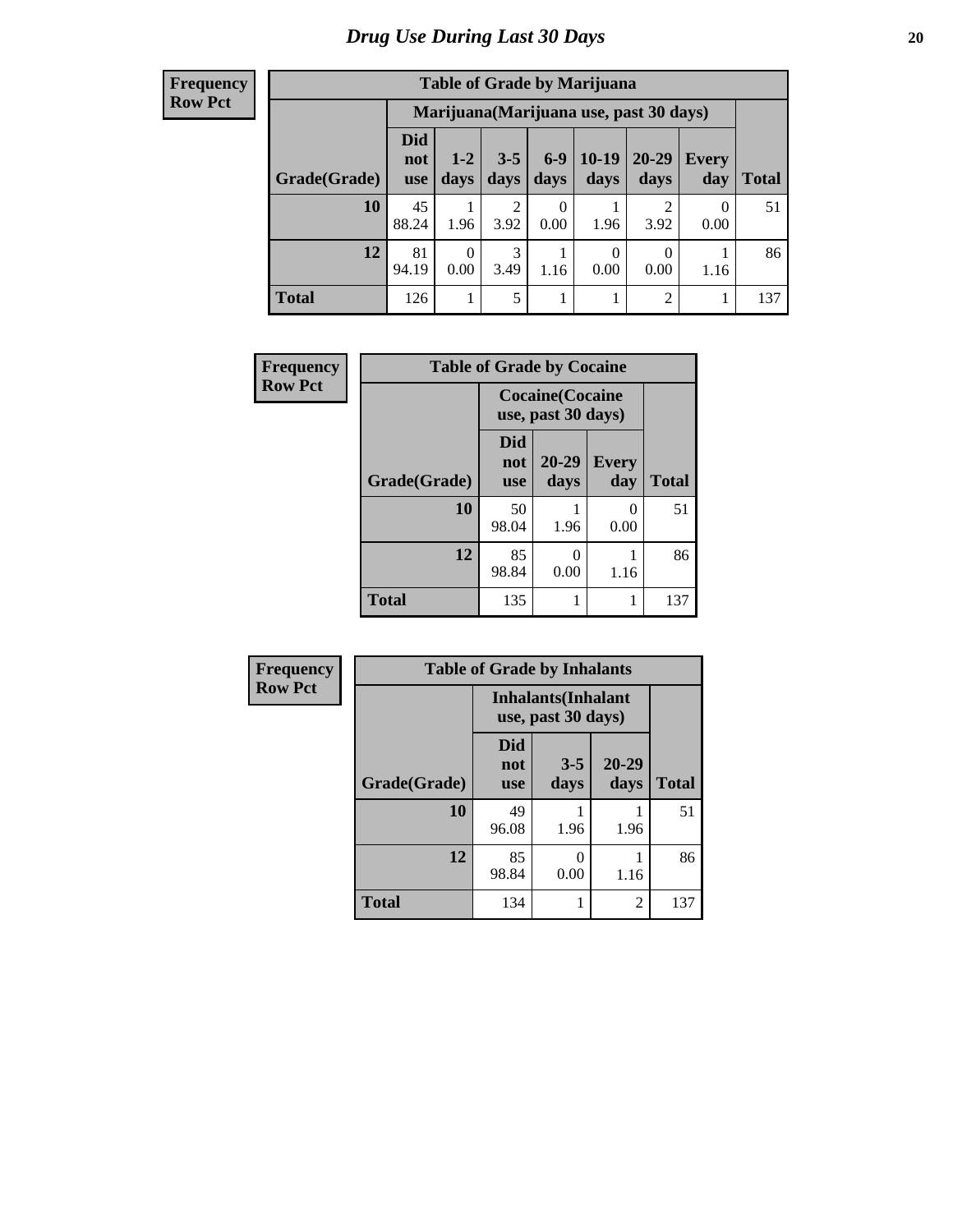| <b>Frequency</b> | <b>Table of Grade by Steroids</b> |                          |                                                |                     |              |  |
|------------------|-----------------------------------|--------------------------|------------------------------------------------|---------------------|--------------|--|
| <b>Row Pct</b>   |                                   |                          | <b>Steroids</b> (Steroid<br>use, past 30 days) |                     |              |  |
|                  | Grade(Grade)                      | Did<br>not<br><b>use</b> | $20 - 29$<br>days                              | <b>Every</b><br>day | <b>Total</b> |  |
|                  | 10                                | 50<br>98.04              | 1.96                                           | 0<br>0.00           | 51           |  |
|                  | 12                                | 85<br>98.84              | 0.00                                           | 1.16                | 86           |  |
|                  | <b>Total</b>                      | 135                      |                                                |                     | 137          |  |

| Frequency      | <b>Table of Grade by Ecstasy</b> |                                               |                 |                   |              |
|----------------|----------------------------------|-----------------------------------------------|-----------------|-------------------|--------------|
| <b>Row Pct</b> |                                  | <b>Ecstasy</b> (Ecstasy<br>use, past 30 days) |                 |                   |              |
|                | Grade(Grade)                     | Did<br>not<br><b>use</b>                      | $1 - 2$<br>days | $20 - 29$<br>days | <b>Total</b> |
|                | 10                               | 49<br>96.08                                   | 1.96            | 1.96              | 51           |
|                | 12                               | 84<br>97.67                                   | 1.16            | 1.16              | 86           |
|                | <b>Total</b>                     | 133                                           | 2               | 2                 | 137          |

| <b>Frequency</b> | <b>Table of Grade by Meth</b> |             |                |              |  |
|------------------|-------------------------------|-------------|----------------|--------------|--|
| <b>Row Pct</b>   |                               |             |                |              |  |
|                  | Grade(Grade)                  | Did not use | 20-29 days     | <b>Total</b> |  |
|                  | 10                            | 50<br>98.04 | 1.96           | 51           |  |
|                  | 12                            | 85<br>98.84 | 1.16           | 86           |  |
|                  | <b>Total</b>                  | 135         | $\mathfrak{D}$ | 137          |  |

| <b>Frequency</b> | <b>Table of Grade by Hallucinogens</b> |                                                   |            |                |              |  |  |
|------------------|----------------------------------------|---------------------------------------------------|------------|----------------|--------------|--|--|
| <b>Row Pct</b>   |                                        | Hallucinogens (Hallucinogen<br>use, past 30 days) |            |                |              |  |  |
|                  | Grade(Grade)                           | Did not<br><b>use</b>                             | $1-2$ days | 20-29<br>days  | <b>Total</b> |  |  |
|                  | 10                                     | 49<br>96.08                                       | 1.96       | 1.96           | 51           |  |  |
|                  | 12                                     | 85<br>98.84                                       | 0<br>0.00  | 1.16           | 86           |  |  |
|                  | <b>Total</b>                           | 134                                               |            | $\overline{2}$ | 137          |  |  |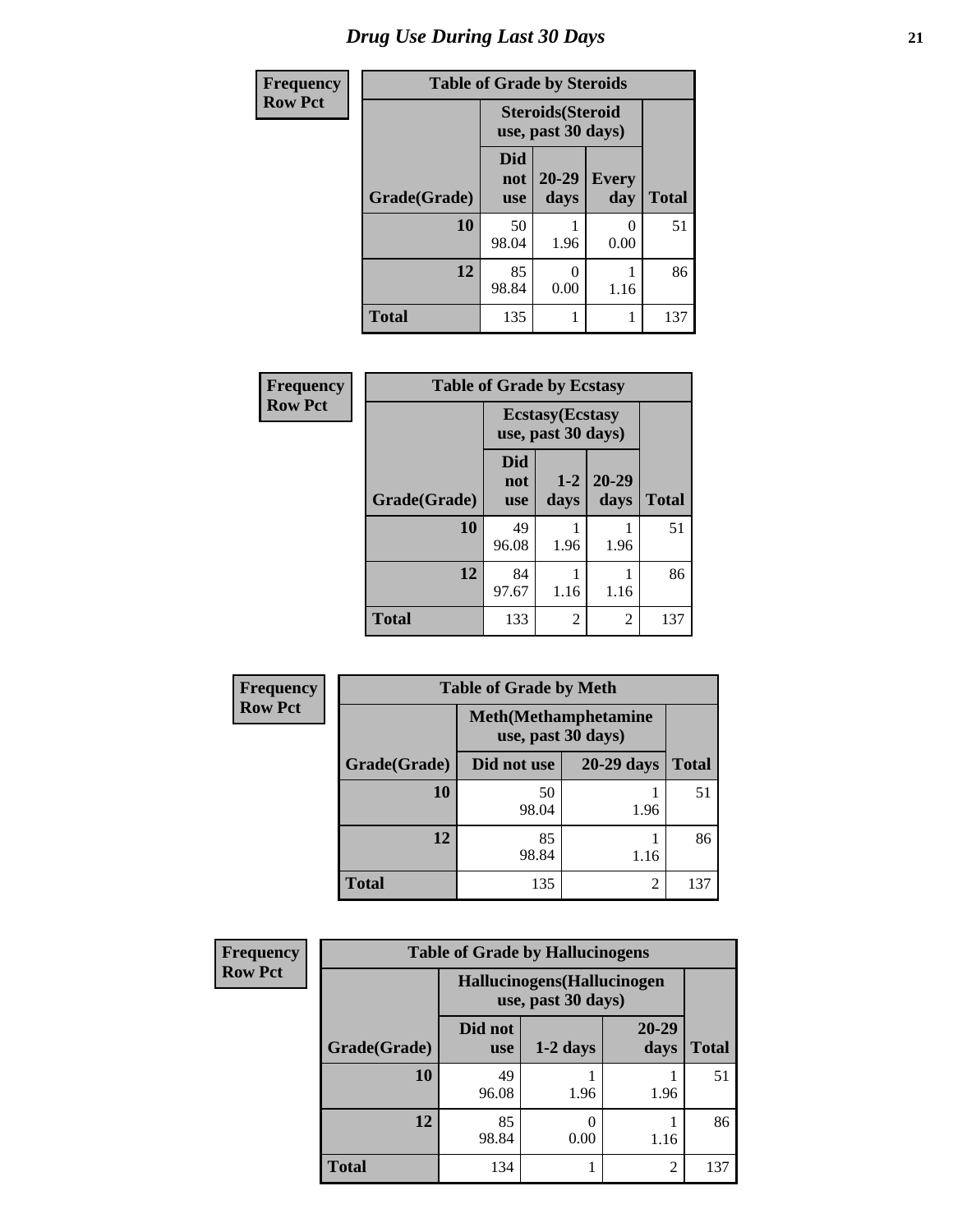# *Drug Use During Last 30 Days* **22**

| Frequency      | <b>Table of Grade by Prescription</b> |                                 |                |                                                                  |                        |              |
|----------------|---------------------------------------|---------------------------------|----------------|------------------------------------------------------------------|------------------------|--------------|
| <b>Row Pct</b> |                                       |                                 | past 30 days)  | <b>Prescription</b> (Prescription<br>drugs not prescribed to me, |                        |              |
|                | Grade(Grade)                          | <b>Did</b><br>not<br><b>use</b> | $1-2$<br>days  | $3 - 5$<br>days                                                  | 20-29<br>days          | <b>Total</b> |
|                | 10                                    | 48<br>94.12                     | 1.96           | 1.96                                                             | 1.96                   | 51           |
|                | 12                                    | 83<br>96.51                     | 1.16           | 0<br>0.00                                                        | $\mathfrak{D}$<br>2.33 | 86           |
|                | <b>Total</b>                          | 131                             | $\overline{c}$ | 1                                                                | 3                      | 137          |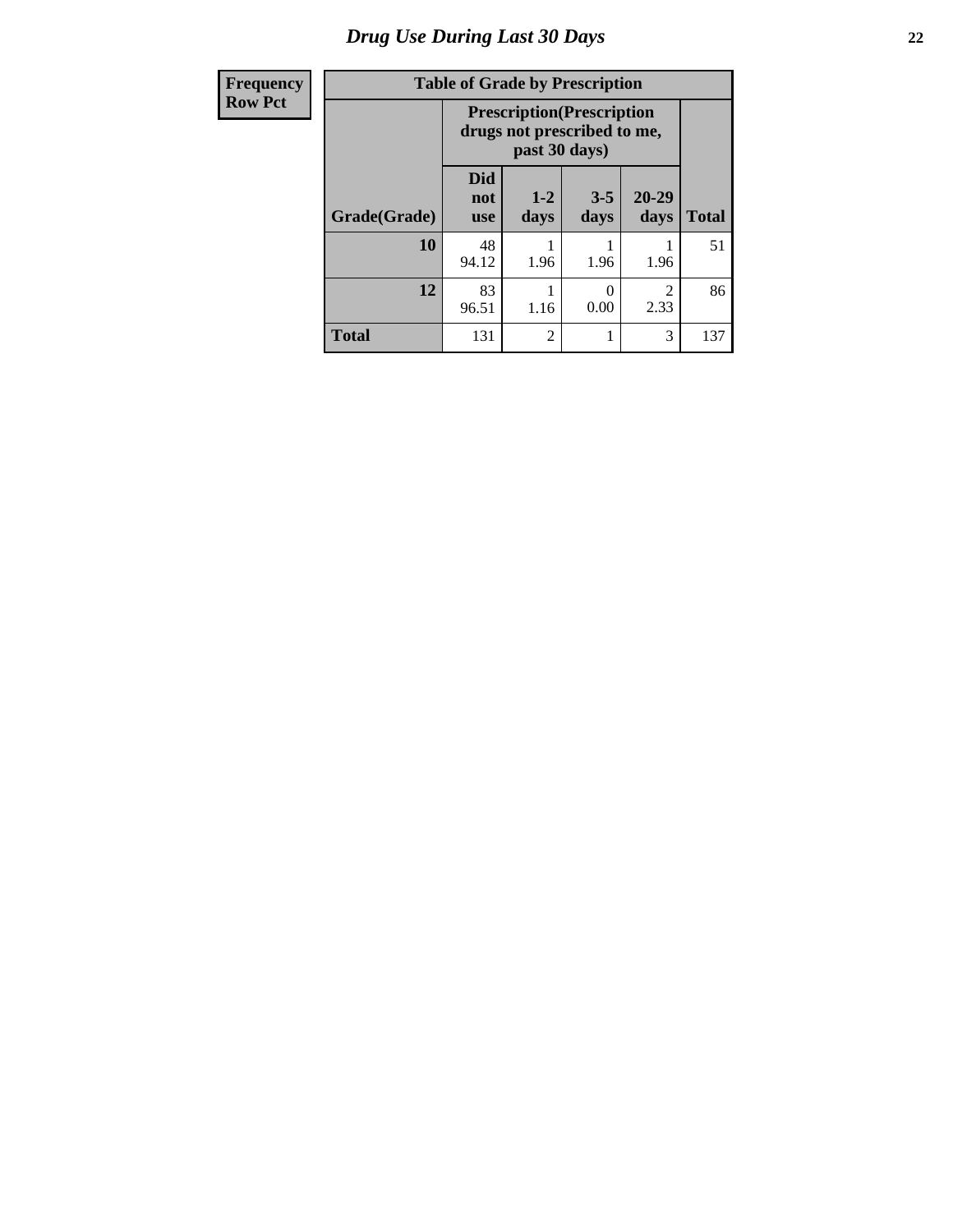| Frequency      | <b>Table of Alcoholease by Grade</b>              |                    |             |              |  |
|----------------|---------------------------------------------------|--------------------|-------------|--------------|--|
| <b>Col Pct</b> | <b>Alcoholease</b> (It is<br>easy to get alcohol) | Grade(Grade)<br>10 | 12          | <b>Total</b> |  |
|                | <b>Strongly Agree</b>                             | 16<br>31.37        | 42<br>48.84 | 58           |  |
|                | <b>Somewhat Agree</b>                             | 14<br>27.45        | 23<br>26.74 | 37           |  |
|                | <b>Somewhat Disagree</b>                          | 5<br>9.80          | 8<br>9.30   | 13           |  |
|                | <b>Strongly Disagree</b>                          | 16<br>31.37        | 13<br>15.12 | 29           |  |
|                | <b>Total</b>                                      | 51                 | 86          | 137          |  |

| Frequency<br>Col Pct |  |
|----------------------|--|
|                      |  |

| <b>Table of Cigarettesease by Grade</b>                 |                    |             |              |  |  |
|---------------------------------------------------------|--------------------|-------------|--------------|--|--|
| Cigarettesease(It is<br>easy to get smoking<br>tobacco) | Grade(Grade)<br>10 | 12          | <b>Total</b> |  |  |
| <b>Strongly Agree</b>                                   | 18<br>35.29        | 41<br>47.67 | 59           |  |  |
| <b>Somewhat Agree</b>                                   | 11<br>21.57        | 22<br>25.58 | 33           |  |  |
| <b>Somewhat Disagree</b>                                | 5<br>9.80          | 8<br>9.30   | 13           |  |  |
| <b>Strongly Disagree</b>                                | 17<br>33.33        | 15<br>17.44 | 32           |  |  |
| <b>Total</b>                                            | 51                 | 86          | 137          |  |  |

| Frequency      | <b>Table of Smokelessease by Grade</b>                         |                    |             |              |  |  |
|----------------|----------------------------------------------------------------|--------------------|-------------|--------------|--|--|
| <b>Col Pct</b> | <b>Smokelessease</b> (It is<br>easy to get chewing<br>tobacco) | Grade(Grade)<br>10 | 12          | <b>Total</b> |  |  |
|                | <b>Strongly Agree</b>                                          | 14<br>27.45        | 34<br>39.53 | 48           |  |  |
|                | <b>Somewhat Agree</b>                                          | 8<br>15.69         | 21<br>24.42 | 29           |  |  |
|                | <b>Somewhat Disagree</b>                                       | 6<br>11.76         | 11<br>12.79 | 17           |  |  |
|                | <b>Strongly Disagree</b>                                       | 23<br>45.10        | 20<br>23.26 | 43           |  |  |
|                | <b>Total</b>                                                   | 51                 | 86          | 137          |  |  |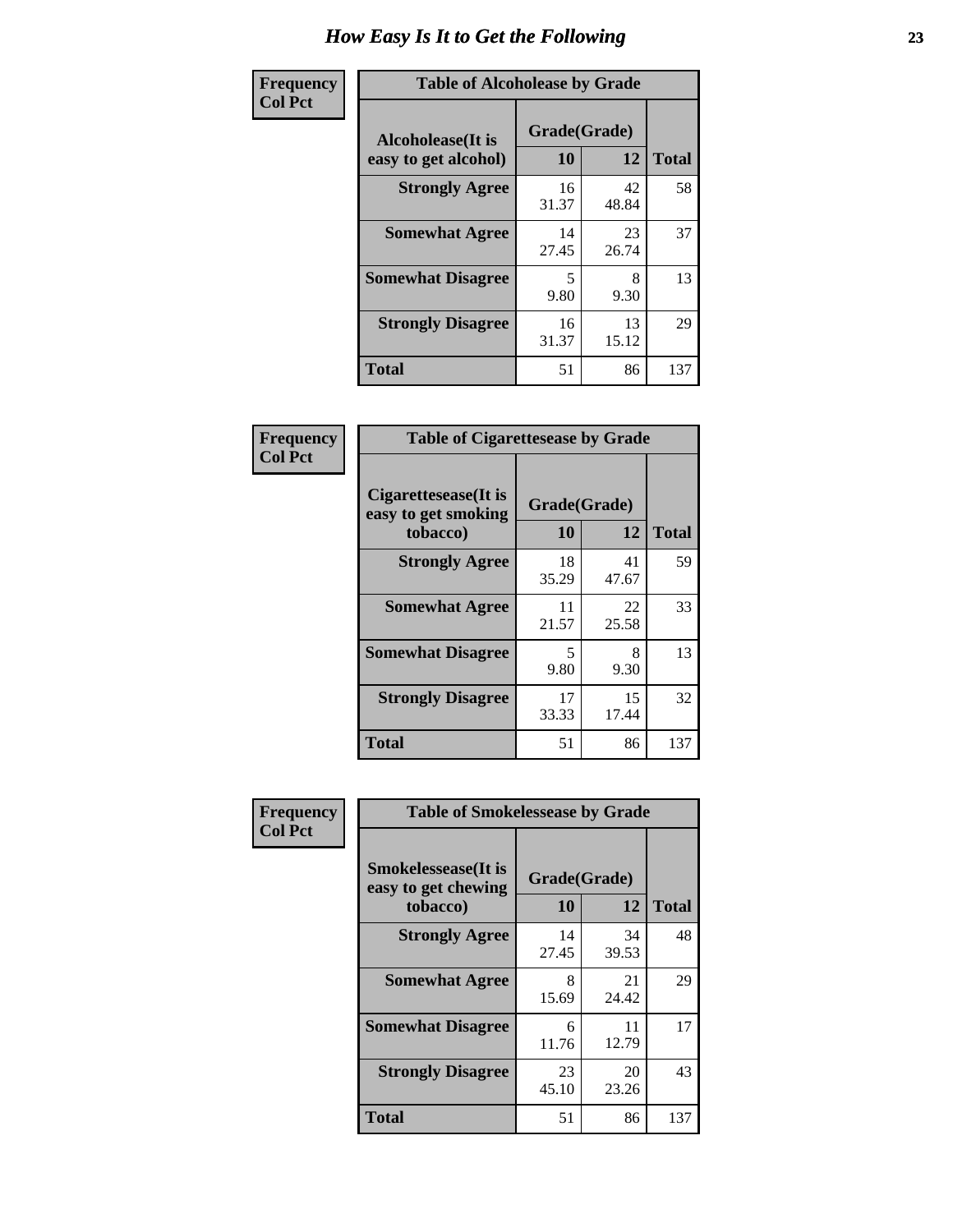| Frequency      | <b>Table of Marijuanaease by Grade</b>           |                    |             |              |  |
|----------------|--------------------------------------------------|--------------------|-------------|--------------|--|
| <b>Col Pct</b> | Marijuanaease(It is<br>easy to get<br>marijuana) | Grade(Grade)<br>10 | 12          | <b>Total</b> |  |
|                | <b>Strongly Agree</b>                            | 16<br>31.37        | 32<br>37.21 | 48           |  |
|                | <b>Somewhat Agree</b>                            | 8<br>15.69         | 26<br>30.23 | 34           |  |
|                | <b>Somewhat Disagree</b>                         | 13.73              | 10<br>11.63 | 17           |  |
|                | <b>Strongly Disagree</b>                         | 20<br>39.22        | 18<br>20.93 | 38           |  |
|                | <b>Total</b>                                     | 51                 | 86          | 137          |  |

| <b>Table of Cocaineease by Grade</b>      |                    |              |     |  |  |
|-------------------------------------------|--------------------|--------------|-----|--|--|
| Cocaineease(It is<br>easy to get cocaine) | Grade(Grade)<br>10 | <b>Total</b> |     |  |  |
| <b>Strongly Agree</b>                     | 4<br>7.84          | 8<br>9.30    | 12  |  |  |
| <b>Somewhat Agree</b>                     | 10<br>19.61        | 18<br>20.93  | 28  |  |  |
| <b>Somewhat Disagree</b>                  | 11<br>21.57        | 28<br>32.56  | 39  |  |  |
| <b>Strongly Disagree</b>                  | 26<br>50.98        | 32<br>37.21  | 58  |  |  |
| <b>Total</b>                              | 51                 | 86           | 137 |  |  |

| Frequency      | <b>Table of Inhalantsease by Grade</b>           |                    |                   |     |
|----------------|--------------------------------------------------|--------------------|-------------------|-----|
| <b>Col Pct</b> | Inhalantsease(It is<br>easy to get<br>inhalants) | Grade(Grade)<br>10 | <b>Total</b>      |     |
|                | <b>Strongly Agree</b>                            | 21<br>41.18        | 12<br>36<br>41.86 | 57  |
|                | <b>Somewhat Agree</b>                            | 6<br>11.76         | 21<br>24.42       | 27  |
|                | <b>Somewhat Disagree</b>                         | 4<br>7.84          | 7<br>8.14         | 11  |
|                | <b>Strongly Disagree</b>                         | 20<br>39.22        | 22<br>25.58       | 42  |
|                | <b>Total</b>                                     | 51                 | 86                | 137 |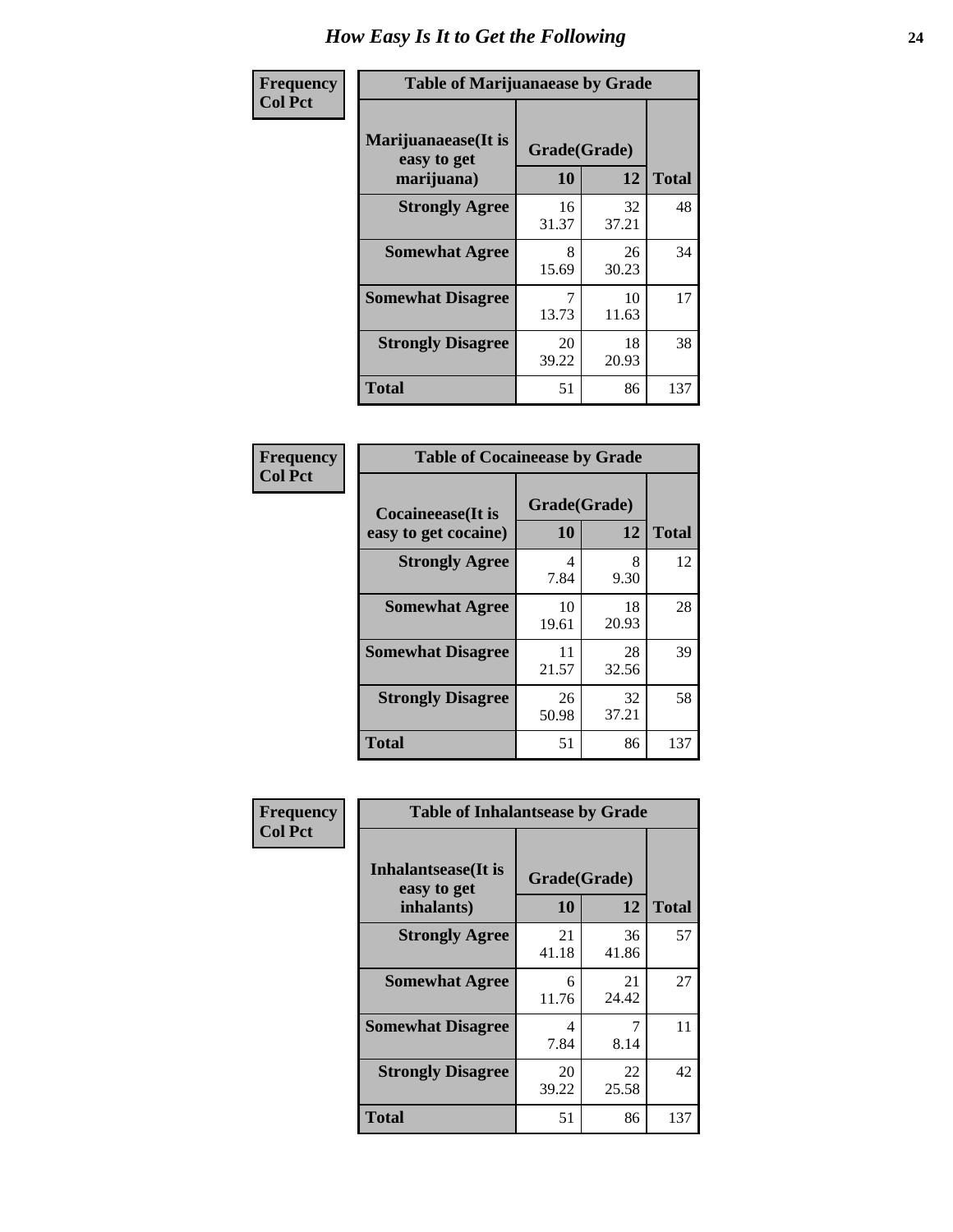| Frequency      | <b>Table of Steroidsease by Grade</b>       |                    |              |     |  |  |  |  |
|----------------|---------------------------------------------|--------------------|--------------|-----|--|--|--|--|
| <b>Col Pct</b> | Steroidsease(It is<br>easy to get steroids) | Grade(Grade)<br>10 | <b>Total</b> |     |  |  |  |  |
|                | <b>Strongly Agree</b>                       | 5<br>9.80          | 14<br>16.28  | 19  |  |  |  |  |
|                | <b>Somewhat Agree</b>                       | 8<br>15.69         | 23<br>26.74  | 31  |  |  |  |  |
|                | <b>Somewhat Disagree</b>                    | 6<br>11.76         | 23<br>26.74  | 29  |  |  |  |  |
|                | <b>Strongly Disagree</b>                    | 32<br>62.75        | 26<br>30.23  | 58  |  |  |  |  |
|                | <b>Total</b>                                | 51                 | 86           | 137 |  |  |  |  |

| Frequency      | <b>Table of Ecstasyease by Grade</b>              |                           |              |     |  |  |  |
|----------------|---------------------------------------------------|---------------------------|--------------|-----|--|--|--|
| <b>Col Pct</b> | <b>Ecstasyease</b> (It is<br>easy to get ecstasy) | Grade(Grade)<br><b>10</b> | <b>Total</b> |     |  |  |  |
|                | <b>Strongly Agree</b>                             | 6<br>11.76                | 14<br>16.28  | 20  |  |  |  |
|                | <b>Somewhat Agree</b>                             | 9<br>17.65                | 15<br>17.44  | 24  |  |  |  |
|                | <b>Somewhat Disagree</b>                          | 7<br>13.73                | 24<br>27.91  | 31  |  |  |  |
|                | <b>Strongly Disagree</b>                          | 29<br>56.86               | 33<br>38.37  | 62  |  |  |  |
|                | <b>Total</b>                                      | 51                        | 86           | 137 |  |  |  |

| Frequency      | <b>Table of Methease by Grade</b>                          |                    |              |     |  |  |  |  |  |
|----------------|------------------------------------------------------------|--------------------|--------------|-----|--|--|--|--|--|
| <b>Col Pct</b> | <b>Methease</b> (It is easy<br>to get<br>methamphetamines) | Grade(Grade)<br>10 | <b>Total</b> |     |  |  |  |  |  |
|                | <b>Strongly Agree</b>                                      | 4<br>7.84          | 11<br>12.79  | 15  |  |  |  |  |  |
|                | <b>Somewhat Agree</b>                                      | 10<br>19.61        | 17<br>19.77  | 27  |  |  |  |  |  |
|                | <b>Somewhat Disagree</b>                                   | 9<br>17.65         | 20<br>23.26  | 29  |  |  |  |  |  |
|                | <b>Strongly Disagree</b>                                   | 28<br>54.90        | 38<br>44.19  | 66  |  |  |  |  |  |
|                | Total                                                      | 51                 | 86           | 137 |  |  |  |  |  |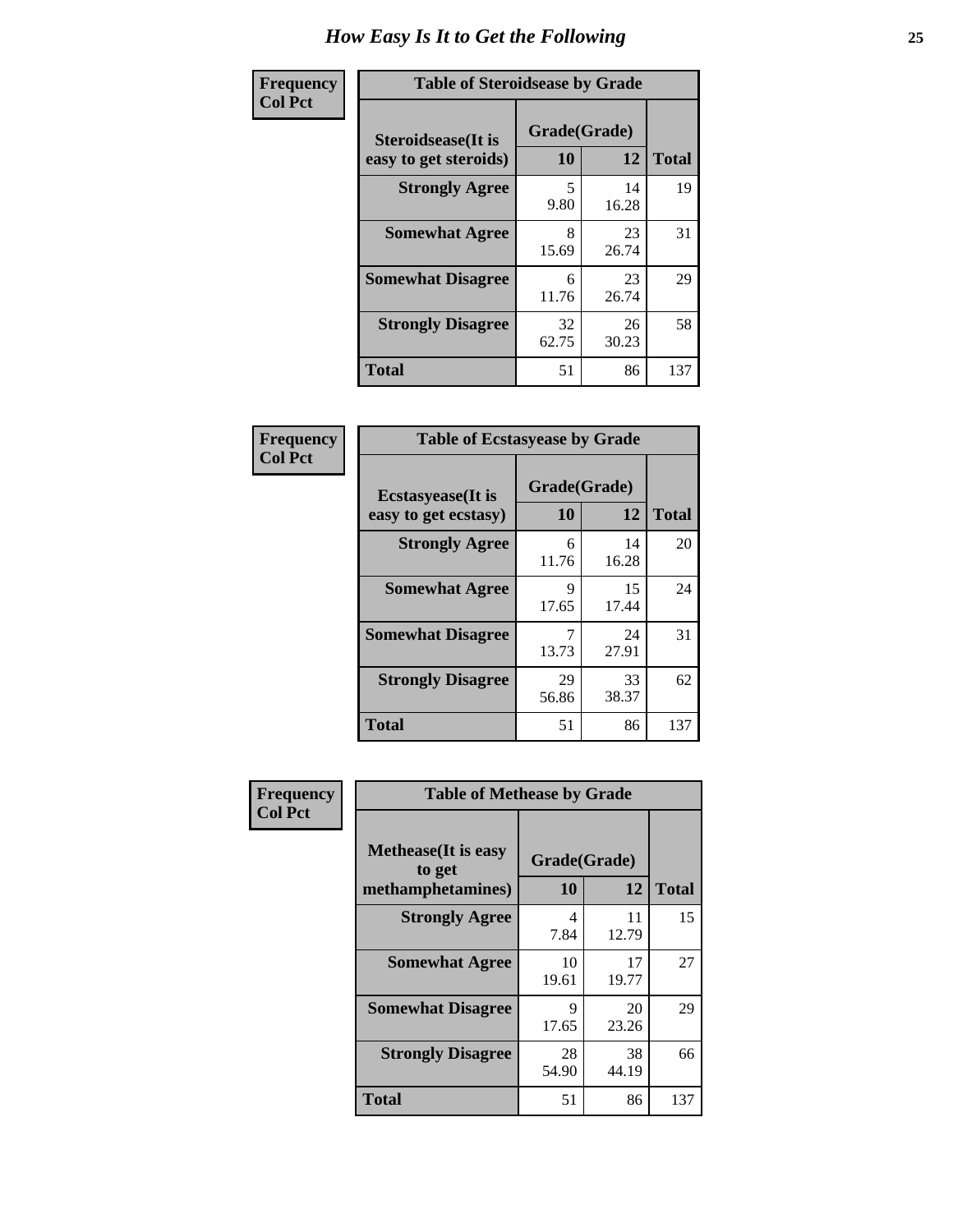| <b>Frequency</b> | <b>Table of Hallucinogensease by Grade</b>               |                    |             |              |  |  |  |  |  |
|------------------|----------------------------------------------------------|--------------------|-------------|--------------|--|--|--|--|--|
| <b>Col Pct</b>   | Hallucinogensease(It<br>is easy to get<br>hallucinogens) | Grade(Grade)<br>10 | 12          | <b>Total</b> |  |  |  |  |  |
|                  | <b>Strongly Agree</b>                                    | 13.73              | 12<br>13.95 | 19           |  |  |  |  |  |
|                  | <b>Somewhat Agree</b>                                    | Q<br>17.65         | 17<br>19.77 | 26           |  |  |  |  |  |
|                  | <b>Somewhat Disagree</b>                                 | 8<br>15.69         | 20<br>23.26 | 28           |  |  |  |  |  |
|                  | <b>Strongly Disagree</b>                                 | 27<br>52.94        | 37<br>43.02 | 64           |  |  |  |  |  |
|                  | <b>Total</b>                                             | 51                 | 86          | 137          |  |  |  |  |  |

| <b>Frequency</b><br>Col Pct |
|-----------------------------|
|                             |

| <b>Table of Prescriptionease by Grade</b>                                                       |                        |             |              |  |  |  |  |  |
|-------------------------------------------------------------------------------------------------|------------------------|-------------|--------------|--|--|--|--|--|
| <b>Prescriptionease</b> (It<br>is easy to get<br>prescription drugs<br>not prescribed to<br>me) | Grade(Grade)<br>10     | 12          | <b>Total</b> |  |  |  |  |  |
| <b>Strongly Agree</b>                                                                           | 17<br>33.33            | 32<br>37.21 | 49           |  |  |  |  |  |
| <b>Somewhat Agree</b>                                                                           | 15<br>29.41            | 25<br>29.07 | 40           |  |  |  |  |  |
| <b>Somewhat Disagree</b>                                                                        | $\mathfrak{D}$<br>3.92 | 9<br>10.47  | 11           |  |  |  |  |  |
| <b>Strongly Disagree</b>                                                                        | 17<br>33.33            | 20<br>23.26 | 37           |  |  |  |  |  |
| <b>Total</b>                                                                                    | 51                     | 86          | 137          |  |  |  |  |  |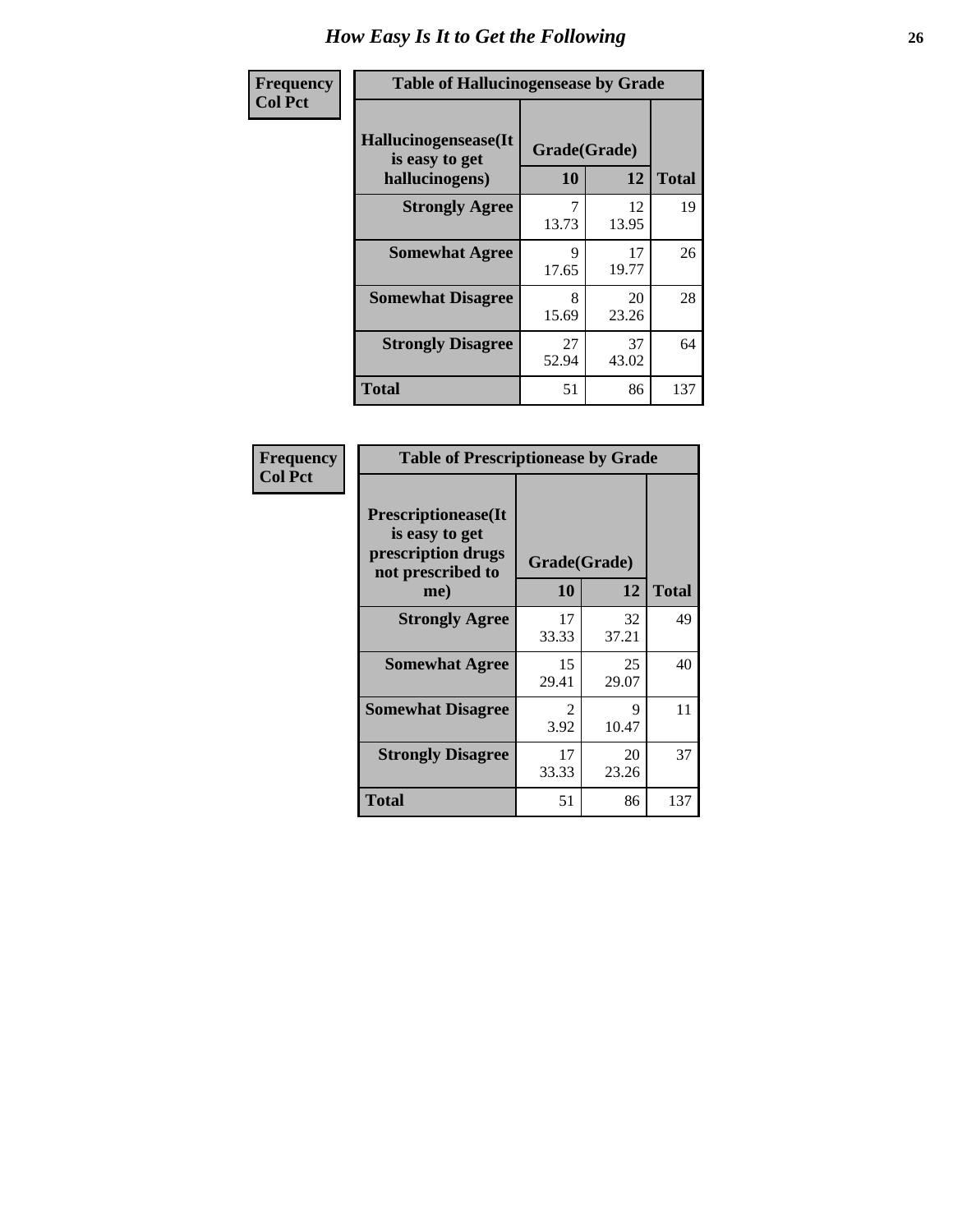### *Age at Onset of Use* **27** *Results for "Age at Onset of Use" questions exclude students who said they did not use that substance*

| <b>Frequency</b> | <b>Table of Grade by Alcoholinit</b>             |                        |           |                           |                        |            |                            |                  |                                |                 |
|------------------|--------------------------------------------------|------------------------|-----------|---------------------------|------------------------|------------|----------------------------|------------------|--------------------------------|-----------------|
| <b>Row Pct</b>   | Alcoholinit (I started using alcohol when I was) |                        |           |                           |                        |            |                            |                  |                                |                 |
|                  | Grade(Grade)                                     | 8 or<br>younger        | <b>11</b> | <b>12</b>                 | 13                     | 14         | 15                         | 16               | <b>18 or</b><br>$\Omega$ older | <b>Total</b>    |
|                  | 10                                               | 20.00                  | 10.00     | 2<br>20.00                | 10.00                  | 4<br>40.00 | $\theta$<br>$0.00^{\circ}$ | $\theta$<br>0.00 | $\Omega$<br>0.00               | 10 <sup>1</sup> |
|                  | 12                                               | $\overline{2}$<br>9.09 | 0<br>0.00 | 4.55                      | $\overline{2}$<br>9.09 | 31.82      | 3<br>13.64                 | 6<br>27.27       | 4.55                           | 22              |
|                  | <b>Total</b>                                     | $\overline{4}$         |           | 3                         | 3                      | 11         | 3                          | 6                |                                | 32              |
|                  |                                                  |                        |           | Frequency Missing $= 105$ |                        |            |                            |                  |                                |                 |

| <b>Frequency</b> | <b>Table of Grade by Cigarettesinit</b> |                  |                                                          |                  |                         |            |       |                |              |  |
|------------------|-----------------------------------------|------------------|----------------------------------------------------------|------------------|-------------------------|------------|-------|----------------|--------------|--|
| <b>Row Pct</b>   |                                         |                  | Cigarettesinit (I started smoking tobacco when<br>I was) |                  |                         |            |       |                |              |  |
|                  | Grade(Grade)   younger                  | 8 or             | 12                                                       | 13               | 14                      | 15         | 16    | 17             | <b>Total</b> |  |
|                  | 10                                      | 20.00            | 20.00                                                    | $\Omega$<br>0.00 | $\overline{2}$<br>40.00 | 20.00      | 0.00  | 0<br>0.00      | 5            |  |
|                  | 12                                      | $\Omega$<br>0.00 | $\theta$<br>0.00                                         | 11.11            | 22.22                   | 3<br>33.33 | 11.11 | ↑<br>22.22     | 9            |  |
|                  | <b>Total</b>                            |                  |                                                          | 1                | 4                       | 4          |       | $\overline{2}$ | 14           |  |
|                  |                                         |                  | Frequency Missing $= 123$                                |                  |                         |            |       |                |              |  |

| Frequency      | <b>Table of Grade by Smokelessinit</b> |                           |                                                                  |                  |                  |               |  |  |
|----------------|----------------------------------------|---------------------------|------------------------------------------------------------------|------------------|------------------|---------------|--|--|
| <b>Row Pct</b> |                                        |                           | <b>Smokelessinit(I started</b><br>chewing tobacco when I<br>was) |                  |                  |               |  |  |
|                | Grade(Grade)                           | 8 or<br>vounger           | 12                                                               | 14               | 15               | <b>Total</b>  |  |  |
|                | 10                                     | 100.00                    | 0.00                                                             | $\Omega$<br>0.00 | $\Omega$<br>0.00 |               |  |  |
|                | 12                                     | 0<br>0.00                 | 33.33                                                            | 33.33            | 33.33            | $\mathcal{R}$ |  |  |
|                | <b>Total</b>                           |                           |                                                                  |                  |                  | 4             |  |  |
|                |                                        | Frequency Missing $= 133$ |                                                                  |                  |                  |               |  |  |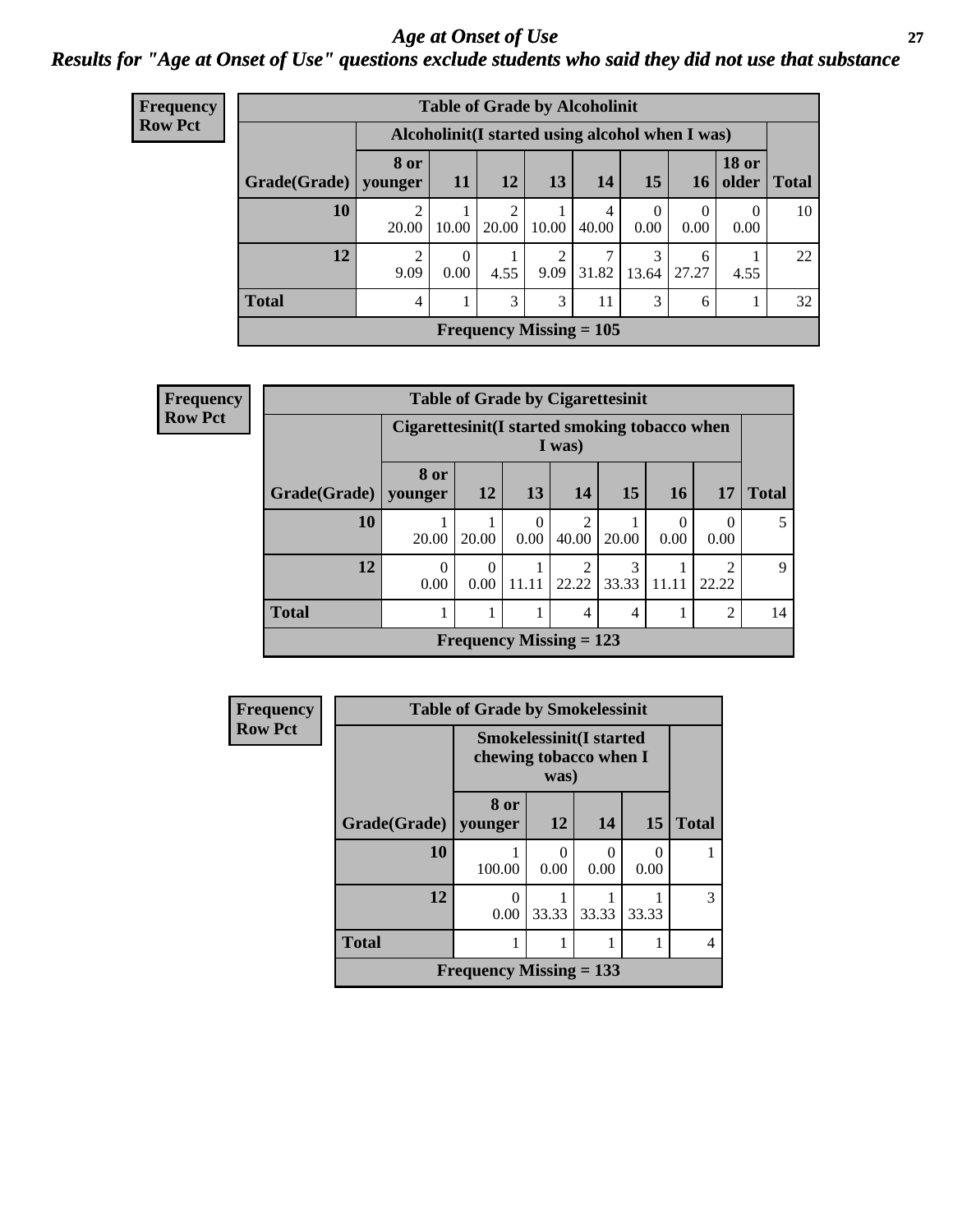### *Age at Onset of Use* **28**

*Results for "Age at Onset of Use" questions exclude students who said they did not use that substance*

| <b>Frequency</b><br><b>Row Pct</b> |
|------------------------------------|
|                                    |

| <b>Table of Grade by Marijuanainit</b> |                  |                  |       |                |                  |                  |                  |                                                     |                  |              |
|----------------------------------------|------------------|------------------|-------|----------------|------------------|------------------|------------------|-----------------------------------------------------|------------------|--------------|
|                                        |                  |                  |       |                |                  |                  |                  | Marijuanainit(I started using marijuana when I was) |                  |              |
| Grade(Grade)                           | 8 or<br>younger  | 9                | 10    | 12             | 13               | 14               | 15               | <b>16</b>                                           | 17               | <b>Total</b> |
| 10                                     | 16.67            | 16.67            | 0.00  | 16.67          | $\theta$<br>0.00 | 3<br>50.00       | $\theta$<br>0.00 | $\Omega$<br>0.00                                    | $\Omega$<br>0.00 | 6            |
| 12                                     | $\Omega$<br>0.00 | $\Omega$<br>0.00 | 12.50 | 12.50          | 12.50            | $\Omega$<br>0.00 | റ<br>25.00       | 12.50                                               | 25.00            | 8            |
| <b>Total</b>                           |                  |                  |       | $\mathfrak{D}$ |                  | 3                | $\overline{2}$   |                                                     | 2                | 14           |
| Frequency Missing $= 123$              |                  |                  |       |                |                  |                  |                  |                                                     |                  |              |

| <b>Frequency</b> | <b>Table of Grade by Cocaineinit</b> |                                                          |                      |              |
|------------------|--------------------------------------|----------------------------------------------------------|----------------------|--------------|
| <b>Row Pct</b>   |                                      | Cocaineinit(I<br>started using<br>cocaine when I<br>was) |                      |              |
|                  | Grade(Grade)                         | 8 or<br>younger                                          | 12                   | <b>Total</b> |
|                  | 10                                   | 100.00                                                   | $\mathbf{0}$<br>0.00 |              |
|                  | 12                                   | 0.00                                                     | 100.00               |              |
|                  | <b>Total</b>                         |                                                          |                      | 2            |
|                  | Frequency Missing $= 135$            |                                                          |                      |              |

| Frequency      | <b>Table of Grade by Inhalantsinit</b> |                                                           |                      |                      |                |  |
|----------------|----------------------------------------|-----------------------------------------------------------|----------------------|----------------------|----------------|--|
| <b>Row Pct</b> |                                        | Inhalantsinit(I<br>started using<br>inhalants when I was) |                      |                      |                |  |
|                | Grade(Grade)                           | 8 or<br>younger                                           | 12                   | 14                   | <b>Total</b>   |  |
|                | 10                                     | 100.00                                                    | $\mathbf{0}$<br>0.00 | $\mathbf{0}$<br>0.00 |                |  |
|                | 12                                     | 0.00                                                      | 50.00                | 50.00                | $\mathfrak{D}$ |  |
|                | <b>Total</b>                           |                                                           |                      |                      | 3              |  |
|                |                                        | <b>Frequency Missing = 134</b>                            |                      |                      |                |  |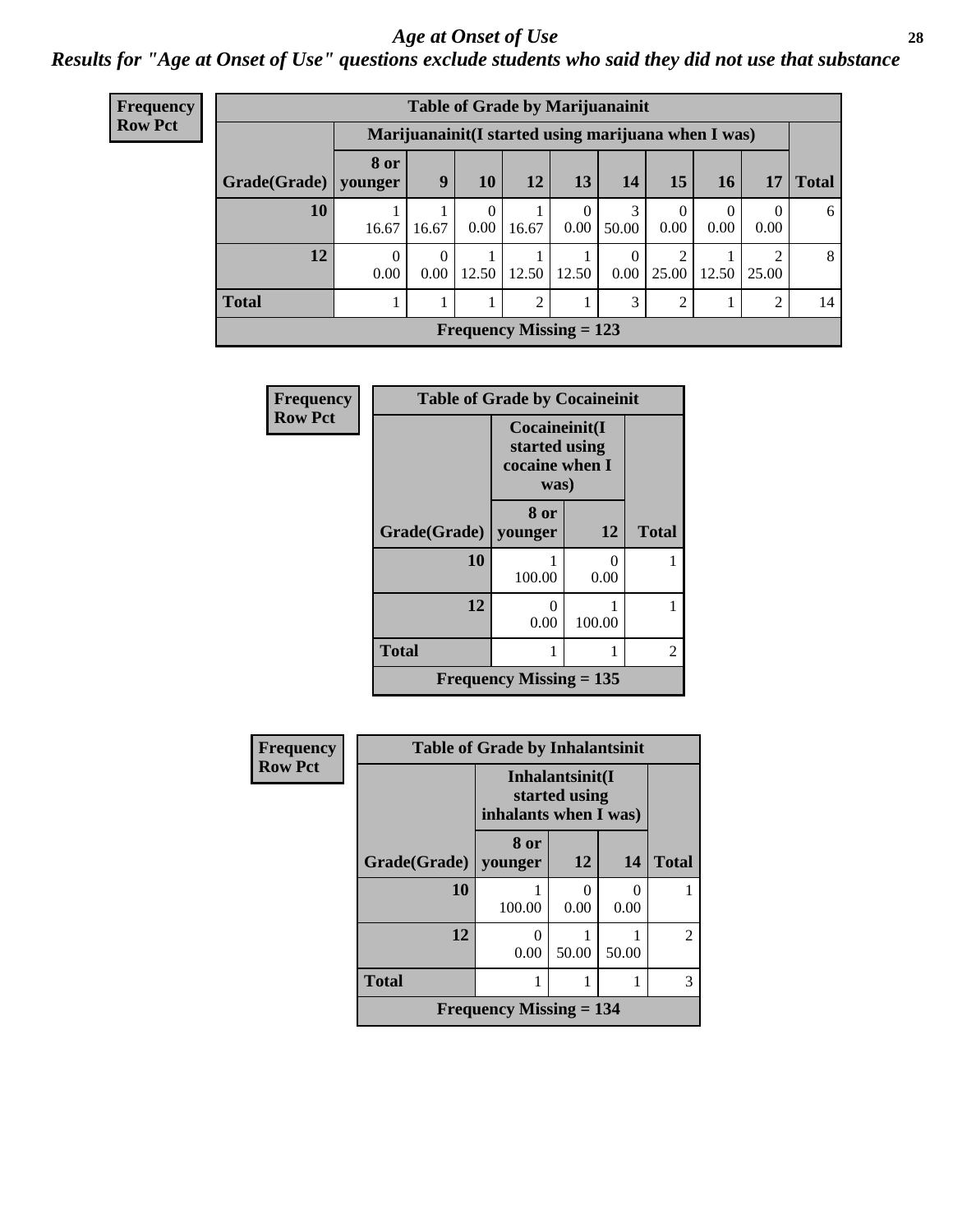### *Age at Onset of Use* **29**

*Results for "Age at Onset of Use" questions exclude students who said they did not use that substance*

| <b>Frequency</b> | <b>Table of Grade by Steroidsinit</b> |                                                            |           |              |  |  |
|------------------|---------------------------------------|------------------------------------------------------------|-----------|--------------|--|--|
| <b>Row Pct</b>   |                                       | Steroidsinit(I<br>started using<br>steroids when I<br>was) |           |              |  |  |
|                  | Grade(Grade)                          | 8 or<br>younger                                            | 11        | <b>Total</b> |  |  |
|                  | 10                                    | 100.00                                                     | 0<br>0.00 |              |  |  |
|                  | 12                                    | 0.00                                                       | 100.00    |              |  |  |
|                  | <b>Total</b>                          |                                                            |           | 2            |  |  |
|                  |                                       | <b>Frequency Missing <math>= 135</math></b>                |           |              |  |  |

| <b>Frequency</b> | <b>Table of Grade by Ecstasyinit</b> |                                                               |           |                       |              |
|------------------|--------------------------------------|---------------------------------------------------------------|-----------|-----------------------|--------------|
| <b>Row Pct</b>   |                                      | <b>Ecstasyinit</b> (I started<br>using ecstasy when I<br>was) |           |                       |              |
|                  | Grade(Grade)                         | 8 or<br>younger                                               | 9         | <b>18 or</b><br>older | <b>Total</b> |
|                  | 10                                   | 100.00                                                        | 0<br>0.00 | 0.00                  |              |
|                  | 12                                   | 0.00                                                          | 50.00     | 50.00                 | 2            |
|                  | <b>Total</b>                         |                                                               |           |                       | 3            |
|                  | <b>Frequency Missing = 134</b>       |                                                               |           |                       |              |

| Frequency      | <b>Table of Grade by Methinit</b> |                                                                       |                           |                |  |
|----------------|-----------------------------------|-----------------------------------------------------------------------|---------------------------|----------------|--|
| <b>Row Pct</b> |                                   | <b>Methinit(I started</b><br>using<br>methamphetamines<br>when I was) |                           |                |  |
|                | Grade(Grade)                      | 8 or<br>younger                                                       | <b>10</b>                 | <b>Total</b>   |  |
|                | 10                                | 100.00                                                                | $\mathbf{\Omega}$<br>0.00 |                |  |
|                | 12                                | 0<br>0.00                                                             | 100.00                    |                |  |
|                | <b>Total</b>                      |                                                                       |                           | $\mathfrak{D}$ |  |
|                |                                   | Frequency Missing $= 135$                                             |                           |                |  |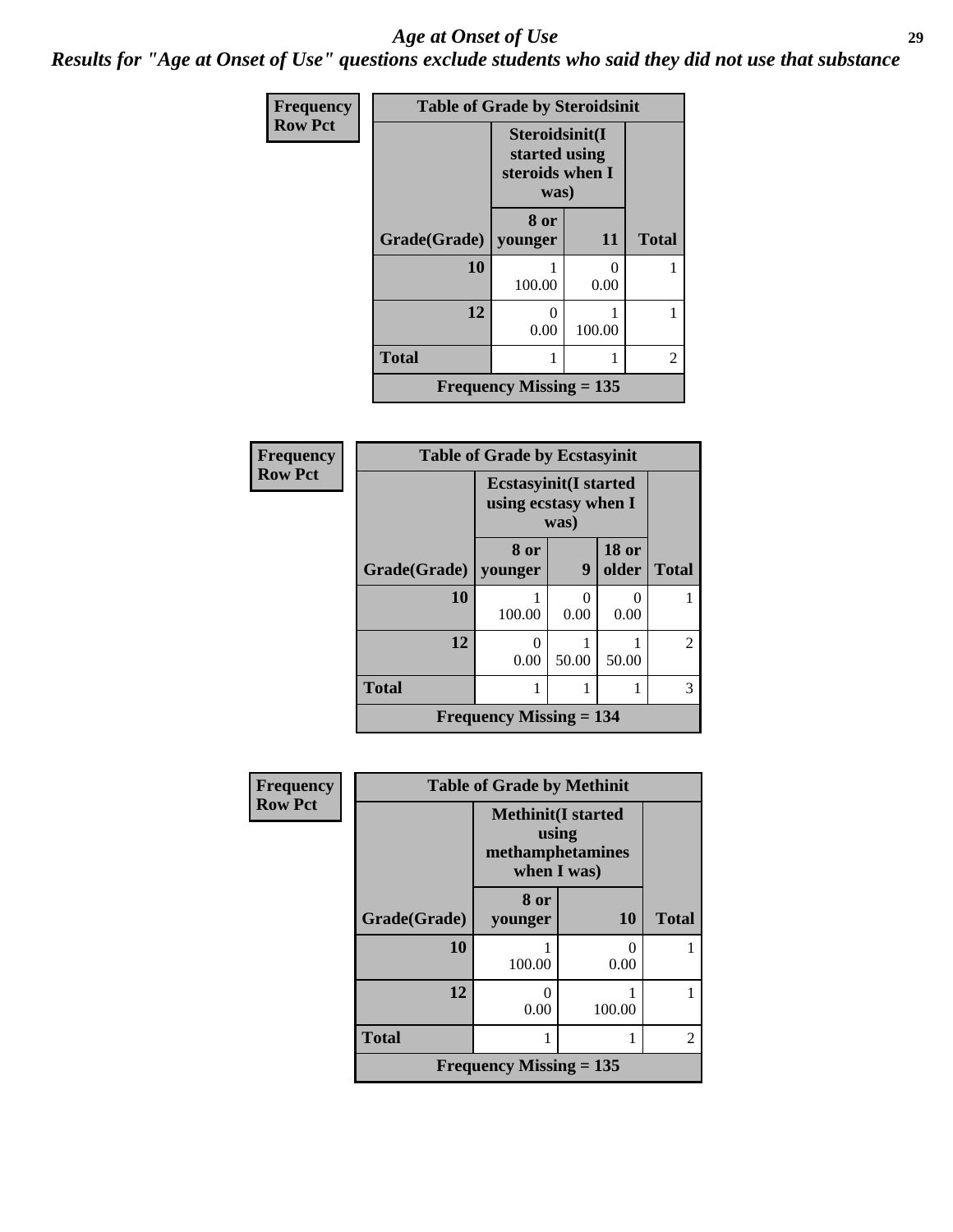### Age at Onset of Use **30**

*Results for "Age at Onset of Use" questions exclude students who said they did not use that substance*

| Frequency      | <b>Table of Grade by Hallucinogensinit</b> |                                                              |           |       |              |  |
|----------------|--------------------------------------------|--------------------------------------------------------------|-----------|-------|--------------|--|
| <b>Row Pct</b> |                                            | Hallucinogensinit(I<br>started using<br>hallucinogens when I |           |       |              |  |
|                | Grade(Grade)   younger                     | 8 or                                                         | 11        | 14    | <b>Total</b> |  |
|                | 10                                         | 50.00                                                        | 0<br>0.00 | 50.00 | 2            |  |
|                | 12                                         | 0.00                                                         | 100.00    | 0.00  |              |  |
|                | <b>Total</b>                               |                                                              | 1         | 1     | 3            |  |
|                | <b>Frequency Missing = 134</b>             |                                                              |           |       |              |  |

| Frequency      | <b>Table of Grade by Prescriptioninit</b> |                                                                                                |           |           |                           |                |                  |                       |              |
|----------------|-------------------------------------------|------------------------------------------------------------------------------------------------|-----------|-----------|---------------------------|----------------|------------------|-----------------------|--------------|
| <b>Row Pct</b> |                                           | <b>Prescriptioninit(I started using prescription</b><br>drugs not prescribed to me when I was) |           |           |                           |                |                  |                       |              |
|                | Grade(Grade)   younger                    | 8 or                                                                                           | 11        | <b>12</b> | 14                        | <b>15</b>      | 17               | <b>18 or</b><br>older | <b>Total</b> |
|                | 10                                        | 25.00                                                                                          | 0<br>0.00 | 25.00     | 0<br>0.00                 | 50.00          | $\Omega$<br>0.00 | $\theta$<br>0.00      | 4            |
|                | 12                                        | $\Omega$<br>0.00                                                                               | 20.00     | 0<br>0.00 | 20.00                     | 0.00           | 40.00            | 20.00                 | 5            |
|                | <b>Total</b>                              |                                                                                                |           |           |                           | $\mathfrak{D}$ | $\overline{2}$   |                       | $\mathbf Q$  |
|                |                                           |                                                                                                |           |           | Frequency Missing $= 128$ |                |                  |                       |              |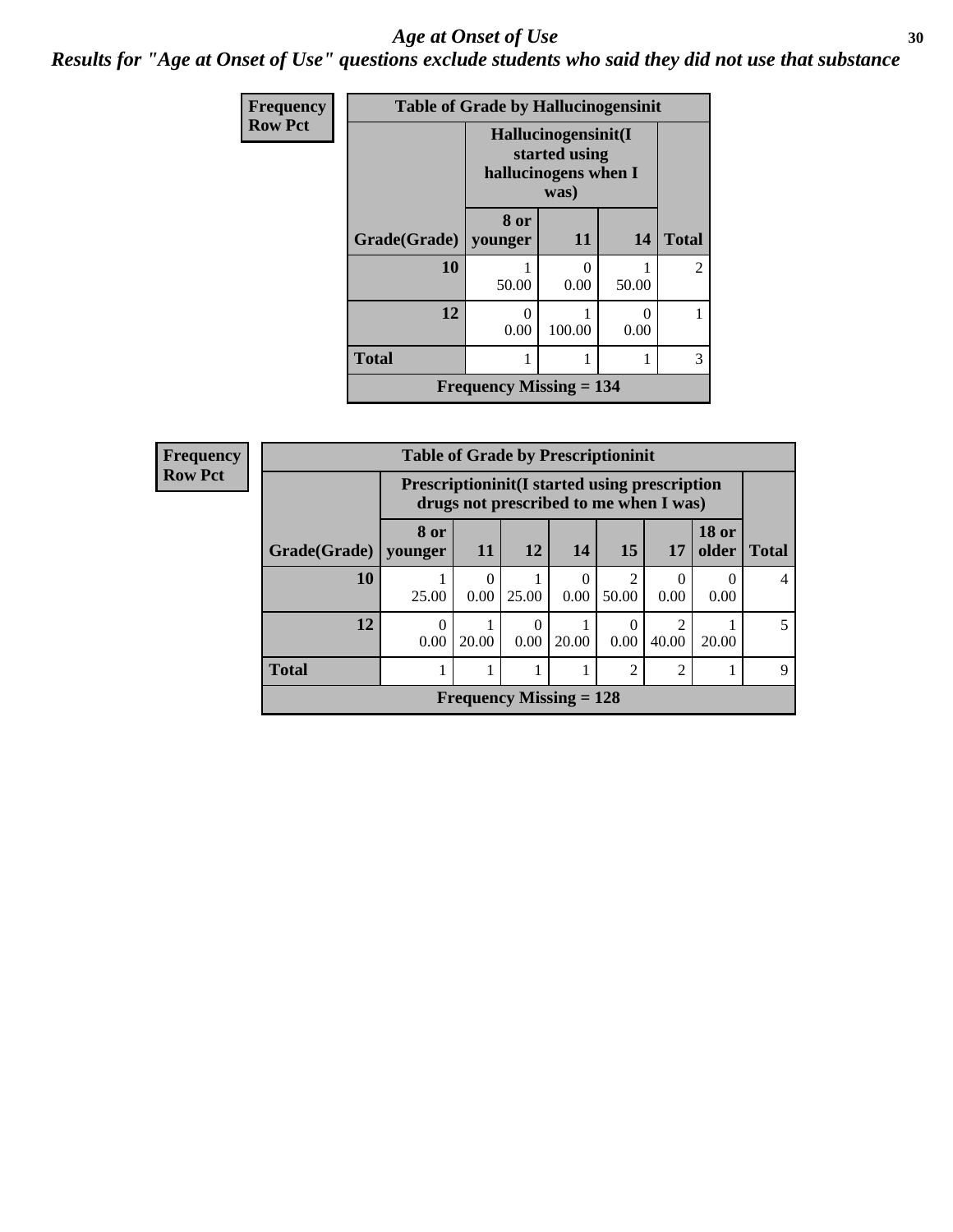| Frequency      | <b>Table of Alcoholharm by Grade</b>          |                    |             |              |  |
|----------------|-----------------------------------------------|--------------------|-------------|--------------|--|
| <b>Col Pct</b> | Alcoholharm(I<br>think alcohol is<br>harmful) | Grade(Grade)<br>10 | 12          | <b>Total</b> |  |
|                | <b>Strongly Agree</b>                         | 31<br>60.78        | 31<br>36.05 | 62           |  |
|                | <b>Somewhat Agree</b>                         | 11<br>21.57        | 38<br>44.19 | 49           |  |
|                | <b>Somewhat Disagree</b>                      | 2<br>3.92          | 12<br>13.95 | 14           |  |
|                | <b>Strongly Disagree</b>                      | 7<br>13.73         | 5<br>5.81   | 12           |  |
|                | <b>Total</b>                                  | 51                 | 86          | 137          |  |

| <b>Table of Cigarettesharm by Grade</b>                  |                    |                        |              |  |  |  |
|----------------------------------------------------------|--------------------|------------------------|--------------|--|--|--|
| Cigarettesharm(I<br>think smoking<br>tobacco is harmful) | Grade(Grade)<br>10 | 12                     | <b>Total</b> |  |  |  |
| <b>Strongly Agree</b>                                    | 40<br>78.43        | 62<br>72.09            | 102          |  |  |  |
| <b>Somewhat Agree</b>                                    | 6<br>11.76         | 21<br>24.42            | 27           |  |  |  |
| <b>Somewhat Disagree</b>                                 | 1.96               | $\mathfrak{D}$<br>2.33 | 3            |  |  |  |
| <b>Strongly Disagree</b>                                 | 4<br>7.84          | 1.16                   | 5            |  |  |  |
| <b>Total</b>                                             | 51                 | 86                     | 137          |  |  |  |

| Frequency      | <b>Table of Smokelessharm by Grade</b>                  |                    |             |              |  |  |
|----------------|---------------------------------------------------------|--------------------|-------------|--------------|--|--|
| <b>Col Pct</b> | Smokelessharm(I<br>think chewing<br>tobacco is harmful) | Grade(Grade)<br>10 | 12          | <b>Total</b> |  |  |
|                | <b>Strongly Agree</b>                                   | 42<br>82.35        | 61<br>70.93 | 103          |  |  |
|                | <b>Somewhat Agree</b>                                   | 4<br>7.84          | 21<br>24.42 | 25           |  |  |
|                | <b>Somewhat Disagree</b>                                | 1.96               | 3<br>3.49   | 4            |  |  |
|                | <b>Strongly Disagree</b>                                | 4<br>7.84          | 1.16        | 5            |  |  |
|                | <b>Total</b>                                            | 51                 | 86          | 137          |  |  |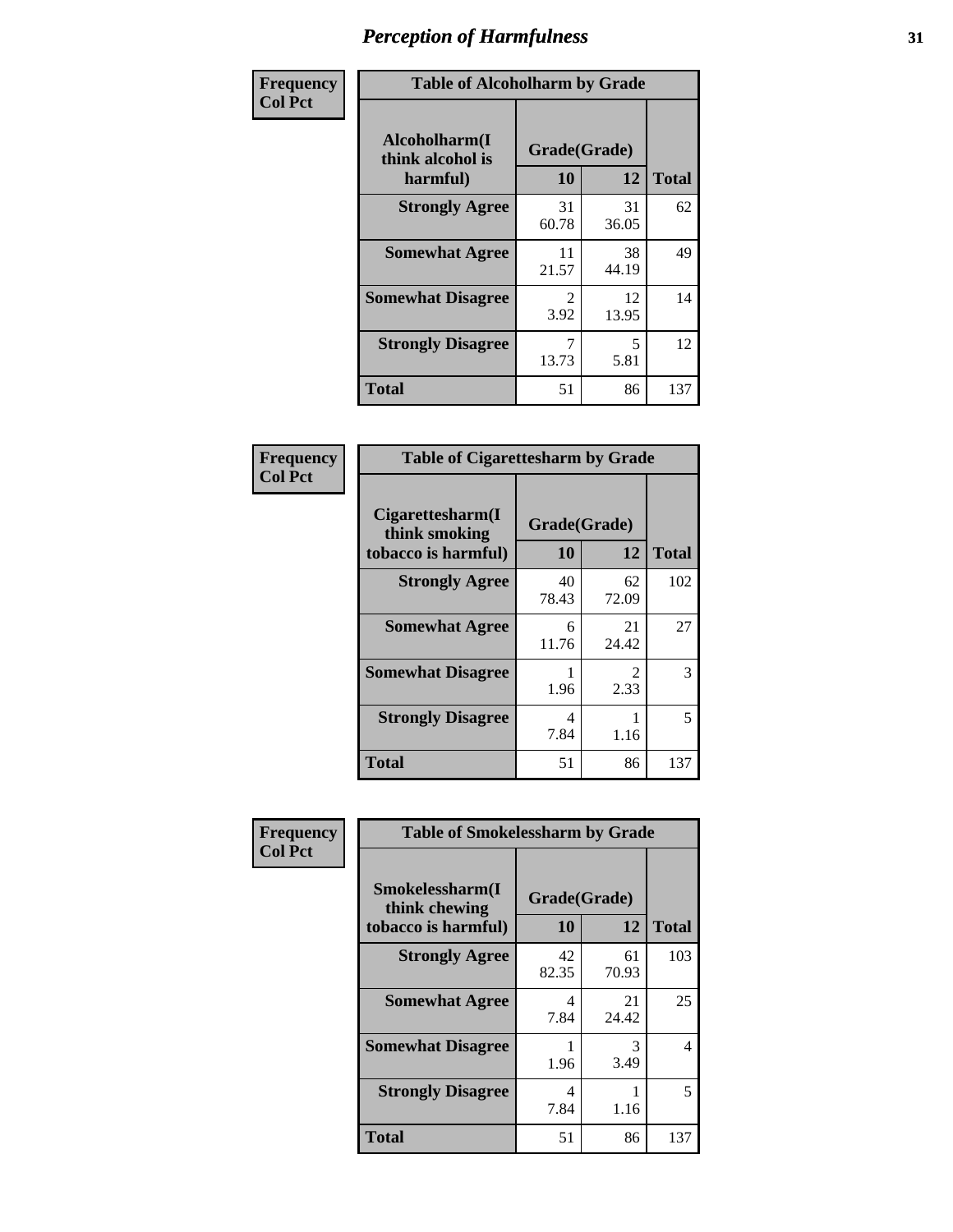| Frequency      | <b>Table of Marijuanaharm by Grade</b>            |                    |             |              |  |
|----------------|---------------------------------------------------|--------------------|-------------|--------------|--|
| <b>Col Pct</b> | Marijuanaharm(I<br>think marijuana is<br>harmful) | Grade(Grade)<br>10 | 12          | <b>Total</b> |  |
|                | <b>Strongly Agree</b>                             | 35<br>68.63        | 52<br>60.47 | 87           |  |
|                | <b>Somewhat Agree</b>                             | 6<br>11.76         | 17<br>19.77 | 23           |  |
|                | <b>Somewhat Disagree</b>                          | 4<br>7.84          | 13<br>15.12 | 17           |  |
|                | <b>Strongly Disagree</b>                          | 6<br>11.76         | 4<br>4.65   | 10           |  |
|                | <b>Total</b>                                      | 51                 | 86          | 137          |  |

#### **Frequency Col Pct**

| <b>Table of Cocaineharm by Grade</b> |              |             |              |  |  |  |
|--------------------------------------|--------------|-------------|--------------|--|--|--|
| Cocaineharm(I<br>think cocaine is    | Grade(Grade) |             |              |  |  |  |
| harmful)                             | 10           | 12          | <b>Total</b> |  |  |  |
| <b>Strongly Agree</b>                | 43<br>84.31  | 78<br>90.70 | 121          |  |  |  |
| <b>Somewhat Agree</b>                | 4<br>7.84    | 6<br>6.98   | 10           |  |  |  |
| <b>Strongly Disagree</b>             | 4<br>7.84    | 2<br>2.33   | 6            |  |  |  |
| <b>Total</b>                         | 51           | 86          | 137          |  |  |  |

| <b>Table of Inhalantsharm by Grade</b> |              |                        |     |  |  |  |
|----------------------------------------|--------------|------------------------|-----|--|--|--|
| Inhalantsharm(I<br>think inhalants     | Grade(Grade) | <b>Total</b>           |     |  |  |  |
| are harmful)                           | 10           | 12                     |     |  |  |  |
| <b>Strongly Agree</b>                  | 42<br>82.35  | 73<br>84.88            | 115 |  |  |  |
| <b>Somewhat Agree</b>                  | 5<br>9.80    | 11<br>12.79            | 16  |  |  |  |
| <b>Strongly Disagree</b>               | 4<br>7.84    | $\mathfrak{D}$<br>2.33 | 6   |  |  |  |
| Total                                  | 51           | 86                     | 137 |  |  |  |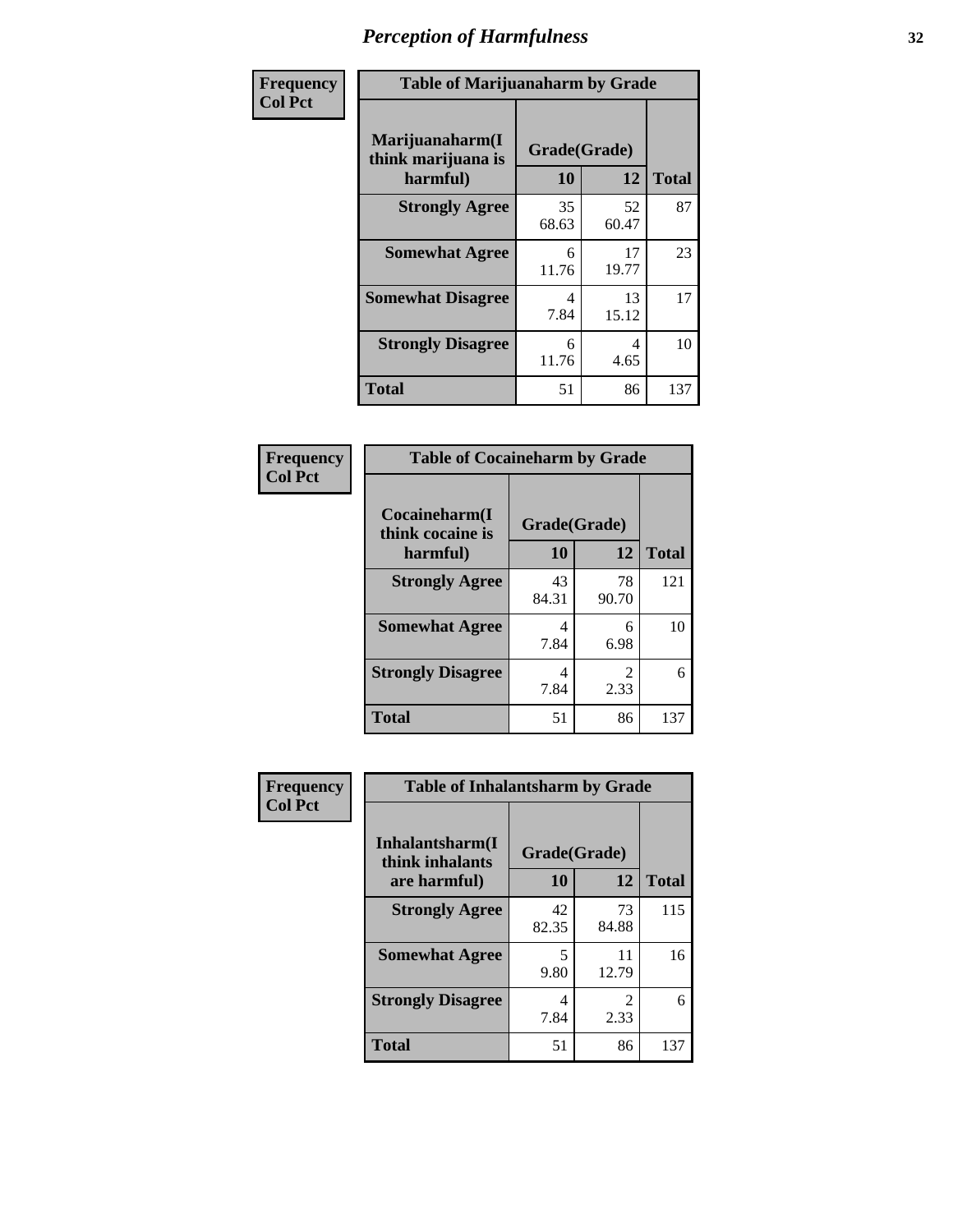| Frequency      | <b>Table of Steroidsharm by Grade</b>            |                        |                        |              |
|----------------|--------------------------------------------------|------------------------|------------------------|--------------|
| <b>Col Pct</b> | Steroidsharm(I<br>think steroids are<br>harmful) | Grade(Grade)<br>10     | 12                     | <b>Total</b> |
|                | <b>Strongly Agree</b>                            | 38<br>74.51            | 63<br>73.26            | 101          |
|                | <b>Somewhat Agree</b>                            | 6<br>11.76             | 20<br>23.26            | 26           |
|                | <b>Somewhat Disagree</b>                         | $\mathfrak{D}$<br>3.92 | 1.16                   | 3            |
|                | <b>Strongly Disagree</b>                         | 5<br>9.80              | $\mathfrak{D}$<br>2.33 | 7            |
|                | <b>Total</b>                                     | 51                     | 86                     | 137          |

| <b>Table of Ecstasyharm by Grade</b>                |                    |                        |                |  |  |
|-----------------------------------------------------|--------------------|------------------------|----------------|--|--|
| $E$ cstasyharm $(I$<br>think ecstasy is<br>harmful) | Grade(Grade)<br>10 | <b>Total</b>           |                |  |  |
| <b>Strongly Agree</b>                               | 42<br>82.35        | 70<br>81.40            | 112            |  |  |
| <b>Somewhat Agree</b>                               | 4<br>7.84          | 13<br>15.12            | 17             |  |  |
| <b>Somewhat Disagree</b>                            | 1<br>1.96          | 1.16                   | $\mathfrak{D}$ |  |  |
| <b>Strongly Disagree</b>                            | 4<br>7.84          | $\mathfrak{D}$<br>2.33 | 6              |  |  |
| Total                                               | 51                 | 86                     | 137            |  |  |

| Frequency      | <b>Table of Methharm by Grade</b>            |              |             |              |
|----------------|----------------------------------------------|--------------|-------------|--------------|
| <b>Col Pct</b> | <b>Methharm</b> (I think<br>methamphetamines | Grade(Grade) |             |              |
|                | are harmful)                                 | 10           | 12          | <b>Total</b> |
|                | <b>Strongly Agree</b>                        | 43<br>84.31  | 79<br>91.86 | 122          |
|                | <b>Somewhat Agree</b>                        | 4<br>7.84    | 5<br>5.81   | Q            |
|                | <b>Strongly Disagree</b>                     | 4<br>7.84    | 2<br>2.33   | 6            |
|                | <b>Total</b>                                 | 51           | 86          | 137          |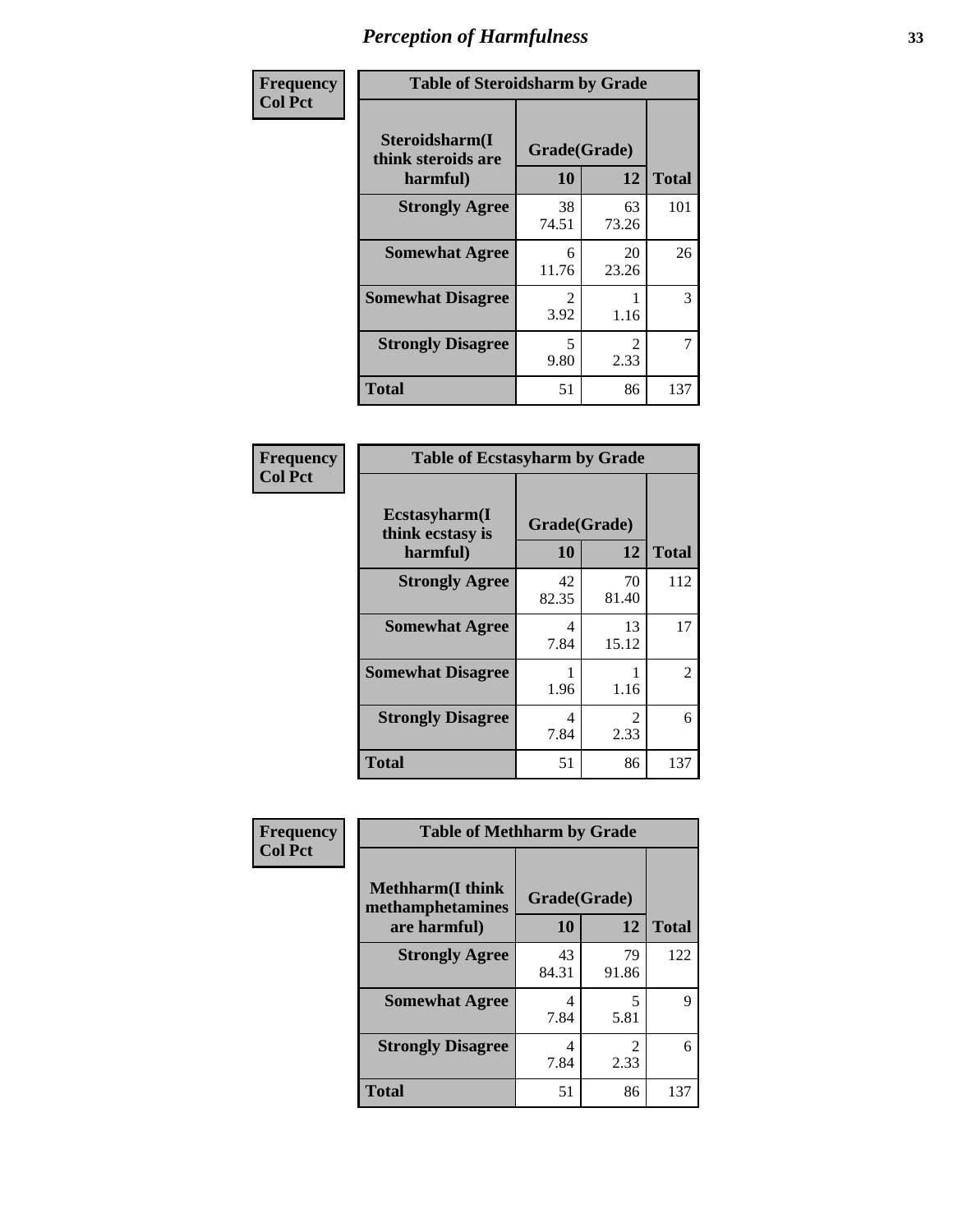| Frequency      | <b>Table of Hallucinogensharm by Grade</b>                 |                    |                       |              |
|----------------|------------------------------------------------------------|--------------------|-----------------------|--------------|
| <b>Col Pct</b> | Hallucinogensharm(I<br>think hallucinogens<br>are harmful) | Grade(Grade)<br>10 | 12                    | <b>Total</b> |
|                | <b>Strongly Agree</b>                                      | 42<br>82.35        | 74<br>86.05           | 116          |
|                | <b>Somewhat Agree</b>                                      | 5<br>9.80          | 10<br>11.63           | 15           |
|                | <b>Somewhat Disagree</b>                                   | 1.96               | 0<br>0.00             | 1            |
|                | <b>Strongly Disagree</b>                                   | 3<br>5.88          | $\mathcal{L}$<br>2.33 | 5            |
|                | <b>Total</b>                                               | 51                 | 86                    | 137          |

| <b>Table of Prescriptionharm by Grade</b>                                         |             |                       |              |  |  |
|-----------------------------------------------------------------------------------|-------------|-----------------------|--------------|--|--|
| <b>Prescriptionharm</b> (I<br>think prescription<br>drugs not<br>prescribed to me |             | Grade(Grade)          |              |  |  |
| are harmful)                                                                      | 10          | 12                    | <b>Total</b> |  |  |
| <b>Strongly Agree</b>                                                             | 36<br>70.59 | 62<br>72.09           | 98           |  |  |
| <b>Somewhat Agree</b>                                                             | 9<br>17.65  | 21<br>24.42           | 30           |  |  |
| <b>Somewhat Disagree</b>                                                          | 3<br>5.88   | $\mathcal{L}$<br>2.33 | 5            |  |  |
| <b>Strongly Disagree</b>                                                          | 3<br>5.88   | 1.16                  | 4            |  |  |
| Total                                                                             | 51          | 86                    | 137          |  |  |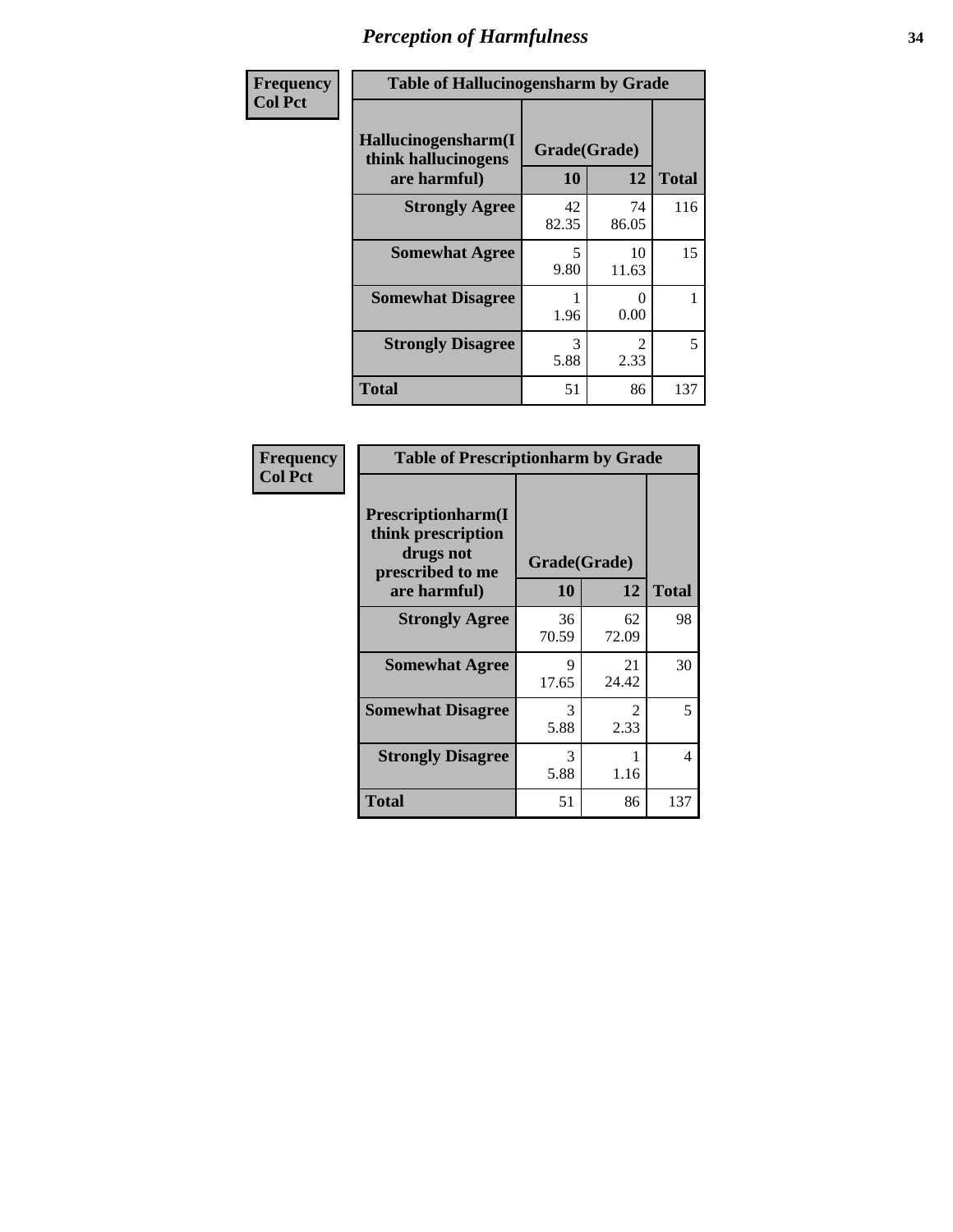# *Disapproval by Adults* **35**

| Frequency      |                                                                       | <b>Table of Alcoholadult by Grade</b> |                        |              |  |
|----------------|-----------------------------------------------------------------------|---------------------------------------|------------------------|--------------|--|
| <b>Col Pct</b> | <b>Alcoholadult</b> (Adults<br>would disapprove if<br>I used alcohol) | Grade(Grade)<br>10                    | 12                     | <b>Total</b> |  |
|                | <b>Strongly Agree</b>                                                 | 37<br>72.55                           | 48<br>55.81            | 85           |  |
|                | <b>Somewhat Agree</b>                                                 | $\mathfrak{D}$<br>3.92                | 27<br>31.40            | 29           |  |
|                | <b>Somewhat Disagree</b>                                              | 5<br>9.80                             | 9<br>10.47             | 14           |  |
|                | <b>Strongly Disagree</b>                                              | 7<br>13.73                            | $\mathfrak{D}$<br>2.33 | 9            |  |
|                | <b>Total</b>                                                          | 51                                    | 86                     | 137          |  |

| <b>Table of Tobaccoadult by Grade</b>                                 |                                  |                       |              |  |  |
|-----------------------------------------------------------------------|----------------------------------|-----------------------|--------------|--|--|
| <b>Tobaccoadult</b> (Adults<br>would disapprove if<br>I used tobacco) | Grade(Grade)<br>10               | 12                    | <b>Total</b> |  |  |
| <b>Strongly Agree</b>                                                 | 38<br>74.51                      | 66<br>76.74           | 104          |  |  |
| <b>Somewhat Agree</b>                                                 | $\overline{\phantom{0}}$<br>9.80 | 17<br>19.77           | 22           |  |  |
| <b>Somewhat Disagree</b>                                              | 3<br>5.88                        | $\mathcal{L}$<br>2.33 | 5            |  |  |
| <b>Strongly Disagree</b>                                              | 5<br>9.80                        | 1.16                  | 6            |  |  |
| <b>Total</b>                                                          | 51                               | 86                    | 137          |  |  |

| Frequency      | <b>Table of Marijuanaadult by Grade</b>                           |                    |             |              |
|----------------|-------------------------------------------------------------------|--------------------|-------------|--------------|
| <b>Col Pct</b> | Marijuanaadult(Adults<br>would disapprove if I<br>used marijuana) | Grade(Grade)<br>10 | 12          | <b>Total</b> |
|                | <b>Strongly Agree</b>                                             | 39<br>76.47        | 75<br>87.21 | 114          |
|                | <b>Somewhat Agree</b>                                             | 3<br>5.88          | 9<br>10.47  | 12           |
|                | <b>Somewhat Disagree</b>                                          | 4<br>7.84          | 1.16        | 5            |
|                | <b>Strongly Disagree</b>                                          | 5<br>9.80          | 1.16        | 6            |
|                | <b>Total</b>                                                      | 51                 | 86          | 137          |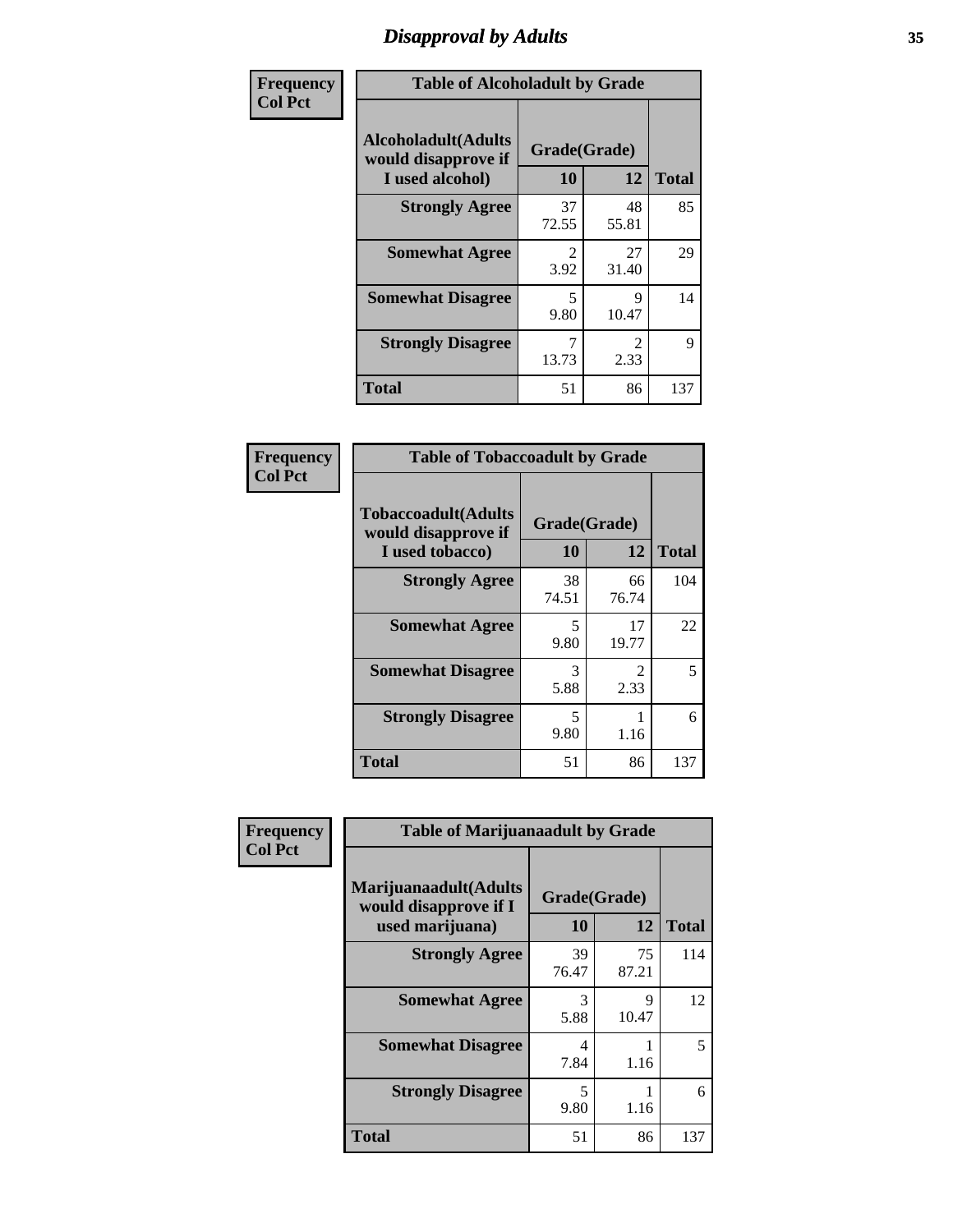### *Disapproval by Adults* **36**

| <b>Frequency</b> | <b>Table of Otherdrugadult by Grade</b>                                     |                    |             |                |
|------------------|-----------------------------------------------------------------------------|--------------------|-------------|----------------|
| <b>Col Pct</b>   | <b>Otherdrugadult</b> (Adults<br>would disapprove if I<br>used other drugs) | Grade(Grade)<br>10 | 12          | <b>Total</b>   |
|                  | <b>Strongly Agree</b>                                                       | 43<br>84.31        | 81<br>94.19 | 124            |
|                  | <b>Somewhat Agree</b>                                                       | 3<br>5.88          | 4<br>4.65   | 7              |
|                  | <b>Somewhat Disagree</b>                                                    | 1.96               | 1.16        | 2              |
|                  | <b>Strongly Disagree</b>                                                    | 4<br>7.84          | 0<br>0.00   | $\overline{4}$ |
|                  | <b>Total</b>                                                                | 51                 | 86          | 137            |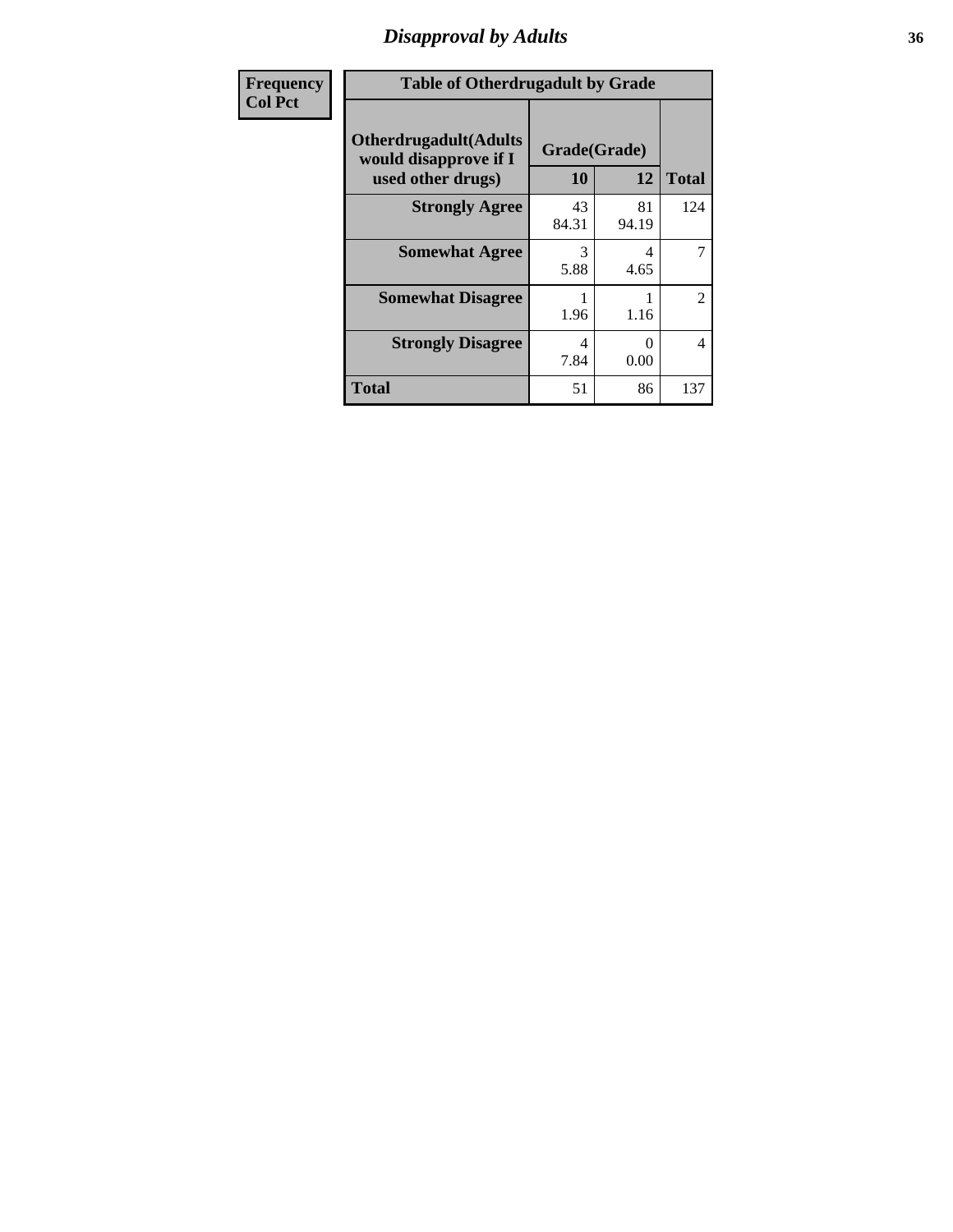# *Disapproval by Peers* **37**

| Frequency      | <b>Table of Alcoholpeer by Grade</b>                    |              |             |              |  |
|----------------|---------------------------------------------------------|--------------|-------------|--------------|--|
| <b>Col Pct</b> | Alcoholpeer(My<br>friends would<br>disapprove if I used | Grade(Grade) |             |              |  |
|                | alcohol)                                                | 10           | 12          | <b>Total</b> |  |
|                | <b>Strongly Agree</b>                                   | 21<br>41.18  | 20<br>23.26 | 41           |  |
|                | <b>Somewhat Agree</b>                                   | 15<br>29.41  | 23<br>26.74 | 38           |  |
|                | <b>Somewhat Disagree</b>                                | 5<br>9.80    | 25<br>29.07 | 30           |  |
|                | <b>Strongly Disagree</b>                                | 10<br>19.61  | 18<br>20.93 | 28           |  |
|                | Total                                                   | 51           | 86          | 137          |  |

| Frequency      | <b>Table of Tobaccopeer by Grade</b>                    |              |             |              |
|----------------|---------------------------------------------------------|--------------|-------------|--------------|
| <b>Col Pct</b> | Tobaccopeer(My<br>friends would<br>disapprove if I used | Grade(Grade) |             |              |
|                | tobacco)                                                | 10           | 12          | <b>Total</b> |
|                | <b>Strongly Agree</b>                                   | 26<br>50.98  | 32<br>37.21 | 58           |
|                | <b>Somewhat Agree</b>                                   | 9<br>17.65   | 29<br>33.72 | 38           |
|                | <b>Somewhat Disagree</b>                                | 7<br>13.73   | 16<br>18.60 | 23           |
|                | <b>Strongly Disagree</b>                                | 9<br>17.65   | 9<br>10.47  | 18           |
|                | Total                                                   | 51           | 86          | 137          |

| Frequency      | <b>Table of Marijuanapeer by Grade</b>                    |              |             |              |
|----------------|-----------------------------------------------------------|--------------|-------------|--------------|
| <b>Col Pct</b> | Marijuanapeer(My<br>friends would<br>disapprove if I used | Grade(Grade) |             |              |
|                | marijuana)                                                | 10           | 12          | <b>Total</b> |
|                | <b>Strongly Agree</b>                                     | 27<br>52.94  | 34<br>39.53 | 61           |
|                | <b>Somewhat Agree</b>                                     | 10<br>19.61  | 23<br>26.74 | 33           |
|                | <b>Somewhat Disagree</b>                                  | 3<br>5.88    | 16<br>18.60 | 19           |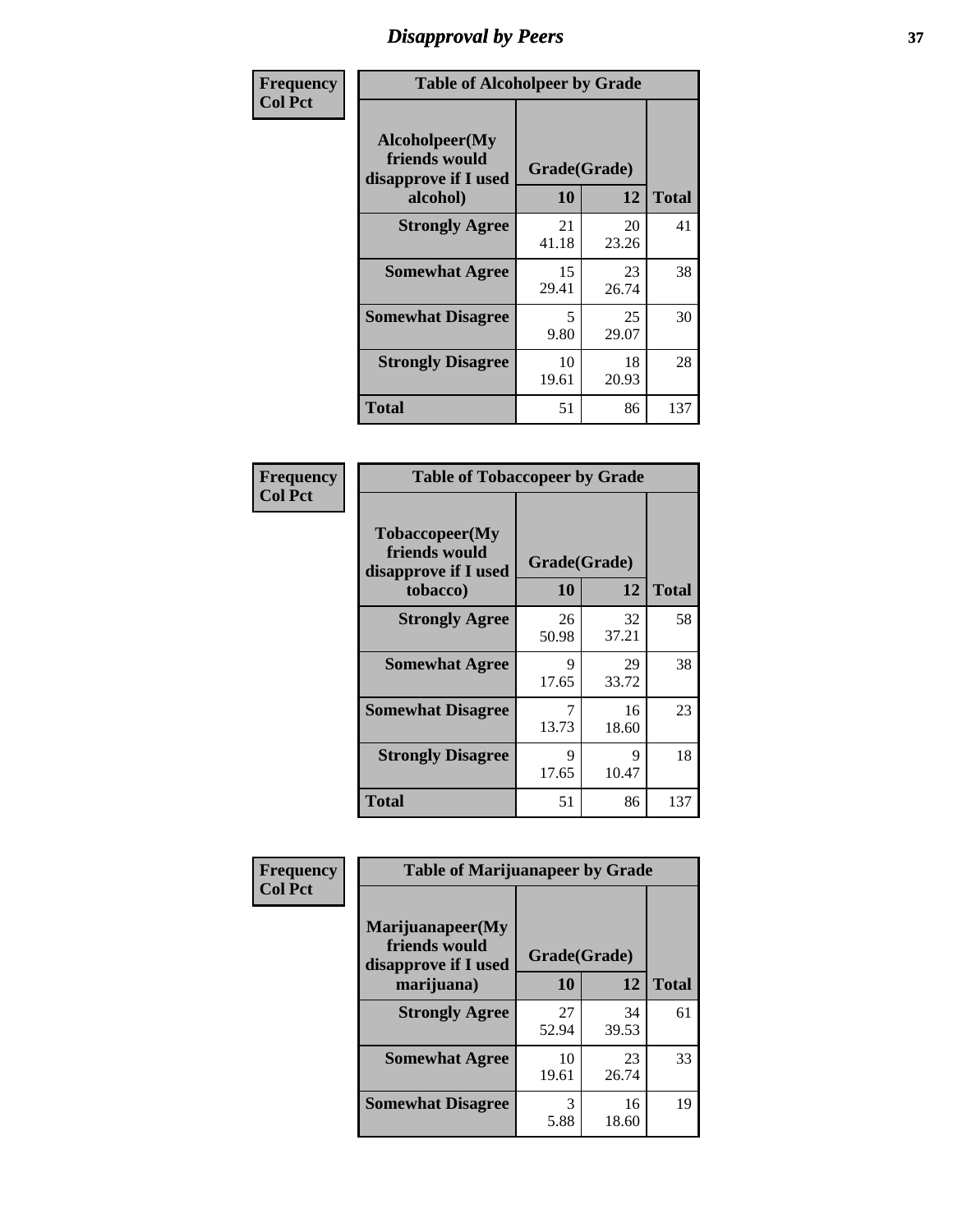# *Disapproval by Peers* **38**

| <b>Frequency</b> | <b>Table of Marijuanapeer by Grade</b>                                  |                    |             |              |  |
|------------------|-------------------------------------------------------------------------|--------------------|-------------|--------------|--|
| <b>Col Pct</b>   | Marijuanapeer(My<br>friends would<br>disapprove if I used<br>marijuana) | Grade(Grade)<br>10 | 12          | <b>Total</b> |  |
|                  | <b>Strongly Disagree</b>                                                | 11<br>21.57        | 13<br>15.12 | 24           |  |
|                  | <b>Total</b>                                                            | 51                 | 86          | 137          |  |

| <b>Frequency</b> | <b>Table of Otherdrugpeer by Grade</b>                                    |                                     |                    |              |
|------------------|---------------------------------------------------------------------------|-------------------------------------|--------------------|--------------|
| <b>Col Pct</b>   | Otherdrugpeer(My<br>friends would<br>disapprove if I used<br>other drugs) | <b>10</b>                           | Grade(Grade)<br>12 | <b>Total</b> |
|                  |                                                                           |                                     |                    |              |
|                  | <b>Strongly Agree</b>                                                     | 34<br>66.67                         | 54<br>62.79        | 88           |
|                  | <b>Somewhat Agree</b>                                                     | 13.73                               | 23<br>26.74        | 30           |
|                  | <b>Somewhat Disagree</b>                                                  | $\mathcal{D}_{\mathcal{L}}$<br>3.92 | 6<br>6.98          | 8            |
|                  | <b>Strongly Disagree</b>                                                  | 8<br>15.69                          | 3<br>3.49          | 11           |
|                  | <b>Total</b>                                                              | 51                                  | 86                 | 137          |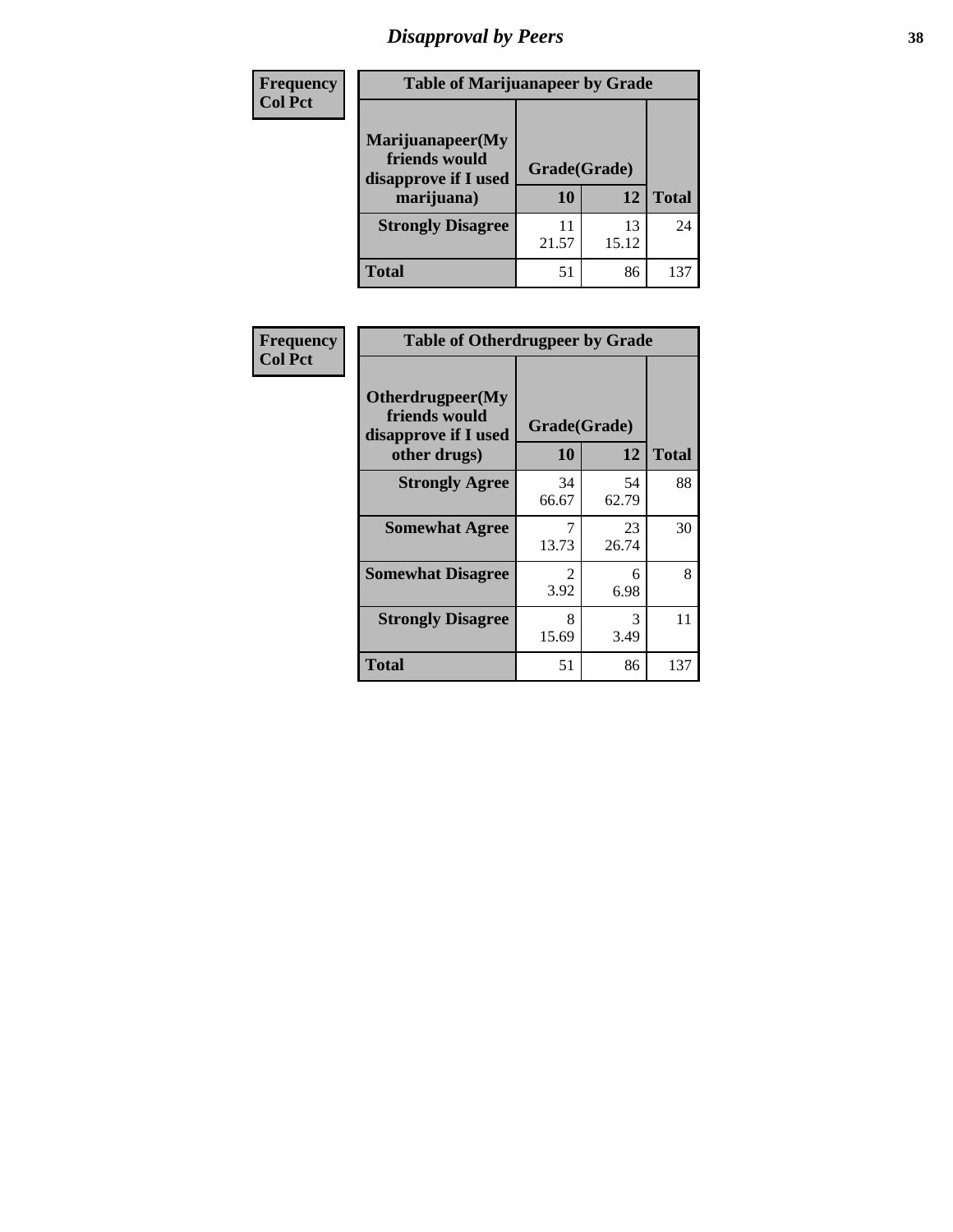| Frequency<br><b>Col Pct</b> | <b>Table of Alcohollocation1 by Grade</b> |              |             |              |
|-----------------------------|-------------------------------------------|--------------|-------------|--------------|
|                             | <b>Alcohollocation1(Places</b>            | Grade(Grade) |             |              |
|                             | <b>Friends Use Alcohol)</b>               | 10           | 12          | <b>Total</b> |
|                             |                                           | 20<br>39.22  | 42<br>48.84 | 62           |
|                             | Do Not Use                                | 31<br>60.78  | 44<br>51.16 | 75           |
|                             | <b>Total</b>                              | 51           | 86          | 137          |

| Frequency      | <b>Table of Alcohollocation2 by Grade</b> |              |             |              |
|----------------|-------------------------------------------|--------------|-------------|--------------|
| <b>Col Pct</b> | <b>Alcohollocation2(Places</b>            | Grade(Grade) |             |              |
|                | <b>Friends Use Alcohol)</b>               | 10           | 12          | <b>Total</b> |
|                |                                           | 40<br>78.43  | 54<br>62.79 | 94           |
|                | Home                                      | 11<br>21.57  | 32<br>37.21 | 43           |
|                | <b>Total</b>                              | 51           | 86          | 137          |

| Frequency<br><b>Col Pct</b> | <b>Table of Alcohollocation 3 by Grade</b>                    |                    |             |              |
|-----------------------------|---------------------------------------------------------------|--------------------|-------------|--------------|
|                             | <b>Alcohollocation3(Places</b><br><b>Friends Use Alcohol)</b> | Grade(Grade)<br>10 | 12          | <b>Total</b> |
|                             |                                                               |                    |             |              |
|                             |                                                               | 48<br>94.12        | 83<br>96.51 | 131          |
|                             | <b>School</b>                                                 | 3<br>5.88          | 3<br>3.49   | 6            |
|                             | <b>Total</b>                                                  | 51                 | 86          | 137          |

| <b>Frequency</b> | <b>Table of Alcohollocation4 by Grade</b> |              |             |              |
|------------------|-------------------------------------------|--------------|-------------|--------------|
| <b>Col Pct</b>   | <b>Alcohollocation4(Places</b>            | Grade(Grade) |             |              |
|                  | <b>Friends Use Alcohol)</b>               | 10           | 12          | <b>Total</b> |
|                  |                                           | 47<br>92.16  | 78<br>90.70 | 125          |
|                  | Car                                       | 4<br>7.84    | 8<br>9.30   | 12           |
|                  | <b>Total</b>                              | 51           | 86          | 137          |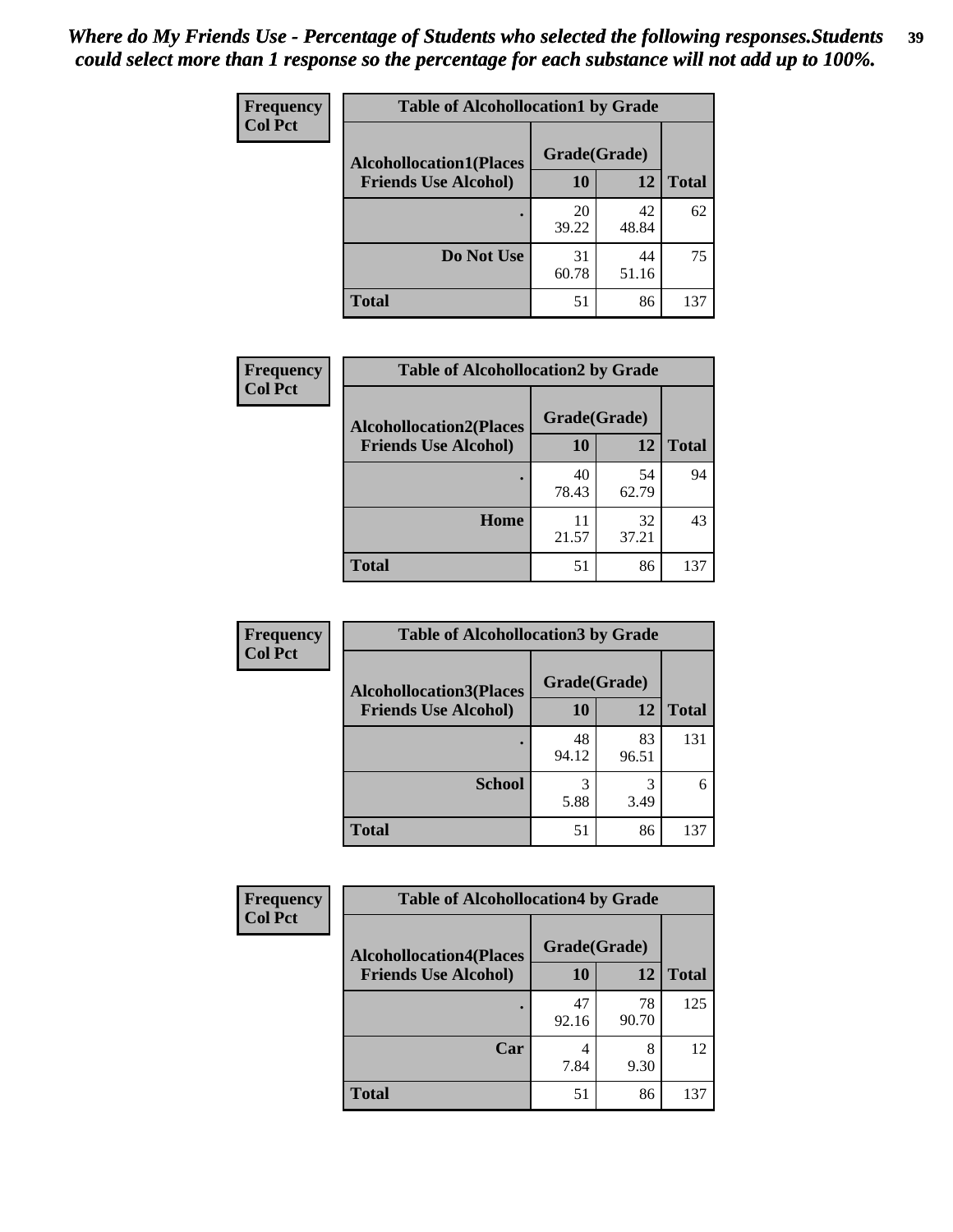| Frequency<br><b>Col Pct</b> | <b>Table of Alcohollocation5 by Grade</b> |              |             |              |
|-----------------------------|-------------------------------------------|--------------|-------------|--------------|
|                             | <b>Alcohollocation5(Places</b>            | Grade(Grade) |             |              |
|                             | <b>Friends Use Alcohol)</b>               | 10           | 12          | <b>Total</b> |
|                             |                                           | 37<br>72.55  | 46<br>53.49 | 83           |
|                             | <b>Friend's House</b>                     | 14<br>27.45  | 40<br>46.51 | 54           |
|                             | <b>Total</b>                              | 51           | 86          | 137          |

| <b>Frequency</b> | <b>Table of Alcohollocation6 by Grade</b>                     |                    |             |              |
|------------------|---------------------------------------------------------------|--------------------|-------------|--------------|
| <b>Col Pct</b>   | <b>Alcohollocation6(Places</b><br><b>Friends Use Alcohol)</b> | Grade(Grade)<br>10 | 12          | <b>Total</b> |
|                  |                                                               | 41<br>80.39        | 65<br>75.58 | 106          |
|                  | <b>Other</b>                                                  | 10<br>19.61        | 21<br>24.42 | 31           |
|                  | <b>Total</b>                                                  | 51                 | 86          | 137          |

| Frequency      | <b>Table of Tobaccolocation1 by Grade</b> |              |             |              |
|----------------|-------------------------------------------|--------------|-------------|--------------|
| <b>Col Pct</b> | <b>Tobaccolocation1(Places</b>            | Grade(Grade) |             |              |
|                | <b>Friends Use Tobacco)</b>               | 10           | 12          | <b>Total</b> |
|                |                                           | 17<br>33.33  | 27<br>31.40 | 44           |
|                | Do Not Use                                | 34<br>66.67  | 59<br>68.60 | 93           |
|                | <b>Total</b>                              | 51           | 86          | 137          |

| <b>Frequency</b> | <b>Table of Tobaccolocation2 by Grade</b> |              |             |              |  |
|------------------|-------------------------------------------|--------------|-------------|--------------|--|
| <b>Col Pct</b>   | <b>Tobaccolocation2(Places</b>            | Grade(Grade) |             |              |  |
|                  | <b>Friends Use Tobacco)</b>               | 10           | 12          | <b>Total</b> |  |
|                  |                                           | 43<br>84.31  | 65<br>75.58 | 108          |  |
|                  | Home                                      | 8<br>15.69   | 21<br>24.42 | 29           |  |
|                  | <b>Total</b>                              | 51           | 86          | 137          |  |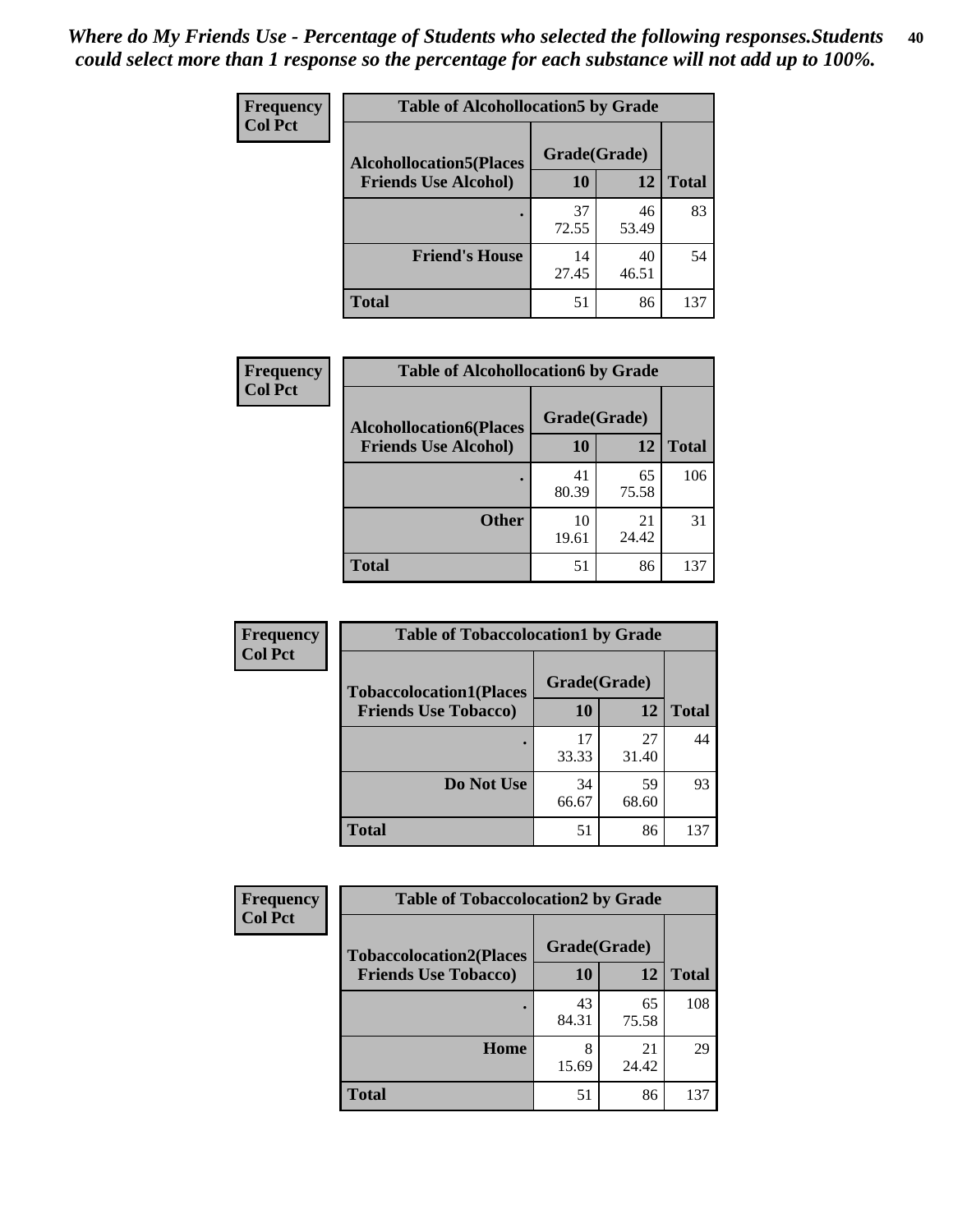| Frequency<br><b>Col Pct</b> | <b>Table of Tobaccolocation 3 by Grade</b> |              |             |              |  |
|-----------------------------|--------------------------------------------|--------------|-------------|--------------|--|
|                             | <b>Tobaccolocation3(Places</b>             | Grade(Grade) |             |              |  |
|                             | <b>Friends Use Tobacco)</b>                | 10           | 12          | <b>Total</b> |  |
|                             | ٠                                          | 48<br>94.12  | 73<br>84.88 | 121          |  |
|                             | <b>School</b>                              | 3<br>5.88    | 13<br>15.12 | 16           |  |
|                             | <b>Total</b>                               | 51           | 86          | 137          |  |

| <b>Frequency</b> | <b>Table of Tobaccolocation4 by Grade</b> |              |             |              |
|------------------|-------------------------------------------|--------------|-------------|--------------|
| <b>Col Pct</b>   | <b>Tobaccolocation4(Places</b>            | Grade(Grade) |             |              |
|                  | <b>Friends Use Tobacco)</b>               | 10           | 12          | <b>Total</b> |
|                  |                                           | 43<br>84.31  | 66<br>76.74 | 109          |
|                  | Car                                       | 8<br>15.69   | 20<br>23.26 | 28           |
|                  | Total                                     | 51           | 86          | 137          |

| Frequency      | <b>Table of Tobaccolocation5 by Grade</b> |              |             |              |
|----------------|-------------------------------------------|--------------|-------------|--------------|
| <b>Col Pct</b> | <b>Tobaccolocation5(Places</b>            | Grade(Grade) |             |              |
|                | <b>Friends Use Tobacco)</b>               | 10           | <b>12</b>   | <b>Total</b> |
|                |                                           | 40<br>78.43  | 63<br>73.26 | 103          |
|                | <b>Friend's House</b>                     | 11<br>21.57  | 23<br>26.74 | 34           |
|                | <b>Total</b>                              | 51           | 86          | 137          |

| <b>Frequency</b> | <b>Table of Tobaccolocation6 by Grade</b> |              |             |              |  |
|------------------|-------------------------------------------|--------------|-------------|--------------|--|
| <b>Col Pct</b>   | <b>Tobaccolocation6(Places</b>            | Grade(Grade) |             |              |  |
|                  | <b>Friends Use Tobacco)</b>               | 10           | 12          | <b>Total</b> |  |
|                  |                                           | 41<br>80.39  | 65<br>75.58 | 106          |  |
|                  | <b>Other</b>                              | 10<br>19.61  | 21<br>24.42 | 31           |  |
|                  | <b>Total</b>                              | 51           | 86          | 137          |  |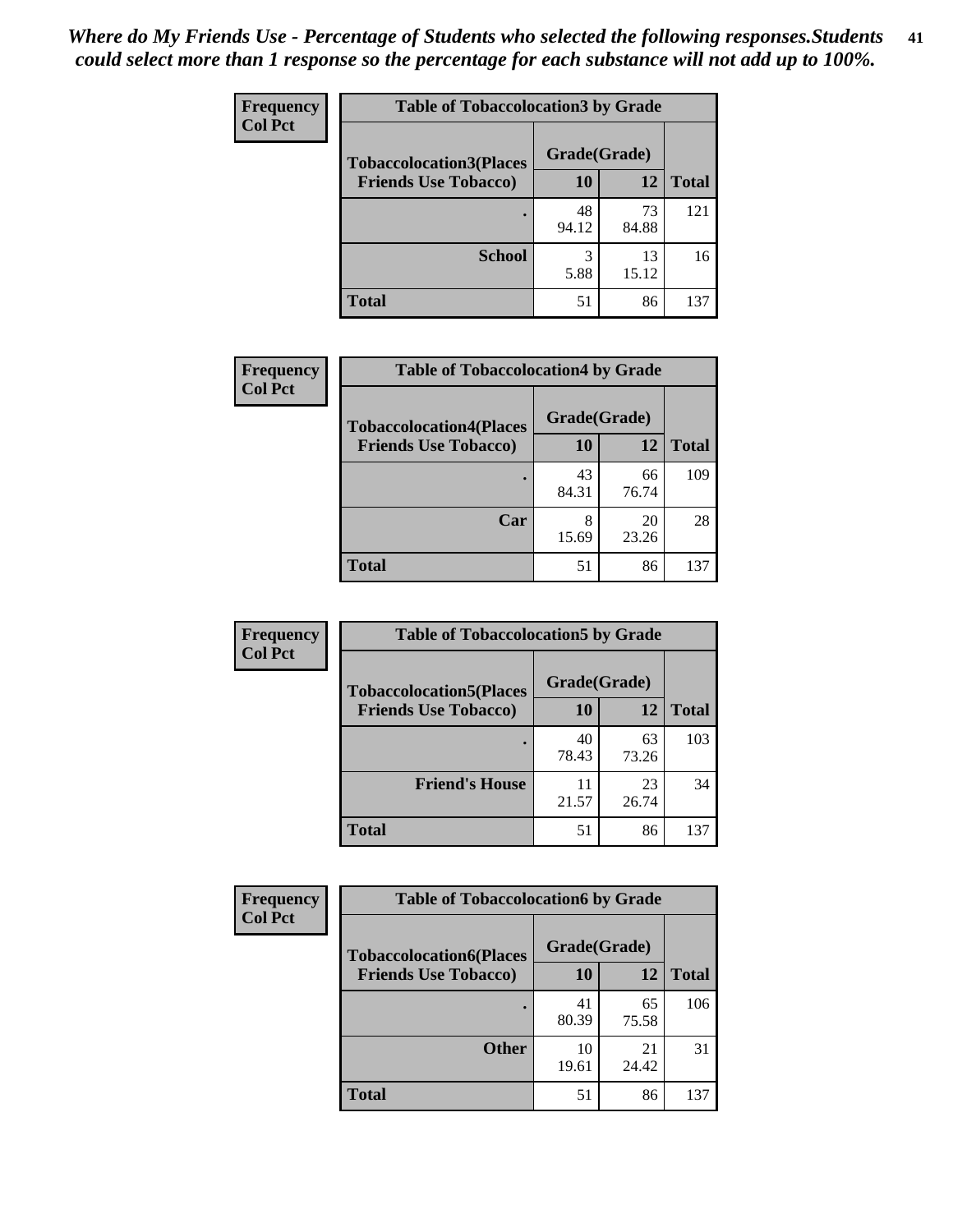| <b>Frequency</b> | <b>Table of Marijuanalocation1 by Grade</b> |              |             |              |
|------------------|---------------------------------------------|--------------|-------------|--------------|
| <b>Col Pct</b>   | <b>Marijuanalocation1(Places</b>            | Grade(Grade) |             |              |
|                  | <b>Friends Use Marijuana</b> )              | 10           | 12          | <b>Total</b> |
|                  |                                             | 18<br>35.29  | 32<br>37.21 | 50           |
|                  | Do Not Use                                  | 33<br>64.71  | 54<br>62.79 | 87           |
|                  | <b>Total</b>                                | 51           | 86          | 137          |

| <b>Frequency</b> | <b>Table of Marijuanalocation2 by Grade</b>                        |                    |             |              |
|------------------|--------------------------------------------------------------------|--------------------|-------------|--------------|
| <b>Col Pct</b>   | <b>Marijuanalocation2(Places</b><br><b>Friends Use Marijuana</b> ) | Grade(Grade)<br>10 | 12          | <b>Total</b> |
|                  |                                                                    | 39<br>76.47        | 63<br>73.26 | 102          |
|                  | Home                                                               | 12<br>23.53        | 23<br>26.74 | 35           |
|                  | <b>Total</b>                                                       | 51                 | 86          | 137          |

| Frequency<br><b>Col Pct</b> | <b>Table of Marijuanalocation3 by Grade</b> |              |             |              |
|-----------------------------|---------------------------------------------|--------------|-------------|--------------|
|                             | <b>Marijuanalocation3</b> (Places           | Grade(Grade) |             |              |
|                             | <b>Friends Use Marijuana</b> )              | <b>10</b>    | 12          | <b>Total</b> |
|                             |                                             | 48<br>94.12  | 77<br>89.53 | 125          |
|                             | <b>School</b>                               | 3<br>5.88    | 9<br>10.47  | 12           |
|                             | <b>Total</b>                                | 51           | 86          | 137          |

| <b>Frequency</b> | <b>Table of Marijuanalocation4 by Grade</b> |              |             |              |
|------------------|---------------------------------------------|--------------|-------------|--------------|
| <b>Col Pct</b>   | <b>Marijuanalocation4(Places</b>            | Grade(Grade) |             |              |
|                  | <b>Friends Use Marijuana</b> )              | <b>10</b>    | 12          | <b>Total</b> |
|                  |                                             | 40<br>78.43  | 65<br>75.58 | 105          |
|                  | Car                                         | 11<br>21.57  | 21<br>24.42 | 32           |
|                  | <b>Total</b>                                | 51           | 86          | 137          |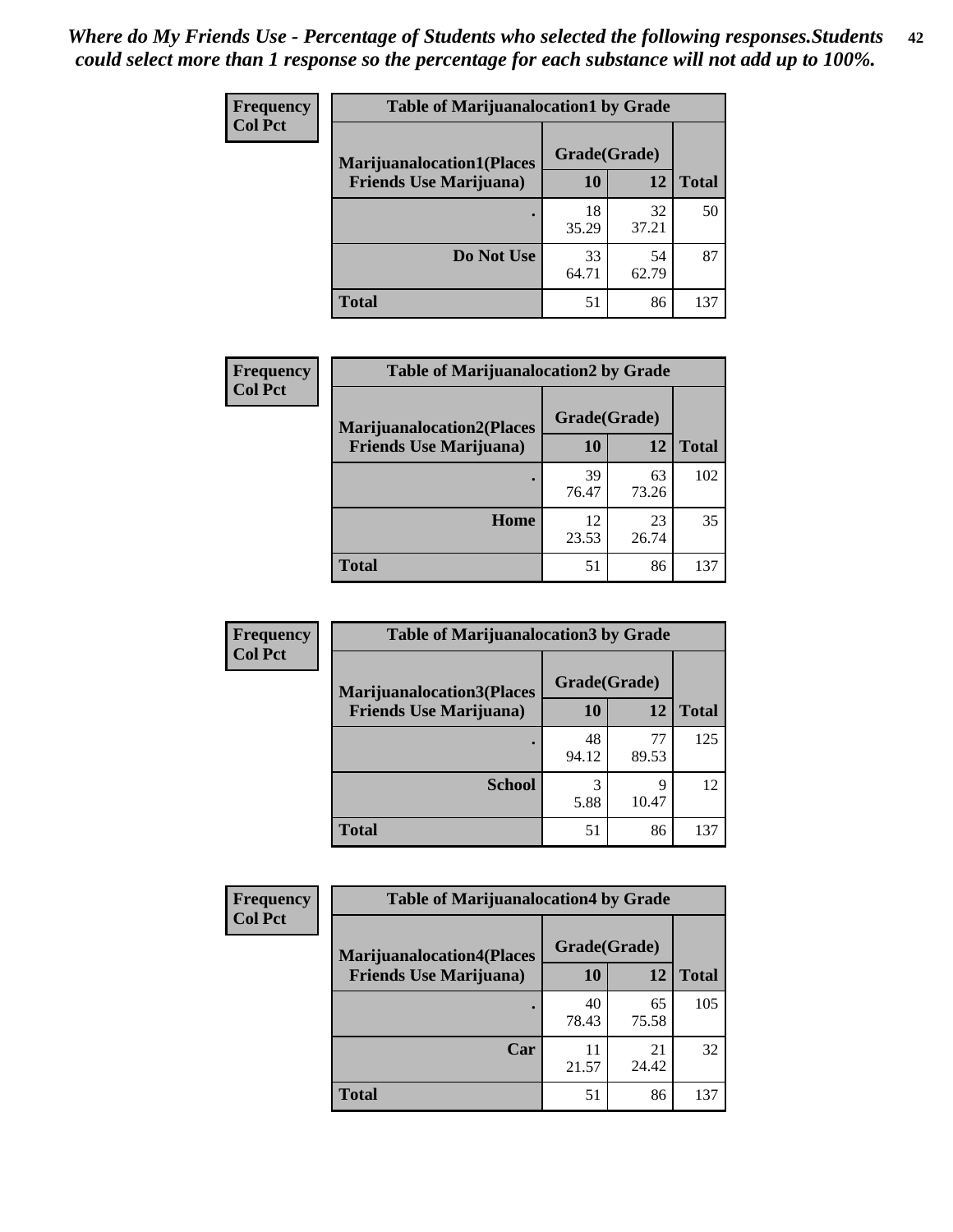| <b>Frequency</b> | <b>Table of Marijuanalocation5 by Grade</b> |              |             |              |
|------------------|---------------------------------------------|--------------|-------------|--------------|
| <b>Col Pct</b>   | <b>Marijuanalocation5</b> (Places           | Grade(Grade) |             |              |
|                  | <b>Friends Use Marijuana</b> )              | 10           | 12          | <b>Total</b> |
|                  |                                             | 38<br>74.51  | 54<br>62.79 | 92           |
|                  | <b>Friend's House</b>                       | 13<br>25.49  | 32<br>37.21 | 45           |
|                  | <b>Total</b>                                | 51           | 86          | 137          |

| <b>Frequency</b> | <b>Table of Marijuanalocation6 by Grade</b>                        |                    |             |              |
|------------------|--------------------------------------------------------------------|--------------------|-------------|--------------|
| <b>Col Pct</b>   | <b>Marijuanalocation6(Places</b><br><b>Friends Use Marijuana</b> ) | Grade(Grade)<br>10 | 12          | <b>Total</b> |
|                  |                                                                    | 41<br>80.39        | 69<br>80.23 | 110          |
|                  | <b>Other</b>                                                       | 10<br>19.61        | 17<br>19.77 | 27           |
|                  | <b>Total</b>                                                       | 51                 | 86          | 137          |

| Frequency      | <b>Table of Otherdruglocation1 by Grade</b>                          |              |             |              |
|----------------|----------------------------------------------------------------------|--------------|-------------|--------------|
| <b>Col Pct</b> | <b>Otherdruglocation1(Places</b><br><b>Friends Use Other Illegal</b> | Grade(Grade) |             |              |
|                | Drugs)                                                               | 10           | 12          | <b>Total</b> |
|                |                                                                      | 13<br>25.49  | 12<br>13.95 | 25           |
|                | Do Not Use                                                           | 38<br>74.51  | 74<br>86.05 | 112          |
|                | <b>Total</b>                                                         | 51           | 86          | 137          |

| <b>Frequency</b> | <b>Table of Otherdruglocation2 by Grade</b>                          |              |             |              |
|------------------|----------------------------------------------------------------------|--------------|-------------|--------------|
| <b>Col Pct</b>   | <b>Otherdruglocation2(Places</b><br><b>Friends Use Other Illegal</b> | Grade(Grade) |             |              |
|                  | Drugs)                                                               | 10           | 12          | <b>Total</b> |
|                  |                                                                      | 44<br>86.27  | 76<br>88.37 | 120          |
|                  | Home                                                                 | 13.73        | 10<br>11.63 | 17           |
|                  | <b>Total</b>                                                         | 51           | 86          | 137          |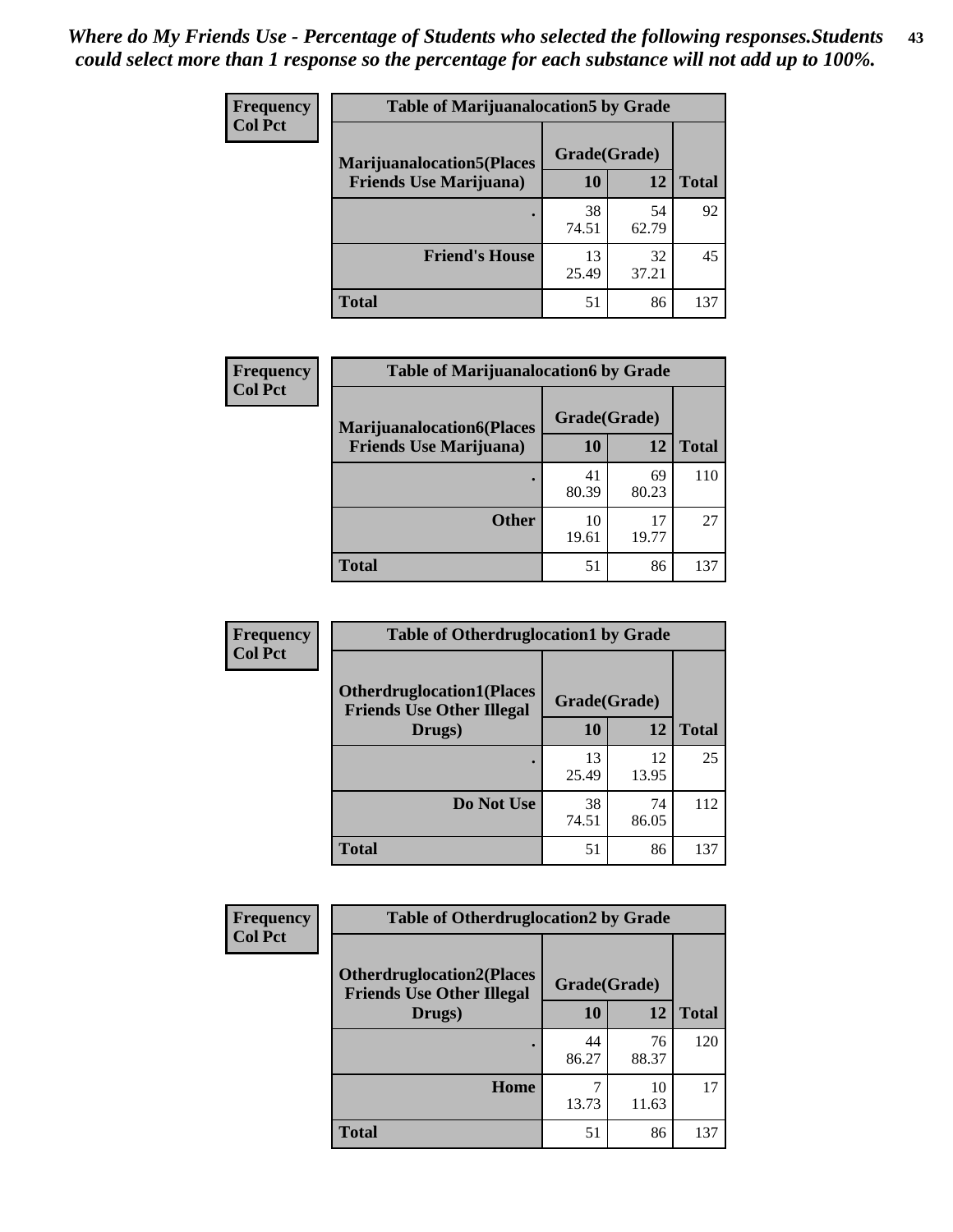| <b>Frequency</b> | <b>Table of Otherdruglocation3 by Grade</b>                          |              |             |              |
|------------------|----------------------------------------------------------------------|--------------|-------------|--------------|
| <b>Col Pct</b>   | <b>Otherdruglocation3(Places</b><br><b>Friends Use Other Illegal</b> | Grade(Grade) |             |              |
|                  | Drugs)                                                               | <b>10</b>    | 12          | <b>Total</b> |
|                  |                                                                      | 48<br>94.12  | 81<br>94.19 | 129          |
|                  | <b>School</b>                                                        | 3<br>5.88    | 5.81        |              |
|                  | <b>Total</b>                                                         | 51           | 86          | 137          |

| <b>Frequency</b> | <b>Table of Otherdruglocation4 by Grade</b>                          |              |             |              |
|------------------|----------------------------------------------------------------------|--------------|-------------|--------------|
| <b>Col Pct</b>   | <b>Otherdruglocation4(Places</b><br><b>Friends Use Other Illegal</b> | Grade(Grade) |             |              |
|                  | Drugs)                                                               | 10           | 12          | <b>Total</b> |
|                  |                                                                      | 45<br>88.24  | 76<br>88.37 | 121          |
|                  | Car                                                                  | 6<br>11.76   | 10<br>11.63 | 16           |
|                  | <b>Total</b>                                                         | 51           | 86          | 137          |

| Frequency      | <b>Table of Otherdruglocation5 by Grade</b>                          |              |             |              |
|----------------|----------------------------------------------------------------------|--------------|-------------|--------------|
| <b>Col Pct</b> | <b>Otherdruglocation5(Places</b><br><b>Friends Use Other Illegal</b> | Grade(Grade) |             |              |
|                | Drugs)                                                               | 10           | 12          | <b>Total</b> |
|                |                                                                      | 44<br>86.27  | 72<br>83.72 | 116          |
|                | <b>Friend's House</b>                                                | 13.73        | 14<br>16.28 | 21           |
|                | <b>Total</b>                                                         | 51           | 86          | 137          |

| Frequency      | <b>Table of Otherdruglocation6 by Grade</b>                          |              |             |              |
|----------------|----------------------------------------------------------------------|--------------|-------------|--------------|
| <b>Col Pct</b> | <b>Otherdruglocation6(Places</b><br><b>Friends Use Other Illegal</b> | Grade(Grade) |             |              |
|                | Drugs)                                                               | 10           | 12          | <b>Total</b> |
|                |                                                                      | 42<br>82.35  | 76<br>88.37 | 118          |
|                | <b>Other</b>                                                         | 9<br>17.65   | 10<br>11.63 | 19           |
|                | <b>Total</b>                                                         | 51           | 86          | 137          |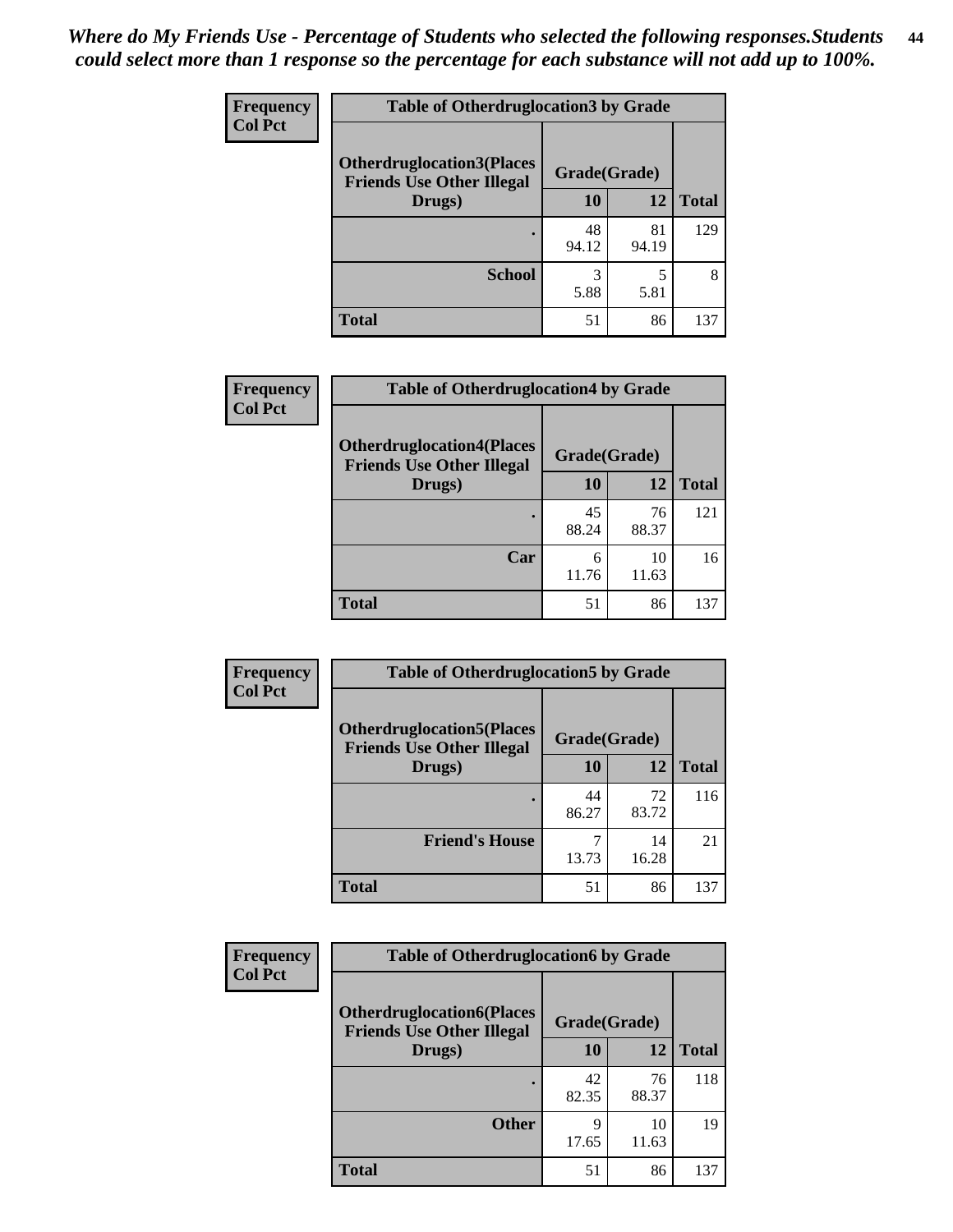| Frequency      | <b>Table of Alcoholtime1 by Grade</b>           |              |             |              |
|----------------|-------------------------------------------------|--------------|-------------|--------------|
| <b>Col Pct</b> | <b>Alcoholtime1(Times</b><br><b>Friends Use</b> | Grade(Grade) |             |              |
|                | Alcohol)                                        | <b>10</b>    | 12          | <b>Total</b> |
|                |                                                 | 20<br>39.22  | 42<br>48.84 | 62           |
|                | Do Not Use                                      | 31<br>60.78  | 44<br>51.16 | 75           |
|                | <b>Total</b>                                    | 51           | 86          | 137          |

| Frequency<br><b>Col Pct</b> | <b>Table of Alcoholtime2 by Grade</b>           |              |             |              |
|-----------------------------|-------------------------------------------------|--------------|-------------|--------------|
|                             | <b>Alcoholtime2(Times</b><br><b>Friends Use</b> | Grade(Grade) |             |              |
|                             | Alcohol)                                        | 10           | 12          | <b>Total</b> |
|                             |                                                 | 49<br>96.08  | 85<br>98.84 | 134          |
|                             | <b>On Way to School</b>                         | 3.92         | 1.16        | 3            |
|                             | <b>Total</b>                                    | 51           | 86          | 137          |

| Frequency<br><b>Col Pct</b> | <b>Table of Alcoholtime3 by Grade</b>           |                        |                       |              |
|-----------------------------|-------------------------------------------------|------------------------|-----------------------|--------------|
|                             | <b>Alcoholtime3(Times</b><br><b>Friends Use</b> | Grade(Grade)           |                       |              |
|                             | Alcohol)                                        | 10                     | 12                    | <b>Total</b> |
|                             |                                                 | 49<br>96.08            | 84<br>97.67           | 133          |
|                             | <b>During School</b>                            | $\mathfrak{D}$<br>3.92 | $\mathcal{D}$<br>2.33 | 4            |
|                             | Total                                           | 51                     | 86                    | 137          |

| <b>Frequency</b> | <b>Table of Alcoholtime4 by Grade</b> |              |             |              |
|------------------|---------------------------------------|--------------|-------------|--------------|
| <b>Col Pct</b>   | <b>Alcoholtime4(Times</b>             | Grade(Grade) |             |              |
|                  | <b>Friends Use Alcohol)</b>           | 10           | 12          | <b>Total</b> |
|                  | ٠                                     | 48<br>94.12  | 84<br>97.67 | 132          |
|                  | <b>On Way Home From School</b>        | 3<br>5.88    | ◠<br>2.33   |              |
|                  | <b>Total</b>                          | 51           | 86          | 137          |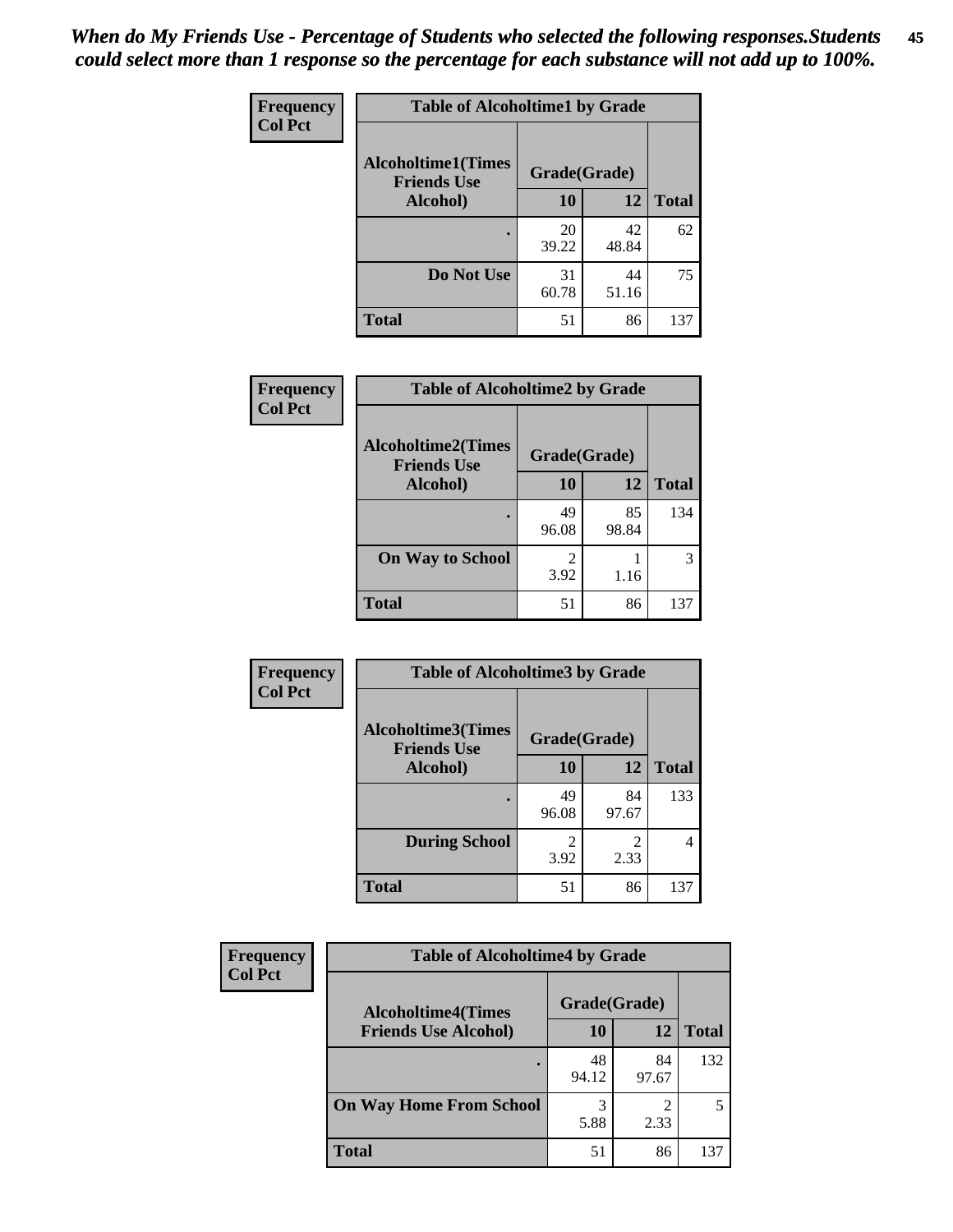*When do My Friends Use - Percentage of Students who selected the following responses.Students could select more than 1 response so the percentage for each substance will not add up to 100%.* **46**

| <b>Frequency</b> | <b>Table of Alcoholtime5 by Grade</b>            |              |             |              |
|------------------|--------------------------------------------------|--------------|-------------|--------------|
| <b>Col Pct</b>   | <b>Alcoholtime5</b> (Times<br><b>Friends Use</b> | Grade(Grade) |             |              |
|                  | Alcohol)                                         | 10           | 12          | <b>Total</b> |
|                  |                                                  | 46<br>90.20  | 70<br>81.40 | 116          |
|                  | Weeknights                                       | 5<br>9.80    | 16<br>18.60 | 21           |
|                  | <b>Total</b>                                     | 51           | 86          | 137          |

| Frequency      | <b>Table of Alcoholtime6 by Grade</b>           |              |             |              |
|----------------|-------------------------------------------------|--------------|-------------|--------------|
| <b>Col Pct</b> | <b>Alcoholtime6(Times</b><br><b>Friends Use</b> | Grade(Grade) |             |              |
|                | Alcohol)                                        | 10           | 12          | <b>Total</b> |
|                |                                                 | 31<br>60.78  | 36<br>41.86 | 67           |
|                | Weekends                                        | 20<br>39.22  | 50<br>58.14 | 70           |
|                | <b>Total</b>                                    | 51           | 86          | 137          |

| Frequency      | <b>Table of Tobaccotime1 by Grade</b>           |              |             |              |
|----------------|-------------------------------------------------|--------------|-------------|--------------|
| <b>Col Pct</b> | <b>Tobaccotime1(Times</b><br><b>Friends Use</b> | Grade(Grade) |             |              |
|                | <b>Tobacco</b> )                                | 10           | 12          | <b>Total</b> |
|                | ٠                                               | 13<br>25.49  | 28<br>32.56 | 41           |
|                | Do Not Use                                      | 38<br>74.51  | 58<br>67.44 | 96           |
|                | <b>Total</b>                                    | 51           | 86          | 137          |

| <b>Frequency</b> | <b>Table of Tobaccotime2 by Grade</b>           |              |             |              |
|------------------|-------------------------------------------------|--------------|-------------|--------------|
| <b>Col Pct</b>   | <b>Tobaccotime2(Times</b><br><b>Friends Use</b> | Grade(Grade) |             |              |
|                  | <b>Tobacco</b> )                                | 10           | 12          | <b>Total</b> |
|                  | ٠                                               | 46<br>90.20  | 70<br>81.40 | 116          |
|                  | <b>On Way to School</b>                         | 5<br>9.80    | 16<br>18.60 | 21           |
|                  | <b>Total</b>                                    | 51           | 86          | 137          |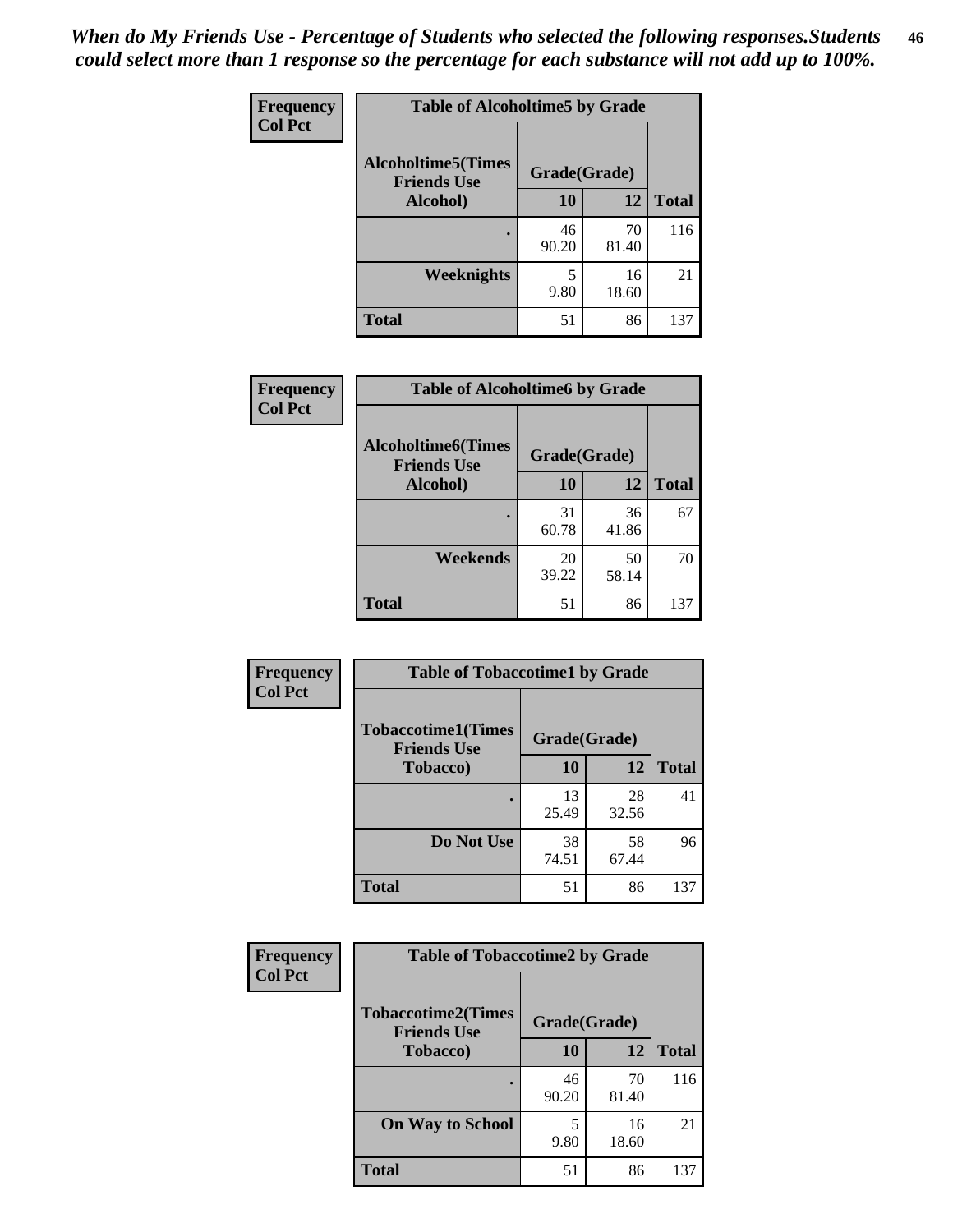*When do My Friends Use - Percentage of Students who selected the following responses.Students could select more than 1 response so the percentage for each substance will not add up to 100%.* **47**

| <b>Frequency</b> | <b>Table of Tobaccotime3 by Grade</b>           |              |             |              |  |
|------------------|-------------------------------------------------|--------------|-------------|--------------|--|
| <b>Col Pct</b>   | <b>Tobaccotime3(Times</b><br><b>Friends Use</b> | Grade(Grade) |             |              |  |
|                  | <b>Tobacco</b> )                                | 10           | 12          | <b>Total</b> |  |
|                  |                                                 | 50<br>98.04  | 76<br>88.37 | 126          |  |
|                  | <b>During School</b>                            | 1.96         | 10<br>11.63 | 11           |  |
|                  | <b>Total</b>                                    | 51           | 86          | 137          |  |

| <b>Frequency</b> | <b>Table of Tobaccotime4 by Grade</b> |              |             |              |
|------------------|---------------------------------------|--------------|-------------|--------------|
| <b>Col Pct</b>   | <b>Tobaccotime4(Times</b>             | Grade(Grade) |             |              |
|                  | <b>Friends Use Tobacco)</b>           | 10           | 12          | <b>Total</b> |
|                  |                                       | 48<br>94.12  | 84<br>97.67 | 132          |
|                  | <b>On Way Home From School</b>        | 3<br>5.88    | 2.33        |              |
|                  | <b>Total</b>                          | 51           | 86          | 137          |

| Frequency      | <b>Table of Tobaccotime5 by Grade</b>           |              |             |              |  |
|----------------|-------------------------------------------------|--------------|-------------|--------------|--|
| <b>Col Pct</b> | <b>Tobaccotime5(Times</b><br><b>Friends Use</b> | Grade(Grade) |             |              |  |
|                | <b>Tobacco</b> )                                | 10           | 12          | <b>Total</b> |  |
|                |                                                 | 43<br>84.31  | 64<br>74.42 | 107          |  |
|                | Weeknights                                      | 8<br>15.69   | 22<br>25.58 | 30           |  |
|                | <b>Total</b>                                    | 51           | 86          | 137          |  |

| Frequency      | <b>Table of Tobaccotime6 by Grade</b>           |              |             |              |  |
|----------------|-------------------------------------------------|--------------|-------------|--------------|--|
| <b>Col Pct</b> | <b>Tobaccotime6(Times</b><br><b>Friends Use</b> | Grade(Grade) |             |              |  |
|                | <b>Tobacco</b> )                                | 10           | 12          | <b>Total</b> |  |
|                |                                                 | 38<br>74.51  | 56<br>65.12 | 94           |  |
|                | Weekends                                        | 13<br>25.49  | 30<br>34.88 | 43           |  |
|                | <b>Total</b>                                    | 51           | 86          | 137          |  |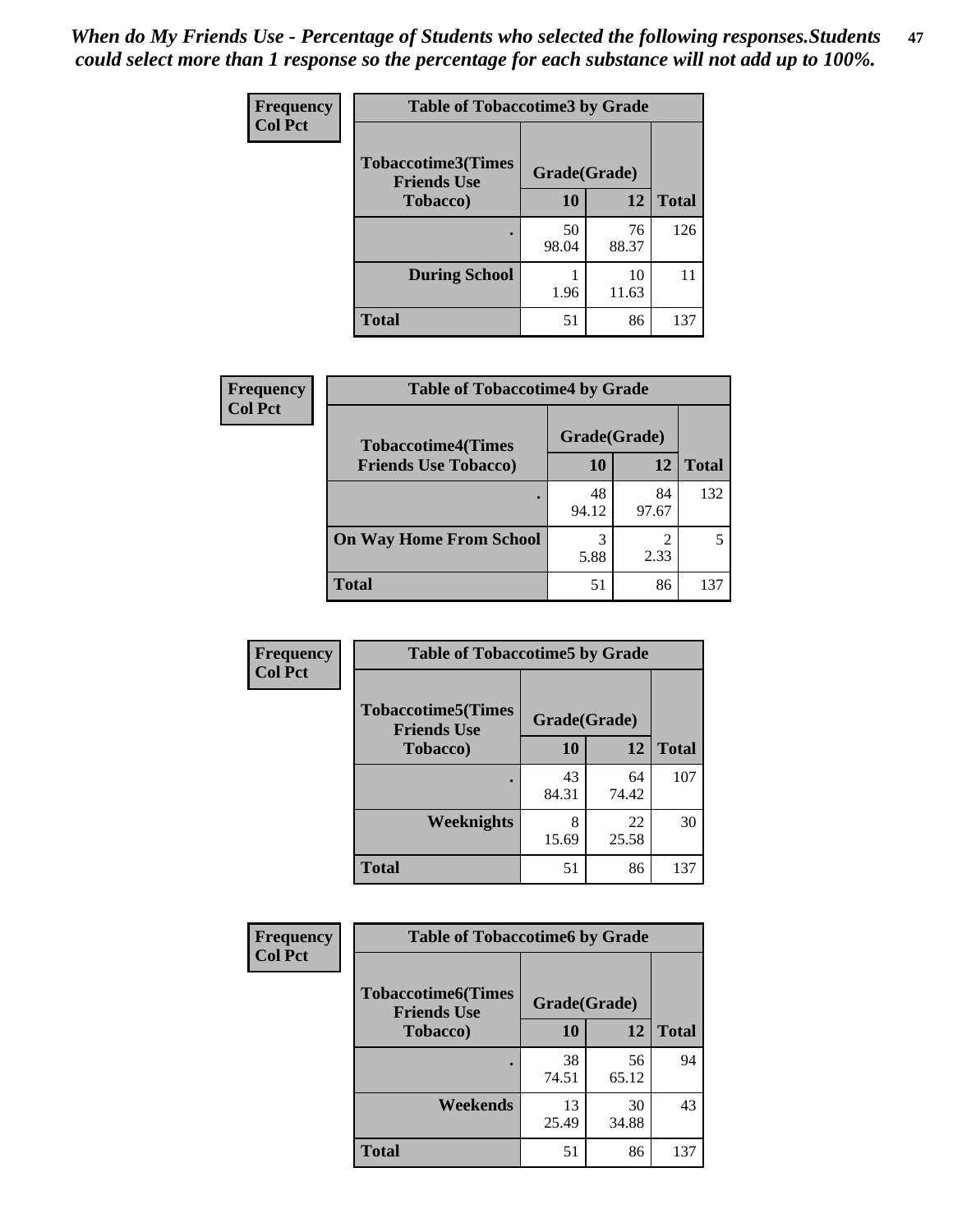| Frequency      | <b>Table of Marijuanatime1 by Grade</b>           |              |             |              |
|----------------|---------------------------------------------------|--------------|-------------|--------------|
| <b>Col Pct</b> | <b>Marijuanatime1(Times</b><br><b>Friends Use</b> | Grade(Grade) |             |              |
|                | Marijuana)                                        | 10           | 12          | <b>Total</b> |
|                |                                                   | 17<br>33.33  | 32<br>37.21 | 49           |
|                | Do Not Use                                        | 34<br>66.67  | 54<br>62.79 | 88           |
|                | <b>Total</b>                                      | 51           | 86          | 137          |

| Frequency      | <b>Table of Marijuanatime2 by Grade</b>           |              |             |              |
|----------------|---------------------------------------------------|--------------|-------------|--------------|
| <b>Col Pct</b> | <b>Marijuanatime2(Times</b><br><b>Friends Use</b> | Grade(Grade) |             |              |
|                | Marijuana)                                        | 10           | 12          | <b>Total</b> |
|                |                                                   | 44<br>86.27  | 74<br>86.05 | 118          |
|                | <b>On Way to School</b>                           | 7<br>13.73   | 12<br>13.95 | 19           |
|                | <b>Total</b>                                      | 51           | 86          | 137          |

| Frequency<br><b>Col Pct</b> | <b>Table of Marijuanatime3 by Grade</b>            |              |             |              |  |
|-----------------------------|----------------------------------------------------|--------------|-------------|--------------|--|
|                             | <b>Marijuanatime3</b> (Times<br><b>Friends Use</b> | Grade(Grade) |             |              |  |
|                             | Marijuana)                                         | 10           | 12          | <b>Total</b> |  |
|                             |                                                    | 49<br>96.08  | 78<br>90.70 | 127          |  |
|                             | <b>During School</b>                               | 2<br>3.92    | 8<br>9.30   | 10           |  |
|                             | <b>Total</b>                                       | 51           | 86          | 137          |  |

| <b>Frequency</b><br><b>Col Pct</b> | <b>Table of Marijuanatime4 by Grade</b> |              |             |              |
|------------------------------------|-----------------------------------------|--------------|-------------|--------------|
|                                    | <b>Marijuanatime4</b> (Times            | Grade(Grade) |             |              |
|                                    | <b>Friends Use Marijuana</b> )          | 10           | 12          | <b>Total</b> |
|                                    |                                         | 47<br>92.16  | 72<br>83.72 | 119          |
|                                    | <b>On Way Home From School</b>          | 7.84         | 14<br>16.28 | 18           |
|                                    | <b>Total</b>                            | 51           | 86          | 137          |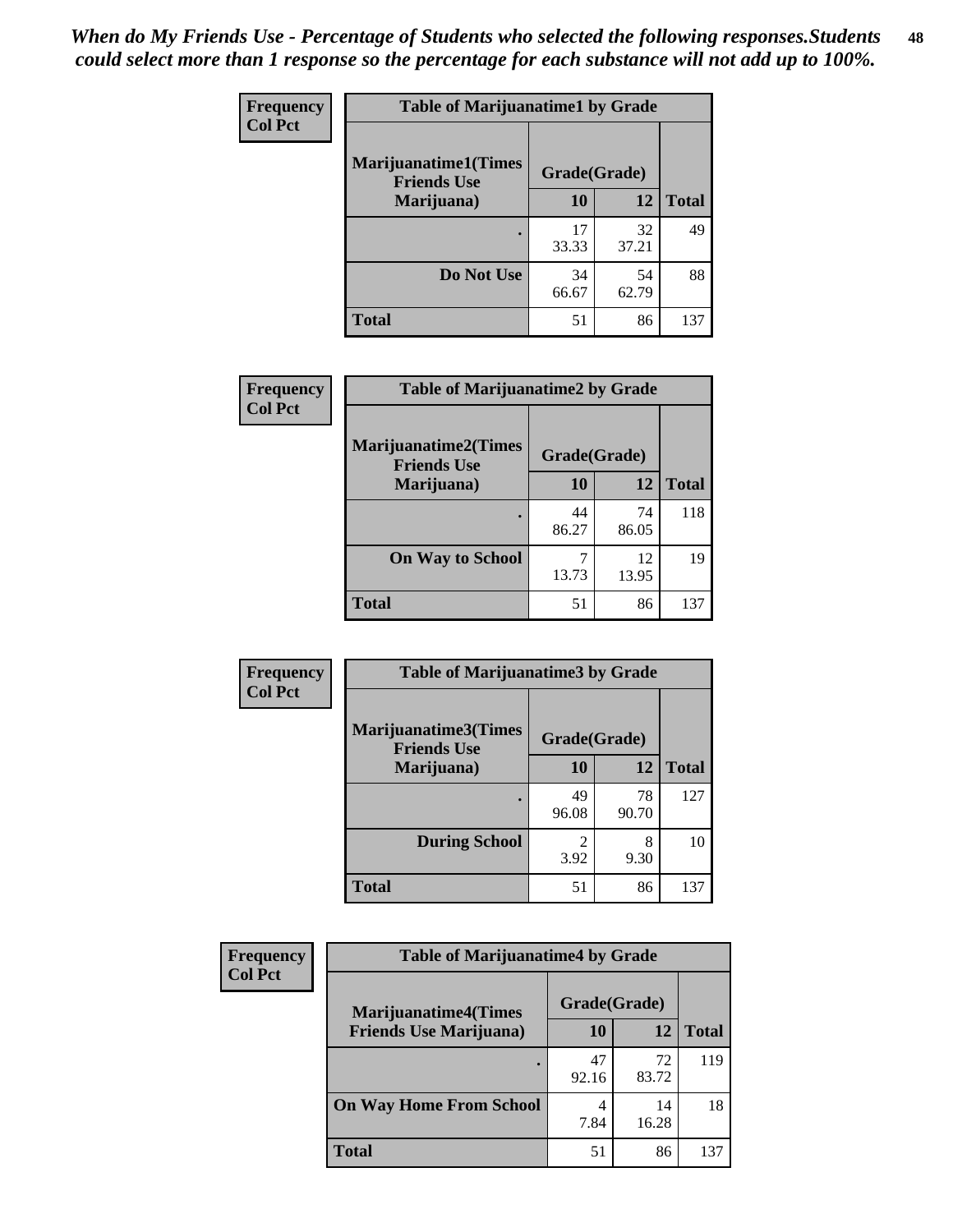| Frequency      | <b>Table of Marijuanatime5 by Grade</b>            |              |             |              |  |
|----------------|----------------------------------------------------|--------------|-------------|--------------|--|
| <b>Col Pct</b> | <b>Marijuanatime5</b> (Times<br><b>Friends Use</b> | Grade(Grade) |             |              |  |
|                | Marijuana)                                         | 10           | 12          | <b>Total</b> |  |
|                |                                                    | 42<br>82.35  | 62<br>72.09 | 104          |  |
|                | Weeknights                                         | 9<br>17.65   | 24<br>27.91 | 33           |  |
|                | <b>Total</b>                                       | 51           | 86          | 137          |  |

| Frequency      | <b>Table of Marijuanatime6 by Grade</b>           |              |             |              |
|----------------|---------------------------------------------------|--------------|-------------|--------------|
| <b>Col Pct</b> | <b>Marijuanatime6(Times</b><br><b>Friends Use</b> | Grade(Grade) |             |              |
|                | Marijuana)                                        | 10           | 12          | <b>Total</b> |
|                |                                                   | 34<br>66.67  | 51<br>59.30 | 85           |
|                | Weekends                                          | 17<br>33.33  | 35<br>40.70 | 52           |
|                | <b>Total</b>                                      | 51           | 86          | 137          |

| Frequency      | <b>Table of Otherdrugtime1 by Grade</b>                 |              |             |              |
|----------------|---------------------------------------------------------|--------------|-------------|--------------|
| <b>Col Pct</b> | <b>Otherdrugtime1(Times</b><br><b>Friends Use Other</b> | Grade(Grade) |             |              |
|                | <b>Illegal Drugs</b> )                                  | 10           | 12          | <b>Total</b> |
|                |                                                         | 13<br>25.49  | 12<br>13.95 | 25           |
|                | Do Not Use                                              | 38<br>74.51  | 74<br>86.05 | 112          |
|                | Total                                                   | 51           | 86          | 137          |

| <b>Frequency</b> | <b>Table of Otherdrugtime2 by Grade</b>                 |              |             |              |  |  |
|------------------|---------------------------------------------------------|--------------|-------------|--------------|--|--|
| <b>Col Pct</b>   | <b>Otherdrugtime2(Times</b><br><b>Friends Use Other</b> | Grade(Grade) |             |              |  |  |
|                  | <b>Illegal Drugs</b> )                                  | 10           | 12          | <b>Total</b> |  |  |
|                  |                                                         | 48<br>94.12  | 80<br>93.02 | 128          |  |  |
|                  | <b>On Way to School</b>                                 | 3<br>5.88    | 6<br>6.98   | 9            |  |  |
|                  | Total                                                   | 51           | 86          | 137          |  |  |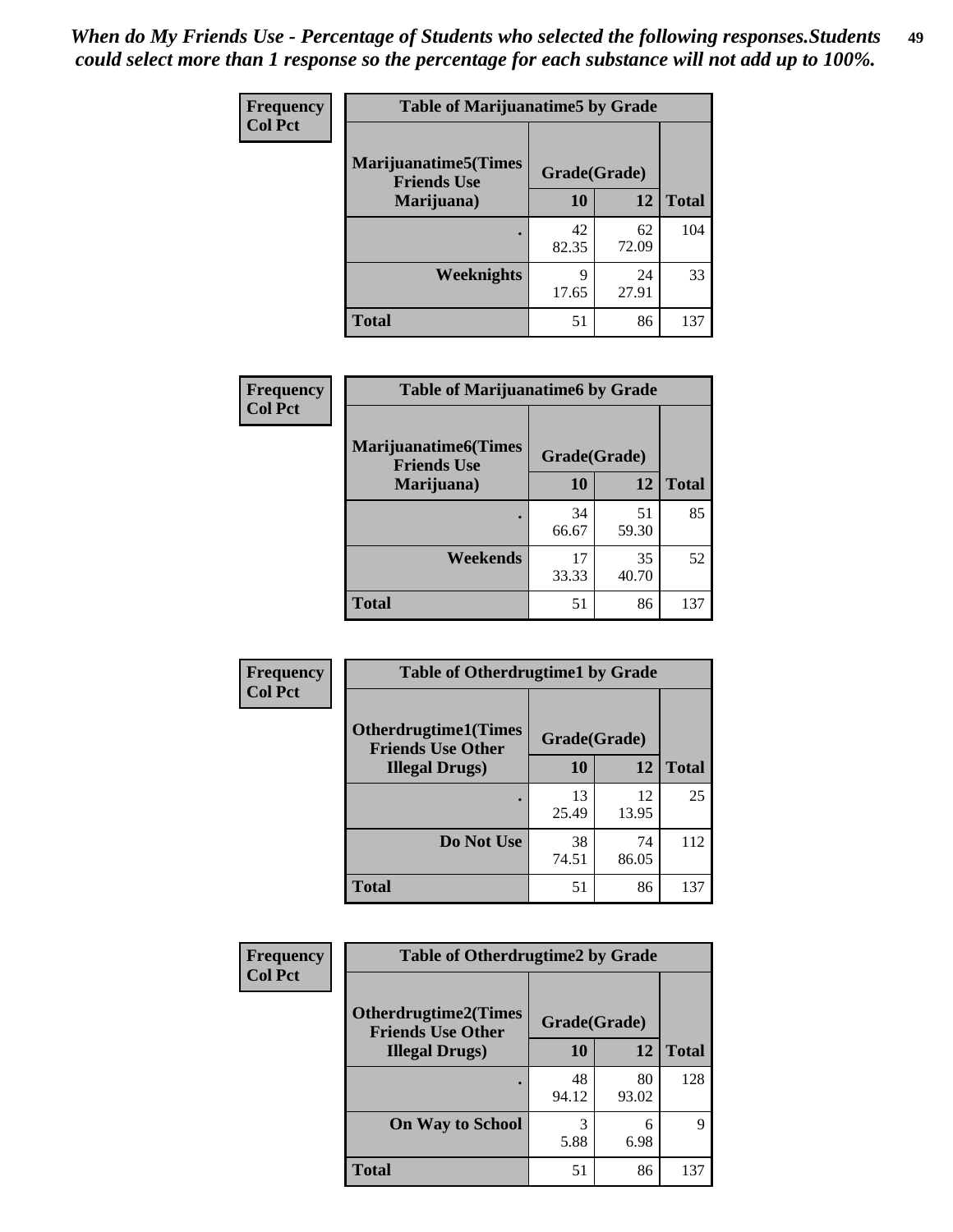| <b>Frequency</b> | <b>Table of Otherdrugtime3 by Grade</b>                          |              |             |              |  |  |
|------------------|------------------------------------------------------------------|--------------|-------------|--------------|--|--|
| <b>Col Pct</b>   | Otherdrugtime3(Times<br>Grade(Grade)<br><b>Friends Use Other</b> |              |             |              |  |  |
|                  | <b>Illegal Drugs</b> )                                           | 10           | 12          | <b>Total</b> |  |  |
|                  |                                                                  | 51<br>100.00 | 82<br>95.35 | 133          |  |  |
|                  | <b>During School</b>                                             | 0<br>0.00    | 4<br>4.65   | 4            |  |  |
|                  | Total                                                            | 51           | 86          | 137          |  |  |

| Frequency      | <b>Table of Otherdrugtime4 by Grade</b>                         |              |             |              |  |  |  |
|----------------|-----------------------------------------------------------------|--------------|-------------|--------------|--|--|--|
| <b>Col Pct</b> | <b>Otherdrugtime4(Times</b><br><b>Friends Use Other Illegal</b> | Grade(Grade) |             |              |  |  |  |
|                | Drugs)                                                          | 10           | 12          | <b>Total</b> |  |  |  |
|                | ٠                                                               | 49<br>96.08  | 79<br>91.86 | 128          |  |  |  |
|                | <b>On Way Home From School</b>                                  | 2<br>3.92    | 8.14        | q            |  |  |  |
|                | <b>Total</b>                                                    | 51           | 86          | 137          |  |  |  |

| <b>Frequency</b> | <b>Table of Otherdrugtime5 by Grade</b>                  |              |             |              |  |  |
|------------------|----------------------------------------------------------|--------------|-------------|--------------|--|--|
| <b>Col Pct</b>   | <b>Otherdrugtime5</b> (Times<br><b>Friends Use Other</b> | Grade(Grade) |             |              |  |  |
|                  | <b>Illegal Drugs</b> )                                   | 10           | 12          | <b>Total</b> |  |  |
|                  |                                                          | 46<br>90.20  | 77<br>89.53 | 123          |  |  |
|                  | Weeknights                                               | 5<br>9.80    | Q<br>10.47  | 14           |  |  |
|                  | <b>Total</b>                                             | 51           | 86          | 137          |  |  |

| Frequency      | <b>Table of Otherdrugtime6 by Grade</b>                 |              |             |              |  |  |
|----------------|---------------------------------------------------------|--------------|-------------|--------------|--|--|
| <b>Col Pct</b> | <b>Otherdrugtime6(Times</b><br><b>Friends Use Other</b> | Grade(Grade) |             |              |  |  |
|                | <b>Illegal Drugs</b> )                                  | 10           | 12          | <b>Total</b> |  |  |
|                |                                                         | 39<br>76.47  | 70<br>81.40 | 109          |  |  |
|                | Weekends                                                | 12<br>23.53  | 16<br>18.60 | 28           |  |  |
|                | <b>Total</b>                                            | 51           | 86          | 137          |  |  |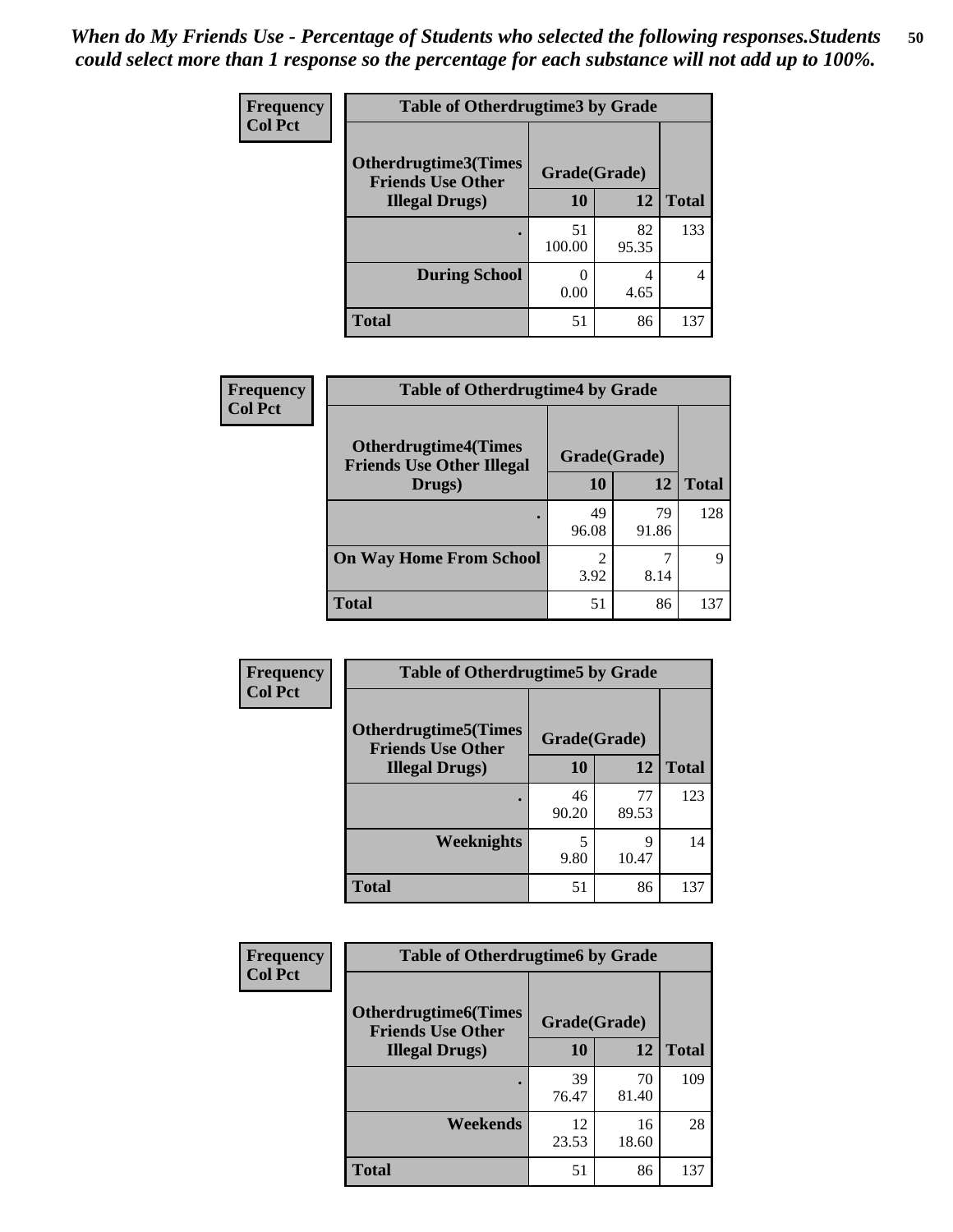| Frequency      | <b>Table of Educationalcohol by Grade</b>                                                                  |              |             |              |  |  |
|----------------|------------------------------------------------------------------------------------------------------------|--------------|-------------|--------------|--|--|
| <b>Col Pct</b> | Educationalcohol(I<br>have been taught<br>about alcohol,<br>tobacco,<br>and other drugs<br>within the last | Grade(Grade) |             |              |  |  |
|                | year at school)                                                                                            | 10           | 12          | <b>Total</b> |  |  |
|                | Yes                                                                                                        | 44<br>86.27  | 41<br>47.67 | 85           |  |  |
|                | N <sub>0</sub>                                                                                             | 7<br>13.73   | 45<br>52.33 | 52           |  |  |
|                | <b>Total</b>                                                                                               | 51           | 86          | 137          |  |  |

| Frequency      | <b>Table of Eversmoked by Grade</b> |              |             |              |  |  |  |
|----------------|-------------------------------------|--------------|-------------|--------------|--|--|--|
| <b>Col Pct</b> | Eversmoked(I<br>have smoked         | Grade(Grade) |             |              |  |  |  |
|                | a cigarette)                        | 10           | 12          | <b>Total</b> |  |  |  |
|                | Yes                                 | 8<br>15.69   | 12<br>13.95 | 20           |  |  |  |
|                | N <sub>0</sub>                      | 43<br>84.31  | 74<br>86.05 | 117          |  |  |  |
|                | <b>Total</b>                        | 51           | 86          | 137          |  |  |  |

| Frequency      | <b>Table of Drovedrinking by Grade</b>                                                                              |                    |             |              |  |  |
|----------------|---------------------------------------------------------------------------------------------------------------------|--------------------|-------------|--------------|--|--|
| <b>Col Pct</b> | Drovedrinking(In<br>the past 30 days I<br>have driven a car<br>or other vehicle<br>while I was<br>drinking alcohol) | Grade(Grade)<br>10 | 12          | <b>Total</b> |  |  |
|                | <b>Yes</b>                                                                                                          | 2<br>3.92          | 1.16        | 3            |  |  |
|                | N <sub>0</sub>                                                                                                      | 49<br>96.08        | 85<br>98.84 | 134          |  |  |
|                | <b>Total</b>                                                                                                        | 51                 | 86          | 137          |  |  |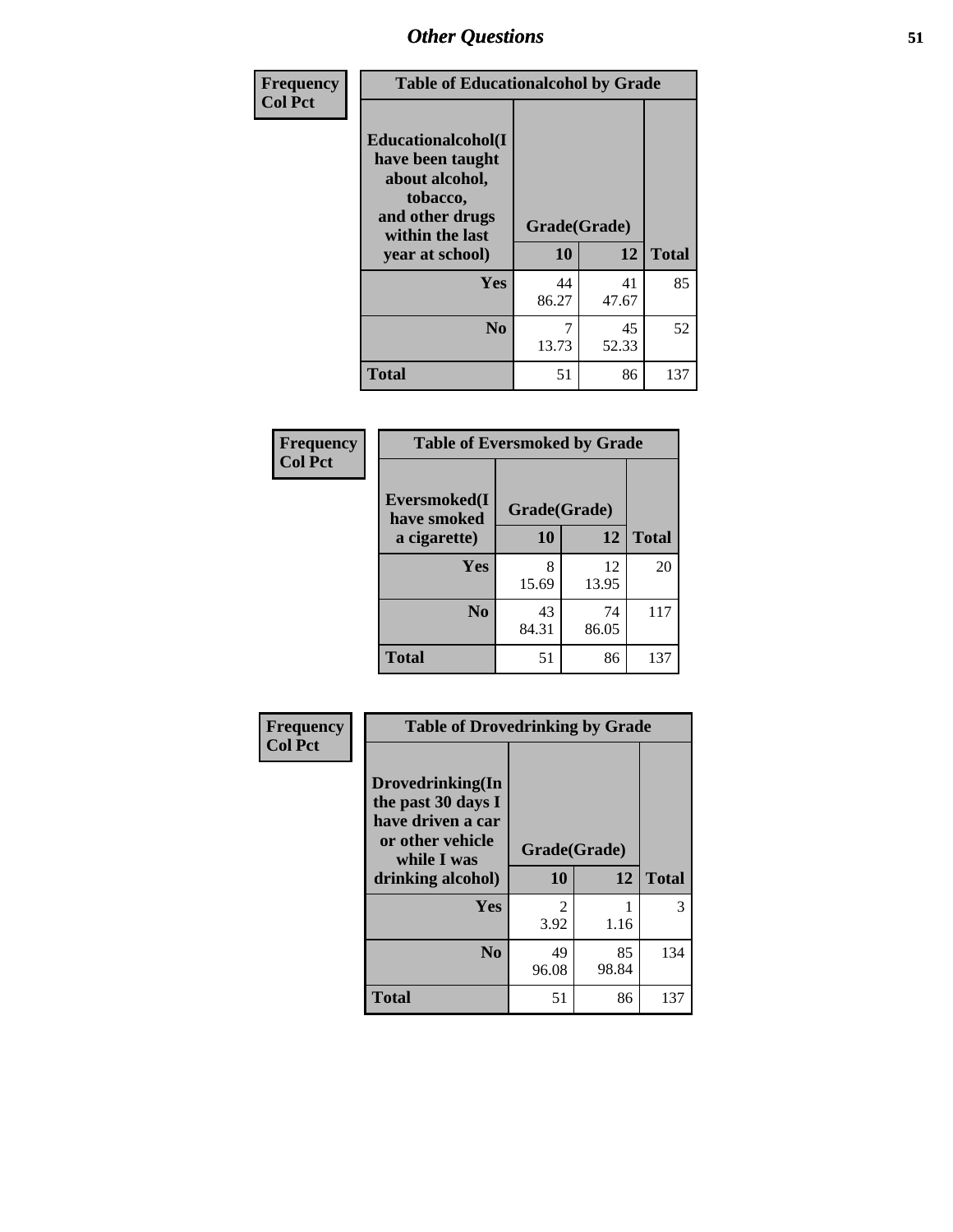| Frequency<br><b>Col Pct</b> | <b>Table of Rodedrinking by Grade</b>                                                                                  |                    |              |     |  |  |
|-----------------------------|------------------------------------------------------------------------------------------------------------------------|--------------------|--------------|-----|--|--|
|                             | Rodedrinking(In<br>the past 30 days<br>I have ridden in<br>a car with a<br>driver who had<br>been drinking<br>alcohol) | Grade(Grade)<br>10 | <b>Total</b> |     |  |  |
|                             |                                                                                                                        |                    | 12           |     |  |  |
|                             | <b>Yes</b>                                                                                                             | 6<br>11.76         | 5<br>5.81    | 11  |  |  |
|                             | N <sub>0</sub>                                                                                                         | 45<br>88.24        | 81<br>94.19  | 126 |  |  |
|                             | <b>Total</b>                                                                                                           | 51                 | 86           | 137 |  |  |

#### **Frequency Col Pct**

| <b>Table of Drugsschool by Grade</b>                                                                                      |              |             |              |  |  |  |
|---------------------------------------------------------------------------------------------------------------------------|--------------|-------------|--------------|--|--|--|
| <b>Drugsschool</b> (During<br>the past 12 months,<br>I have been offered,<br>sold,<br>or given illegal<br>drugs on school | Grade(Grade) |             |              |  |  |  |
| property)                                                                                                                 | 10           | 12          | <b>Total</b> |  |  |  |
| Yes                                                                                                                       | 7<br>13.73   | 17<br>19.77 | 24           |  |  |  |
| N <sub>0</sub>                                                                                                            | 44<br>86.27  | 69<br>80.23 | 113          |  |  |  |
| <b>Total</b>                                                                                                              | 51           | 86          | 137          |  |  |  |

| Frequency      | <b>Table of Helpbullied by Grade</b>                             |                           |             |              |  |  |
|----------------|------------------------------------------------------------------|---------------------------|-------------|--------------|--|--|
| <b>Col Pct</b> | Helpbullied(I<br>would help<br>someone who was<br>being bullied) | Grade(Grade)<br><b>10</b> | 12          | <b>Total</b> |  |  |
|                | <b>Strongly Agree</b>                                            | 21<br>41.18               | 31<br>36.05 | 52           |  |  |
|                | <b>Somewhat Agree</b>                                            | 19<br>37.25               | 42<br>48.84 | 61           |  |  |
|                | <b>Somewhat Disagree</b>                                         | 8<br>15.69                | 5<br>5.81   | 13           |  |  |
|                | <b>Strongly Disagree</b>                                         | 3<br>5.88                 | 8<br>9.30   | 11           |  |  |
|                | Total                                                            | 51                        | 86          | 137          |  |  |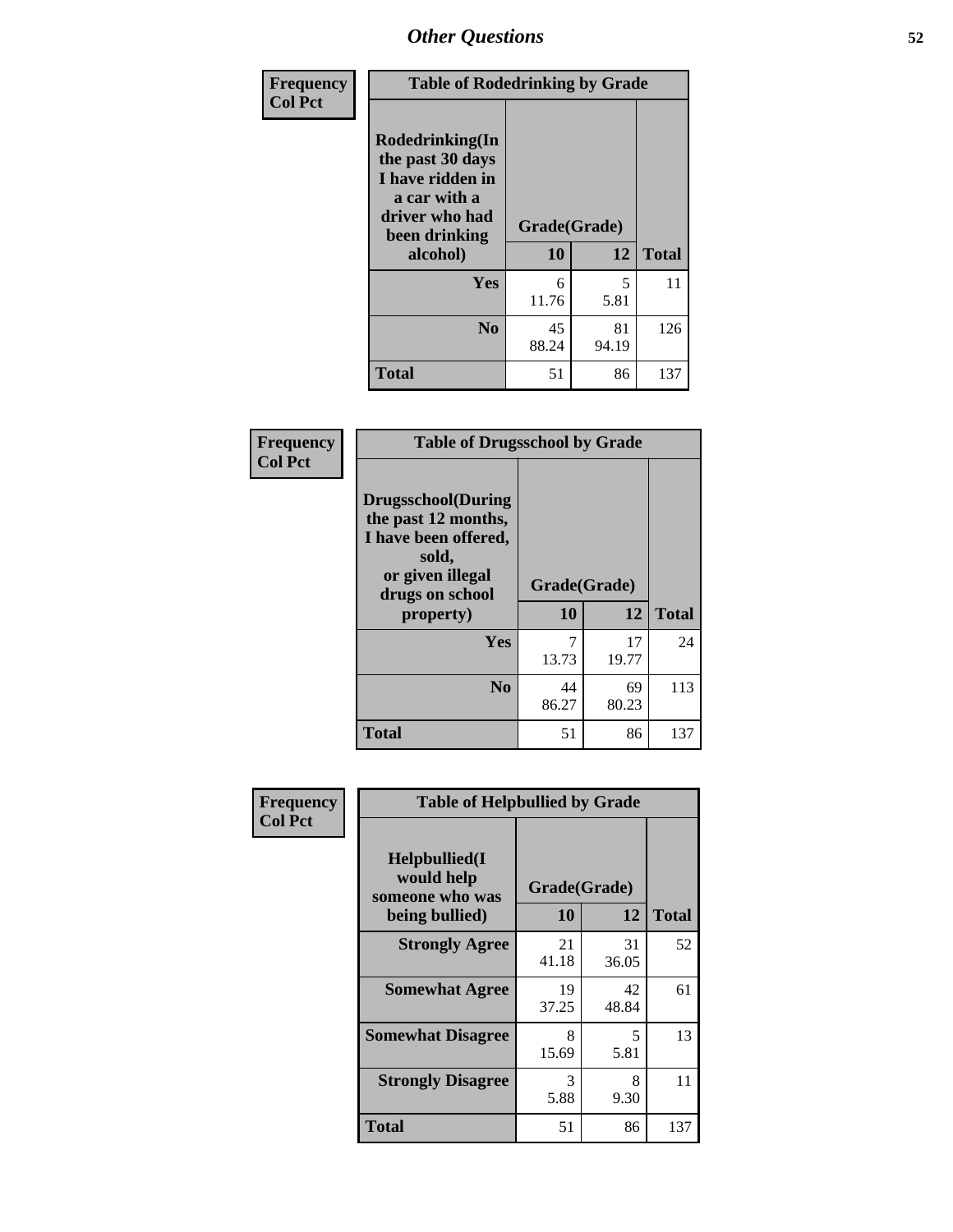| <b>Frequency</b> |              | <b>Table of Grade by Bingedrinking</b>                                                                  |                                |                              |                          |                        |                        |                          |              |
|------------------|--------------|---------------------------------------------------------------------------------------------------------|--------------------------------|------------------------------|--------------------------|------------------------|------------------------|--------------------------|--------------|
| <b>Row Pct</b>   |              | Bingedrinking(I have drunk five or more<br>drinks of alcohol at one sitting during the<br>last 30 days) |                                |                              |                          |                        |                        |                          |              |
|                  | Grade(Grade) | $\mathbf{0}$<br><b>Days</b>                                                                             | 1 or<br>$\overline{2}$<br>days | 3 <sub>to</sub><br>5<br>days | <b>6 to</b><br>9<br>days | 10<br>to<br>19<br>days | 20<br>to<br>29<br>days | All<br><b>30</b><br>days | <b>Total</b> |
|                  | 10           | 45<br>88.24                                                                                             | $\overline{2}$<br>3.92         | 1.96                         | 1.96                     | $\Omega$<br>0.00       | 1.96                   | 1.96                     | 51           |
|                  | 12           | 77<br>89.53                                                                                             | 4<br>4.65                      | $\overline{2}$<br>2.33       | $\Omega$<br>0.00         | 2<br>2.33              | 0<br>0.00              | 1.16                     | 86           |
|                  | <b>Total</b> | 122                                                                                                     | 6                              | 3                            |                          | $\overline{2}$         |                        | $\overline{2}$           | 137          |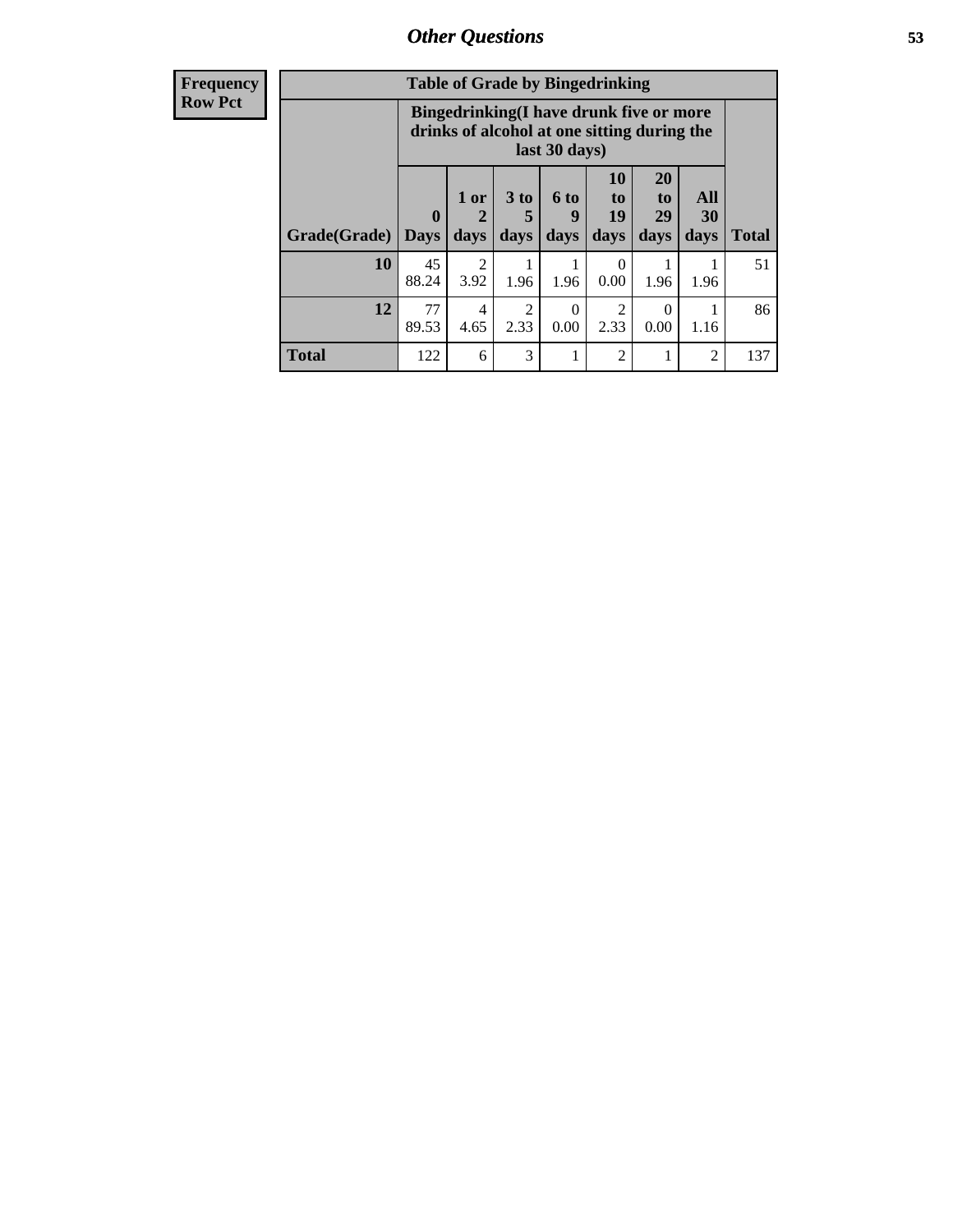### *Nutrition* **54**

| Frequency |
|-----------|
| Row Pct   |

| <b>Table of Grade by Dairy</b> |                                                                 |                     |                             |                                    |              |  |  |
|--------------------------------|-----------------------------------------------------------------|---------------------|-----------------------------|------------------------------------|--------------|--|--|
|                                | Dairy (I eat at least 3 servings of dairy<br>products each day) |                     |                             |                                    |              |  |  |
| Grade(Grade)                   | <b>Strongly</b><br>Agree                                        | Somewhat  <br>Agree | <b>Somewhat</b><br>Disagree | <b>Strongly</b><br><b>Disagree</b> | <b>Total</b> |  |  |
| 10                             | 14<br>27.45                                                     | 23<br>45.10         | ┑<br>13.73                  | 13.73                              | 51           |  |  |
| 12                             | 31<br>36.05                                                     | 37<br>43.02         | 15<br>17.44                 | 3<br>3.49                          | 86           |  |  |
| <b>Total</b>                   | 45                                                              | 60                  | 22                          | 10                                 | 137          |  |  |

| <b>Frequency</b> |  |
|------------------|--|
| <b>Row Pct</b>   |  |

| $\mathbf{y}$ | <b>Table of Grade by Fruitveg</b> |                                                                          |                     |                                 |                 |              |  |
|--------------|-----------------------------------|--------------------------------------------------------------------------|---------------------|---------------------------------|-----------------|--------------|--|
|              |                                   | Fruitveg(I eat at least 5 servings of fruits<br>and vegetables each day) |                     |                                 |                 |              |  |
|              | Grade(Grade)                      | <b>Strongly</b><br><b>Agree</b>                                          | Somewhat  <br>Agree | Somewhat<br>Disagree   Disagree | <b>Strongly</b> | <b>Total</b> |  |
|              | 10                                | 13.73                                                                    | 18<br>35.29         | 18<br>35.29                     | 8<br>15.69      | 51           |  |
|              | 12                                | 14<br>16.28                                                              | 29<br>33.72         | 32<br>37.21                     | 11<br>12.79     | 86           |  |
|              | <b>Total</b>                      | 21                                                                       | 47                  | 50                              | 19              | 137          |  |

| Frequency      | <b>Table of Grade by Cafeteriahealthy</b>                             |                          |                     |                                    |                                    |              |  |  |
|----------------|-----------------------------------------------------------------------|--------------------------|---------------------|------------------------------------|------------------------------------|--------------|--|--|
| <b>Row Pct</b> | Cafeteriahealthy (School meals in my<br>school cafeteria are healthy) |                          |                     |                                    |                                    |              |  |  |
|                | Grade(Grade)                                                          | <b>Strongly</b><br>Agree | Somewhat  <br>Agree | <b>Somewhat</b><br><b>Disagree</b> | <b>Strongly</b><br><b>Disagree</b> | <b>Total</b> |  |  |
|                | 10                                                                    | Q<br>17.65               | 23<br>45.10         | 10<br>19.61                        | 9<br>17.65                         | 51           |  |  |
|                | 12                                                                    | 14<br>16.28              | 44<br>51.16         | 19<br>22.09                        | 9<br>10.47                         | 86           |  |  |
|                | <b>Total</b>                                                          | 23                       | 67                  | 29                                 | 18                                 | 137          |  |  |

| <b>Frequency</b> |
|------------------|
| <b>Row Pct</b>   |

| <b>Table of Grade by Cafeterianutrition</b>                                               |                          |             |                                        |                                    |              |  |  |
|-------------------------------------------------------------------------------------------|--------------------------|-------------|----------------------------------------|------------------------------------|--------------|--|--|
| <b>Cafeterianutrition</b> (Facts about nutrition<br>are available in my school cafeteria) |                          |             |                                        |                                    |              |  |  |
| Grade(Grade)                                                                              | <b>Strongly</b><br>Agree | Agree       | Somewhat   Somewhat<br><b>Disagree</b> | <b>Strongly</b><br><b>Disagree</b> | <b>Total</b> |  |  |
| 10                                                                                        | 12<br>23.53              | 22<br>43.14 | 11<br>21.57                            | 6<br>11.76                         | 51           |  |  |
| 12                                                                                        | 25<br>29.07              | 38<br>44.19 | 18<br>20.93                            | 5.81                               | 86           |  |  |
| <b>Total</b>                                                                              | 37                       | 60          | 29                                     |                                    | 137          |  |  |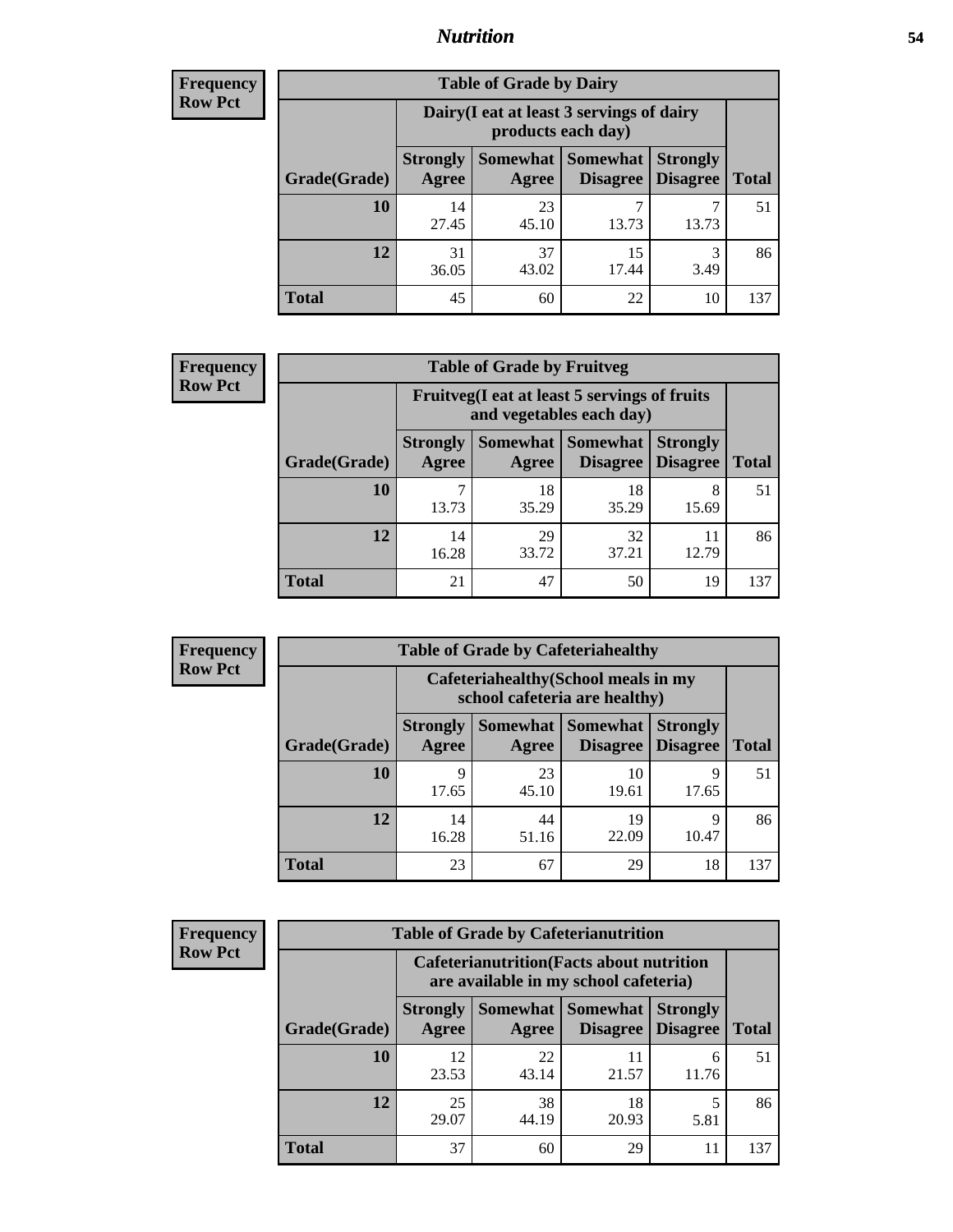### *Nutrition* **55**

| Frequency |
|-----------|
| Row Pct   |

| <b>Table of Grade by Schoollunch</b> |                                                                                                                      |            |           |             |     |  |  |
|--------------------------------------|----------------------------------------------------------------------------------------------------------------------|------------|-----------|-------------|-----|--|--|
|                                      | Schoollunch(I eat school lunch three or<br>more times per week)                                                      |            |           |             |     |  |  |
| Grade(Grade)                         | Somewhat  <br><b>Somewhat</b><br><b>Strongly</b><br><b>Strongly</b><br><b>Disagree</b><br>Disagree<br>Agree<br>Agree |            |           |             |     |  |  |
| 10                                   | 29<br>56.86                                                                                                          | 4<br>7.84  | 5<br>9.80 | 13<br>25.49 | 51  |  |  |
| 12                                   | 47<br>54.65                                                                                                          | q<br>10.47 | 3<br>3.49 | 27<br>31.40 | 86  |  |  |
| <b>Total</b>                         | 76                                                                                                                   | 13         | 8         | 40          | 137 |  |  |

| <b>Frequency</b> |  |
|------------------|--|
| <b>Row Pct</b>   |  |

| <b>Table of Grade by Foodchoices</b>                                |                          |             |                     |                                             |              |  |
|---------------------------------------------------------------------|--------------------------|-------------|---------------------|---------------------------------------------|--------------|--|
| Foodchoices (I make healthy food choices in<br>my school cafeteria) |                          |             |                     |                                             |              |  |
| Grade(Grade)                                                        | <b>Strongly</b><br>Agree | Agree       | Somewhat   Somewhat | <b>Strongly</b><br><b>Disagree</b> Disagree | <b>Total</b> |  |
| 10                                                                  | 12<br>23.53              | 23<br>45.10 | 9<br>17.65          | 13.73                                       | 51           |  |
| 12                                                                  | 18<br>20.93              | 40<br>46.51 | 20<br>23.26         | 8<br>9.30                                   | 86           |  |
| <b>Total</b>                                                        | 30                       | 63          | 29                  | 15                                          | 137          |  |

| <b>Frequency</b><br><b>Row Pct</b> |  |
|------------------------------------|--|
|                                    |  |

| <b>Table of Grade by Wholewheat</b> |                                                                                                             |             |                     |                                        |              |  |
|-------------------------------------|-------------------------------------------------------------------------------------------------------------|-------------|---------------------|----------------------------------------|--------------|--|
|                                     | Wholewheat (There are whole wheat and<br>multigrain breads and cereals available in<br>my school cafeteria) |             |                     |                                        |              |  |
| Grade(Grade)                        | <b>Strongly</b><br>Agree                                                                                    | Agree       | Somewhat   Somewhat | <b>Strongly</b><br>Disagree   Disagree | <b>Total</b> |  |
| 10                                  | 20<br>39.22                                                                                                 | 19<br>37.25 | 13.73               | 9.80                                   | 51           |  |
| 12                                  | 30<br>34.88                                                                                                 | 36<br>41.86 | 12<br>13.95         | 8<br>9.30                              | 86           |  |
| <b>Total</b>                        | 50                                                                                                          | 55          | 19                  | 13                                     | 137          |  |

**Table of Grade by Wholewheat**

┓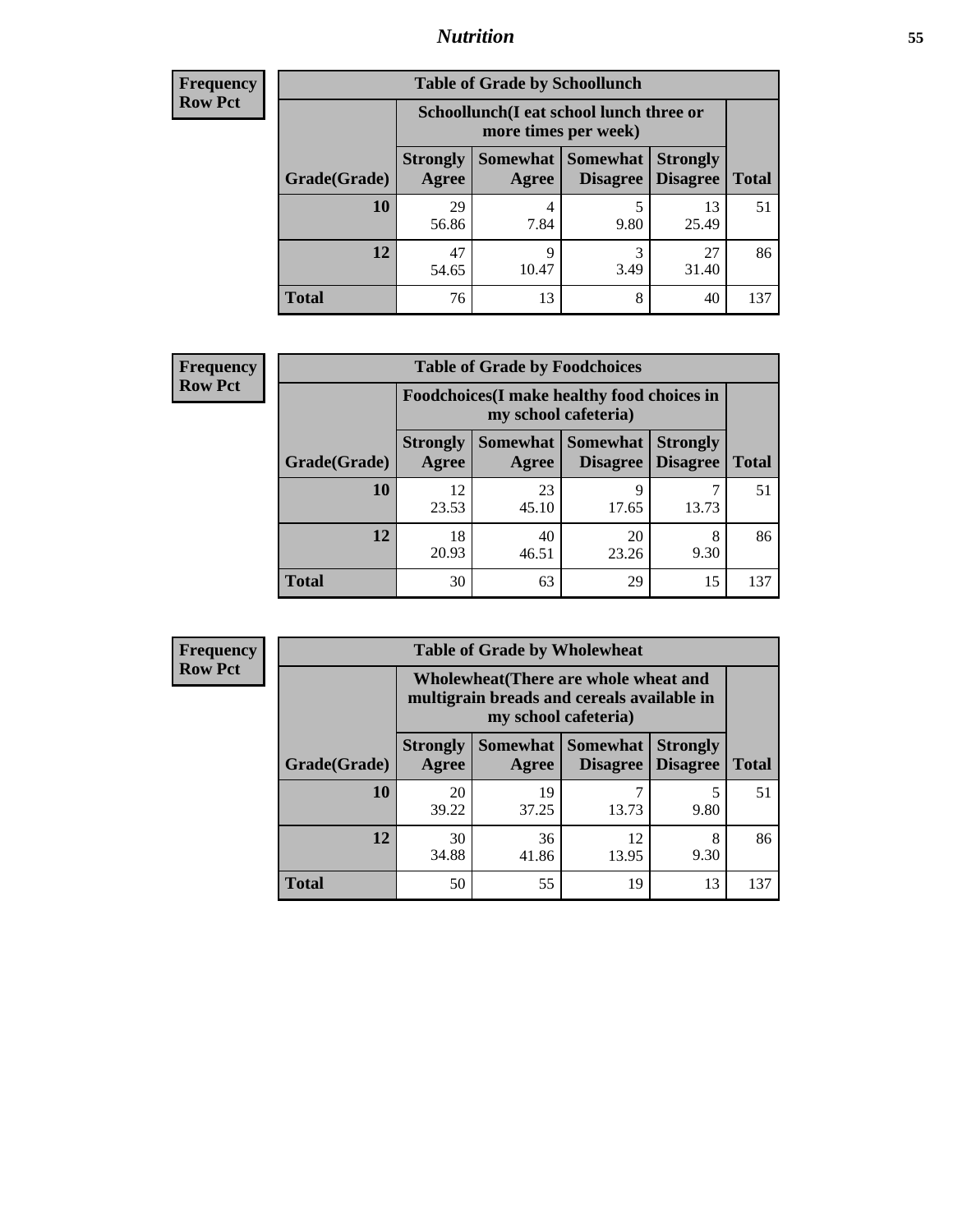### *Nutrition* **56**

**Frequency Row Pct**

| <b>Table of Grade by Healthyvending</b> |                                                                                                                                               |                          |                             |                                    |              |
|-----------------------------------------|-----------------------------------------------------------------------------------------------------------------------------------------------|--------------------------|-----------------------------|------------------------------------|--------------|
|                                         | Healthyvending (If only healthy snacks and<br>beverages were available in the vending<br>machines during the school day,<br>I would buy them) |                          |                             |                                    |              |
| Grade(Grade)                            | <b>Strongly</b><br>Agree                                                                                                                      | <b>Somewhat</b><br>Agree | <b>Somewhat</b><br>Disagree | <b>Strongly</b><br><b>Disagree</b> | <b>Total</b> |
| 10                                      | 11<br>21.57                                                                                                                                   | 16<br>31.37              | 10<br>19.61                 | 14<br>27.45                        | 51           |
| 12                                      | 25<br>29.07                                                                                                                                   | 16<br>18.60              | 20<br>23.26                 | 25<br>29.07                        | 86           |
| <b>Total</b>                            | 36                                                                                                                                            | 32                       | 30                          | 39                                 | 137          |

**Frequency Row Pct**

| <b>Table of Grade by Schoolbreakfast</b> |                                                                                                                                         |             |                                            |                 |              |  |
|------------------------------------------|-----------------------------------------------------------------------------------------------------------------------------------------|-------------|--------------------------------------------|-----------------|--------------|--|
|                                          | Schoolbreakfast (If breakfast were<br>available at school,<br>but outside the cafeteria,<br>I would eat breakfast at school more often) |             |                                            |                 |              |  |
| Grade(Grade)                             | <b>Strongly</b><br><b>Agree</b>                                                                                                         | Agree       | Somewhat   Somewhat<br>Disagree   Disagree | <b>Strongly</b> | <b>Total</b> |  |
| 10                                       | 17<br>33.33                                                                                                                             | 16<br>31.37 | 8<br>15.69                                 | 10<br>19.61     | 51           |  |
| 12                                       | 24<br>27.91                                                                                                                             | 26<br>30.23 | 15<br>17.44                                | 21<br>24.42     | 86           |  |
| <b>Total</b>                             | 41                                                                                                                                      | 42          | 23                                         | 31              | 137          |  |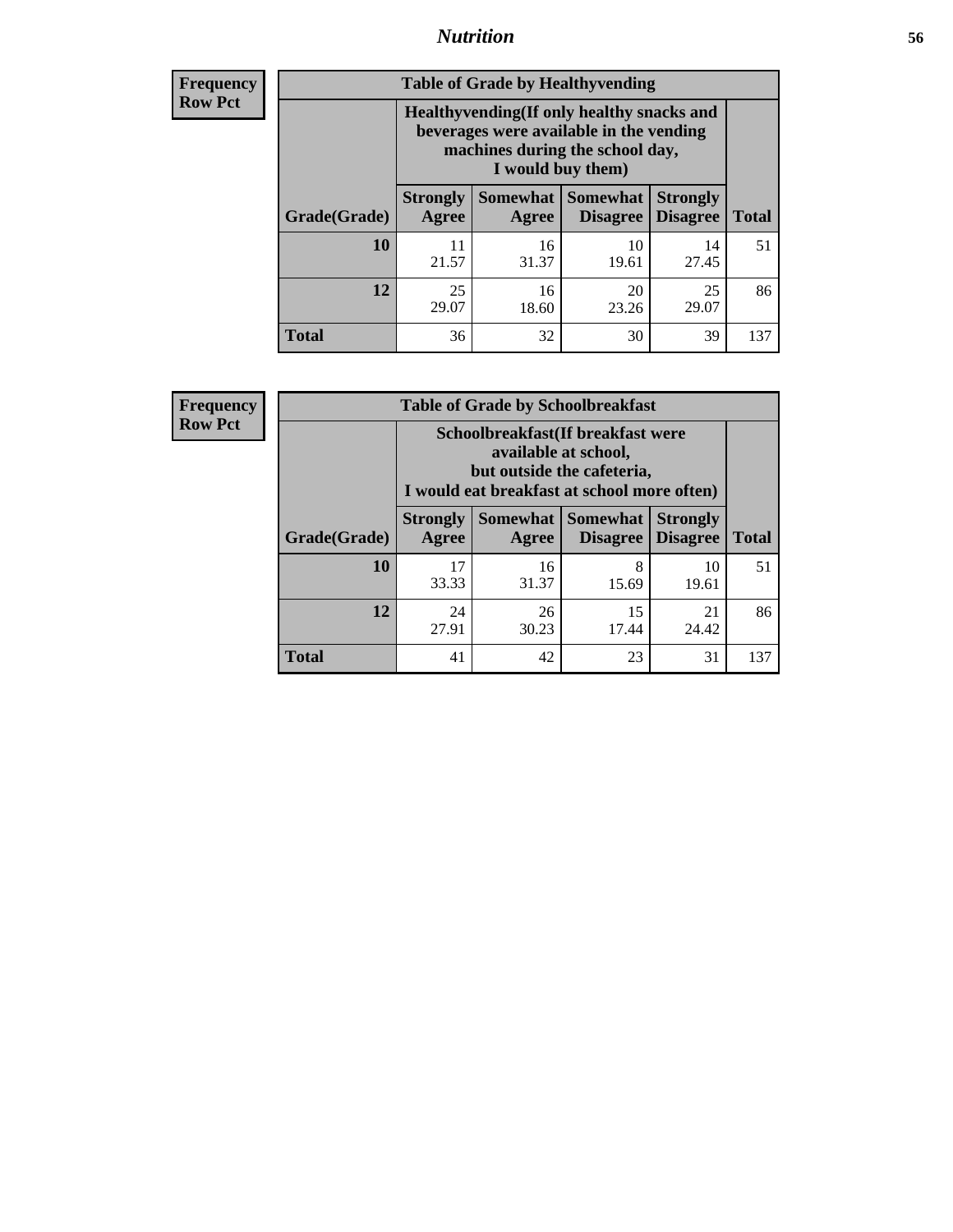| Frequency<br><b>Col Pct</b> | <b>Table of Educationaids by Grade</b>                                                                    |                    |             |              |
|-----------------------------|-----------------------------------------------------------------------------------------------------------|--------------------|-------------|--------------|
|                             | <b>Educationaids</b> (I<br>have been<br>taught about<br><b>HIV/AIDS</b> at<br>school in the<br>past year) | Grade(Grade)<br>10 | 12          | <b>Total</b> |
|                             | <b>Yes</b>                                                                                                | 44<br>86.27        | 31<br>36.05 | 75           |
|                             | N <sub>0</sub>                                                                                            | 13.73              | 55<br>63.95 | 62           |
|                             | <b>Total</b>                                                                                              | 51                 | 86          | 137          |

| <b>Frequency</b> | <b>Table of Educationcharacter by Grade</b>                                                             |              |             |              |
|------------------|---------------------------------------------------------------------------------------------------------|--------------|-------------|--------------|
| <b>Col Pct</b>   | Educationcharacter(I<br>have been taught<br>about character<br>education in the past<br>year at school) | Grade(Grade) |             |              |
|                  |                                                                                                         | 10           | 12          | <b>Total</b> |
|                  | <b>Yes</b>                                                                                              | 42<br>82.35  | 56<br>65.12 | 98           |
|                  | N <sub>0</sub>                                                                                          | 9<br>17.65   | 30<br>34.88 | 39           |
|                  | <b>Total</b>                                                                                            | 51           | 86          | 137          |

| Frequency      | <b>Table of Gradcoach1 by Grade</b>              |              |             |              |
|----------------|--------------------------------------------------|--------------|-------------|--------------|
| <b>Col Pct</b> | Gradcoach1(I<br>know who my<br><b>Graduation</b> | Grade(Grade) |             |              |
|                | Coach is)                                        | 10           | 12          | <b>Total</b> |
|                | Yes                                              | 13.73        | 25<br>29.07 | 32           |
|                | N <sub>0</sub>                                   | 44<br>86.27  | 61<br>70.93 | 105          |
|                | <b>Total</b>                                     | 51           | 86          | 137          |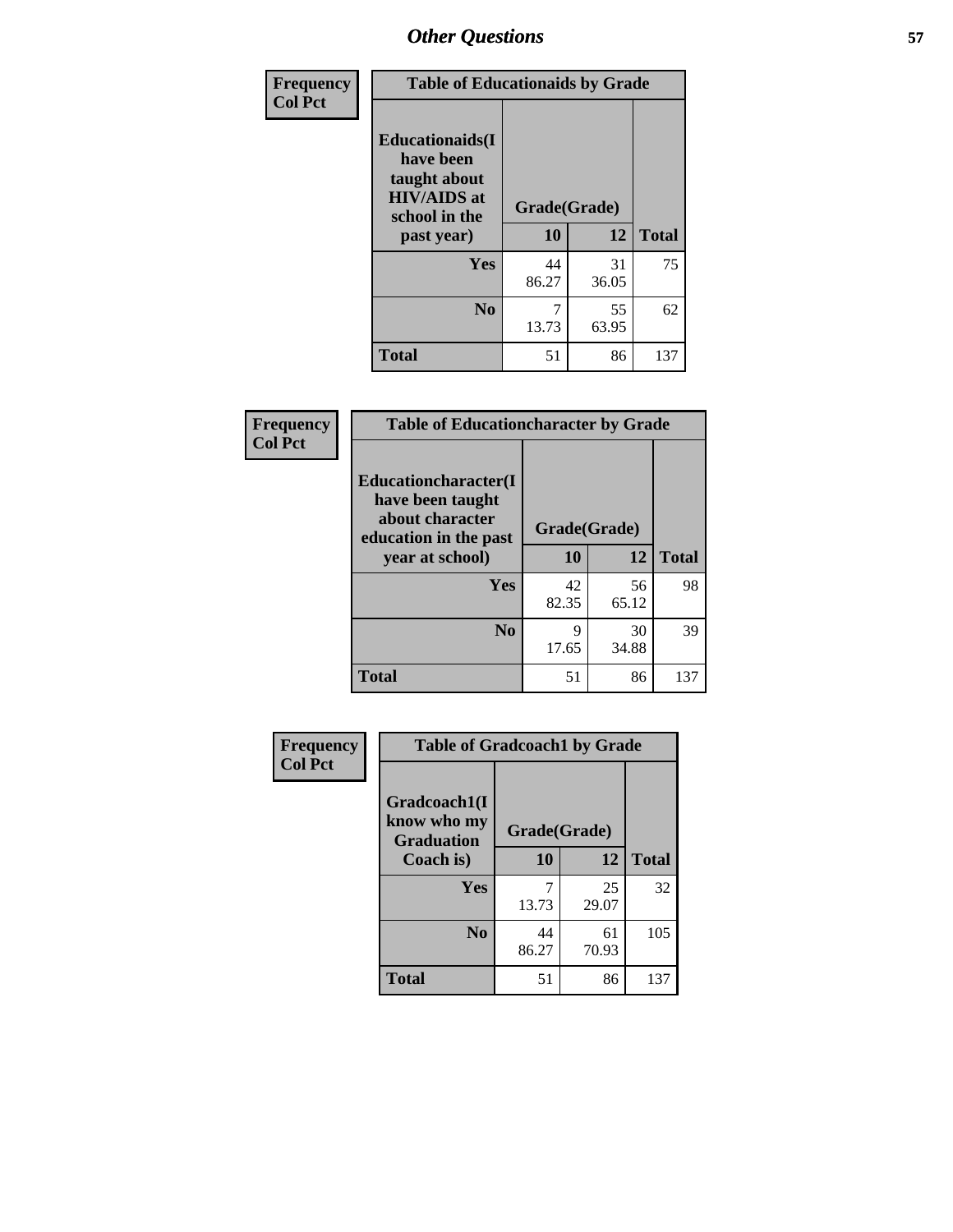| Frequency      | <b>Table of Gradcoach2 by Grade</b> |              |             |              |
|----------------|-------------------------------------|--------------|-------------|--------------|
| <b>Col Pct</b> |                                     |              |             |              |
|                | Gradcoach2(I<br>have                |              |             |              |
|                | contacted my<br><b>Graduation</b>   | Grade(Grade) |             |              |
|                | Coach)                              | 10           | 12          | <b>Total</b> |
|                | Yes                                 | 3<br>5.88    | 20<br>23.26 | 23           |
|                | N <sub>0</sub>                      | 48<br>94.12  | 66<br>76.74 | 114          |
|                | <b>Total</b>                        | 51           | 86          | 137          |

| Frequency<br><b>Col Pct</b> | <b>Table of Gradcoach3 by Grade</b>                                         |              |             |              |
|-----------------------------|-----------------------------------------------------------------------------|--------------|-------------|--------------|
|                             | Gradcoach3(I<br>have received<br>assistance<br>from my<br><b>Graduation</b> | Grade(Grade) |             |              |
|                             | Coach)                                                                      | 10           | 12          | <b>Total</b> |
|                             | Yes                                                                         | 3<br>5.88    | 18<br>20.93 | 21           |
|                             | N <sub>0</sub>                                                              | 11<br>21.57  | 21<br>24.42 | 32           |
|                             | Don't know                                                                  | 37<br>72.55  | 47<br>54.65 | 84           |
|                             | <b>Total</b>                                                                | 51           | 86          | 137          |

| Frequency      | <b>Table of Selfharm by Grade</b>                                                                                                                                                      |                    |             |              |
|----------------|----------------------------------------------------------------------------------------------------------------------------------------------------------------------------------------|--------------------|-------------|--------------|
| <b>Col Pct</b> | <b>Selfharm</b> (During<br>the past 12<br>months,<br>I harmed myself<br>on purpose<br><b>Suicideconsider</b><br>During the past<br>12 months,<br>I seriously<br>considered<br>suicide) | Grade(Grade)<br>10 | 12          | <b>Total</b> |
|                | Yes                                                                                                                                                                                    | 5<br>9.80          | 7<br>8.14   | 12           |
|                | N <sub>0</sub>                                                                                                                                                                         | 46<br>90.20        | 79<br>91.86 | 125          |
|                | Total                                                                                                                                                                                  | 51                 | 86          | 137          |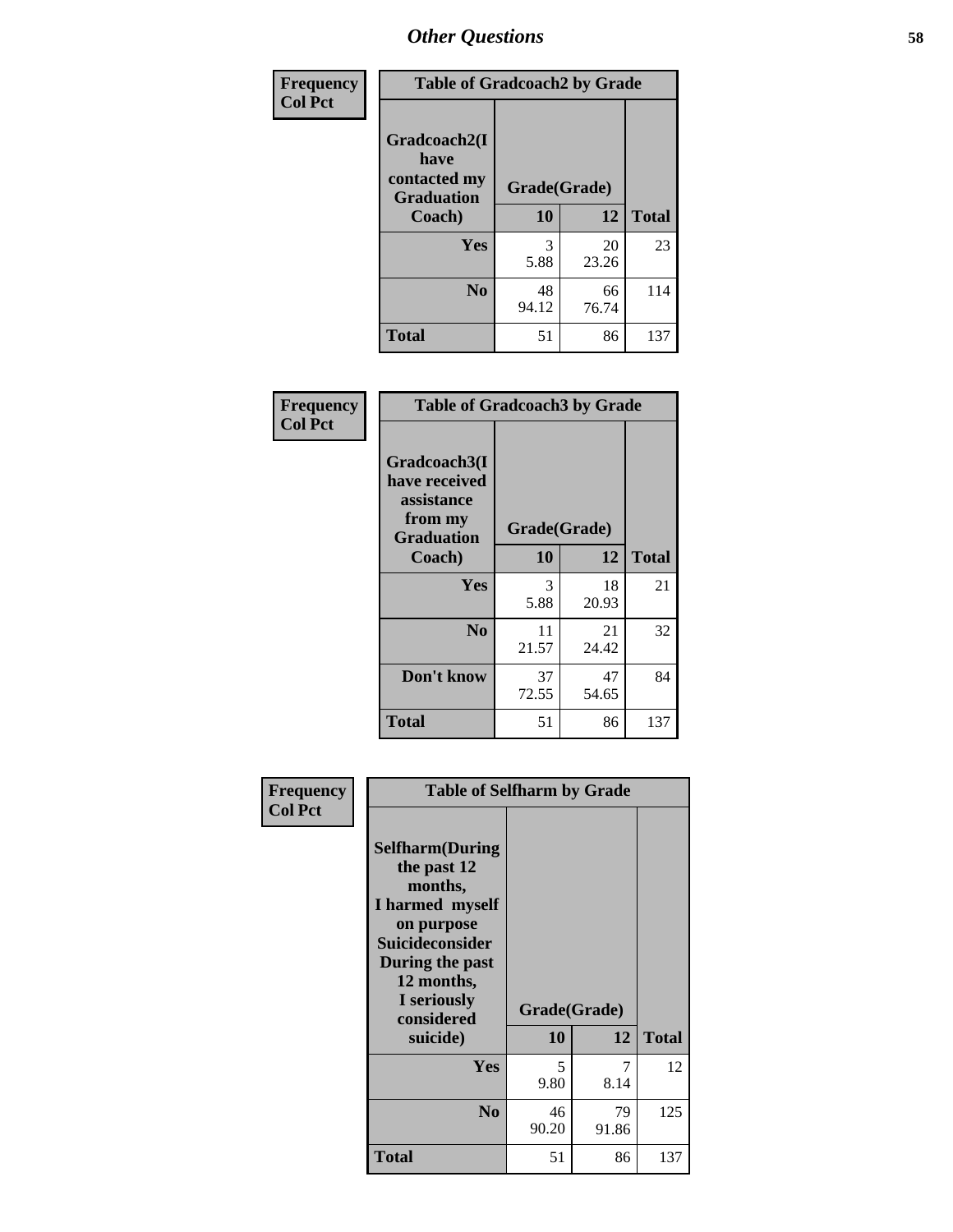| <b>Frequency</b> | <b>Table of Suicideconsider by Grade</b> |              |             |              |
|------------------|------------------------------------------|--------------|-------------|--------------|
| <b>Col Pct</b>   |                                          | Grade(Grade) |             |              |
|                  | Suicideconsider                          | <b>10</b>    | 12          | <b>Total</b> |
|                  | Yes                                      | 7.84         | 5.81        | 9            |
|                  | N <sub>0</sub>                           | 47<br>92.16  | 81<br>94.19 | 128          |
|                  | <b>Total</b>                             | 51           | 86          | 137          |

| Frequency      | <b>Table of Suicideattempt by Grade</b>              |              |             |              |
|----------------|------------------------------------------------------|--------------|-------------|--------------|
| <b>Col Pct</b> | Suicideattempt(I<br>have attempted<br>suicide in the | Grade(Grade) |             |              |
|                | last year)                                           | 10           | 12          | <b>Total</b> |
|                | Yes                                                  | 1.96         | 4<br>4.65   | 5            |
|                | N <sub>0</sub>                                       | 50<br>98.04  | 82<br>95.35 | 132          |
|                | <b>Total</b>                                         | 51           | 86          | 137          |

| Frequency      | <b>Table of Instantmessaged by Grade</b>               |              |             |              |
|----------------|--------------------------------------------------------|--------------|-------------|--------------|
| <b>Col Pct</b> | Instantmessaged(I<br>have instant<br>messaged people I | Grade(Grade) |             |              |
|                | do not even know)                                      | 10           | 12          | <b>Total</b> |
|                | Yes                                                    | 10<br>19.61  | 29<br>33.72 | 39           |
|                | N <sub>0</sub>                                         | 41<br>80.39  | 57<br>66.28 | 98           |
|                | <b>Total</b>                                           | 51           | 86          | 137          |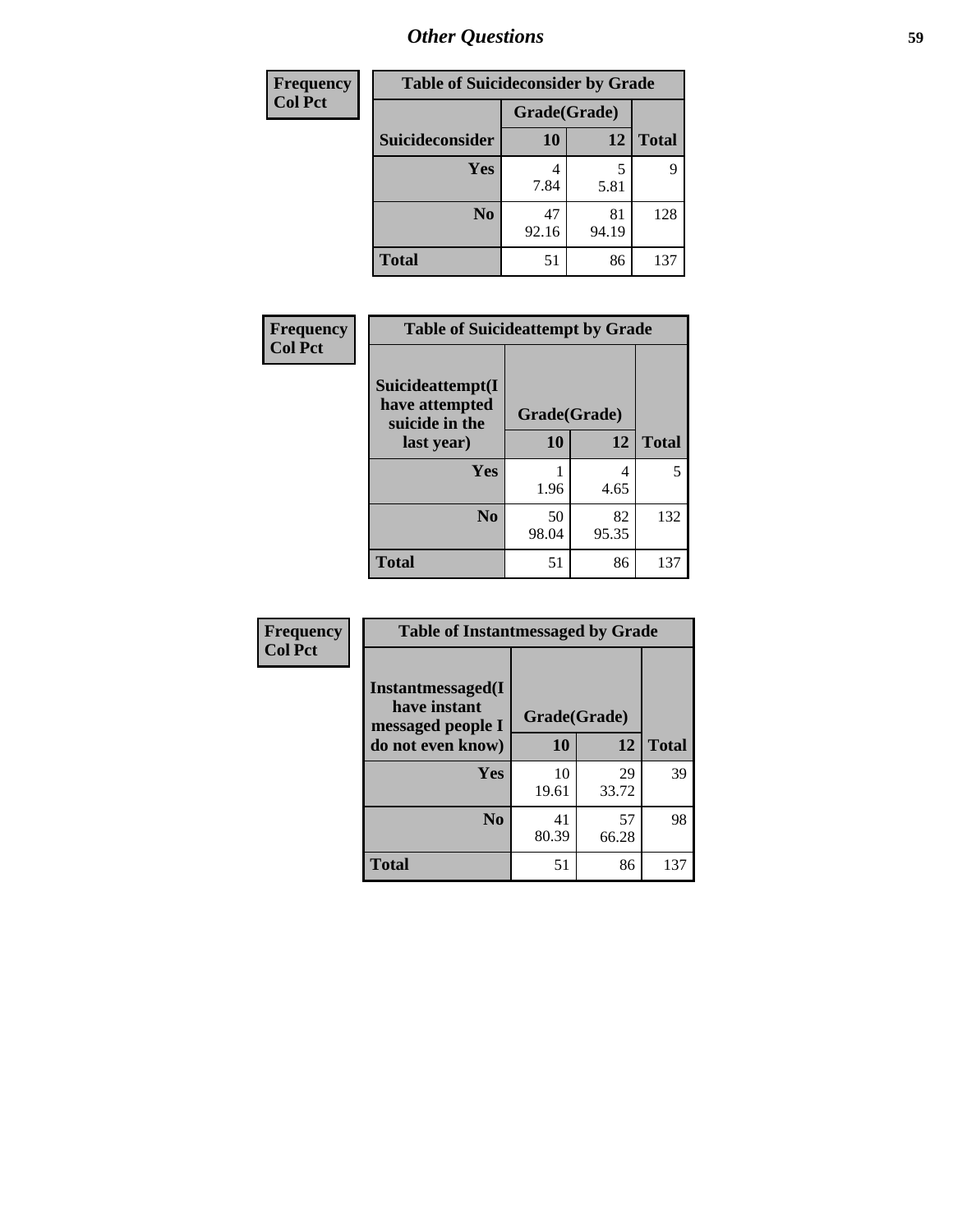| Frequency      | <b>Table of Getsalong by Grade</b>                          |              |                        |              |  |  |  |
|----------------|-------------------------------------------------------------|--------------|------------------------|--------------|--|--|--|
| <b>Col Pct</b> | <b>Getsalong</b> (I get<br>along with other<br>students and | Grade(Grade) |                        |              |  |  |  |
|                | adults)                                                     | 10           | 12                     | <b>Total</b> |  |  |  |
|                | <b>Strongly Agree</b>                                       | 22<br>43.14  | 48<br>55.81            | 70           |  |  |  |
|                | <b>Somewhat Agree</b>                                       | 23<br>45.10  | 33<br>38.37            | 56           |  |  |  |
|                | <b>Somewhat Disagree</b>                                    | 3<br>5.88    | 3<br>3.49              | 6            |  |  |  |
|                | <b>Strongly Disagree</b>                                    | 3<br>5.88    | $\mathfrak{D}$<br>2.33 | 5            |  |  |  |
|                | <b>Total</b>                                                | 51           | 86                     | 137          |  |  |  |

| Frequency      | <b>Table of Safehome by Grade</b> |                           |                       |              |  |  |  |
|----------------|-----------------------------------|---------------------------|-----------------------|--------------|--|--|--|
| <b>Col Pct</b> | Safehome(I feel<br>safe at home)  | Grade(Grade)<br><b>10</b> | 12                    | <b>Total</b> |  |  |  |
|                | <b>Strongly Agree</b>             | 29<br>56.86               | 69<br>80.23           | 98           |  |  |  |
|                | <b>Somewhat Agree</b>             | 15<br>29.41               | 14<br>16.28           | 29           |  |  |  |
|                | <b>Somewhat Disagree</b>          | 5<br>9.80                 | 1.16                  | 6            |  |  |  |
|                | <b>Strongly Disagree</b>          | 2<br>3.92                 | $\mathcal{L}$<br>2.33 | 4            |  |  |  |
|                | <b>Total</b>                      | 51                        | 86                    | 137          |  |  |  |

| Frequency      |                                                                                      |              | <b>Table of Adulttalk by Grade</b> |              |
|----------------|--------------------------------------------------------------------------------------|--------------|------------------------------------|--------------|
| <b>Col Pct</b> | <b>Adulttalk</b> (I<br>know an<br>adult at<br>school that<br>I can talk<br>with if I | Grade(Grade) |                                    |              |
|                | need help)                                                                           | 10           | 12                                 | <b>Total</b> |
|                | <b>Yes</b>                                                                           | 33<br>64.71  | 69<br>80.23                        | 102          |
|                | N <sub>0</sub>                                                                       | 18<br>35.29  | 17<br>19.77                        | 35           |
|                | <b>Total</b>                                                                         | 51           | 86                                 | 137          |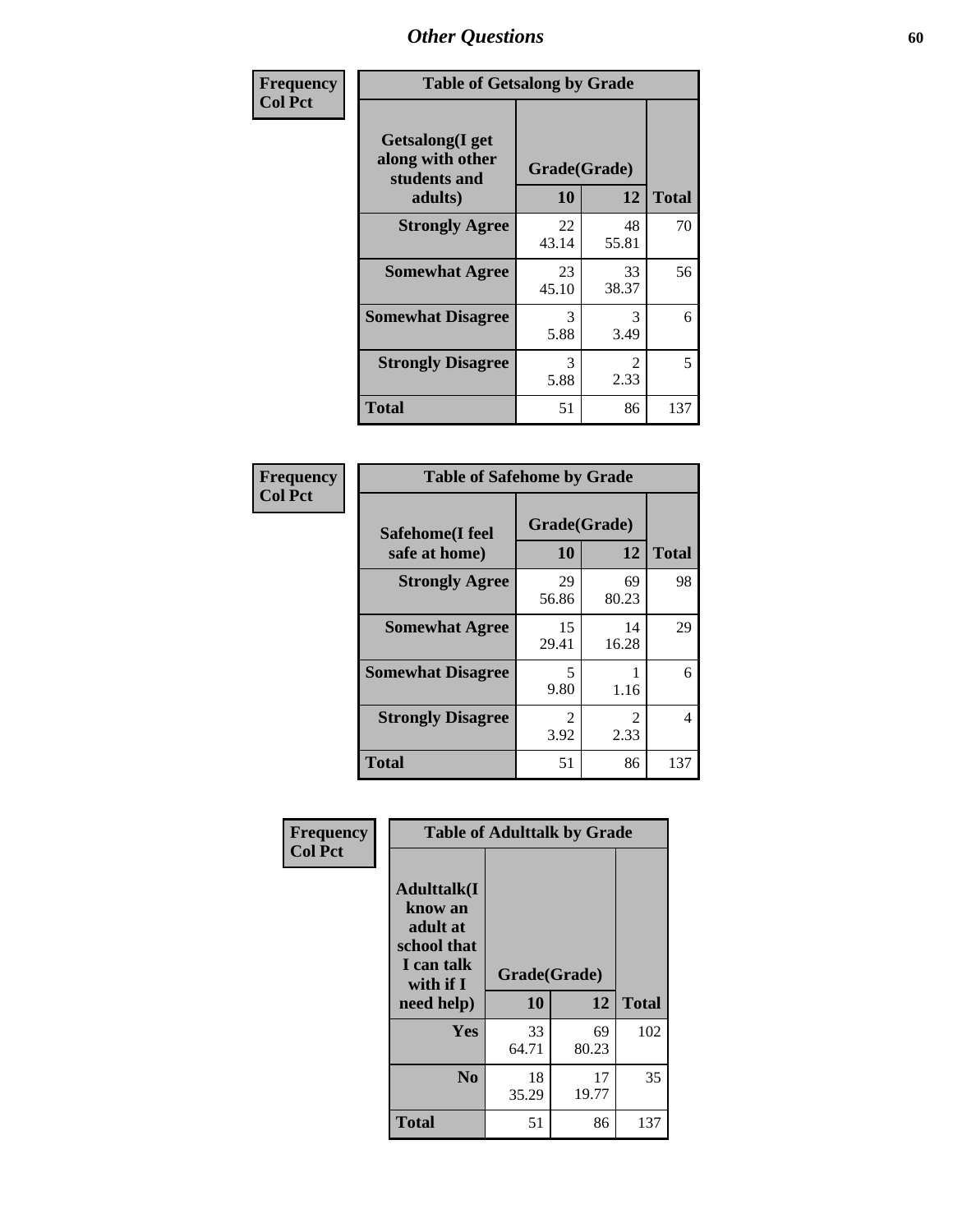**Frequency Row Pct**

| <b>Table of Grade by Tytime</b> |             |                                                                                         |             |                                                                      |           |      |              |  |  |  |
|---------------------------------|-------------|-----------------------------------------------------------------------------------------|-------------|----------------------------------------------------------------------|-----------|------|--------------|--|--|--|
|                                 |             | Tytime (On an average school day,<br>how much unsupervised time do I spend watching TV) |             |                                                                      |           |      |              |  |  |  |
| Grade(Grade)   None             |             | <b>Less that</b>                                                                        |             | $2 - 3$<br>$hour/day$   hour/day   hours/day   hours/day   hours/day | $4 - 5$   | $6+$ | <b>Total</b> |  |  |  |
| 10                              | 9.80        | 11<br>21.57                                                                             | 10<br>19.61 | 16<br>31.37                                                          | 9.80      | 7.84 | 51           |  |  |  |
| 12                              | 14<br>16.28 | 13<br>15.12                                                                             | 20<br>23.26 | 32<br>37.21                                                          | h<br>6.98 | 1.16 | 86           |  |  |  |
| <b>Total</b>                    | 19          | 24                                                                                      | 30          | 48                                                                   |           | 5    | 137          |  |  |  |

**Frequency Row Pct**

| <b>Table of Grade by Computertime</b> |           |                                                                                                   |            |                      |                      |                   |              |  |  |  |
|---------------------------------------|-----------|---------------------------------------------------------------------------------------------------|------------|----------------------|----------------------|-------------------|--------------|--|--|--|
|                                       |           | Computertime (On an average school day,<br>how much unsupervised time do I spend on the computer) |            |                      |                      |                   |              |  |  |  |
| Grade(Grade)                          | None      | <b>Less that</b><br>hour/day                                                                      | hour/day   | $2 - 3$<br>hours/day | $4 - 5$<br>hours/day | $6+$<br>hours/day | <b>Total</b> |  |  |  |
| 10                                    | 9.80      | 10<br>19.61                                                                                       | 8<br>15.69 | 20<br>39.22          | 3<br>5.88            | 9.80              | 51           |  |  |  |
| 12                                    | 6<br>6.98 | 31<br>13<br>18<br>11<br>12.79<br>20.93<br>8.14<br>36.05<br>15.12                                  |            |                      |                      |                   |              |  |  |  |
| <b>Total</b>                          | 11        | 21                                                                                                | 21         | 51                   | 21                   | 12                | 137          |  |  |  |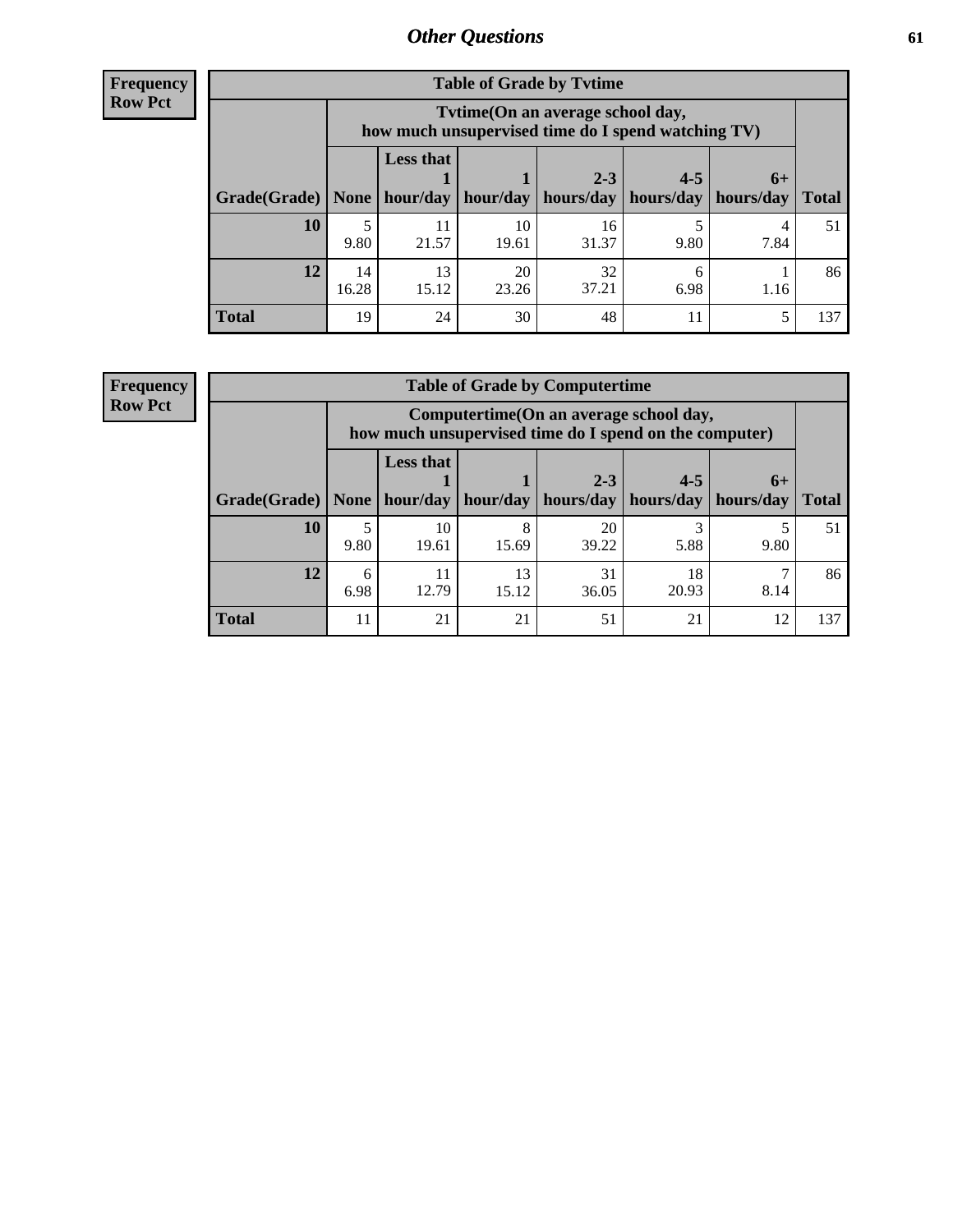#### *Questions about Driving Laws* **62** *Driving Questions were asked only of high school students.*

| <b>Frequency</b> |
|------------------|
| <b>Row Pct</b>   |

| <b>Table of Grade by License1</b> |                              |                                                                                                                                           |                        |                |               |              |  |  |  |  |
|-----------------------------------|------------------------------|-------------------------------------------------------------------------------------------------------------------------------------------|------------------------|----------------|---------------|--------------|--|--|--|--|
|                                   |                              | License1(During the first 6 months of driving<br>with a provisional license,<br>the only passengers who can ride with the<br>driver are:) |                        |                |               |              |  |  |  |  |
| Grade(Grade)                      | <b>Parent or</b><br>Guardian | <b>Family</b><br><b>Members</b>                                                                                                           | Friends                | <b>Anyone</b>  | Don't<br>Know | <b>Total</b> |  |  |  |  |
| 10                                | 11<br>21.57                  | 28<br>54.90                                                                                                                               | $\mathfrak{D}$<br>3.92 | 1.96           | 9<br>17.65    | 51           |  |  |  |  |
| 12                                | 16<br>18.60                  | 61<br>7<br>8.14<br>70.93<br>1.16<br>1.16                                                                                                  |                        |                |               |              |  |  |  |  |
| Total                             | 27                           | 89                                                                                                                                        | 3                      | $\overline{2}$ | 16            | 137          |  |  |  |  |

| <b>Frequency</b> | <b>Table of Grade by License2</b>                                                                        |                           |                  |                        |                                                      |                      |              |  |  |
|------------------|----------------------------------------------------------------------------------------------------------|---------------------------|------------------|------------------------|------------------------------------------------------|----------------------|--------------|--|--|
| <b>Row Pct</b>   | License2(17 yr old drivers with a<br>provisional driver's license cannot<br>drive between the hours of:) |                           |                  |                        |                                                      |                      |              |  |  |
|                  | Grade(Grade)                                                                                             | <b>Midnight</b><br>to 6am | 1am<br>to<br>5am | 1am<br>to<br>6am       | N <sub>0</sub><br>curfew<br>for $17$<br>year<br>olds | Don't<br><b>Know</b> | <b>Total</b> |  |  |
|                  | 10                                                                                                       | 25<br>49.02               | 6<br>11.76       | 6<br>11.76             | 1.96                                                 | 13<br>25.49          | 51           |  |  |
|                  | 12                                                                                                       | 68<br>79.07               | 5<br>5.81        | $\mathfrak{D}$<br>2.33 | $\overline{2}$<br>2.33                               | $\mathbf Q$<br>10.47 | 86           |  |  |
|                  | <b>Total</b>                                                                                             | 93                        | 11               | 8                      | 3                                                    | 22                   | 137          |  |  |

| Frequency                                                                                                         |              | <b>Table of Grade by License3</b> |             |            |                        |           |               |              |  |  |
|-------------------------------------------------------------------------------------------------------------------|--------------|-----------------------------------|-------------|------------|------------------------|-----------|---------------|--------------|--|--|
| <b>Row Pct</b><br>License3(For drivers under the age of<br>21,<br>what level of alcohol is considered<br>$DUI$ ?) |              |                                   |             |            |                        |           |               |              |  |  |
|                                                                                                                   | Grade(Grade) | Any<br>Amount                     | 0.02        | 0.04       | 0.06                   | 0.08      | Don't<br>know | <b>Total</b> |  |  |
|                                                                                                                   | <b>10</b>    | 5<br>9.80                         | 19<br>37.25 | 3<br>5.88  | $\mathfrak{D}$<br>3.92 | 5<br>9.80 | 17<br>33.33   | 51           |  |  |
|                                                                                                                   | 12           | 15<br>17.44                       | 34<br>39.53 | 9<br>10.47 | 2<br>2.33              | 8.14      | 19<br>22.09   | 86           |  |  |
|                                                                                                                   | <b>Total</b> | 20                                | 53          | 12         | 4                      | 12        | 36            | 137          |  |  |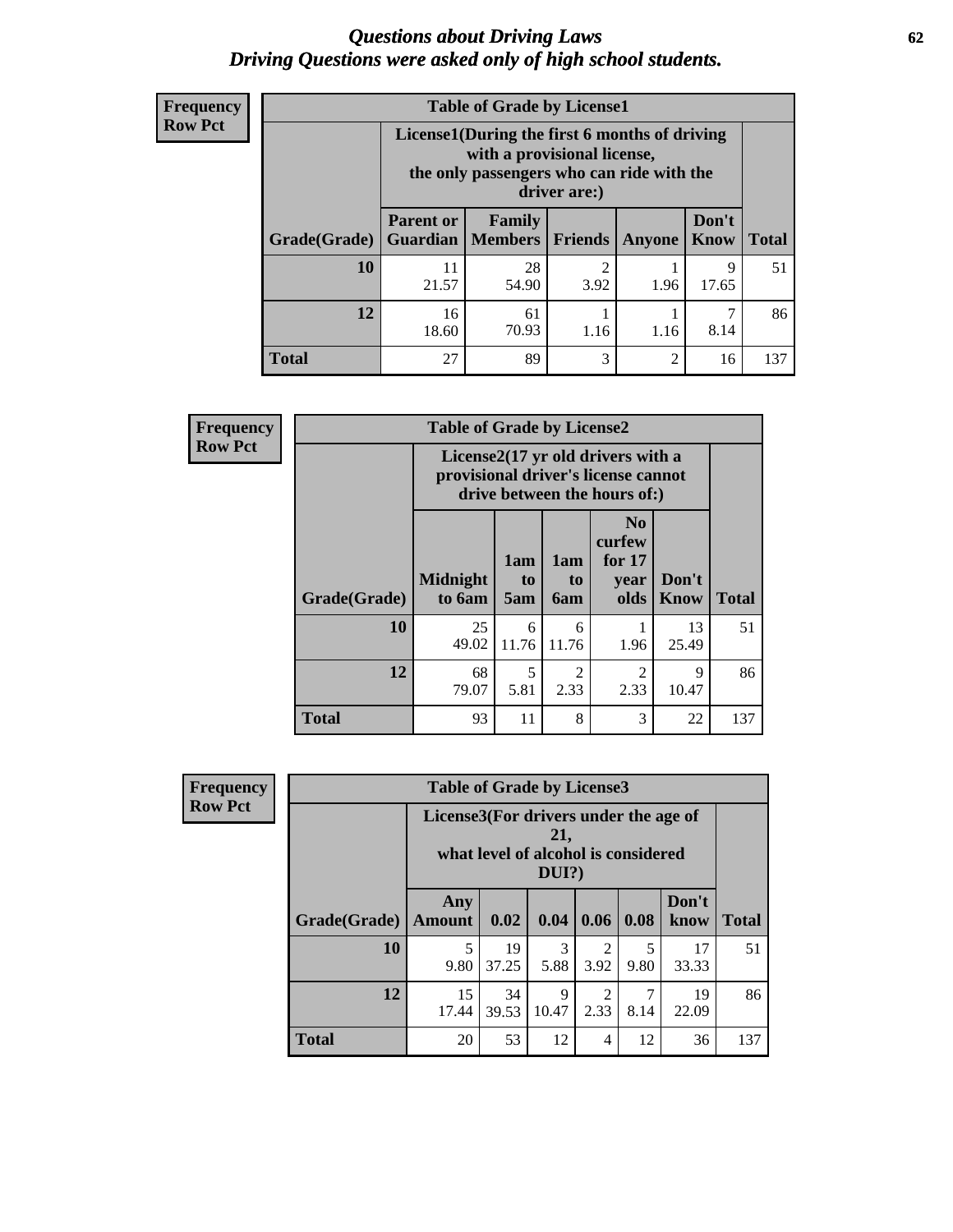#### *Questions about Driving Laws* **63** *Driving Questions were asked only of high school students.*

**Frequency Row Pct**

|              |             |                                                                                                                                                                                                                                                                                |            | <b>Table of Grade by License4</b> |           |             |     |  |  |
|--------------|-------------|--------------------------------------------------------------------------------------------------------------------------------------------------------------------------------------------------------------------------------------------------------------------------------|------------|-----------------------------------|-----------|-------------|-----|--|--|
|              |             | License4(A driver under 21 automatically<br>loses his/her license if caught exceeding the<br>posted speet limit by:)<br>Can't<br>lose<br><b>Depends</b><br>license<br>$15+$<br>$25+$<br>$35+$<br>Don't<br>for<br>on<br><b>Total</b><br>mph<br>speeding<br>know<br>mph<br>judge |            |                                   |           |             |     |  |  |
| Grade(Grade) | mph         |                                                                                                                                                                                                                                                                                |            |                                   |           |             |     |  |  |
| 10           | 15<br>29.41 | 3<br>5.88                                                                                                                                                                                                                                                                      | 6<br>11.76 | 3<br>5.88                         | 0<br>0.00 | 24<br>47.06 | 51  |  |  |
| 12           | 13<br>15.12 | 19<br>15<br>31<br>$\overline{4}$<br>4<br>22.09<br>4.65<br>17.44<br>36.05<br>4.65                                                                                                                                                                                               |            |                                   |           |             |     |  |  |
| <b>Total</b> | 28          | 22                                                                                                                                                                                                                                                                             | 21         | 7                                 | 4         | 55          | 137 |  |  |

| Frequency      | <b>Table of Grade by License5</b> |             |                                                                                                                                                             |               |              |  |  |
|----------------|-----------------------------------|-------------|-------------------------------------------------------------------------------------------------------------------------------------------------------------|---------------|--------------|--|--|
| <b>Row Pct</b> |                                   |             | License5(A)<br>Georgia teenager<br>with family<br>connections or a<br>good lawyer can<br>break a teen<br>driving law and<br>keep their driver's<br>license) |               |              |  |  |
|                | Grade(Grade)                      | <b>Yes</b>  | N <sub>0</sub>                                                                                                                                              | Don't<br>know | <b>Total</b> |  |  |
|                | 10                                | 5<br>9.80   | 22<br>43.14                                                                                                                                                 | 24<br>47.06   | 51           |  |  |
|                | 12                                | 19<br>22.09 | 30<br>34.88                                                                                                                                                 | 37<br>43.02   | 86           |  |  |
|                | <b>Total</b>                      | 24          | 52                                                                                                                                                          | 61            | 137          |  |  |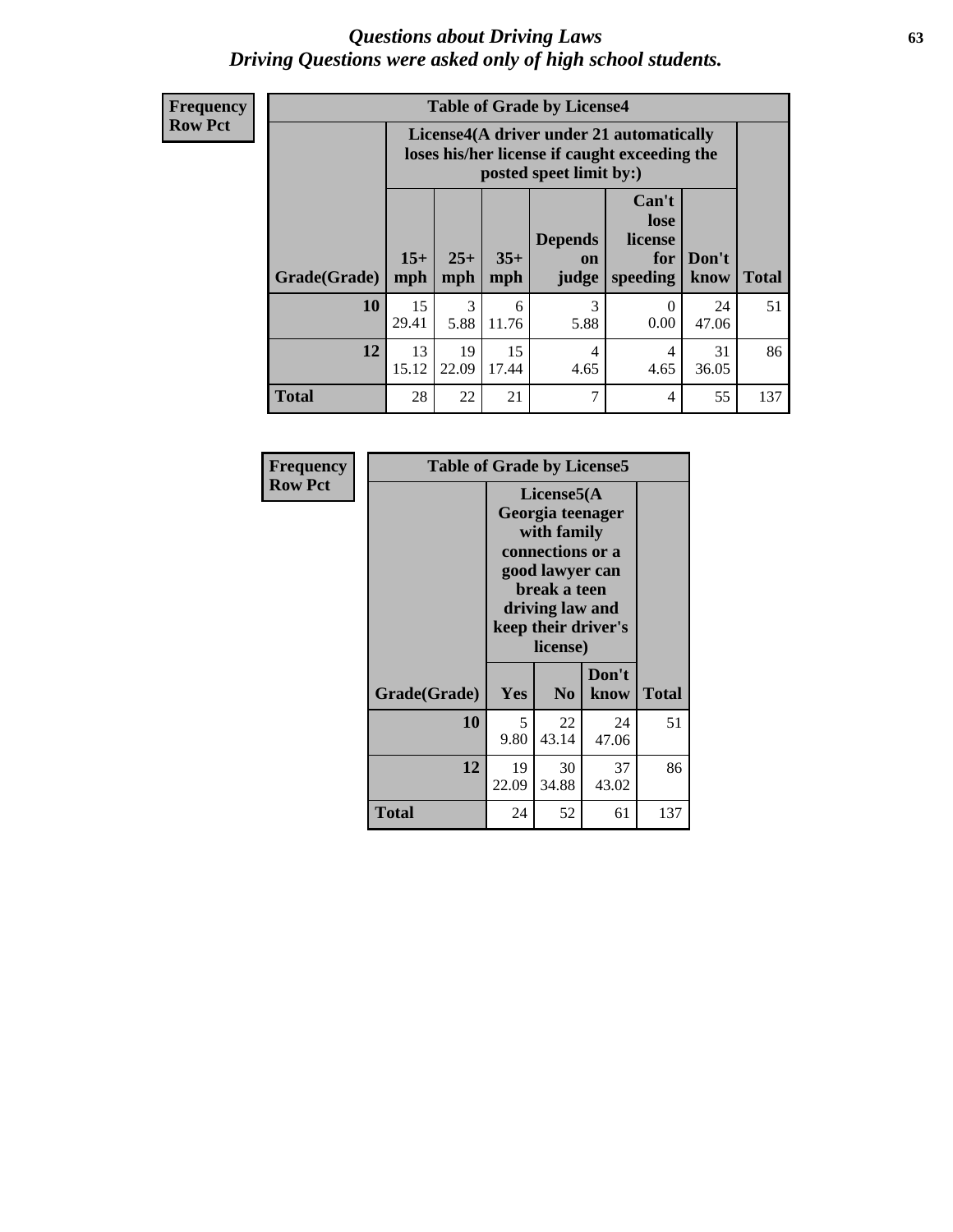#### *Questions about Driving Laws* **64** *Driving Questions were asked only of high school students.*

| <b>Frequency</b> |              | <b>Table of Grade by License6</b>                                                                                                               |                |               |              |  |  |
|------------------|--------------|-------------------------------------------------------------------------------------------------------------------------------------------------|----------------|---------------|--------------|--|--|
| <b>Row Pct</b>   |              | License <sub>6</sub> (I know a<br>friend or<br>classmate that<br>broke a teen<br>driving law,<br>but was allowed to<br>keep his/her<br>license) |                |               |              |  |  |
|                  | Grade(Grade) | Yes                                                                                                                                             | N <sub>0</sub> | Don't<br>know | <b>Total</b> |  |  |
|                  | 10           | 4<br>7.84                                                                                                                                       | 28<br>54.90    | 19<br>37.25   | 51           |  |  |
|                  | 12           | 26<br>30.23                                                                                                                                     | 31<br>36.05    | 29<br>33.72   | 86           |  |  |
|                  | <b>Total</b> | 30                                                                                                                                              | 59             | 48            | 137          |  |  |

| <b>Frequency</b> | <b>Table of Grade by License7</b> |                                                                             |                                                                                               |                                                   |                        |              |  |
|------------------|-----------------------------------|-----------------------------------------------------------------------------|-----------------------------------------------------------------------------------------------|---------------------------------------------------|------------------------|--------------|--|
| <b>Row Pct</b>   |                                   |                                                                             | License7(A student under the age of 18 cam loser<br>his/her driving privileges if he or she:) |                                                   |                        |              |  |
|                  | Grade(Grade)                      | <b>Have</b><br>more than<br>10<br>unexcused<br>absences<br>per school<br>yr | Drop out<br>without  <br>graduating                                                           | <b>Bring</b><br>alcohol/drugs/weapon<br>to school | All of<br>the<br>above | <b>Total</b> |  |
|                  | 10                                | 6<br>11.76                                                                  | 1.96                                                                                          | 4<br>7.84                                         | 40<br>78.43            | 51           |  |
|                  | 12                                | 17<br>19.77                                                                 | $\mathfrak{D}$<br>2.33                                                                        | 4<br>4.65                                         | 63<br>73.26            | 86           |  |
|                  | <b>Total</b>                      | 23                                                                          | 3                                                                                             | 8                                                 | 103                    | 137          |  |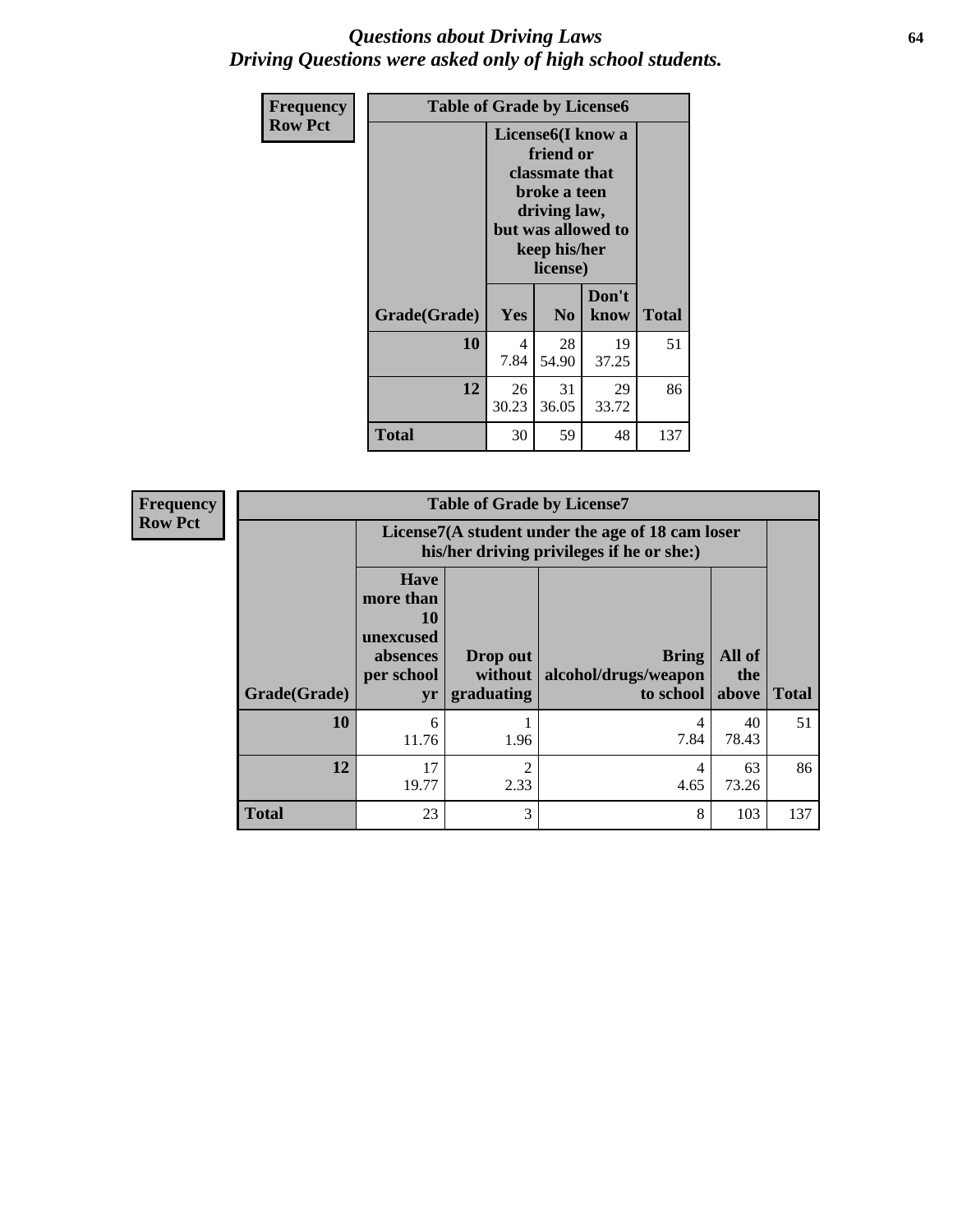# *Select Results by Gender* **65**

| Frequency      | <b>Table of SchoolClimate2 by Gender</b>          |                                 |             |              |
|----------------|---------------------------------------------------|---------------------------------|-------------|--------------|
| <b>Col Pct</b> | SchoolClimate2(I<br>feel successful at<br>school) | Gender(Gender)<br><b>Female</b> | <b>Male</b> | <b>Total</b> |
|                | <b>Strongly Agree</b>                             | 18<br>25.71                     | 19<br>28.36 | 37           |
|                | <b>Somewhat Agree</b>                             | 42<br>60.00                     | 41<br>61.19 | 83           |
|                | <b>Somewhat Disagree</b>                          | 8<br>11.43                      | 4<br>5.97   | 12           |
|                | <b>Strongly Disagree</b>                          | $\mathcal{L}$<br>2.86           | 3<br>4.48   | 5            |
|                | <b>Total</b>                                      | 70                              | 67          | 137          |

| Frequency      | <b>Table of SchoolClimate6 by Gender</b>                 |                                 |             |              |  |
|----------------|----------------------------------------------------------|---------------------------------|-------------|--------------|--|
| <b>Col Pct</b> | <b>SchoolClimate6(Teachers</b><br>treat me with respect) | Gender(Gender)<br><b>Female</b> | <b>Male</b> | <b>Total</b> |  |
|                | <b>Strongly Agree</b>                                    | 19<br>27.14                     | 24<br>35.82 | 43           |  |
|                | <b>Somewhat Agree</b>                                    | 42<br>60.00                     | 28<br>41.79 | 70           |  |
|                | <b>Somewhat Disagree</b>                                 | 9<br>12.86                      | 10<br>14.93 | 19           |  |
|                | <b>Strongly Disagree</b>                                 | 0<br>0.00                       | 5<br>7.46   | 5            |  |
|                | <b>Total</b>                                             | 70                              | 67          | 137          |  |

| <b>Frequency</b> | <b>Table of SchoolClimate8 by Gender</b>                                             |                                 |             |              |  |
|------------------|--------------------------------------------------------------------------------------|---------------------------------|-------------|--------------|--|
| <b>Col Pct</b>   | <b>SchoolClimate8(Students</b><br>are frequently<br>recognized for good<br>behavior) | Gender(Gender)<br><b>Female</b> | <b>Male</b> | <b>Total</b> |  |
|                  | <b>Strongly Agree</b>                                                                | 9<br>12.86                      | 17<br>25.37 | 26           |  |
|                  | <b>Somewhat Agree</b>                                                                | 40<br>57.14                     | 25<br>37.31 | 65           |  |
|                  | <b>Somewhat Disagree</b>                                                             | 18<br>25.71                     | 15<br>22.39 | 33           |  |
|                  | <b>Strongly Disagree</b>                                                             | 3<br>4.29                       | 10<br>14.93 | 13           |  |
|                  | <b>Total</b>                                                                         | 70                              | 67          | 137          |  |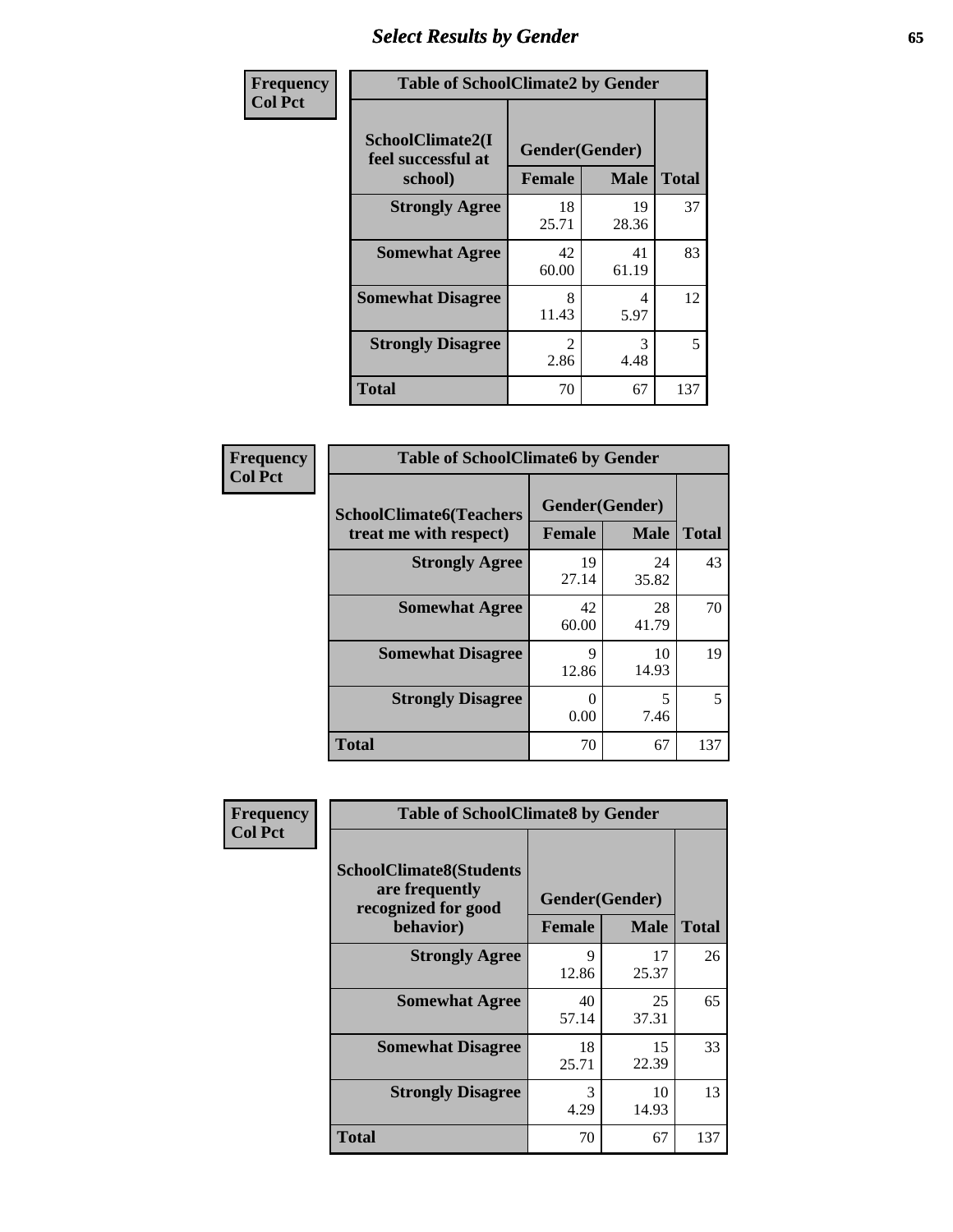# *Select Results by Gender* **66**

| Frequency      | <b>Table of Gender by Dropout</b> |                                                                        |                |              |
|----------------|-----------------------------------|------------------------------------------------------------------------|----------------|--------------|
| <b>Row Pct</b> |                                   | Dropout(I<br>have<br>thought<br>about<br>dropping<br>out of<br>school) |                |              |
|                | Gender(Gender)                    | Yes                                                                    | N <sub>0</sub> | <b>Total</b> |
|                | <b>Female</b>                     | 9<br>12.86                                                             | 61<br>87.14    | 70           |
|                | <b>Male</b>                       | 14<br>20.90                                                            | 53<br>79.10    | 67           |
|                | <b>Total</b>                      | 23                                                                     | 114            | 137          |

| Frequency      | <b>Table of Gender by Dropoutreason</b> |                                                                       |              |                                 |              |              |  |
|----------------|-----------------------------------------|-----------------------------------------------------------------------|--------------|---------------------------------|--------------|--------------|--|
| <b>Row Pct</b> |                                         | Dropoutreason (If I dropped out<br>the reason would most likely<br>be |              |                                 |              |              |  |
|                | Gender(Gender)                          | Won't<br><b>Drop</b><br>out                                           | <b>Bored</b> | <b>Family</b><br><b>Reasons</b> | <b>Other</b> | <b>Total</b> |  |
|                | <b>Female</b>                           | 53<br>75.71                                                           | 10<br>14.29  | 4<br>5.71                       | 4.29         | 70           |  |
|                | <b>Male</b>                             | 41<br>61.19                                                           | 11<br>16.42  | 3<br>4.48                       | 12<br>17.91  | 67           |  |
|                | <b>Total</b>                            | 94                                                                    | 21           | 7                               | 15           | 137          |  |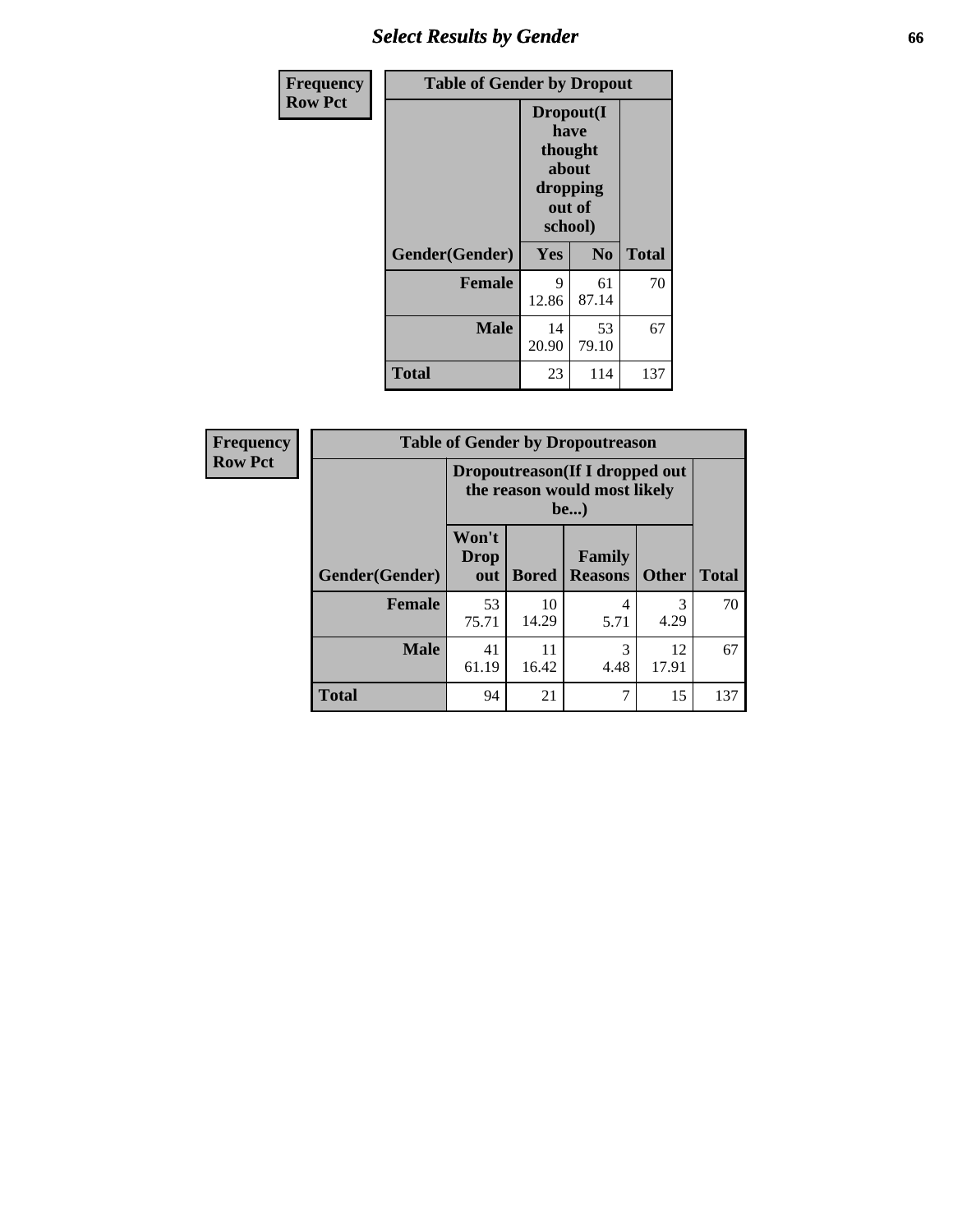*School Safety* **67**

| <b>Frequency</b> | <b>Table of Gender by Bullied2</b> |                 |                |              |  |
|------------------|------------------------------------|-----------------|----------------|--------------|--|
| <b>Row Pct</b>   |                                    | <b>Bullied2</b> |                |              |  |
|                  | Gender(Gender)                     | <b>Yes</b>      | N <sub>0</sub> | <b>Total</b> |  |
|                  | <b>Female</b>                      | 3<br>4.29       | 67<br>95.71    | 70           |  |
|                  | <b>Male</b>                        | 7.46            | 62<br>92.54    | 67           |  |
|                  | <b>Total</b>                       | 8               | 129            | 137          |  |

| Frequency      | <b>Table of Gender by Bulliedothers2</b> |                       |                |              |
|----------------|------------------------------------------|-----------------------|----------------|--------------|
| <b>Row Pct</b> |                                          | <b>Bulliedothers2</b> |                |              |
|                | Gender(Gender)                           | Yes                   | N <sub>0</sub> | <b>Total</b> |
|                | <b>Female</b>                            | 0.00                  | 70<br>100.00   | 70           |
|                | <b>Male</b>                              | 7.46                  | 62<br>92.54    | 67           |
|                | <b>Total</b>                             | 5                     | 132            | 137          |

| Frequency      | <b>Table of Gender by Weaponschool2</b> |                      |                |              |
|----------------|-----------------------------------------|----------------------|----------------|--------------|
| <b>Row Pct</b> |                                         | <b>Weaponschool2</b> |                |              |
|                | Gender(Gender)                          | Yes                  | N <sub>0</sub> | <b>Total</b> |
|                | <b>Female</b>                           | 0.00                 | 70<br>100.00   | 70           |
|                | <b>Male</b>                             | 5.97                 | 63<br>94.03    | 67           |
|                | <b>Total</b>                            | 4                    | 133            | 137          |

| Frequency      | <b>Table of Gender by Absentunsafe2</b> |               |                |              |
|----------------|-----------------------------------------|---------------|----------------|--------------|
| <b>Row Pct</b> |                                         | Absentunsafe2 |                |              |
|                | Gender(Gender)                          | Yes           | N <sub>0</sub> | <b>Total</b> |
|                | <b>Female</b>                           | 0.00          | 70<br>100.00   | 70           |
|                | <b>Male</b>                             | 4.48          | 64<br>95.52    | 67           |
|                | <b>Total</b>                            | 3             | 134            | 137          |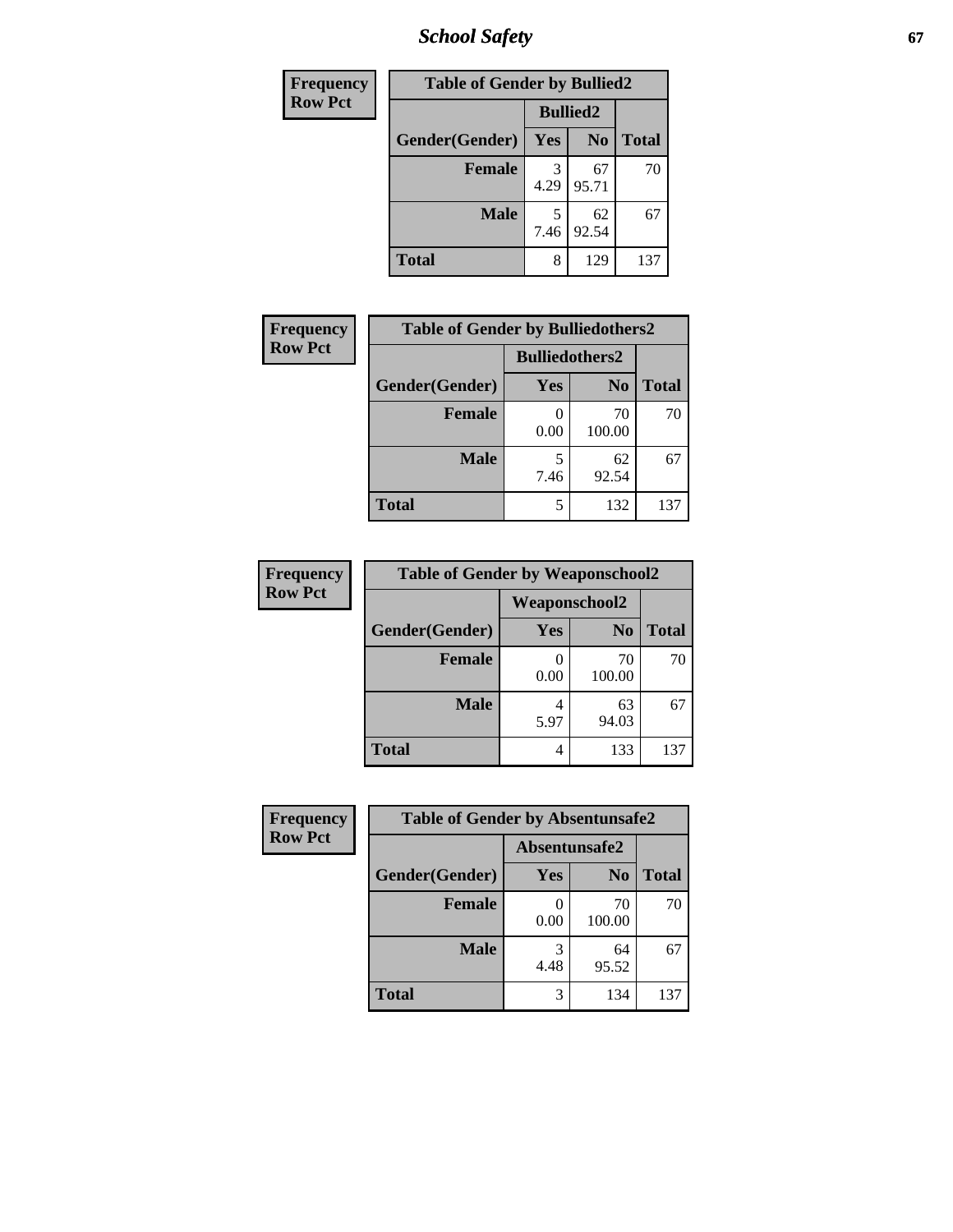*School Safety* **68**

| Frequency      | <b>Table of Gender by Gangself</b> |                                                                                                |                |              |
|----------------|------------------------------------|------------------------------------------------------------------------------------------------|----------------|--------------|
| <b>Row Pct</b> |                                    | Gangself(I<br>have<br>participated<br>in illegal gang<br>activities in<br>the past 30<br>days) |                |              |
|                | Gender(Gender)                     | Yes                                                                                            | N <sub>0</sub> | <b>Total</b> |
|                | <b>Female</b>                      | 0<br>0.00                                                                                      | 70<br>100.00   | 70           |
|                | <b>Male</b>                        | 4<br>5.97                                                                                      | 63<br>94.03    | 67           |
|                | <b>Total</b>                       | 4                                                                                              | 133            | 137          |

| Frequency      | <b>Table of Gender by Gangpeers</b> |                                                                                                                             |                |              |
|----------------|-------------------------------------|-----------------------------------------------------------------------------------------------------------------------------|----------------|--------------|
| <b>Row Pct</b> |                                     | <b>Gangpeers</b> (I<br>have friends<br>who have<br>participated<br>in illegal gang<br>activities in<br>the past 30<br>days) |                |              |
|                | Gender(Gender)                      | Yes                                                                                                                         | N <sub>0</sub> | <b>Total</b> |
|                | <b>Female</b>                       | 7<br>10.00                                                                                                                  | 63<br>90.00    | 70           |
|                | <b>Male</b>                         | 7<br>10.45                                                                                                                  | 60<br>89.55    | 67           |
|                | <b>Total</b>                        | 14                                                                                                                          | 123            | 137          |

| Frequency      | <b>Table of Gender by Pickedon2</b> |                  |                |              |
|----------------|-------------------------------------|------------------|----------------|--------------|
| <b>Row Pct</b> |                                     | <b>Pickedon2</b> |                |              |
|                | Gender(Gender)                      | <b>Yes</b>       | N <sub>0</sub> | <b>Total</b> |
|                | <b>Female</b>                       | 17<br>24.29      | 53<br>75.71    | 70           |
|                | <b>Male</b>                         | 6<br>8.96        | 61<br>91.04    | 67           |
|                | <b>Total</b>                        | 23               | 114            | 137          |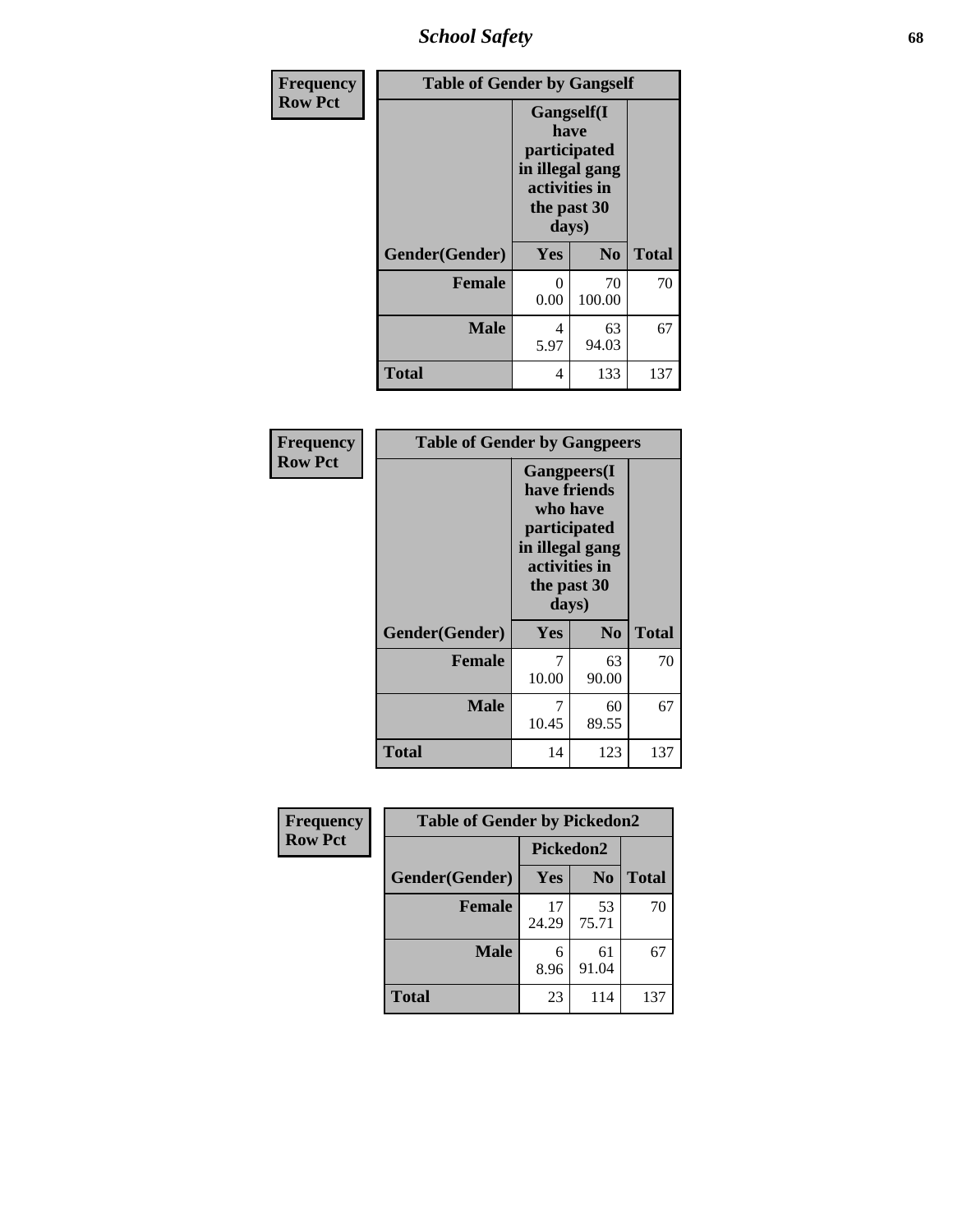*School Safety* **69**

| Frequency      | <b>Table of Gender by Safeschool2</b> |             |                |              |
|----------------|---------------------------------------|-------------|----------------|--------------|
| <b>Row Pct</b> |                                       | Safeschool2 |                |              |
|                | Gender(Gender)                        | Yes         | N <sub>0</sub> | <b>Total</b> |
|                | <b>Female</b>                         | 64<br>91.43 | 6<br>8.57      | 70           |
|                | <b>Male</b>                           | 55<br>82.09 | 12<br>17.91    | 67           |
|                | <b>Total</b>                          | 119         | 18             | 137          |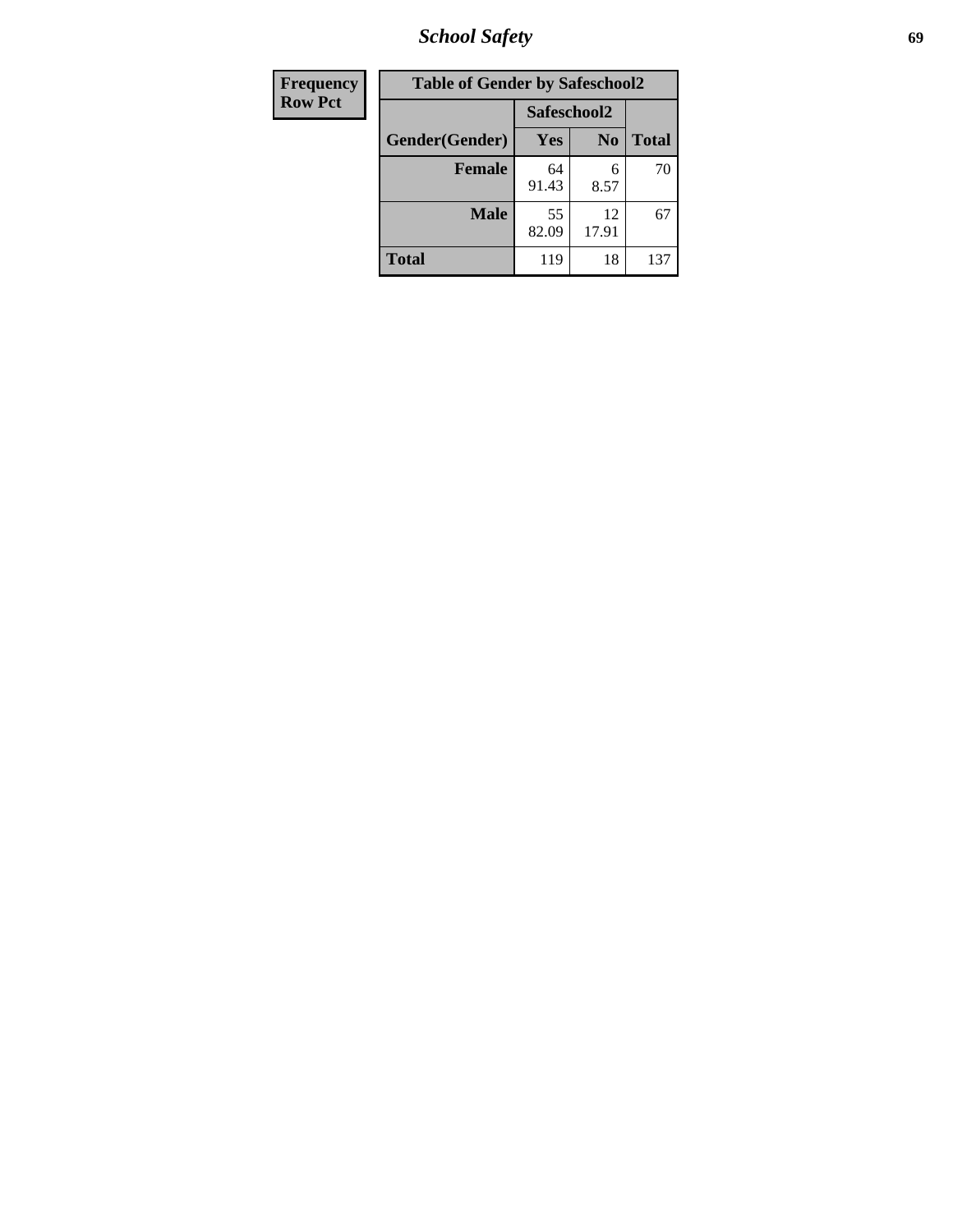# *Incidence of Drug Use* **70**

| <b>Frequency</b> |                | <b>Table of Gender by AlcoholAlt</b>     |                |              |
|------------------|----------------|------------------------------------------|----------------|--------------|
| <b>Row Pct</b>   |                | AlcoholAlt(Alcohol<br>use, past 30 days) |                |              |
|                  | Gender(Gender) | Yes                                      | N <sub>0</sub> | <b>Total</b> |
|                  | <b>Female</b>  | 11<br>15.71                              | 59<br>84.29    | 70           |
|                  | <b>Male</b>    | 11<br>16.42                              | 56<br>83.58    | 67           |
|                  | <b>Total</b>   | 22                                       | 115            | 137          |

| <b>Frequency</b> | <b>Table of Gender by TobaccoAny</b> |                                          |                |              |
|------------------|--------------------------------------|------------------------------------------|----------------|--------------|
| <b>Row Pct</b>   |                                      | TobaccoAny(Tobacco<br>use, past 30 days) |                |              |
|                  | Gender(Gender)                       | Yes                                      | N <sub>0</sub> | <b>Total</b> |
|                  | <b>Female</b>                        | 8<br>11.43                               | 62<br>88.57    | 70           |
|                  | <b>Male</b>                          | 6<br>8.96                                | 61<br>91.04    | 67           |
|                  | <b>Total</b>                         | 14                                       | 123            | 137          |

| <b>Frequency</b> | <b>Table of Gender by MarijuanaAlt</b> |                                              |                |              |
|------------------|----------------------------------------|----------------------------------------------|----------------|--------------|
| <b>Row Pct</b>   |                                        | MarijuanaAlt(Marijuana<br>use, past 30 days) |                |              |
|                  | Gender(Gender)                         | <b>Yes</b>                                   | N <sub>0</sub> | <b>Total</b> |
|                  | <b>Female</b>                          | 6<br>8.57                                    | 64<br>91.43    | 70           |
|                  | <b>Male</b>                            | 5<br>7.46                                    | 62<br>92.54    | 67           |
|                  | <b>Total</b>                           |                                              | 126            | 137          |

| <b>Frequency</b> | <b>Table of Gender by OtherDrugAny</b> |                                                      |                |              |
|------------------|----------------------------------------|------------------------------------------------------|----------------|--------------|
| <b>Row Pct</b>   |                                        | <b>OtherDrugAny(Other</b><br>drug use, past 30 days) |                |              |
|                  | Gender(Gender)                         | <b>Yes</b>                                           | N <sub>0</sub> | <b>Total</b> |
|                  | <b>Female</b>                          | 7.14                                                 | 65<br>92.86    | 70           |
|                  | <b>Male</b>                            | 3<br>4.48                                            | 64<br>95.52    | 67           |
|                  | <b>Total</b>                           | 8                                                    | 129            | 137          |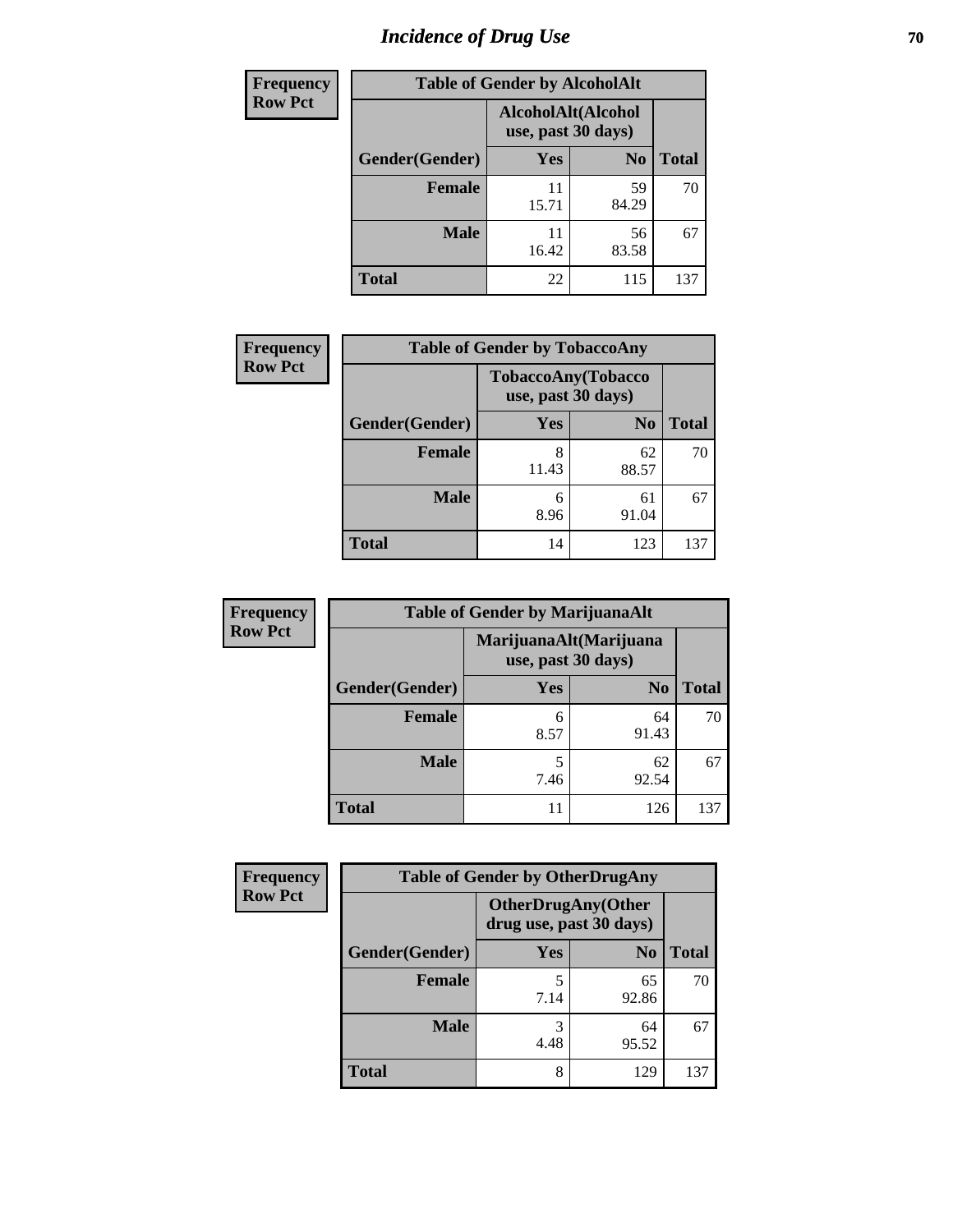#### *Average Age at Onset of Use* **71** *Results for "Average Age at Onset of Use" questions exclude students who said they did not use that substance*

#### **Gender=Female**

| <b>Variable</b>    | <b>Label</b>                                                       | <b>Mean</b> |
|--------------------|--------------------------------------------------------------------|-------------|
| Alcoholinit2       | I started using alcohol when I was                                 | 14.61       |
| Cigarettesinit2    | I started smoking tobacco when I was                               | 14.90       |
| Smokelessinit2     | I started chewing tobacco when I was                               | 15.00       |
| Marijuanainit2     | I started using marijuana when I was                               | 14.75       |
| Cocaineinit2       | I started using cocaine when I was                                 |             |
| Inhalantsinit2     | I started using inhalants when I was                               | 12.00       |
| Steroidsinit2      | I started using steroids when I was                                |             |
| Ecstasyinit2       | I started using ecstasy when I was                                 | 18.00       |
| Methinit2          | I started using methamphetamines when I was                        |             |
| Hallucinogensinit2 | I started using hallucinogens when I was                           | 14.00       |
| Prescription in t2 | I started using prescription drugs not prescribed to me when I was | 16.40       |

#### **Gender=Male**

| <b>Variable</b>    | Label                                                              | <b>Mean</b> |
|--------------------|--------------------------------------------------------------------|-------------|
| Alcoholinit2       | I started using alcohol when I was                                 | 12.00       |
| Cigarettesinit2    | I started smoking tobacco when I was                               | 12.50       |
| Smokelessinit2     | I started chewing tobacco when I was                               | 11.33       |
| Marijuanainit2     | I started using marijuana when I was                               | 11.33       |
| Cocaineinit2       | I started using cocaine when I was                                 | 10.00       |
| Inhalantsinit2     | I started using inhalants when I was                               | 11.00       |
| Steroidsinit2      | I started using steroids when I was                                | 9.50        |
| Ecstasyinit2       | I started using ecstasy when I was                                 | 8.50        |
| Methinit2          | I started using methamphetamines when I was                        | 9.00        |
| Hallucinogensinit2 | I started using hallucinogens when I was                           | 9.50        |
| Prescriptioninit2  | I started using prescription drugs not prescribed to me when I was | 11.25       |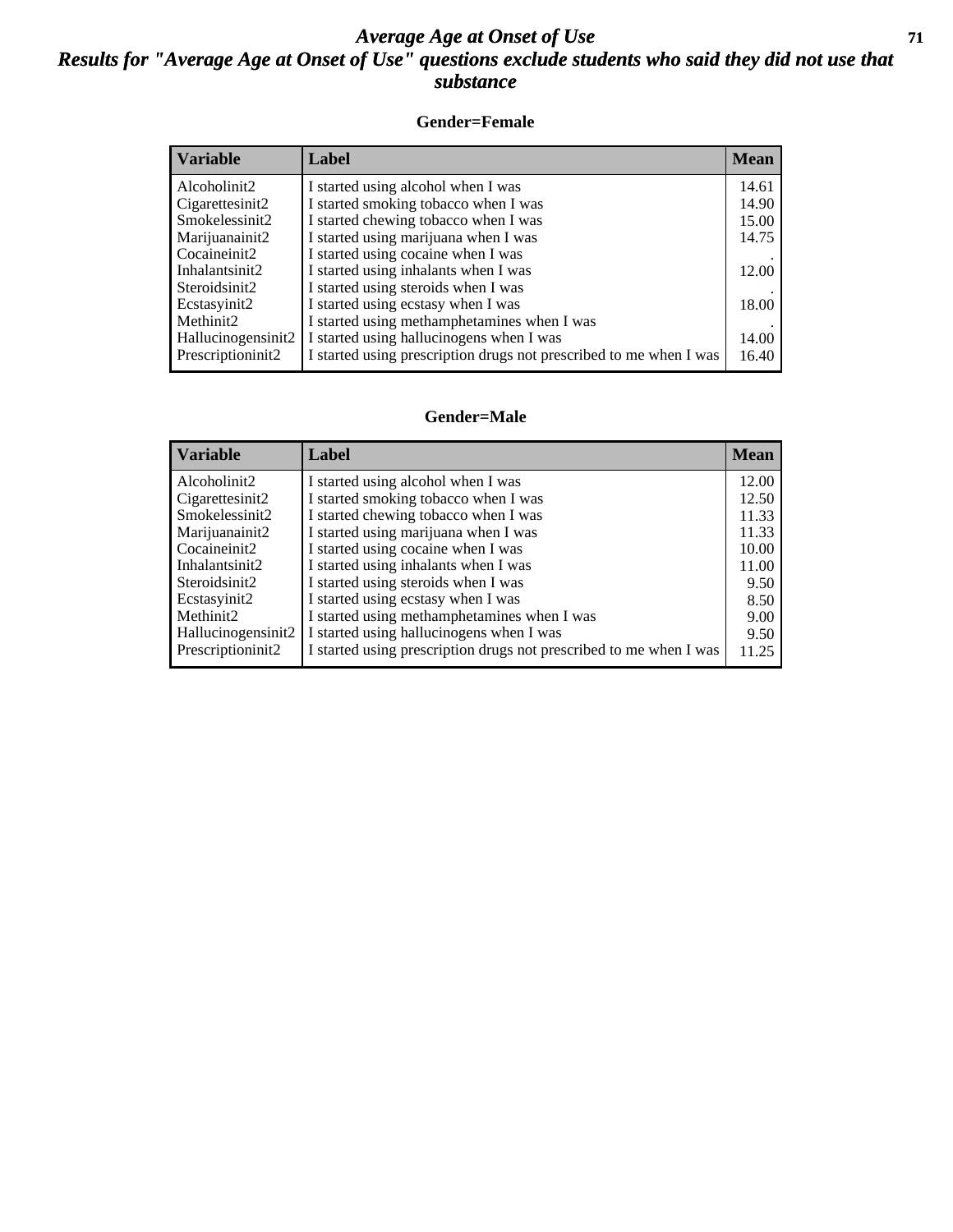# *I Think These Drugs are Harmful* **72**

| <b>Frequency</b> | <b>Table of Gender by Alcoholharmdich</b> |                  |                               |              |
|------------------|-------------------------------------------|------------------|-------------------------------|--------------|
| <b>Row Pct</b>   |                                           | think alcohol is | Alcoholharmdich(I<br>harmful) |              |
|                  | Gender(Gender)                            | <b>Yes</b>       | N <sub>0</sub>                | <b>Total</b> |
|                  | <b>Female</b>                             | 64<br>91.43      | 6<br>8.57                     | 70           |
|                  | <b>Male</b>                               | 47<br>70.15      | 20<br>29.85                   | 67           |
|                  | <b>Total</b>                              | 111              | 26                            | 137          |

| Frequency      | <b>Table of Gender by Tobaccoharmdich</b> |                  |                               |              |
|----------------|-------------------------------------------|------------------|-------------------------------|--------------|
| <b>Row Pct</b> |                                           | think tobacco is | Tobaccoharmdich(I<br>harmful) |              |
|                | Gender(Gender)                            | <b>Yes</b>       | N <sub>0</sub>                | <b>Total</b> |
|                | <b>Female</b>                             | 68<br>97.14      | 2<br>2.86                     | 70           |
|                | <b>Male</b>                               | 62<br>92.54      | 5<br>7.46                     | 67           |
|                | <b>Total</b>                              | 130              | 7                             | 137          |

| Frequency      | <b>Table of Gender by Marijuanaharmdich</b> |                                                       |                |              |
|----------------|---------------------------------------------|-------------------------------------------------------|----------------|--------------|
| <b>Row Pct</b> |                                             | Marijuanaharmdich(I<br>think marijuana is<br>harmful) |                |              |
|                | Gender(Gender)                              | <b>Yes</b>                                            | N <sub>0</sub> | <b>Total</b> |
|                | <b>Female</b>                               | 59<br>84.29                                           | 11<br>15.71    | 70           |
|                | <b>Male</b>                                 | 51<br>76.12                                           | 16<br>23.88    | 67           |
|                | <b>Total</b>                                | 110                                                   | 27             | 137          |

| Frequency      | <b>Table of Gender by Otherdrugharmdich</b> |                                   |                     |              |
|----------------|---------------------------------------------|-----------------------------------|---------------------|--------------|
| <b>Row Pct</b> |                                             | think other drugs are<br>harmful) | Otherdrugharmdich(I |              |
|                | Gender(Gender)                              | <b>Yes</b>                        | N <sub>0</sub>      | <b>Total</b> |
|                | <b>Female</b>                               | 69<br>98.57                       | 1.43                | 70           |
|                | <b>Male</b>                                 | 64<br>95.52                       | 3<br>4.48           | 67           |
|                | <b>Total</b>                                | 133                               | 4                   | 137          |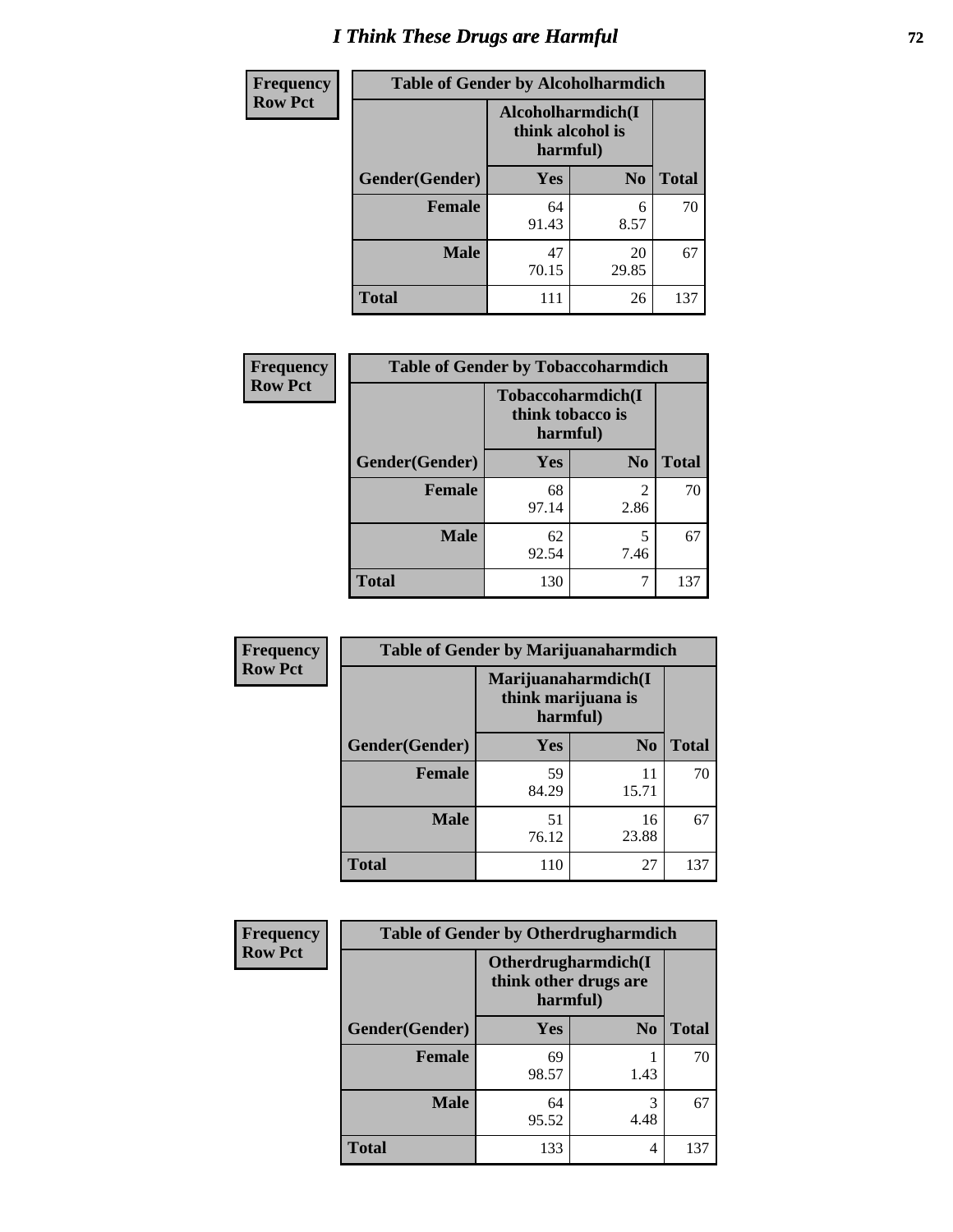| <b>Frequency</b> | <b>Table of Gender by Alcohollocation1</b> |                                                               |             |              |
|------------------|--------------------------------------------|---------------------------------------------------------------|-------------|--------------|
| <b>Row Pct</b>   |                                            | <b>Alcohollocation1(Places</b><br><b>Friends Use Alcohol)</b> |             |              |
|                  | Gender(Gender)                             |                                                               | Do Not Use  | <b>Total</b> |
|                  | <b>Female</b>                              | 29<br>41.43                                                   | 41<br>58.57 | 70           |
|                  | <b>Male</b>                                | 33<br>49.25                                                   | 34<br>50.75 | 67           |
|                  | Total                                      | 62                                                            | 75          | 137          |

| <b>Frequency</b> | <b>Table of Gender by Alcohollocation2</b> |                                                               |             |              |
|------------------|--------------------------------------------|---------------------------------------------------------------|-------------|--------------|
| <b>Row Pct</b>   |                                            | <b>Alcohollocation2(Places</b><br><b>Friends Use Alcohol)</b> |             |              |
|                  | Gender(Gender)                             |                                                               | Home        | <b>Total</b> |
|                  | <b>Female</b>                              | 48<br>68.57                                                   | 22<br>31.43 | 70           |
|                  | <b>Male</b>                                | 46<br>68.66                                                   | 21<br>31.34 | 67           |
|                  | <b>Total</b>                               | 94                                                            | 43          | 137          |

| Frequency      | <b>Table of Gender by Alcohollocation3</b> |             |                                                               |              |
|----------------|--------------------------------------------|-------------|---------------------------------------------------------------|--------------|
| <b>Row Pct</b> |                                            |             | <b>Alcohollocation3(Places</b><br><b>Friends Use Alcohol)</b> |              |
|                | Gender(Gender)                             |             | <b>School</b>                                                 | <b>Total</b> |
|                | <b>Female</b>                              | 67<br>95.71 | 4.29                                                          | 70           |
|                | <b>Male</b>                                | 64<br>95.52 | 4.48                                                          | 67           |
|                | <b>Total</b>                               | 131         | 6                                                             | 137          |

| <b>Frequency</b> |                        | <b>Table of Gender by Alcohollocation4</b>                    |       |              |
|------------------|------------------------|---------------------------------------------------------------|-------|--------------|
| <b>Row Pct</b>   |                        | <b>Alcohollocation4(Places</b><br><b>Friends Use Alcohol)</b> |       |              |
|                  | <b>Gender</b> (Gender) |                                                               | Car   | <b>Total</b> |
|                  | <b>Female</b>          | 63<br>90.00                                                   | 10.00 | 70           |
|                  | <b>Male</b>            | 62<br>92.54                                                   | 7.46  | 67           |
|                  | <b>Total</b>           | 125                                                           | 12    | 137          |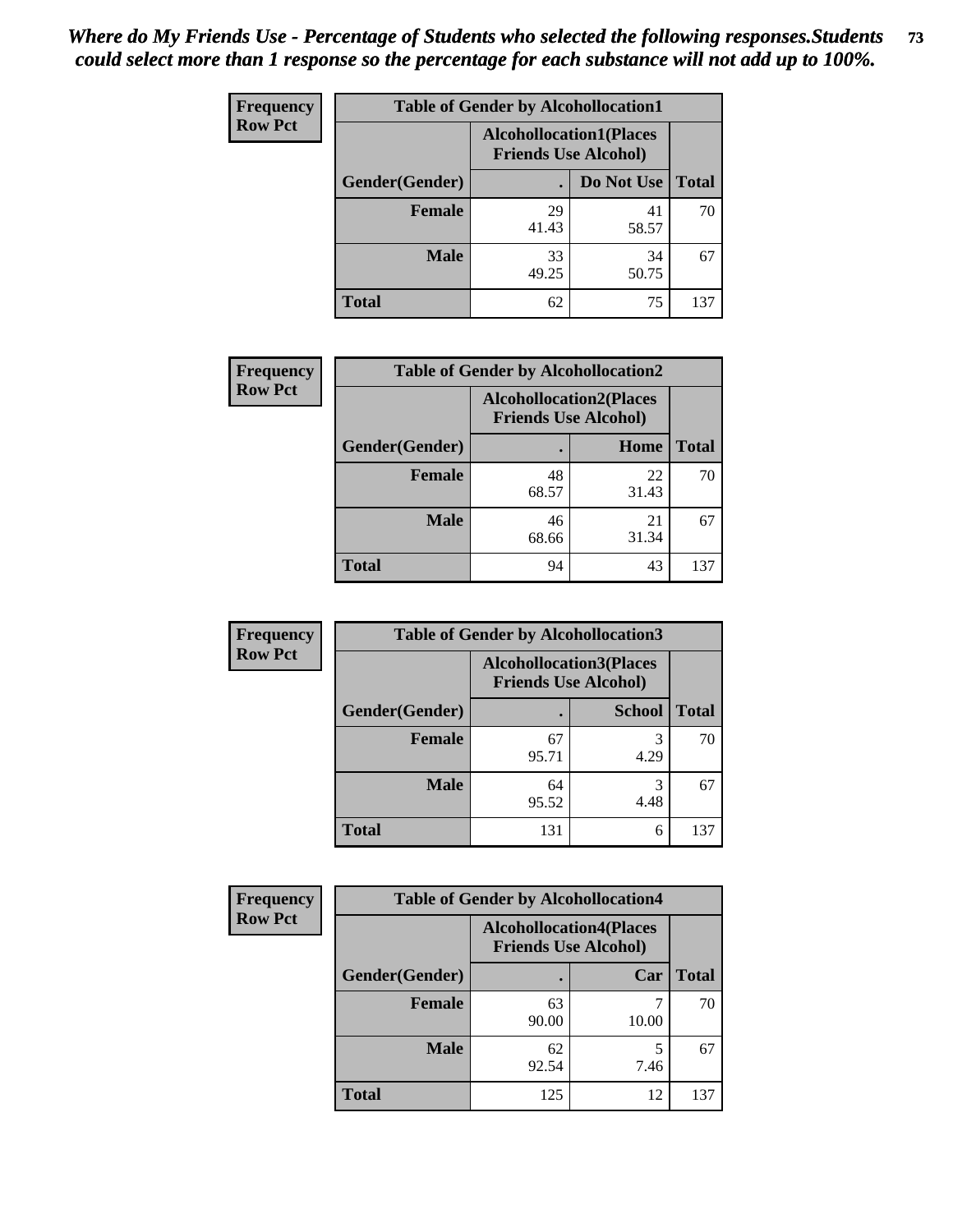| <b>Frequency</b> | <b>Table of Gender by Alcohollocation5</b> |                                                                |                                 |              |
|------------------|--------------------------------------------|----------------------------------------------------------------|---------------------------------|--------------|
| <b>Row Pct</b>   |                                            | <b>Alcohollocation5</b> (Places<br><b>Friends Use Alcohol)</b> |                                 |              |
|                  | Gender(Gender)                             |                                                                | <b>Friend's</b><br><b>House</b> | <b>Total</b> |
|                  | <b>Female</b>                              | 41<br>58.57                                                    | 29<br>41.43                     | 70           |
|                  | <b>Male</b>                                | 42<br>62.69                                                    | 25<br>37.31                     | 67           |
|                  | <b>Total</b>                               | 83                                                             | 54                              | 137          |

| <b>Frequency</b> | <b>Table of Gender by Alcohollocation6</b> |                                                               |              |              |
|------------------|--------------------------------------------|---------------------------------------------------------------|--------------|--------------|
| <b>Row Pct</b>   |                                            | <b>Alcohollocation6(Places</b><br><b>Friends Use Alcohol)</b> |              |              |
|                  | Gender(Gender)                             |                                                               | <b>Other</b> | <b>Total</b> |
|                  | <b>Female</b>                              | 55<br>78.57                                                   | 15<br>21.43  | 70           |
|                  | <b>Male</b>                                | 51<br>76.12                                                   | 16<br>23.88  | 67           |
|                  | <b>Total</b>                               | 106                                                           | 31           | 137          |

| Frequency      | <b>Table of Gender by Tobaccolocation1</b> |                                                               |             |              |  |
|----------------|--------------------------------------------|---------------------------------------------------------------|-------------|--------------|--|
| <b>Row Pct</b> |                                            | <b>Tobaccolocation1(Places</b><br><b>Friends Use Tobacco)</b> |             |              |  |
|                | Gender(Gender)                             |                                                               | Do Not Use  | <b>Total</b> |  |
|                | <b>Female</b>                              | 19<br>27.14                                                   | 51<br>72.86 | 70           |  |
|                | <b>Male</b>                                | 25<br>37.31                                                   | 42<br>62.69 | 67           |  |
|                | <b>Total</b>                               | 44                                                            | 93          | 137          |  |

| <b>Frequency</b> |                | <b>Table of Gender by Tobaccolocation2</b>                    |             |              |
|------------------|----------------|---------------------------------------------------------------|-------------|--------------|
| <b>Row Pct</b>   |                | <b>Tobaccolocation2(Places</b><br><b>Friends Use Tobacco)</b> |             |              |
|                  | Gender(Gender) |                                                               | Home        | <b>Total</b> |
|                  | Female         | 56<br>80.00                                                   | 14<br>20.00 | 70           |
|                  | <b>Male</b>    | 52<br>77.61                                                   | 15<br>22.39 | 67           |
|                  | <b>Total</b>   | 108                                                           | 29          | 137          |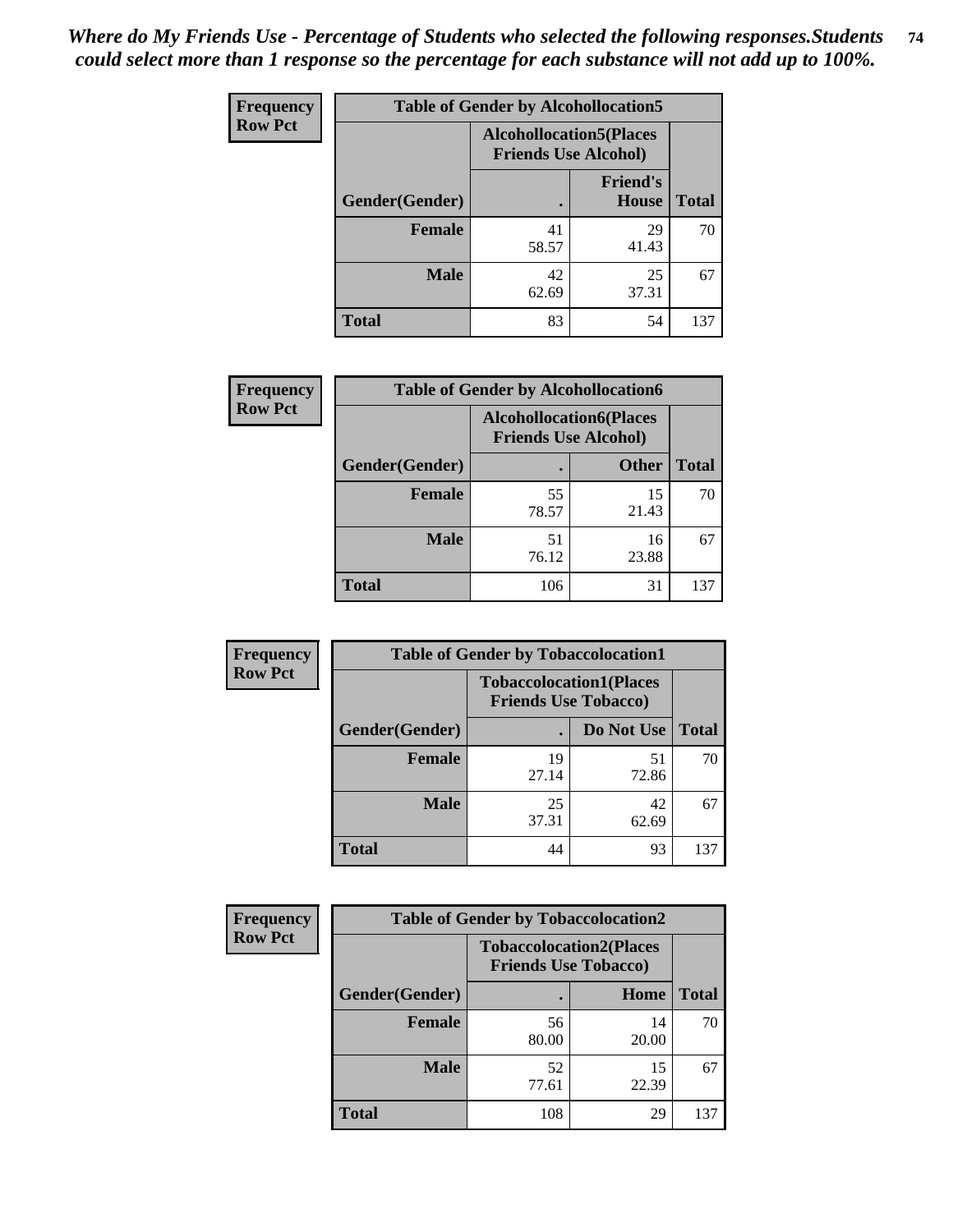| <b>Frequency</b> | <b>Table of Gender by Tobaccolocation3</b> |                                                               |               |              |
|------------------|--------------------------------------------|---------------------------------------------------------------|---------------|--------------|
| <b>Row Pct</b>   |                                            | <b>Tobaccolocation3(Places</b><br><b>Friends Use Tobacco)</b> |               |              |
|                  | Gender(Gender)                             |                                                               | <b>School</b> | <b>Total</b> |
|                  | <b>Female</b>                              | 62<br>88.57                                                   | 8<br>11.43    | 70           |
|                  | <b>Male</b>                                | 59<br>88.06                                                   | 8<br>11.94    | 67           |
|                  | <b>Total</b>                               | 121                                                           | 16            | 137          |

| <b>Frequency</b> | <b>Table of Gender by Tobaccolocation4</b> |                             |                                |              |
|------------------|--------------------------------------------|-----------------------------|--------------------------------|--------------|
| <b>Row Pct</b>   |                                            | <b>Friends Use Tobacco)</b> | <b>Tobaccolocation4(Places</b> |              |
|                  | Gender(Gender)                             |                             | Car                            | <b>Total</b> |
|                  | <b>Female</b>                              | 57<br>81.43                 | 13<br>18.57                    | 70           |
|                  | <b>Male</b>                                | 52<br>77.61                 | 15<br>22.39                    | 67           |
|                  | <b>Total</b>                               | 109                         | 28                             | 137          |

| <b>Frequency</b> | <b>Table of Gender by Tobaccolocation5</b> |                                                               |                                 |              |
|------------------|--------------------------------------------|---------------------------------------------------------------|---------------------------------|--------------|
| <b>Row Pct</b>   |                                            | <b>Tobaccolocation5(Places</b><br><b>Friends Use Tobacco)</b> |                                 |              |
|                  | Gender(Gender)                             |                                                               | <b>Friend's</b><br><b>House</b> | <b>Total</b> |
|                  | <b>Female</b>                              | 53<br>75.71                                                   | 17<br>24.29                     | 70           |
|                  | <b>Male</b>                                | 50<br>74.63                                                   | 17<br>25.37                     | 67           |
|                  | <b>Total</b>                               | 103                                                           | 34                              | 137          |

| <b>Frequency</b> | <b>Table of Gender by Tobaccolocation6</b> |                             |                                |              |  |
|------------------|--------------------------------------------|-----------------------------|--------------------------------|--------------|--|
| <b>Row Pct</b>   |                                            | <b>Friends Use Tobacco)</b> | <b>Tobaccolocation6(Places</b> |              |  |
|                  | Gender(Gender)                             |                             | <b>Other</b>                   | <b>Total</b> |  |
|                  | Female                                     | 55<br>78.57                 | 15<br>21.43                    | 70           |  |
|                  | <b>Male</b>                                | 51<br>76.12                 | 16<br>23.88                    | 67           |  |
|                  | <b>Total</b>                               | 106                         | 31                             | 137          |  |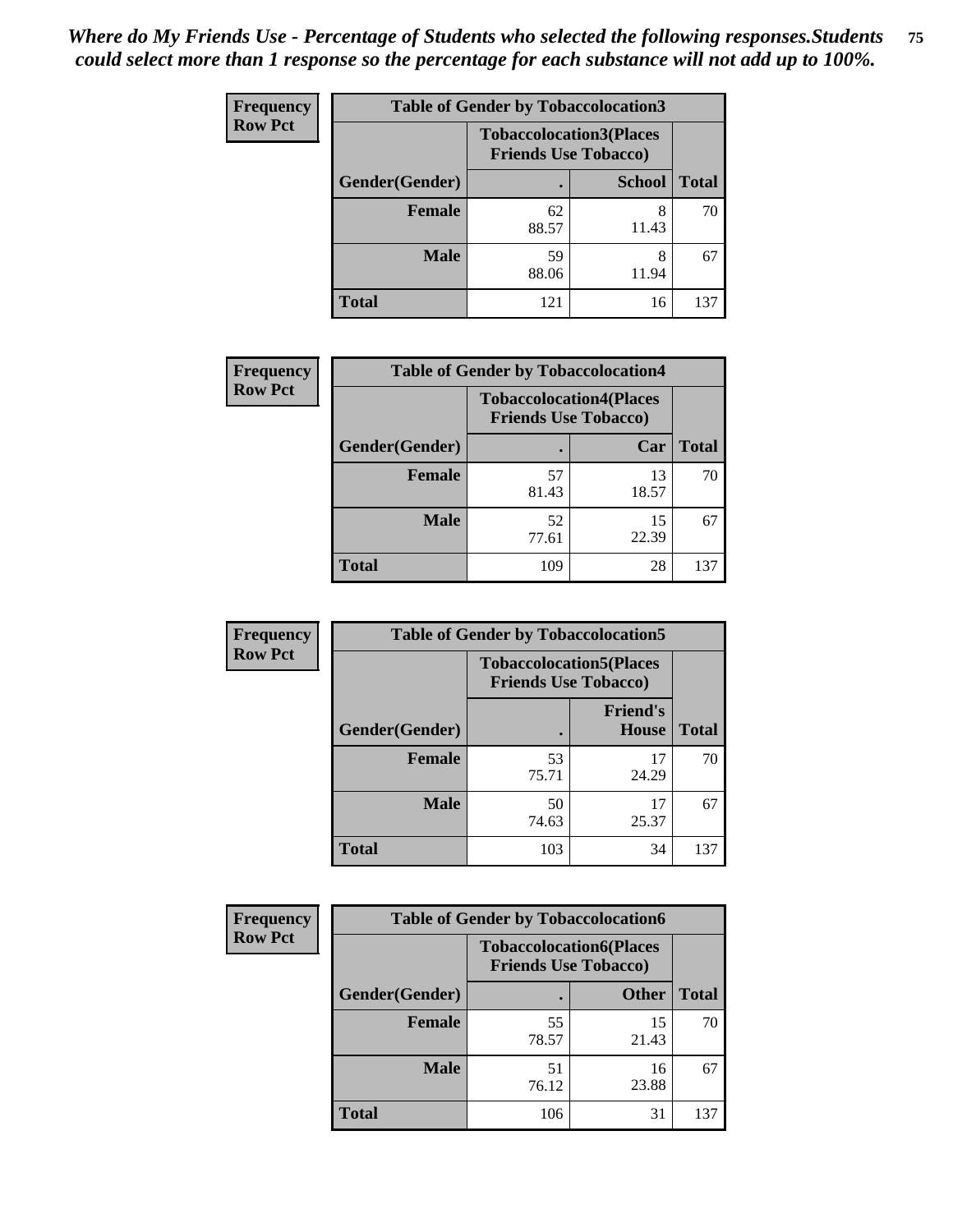| <b>Frequency</b> | <b>Table of Gender by Marijuanalocation1</b> |                                                                    |             |              |
|------------------|----------------------------------------------|--------------------------------------------------------------------|-------------|--------------|
| <b>Row Pct</b>   |                                              | <b>Marijuanalocation1(Places</b><br><b>Friends Use Marijuana</b> ) |             |              |
|                  | Gender(Gender)                               |                                                                    | Do Not Use  | <b>Total</b> |
|                  | <b>Female</b>                                | 24<br>34.29                                                        | 46<br>65.71 | 70           |
|                  | <b>Male</b>                                  | 26<br>38.81                                                        | 41<br>61.19 | 67           |
|                  | <b>Total</b>                                 | 50                                                                 | 87          | 137          |

| <b>Frequency</b> | <b>Table of Gender by Marijuanalocation2</b> |                                                                    |             |              |
|------------------|----------------------------------------------|--------------------------------------------------------------------|-------------|--------------|
| <b>Row Pct</b>   |                                              | <b>Marijuanalocation2(Places</b><br><b>Friends Use Marijuana</b> ) |             |              |
|                  | Gender(Gender)                               |                                                                    | Home        | <b>Total</b> |
|                  | Female                                       | 51<br>72.86                                                        | 19<br>27.14 | 70           |
|                  | <b>Male</b>                                  | 51<br>76.12                                                        | 16<br>23.88 | 67           |
|                  | <b>Total</b>                                 | 102                                                                | 35          | 137          |

| Frequency      | <b>Table of Gender by Marijuanalocation3</b> |                                                                    |               |              |
|----------------|----------------------------------------------|--------------------------------------------------------------------|---------------|--------------|
| <b>Row Pct</b> |                                              | <b>Marijuanalocation3(Places</b><br><b>Friends Use Marijuana</b> ) |               |              |
|                | Gender(Gender)                               |                                                                    | <b>School</b> | <b>Total</b> |
|                | Female                                       | 63<br>90.00                                                        | 10.00         | 70           |
|                | <b>Male</b>                                  | 62<br>92.54                                                        | 7.46          | 67           |
|                | <b>Total</b>                                 | 125                                                                | 12            | 137          |

| Frequency      | <b>Table of Gender by Marijuanalocation4</b> |                                |                                  |              |  |
|----------------|----------------------------------------------|--------------------------------|----------------------------------|--------------|--|
| <b>Row Pct</b> |                                              | <b>Friends Use Marijuana</b> ) | <b>Marijuanalocation4(Places</b> |              |  |
|                | <b>Gender</b> (Gender)                       |                                | Car                              | <b>Total</b> |  |
|                | <b>Female</b>                                | 52<br>74.29                    | 18<br>25.71                      | 70           |  |
|                | <b>Male</b>                                  | 53<br>79.10                    | 14<br>20.90                      | 67           |  |
|                | <b>Total</b>                                 | 105                            | 32                               | 137          |  |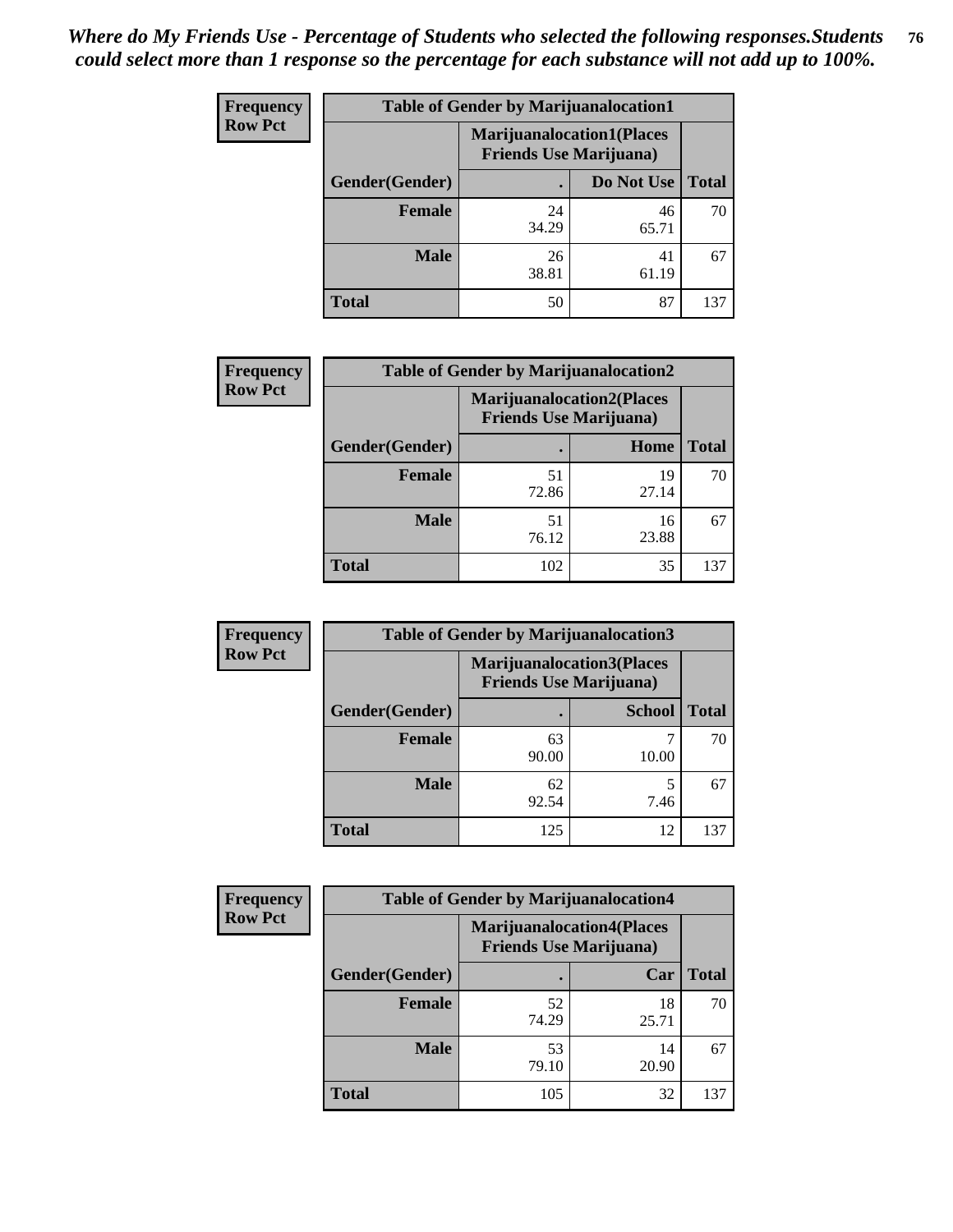| <b>Frequency</b> | <b>Table of Gender by Marijuanalocation5</b> |                                                                     |                          |              |
|------------------|----------------------------------------------|---------------------------------------------------------------------|--------------------------|--------------|
| <b>Row Pct</b>   |                                              | <b>Marijuanalocation5</b> (Places<br><b>Friends Use Marijuana</b> ) |                          |              |
|                  | Gender(Gender)                               |                                                                     | <b>Friend's</b><br>House | <b>Total</b> |
|                  | <b>Female</b>                                | 45<br>64.29                                                         | 25<br>35.71              | 70           |
|                  | <b>Male</b>                                  | 47<br>70.15                                                         | 20<br>29.85              | 67           |
|                  | <b>Total</b>                                 | 92                                                                  | 45                       | 137          |

| <b>Frequency</b> | <b>Table of Gender by Marijuanalocation6</b> |                                                                    |              |              |
|------------------|----------------------------------------------|--------------------------------------------------------------------|--------------|--------------|
| <b>Row Pct</b>   |                                              | <b>Marijuanalocation6(Places</b><br><b>Friends Use Marijuana</b> ) |              |              |
|                  | <b>Gender</b> (Gender)                       |                                                                    | <b>Other</b> | <b>Total</b> |
|                  | <b>Female</b>                                | 55<br>78.57                                                        | 15<br>21.43  | 70           |
|                  | <b>Male</b>                                  | 55<br>82.09                                                        | 12<br>17.91  | 67           |
|                  | <b>Total</b>                                 | 110                                                                | 27           | 137          |

| <b>Frequency</b> | <b>Table of Gender by Otherdruglocation1</b> |                                                                                |             |              |
|------------------|----------------------------------------------|--------------------------------------------------------------------------------|-------------|--------------|
| <b>Row Pct</b>   |                                              | <b>Otherdruglocation1(Places</b><br><b>Friends Use Other Illegal</b><br>Drugs) |             |              |
|                  | <b>Gender</b> (Gender)                       |                                                                                | Do Not Use  | <b>Total</b> |
|                  | <b>Female</b>                                | 11<br>15.71                                                                    | 59<br>84.29 | 70           |
|                  | <b>Male</b>                                  | 14<br>20.90                                                                    | 53<br>79.10 | 67           |
|                  | <b>Total</b>                                 | 25                                                                             | 112         | 137          |

| Frequency      | <b>Table of Gender by Otherdruglocation2</b> |                                                                                |             |              |
|----------------|----------------------------------------------|--------------------------------------------------------------------------------|-------------|--------------|
| <b>Row Pct</b> |                                              | <b>Otherdruglocation2(Places</b><br><b>Friends Use Other Illegal</b><br>Drugs) |             |              |
|                | Gender(Gender)                               |                                                                                | Home        | <b>Total</b> |
|                | Female                                       | 60<br>85.71                                                                    | 10<br>14.29 | 70           |
|                | <b>Male</b>                                  | 60<br>89.55                                                                    | 10.45       | 67           |
|                | <b>Total</b>                                 | 120                                                                            | 17          | 137          |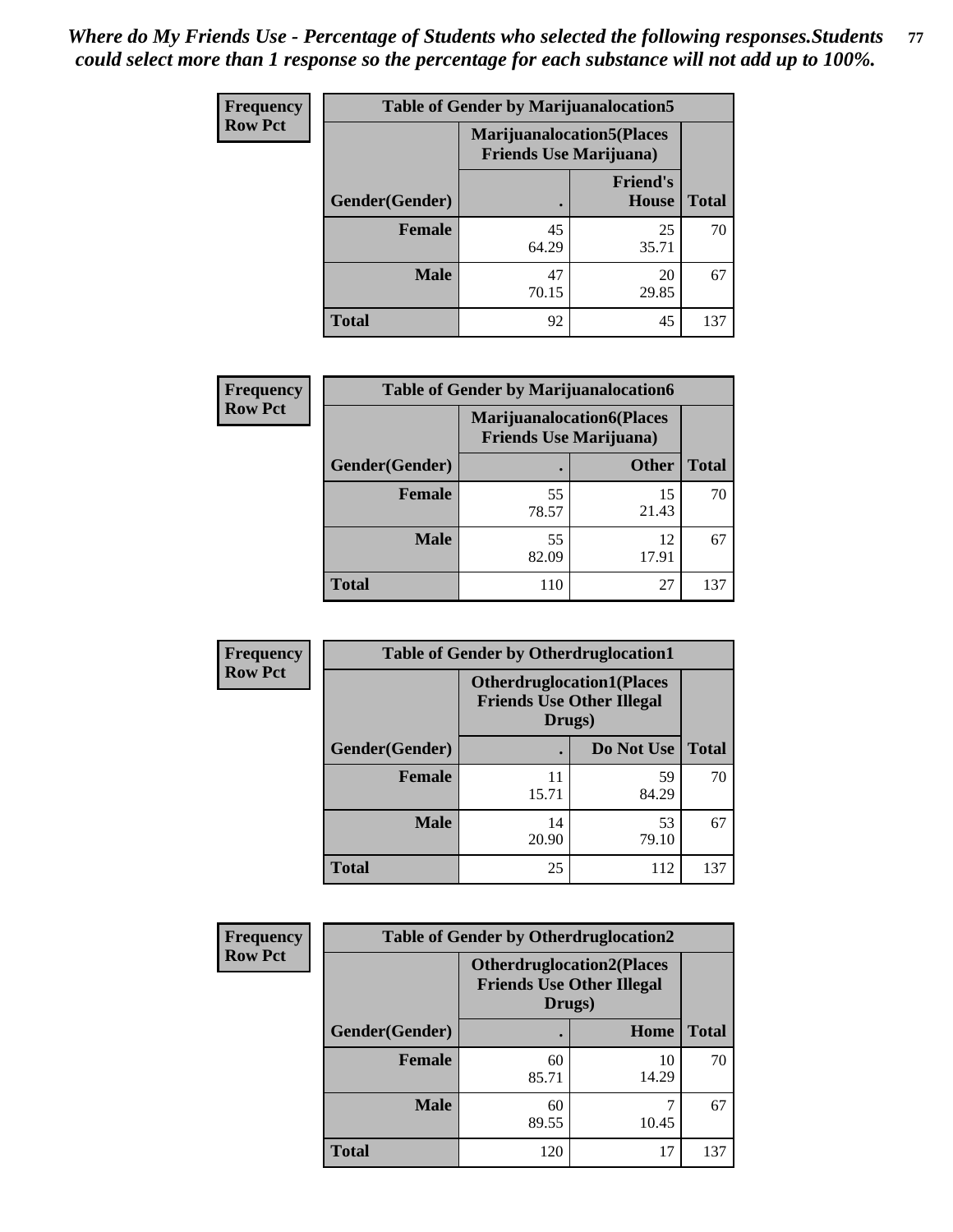| <b>Frequency</b> | <b>Table of Gender by Otherdruglocation3</b> |                                            |                                  |              |
|------------------|----------------------------------------------|--------------------------------------------|----------------------------------|--------------|
| <b>Row Pct</b>   |                                              | <b>Friends Use Other Illegal</b><br>Drugs) | <b>Otherdruglocation3(Places</b> |              |
|                  | Gender(Gender)                               |                                            | <b>School</b>                    | <b>Total</b> |
|                  | <b>Female</b>                                | 63<br>90.00                                | 10.00                            | 70           |
|                  | <b>Male</b>                                  | 66<br>98.51                                | 1.49                             | 67           |
|                  | <b>Total</b>                                 | 129                                        | 8                                | 137          |

| <b>Frequency</b> | <b>Table of Gender by Otherdruglocation4</b> |                                                                                |            |              |
|------------------|----------------------------------------------|--------------------------------------------------------------------------------|------------|--------------|
| <b>Row Pct</b>   |                                              | <b>Otherdruglocation4(Places</b><br><b>Friends Use Other Illegal</b><br>Drugs) |            |              |
|                  | Gender(Gender)                               |                                                                                | Car        | <b>Total</b> |
|                  | Female                                       | 62<br>88.57                                                                    | 8<br>11.43 | 70           |
|                  | <b>Male</b>                                  | 59<br>88.06                                                                    | 8<br>11.94 | 67           |
|                  | <b>Total</b>                                 | 121                                                                            | 16         | 137          |

| <b>Frequency</b> | <b>Table of Gender by Otherdruglocation5</b> |                                                                                |                                 |              |
|------------------|----------------------------------------------|--------------------------------------------------------------------------------|---------------------------------|--------------|
| <b>Row Pct</b>   |                                              | <b>Otherdruglocation5(Places</b><br><b>Friends Use Other Illegal</b><br>Drugs) |                                 |              |
|                  | Gender(Gender)                               |                                                                                | <b>Friend's</b><br><b>House</b> | <b>Total</b> |
|                  | <b>Female</b>                                | 59<br>84.29                                                                    | 11<br>15.71                     | 70           |
|                  | <b>Male</b>                                  | 57<br>85.07                                                                    | 10<br>14.93                     | 67           |
|                  | <b>Total</b>                                 | 116                                                                            | 21                              | 137          |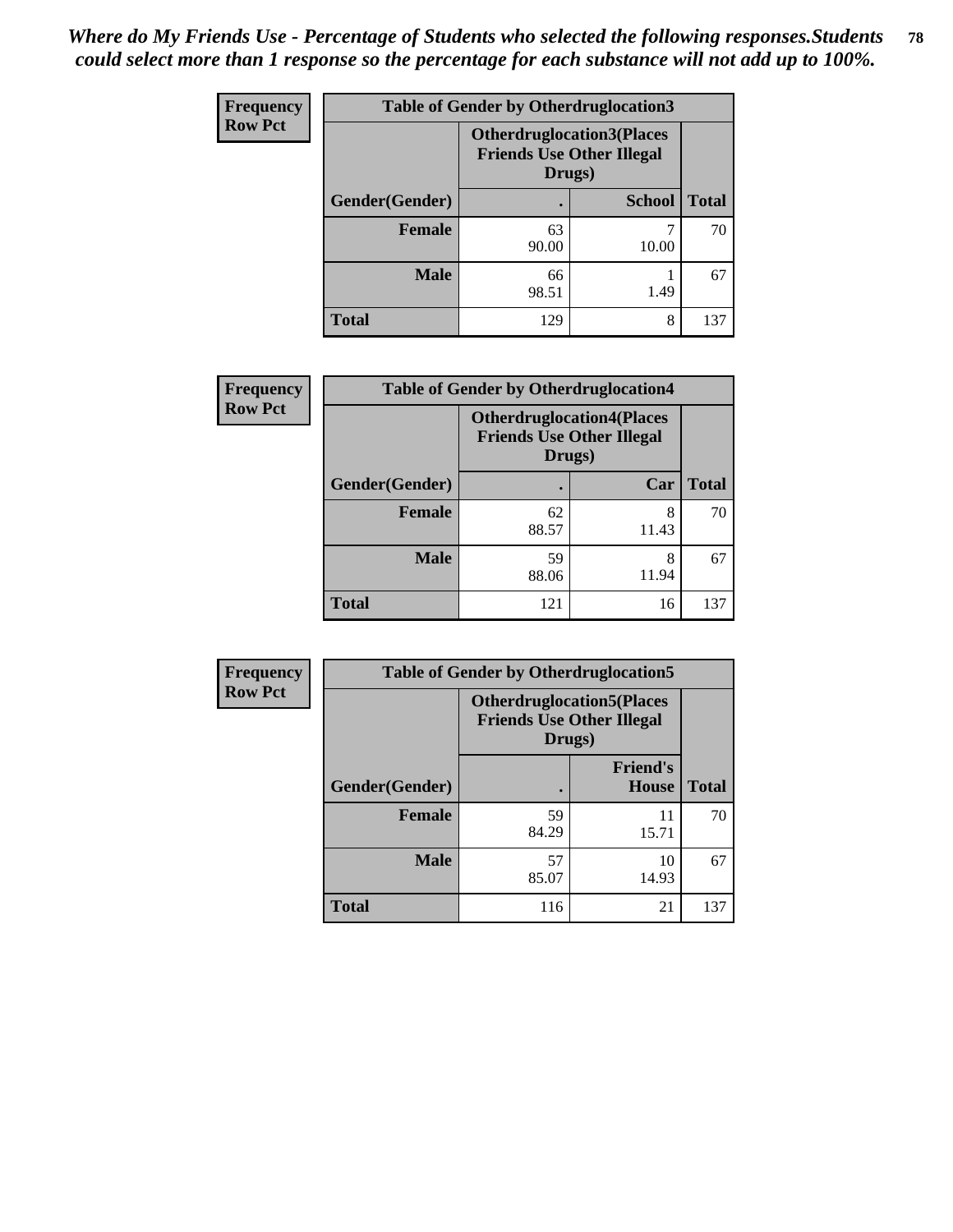| <b>Frequency</b> | <b>Table of Gender by Otherdruglocation6</b> |                                                                                |              |              |
|------------------|----------------------------------------------|--------------------------------------------------------------------------------|--------------|--------------|
| <b>Row Pct</b>   |                                              | <b>Otherdruglocation6(Places</b><br><b>Friends Use Other Illegal</b><br>Drugs) |              |              |
|                  | Gender(Gender)                               |                                                                                | <b>Other</b> | <b>Total</b> |
|                  | <b>Female</b>                                | 61<br>87.14                                                                    | q<br>12.86   | 70           |
|                  | <b>Male</b>                                  | 57<br>85.07                                                                    | 10<br>14.93  | 67           |
|                  | <b>Total</b>                                 | 118                                                                            | 19           | 137          |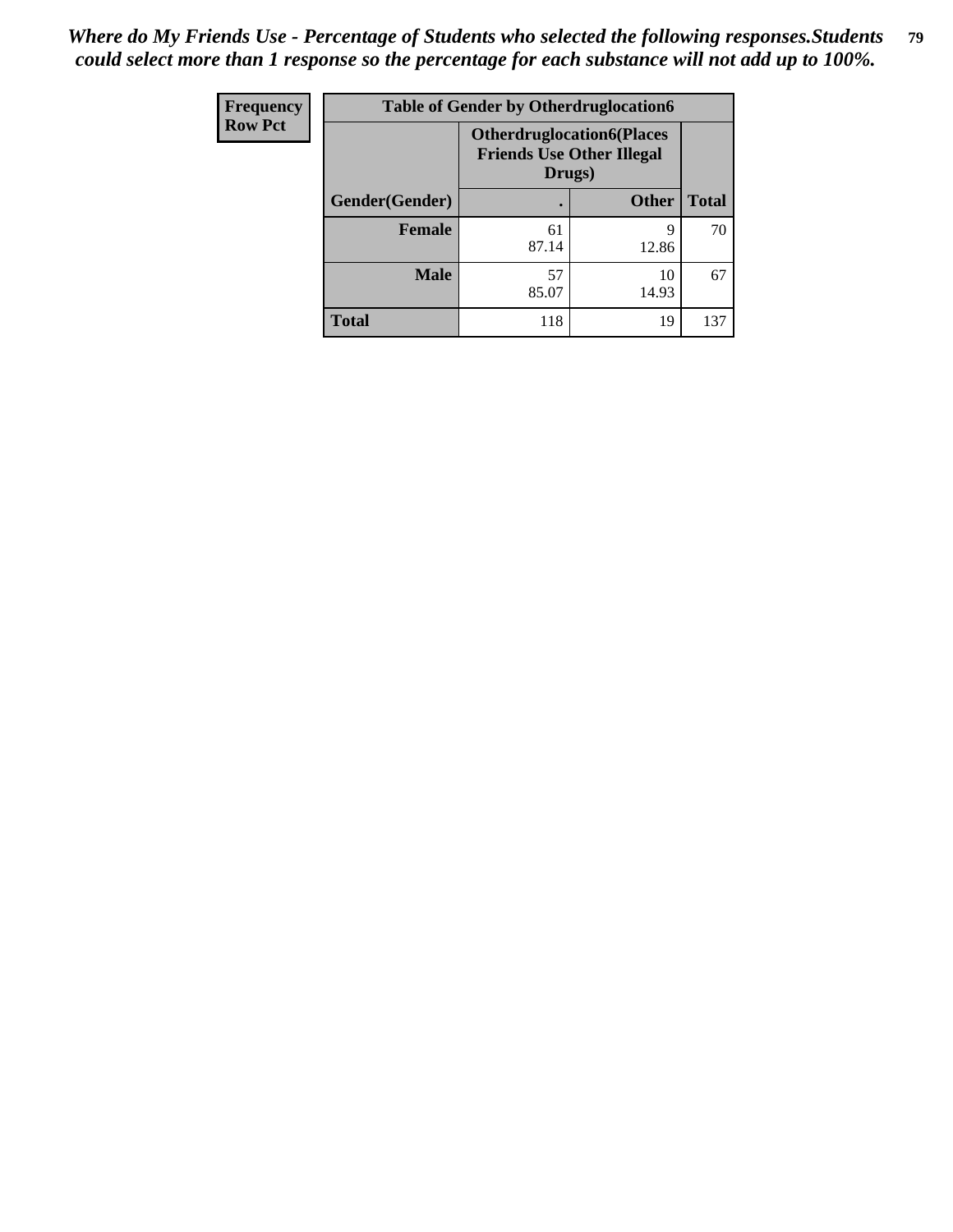| <b>Frequency</b> | <b>Table of Gender by Alcoholtime1</b> |                                                          |                      |              |
|------------------|----------------------------------------|----------------------------------------------------------|----------------------|--------------|
| <b>Row Pct</b>   |                                        | <b>Alcoholtime1(Times</b><br><b>Friends Use Alcohol)</b> |                      |              |
|                  | Gender(Gender)                         | ٠                                                        | Do Not<br><b>Use</b> | <b>Total</b> |
|                  | <b>Female</b>                          | 31<br>44.29                                              | 39<br>55.71          | 70           |
|                  | <b>Male</b>                            | 31<br>46.27                                              | 36<br>53.73          | 67           |
|                  | <b>Total</b>                           | 62                                                       | 75                   | 137          |

| <b>Frequency</b> | <b>Table of Gender by Alcoholtime2</b> |                                                          |                            |              |
|------------------|----------------------------------------|----------------------------------------------------------|----------------------------|--------------|
| <b>Row Pct</b>   |                                        | <b>Alcoholtime2(Times</b><br><b>Friends Use Alcohol)</b> |                            |              |
|                  | Gender(Gender)                         |                                                          | <b>On Way</b><br>to School | <b>Total</b> |
|                  | <b>Female</b>                          | 69<br>98.57                                              | 1.43                       | 70           |
|                  | <b>Male</b>                            | 65<br>97.01                                              | 2<br>2.99                  | 67           |
|                  | <b>Total</b>                           | 134                                                      | 3                          | 137          |

| <b>Frequency</b> | <b>Table of Gender by Alcoholtime3</b> |                                                          |                                |              |
|------------------|----------------------------------------|----------------------------------------------------------|--------------------------------|--------------|
| <b>Row Pct</b>   |                                        | <b>Alcoholtime3(Times</b><br><b>Friends Use Alcohol)</b> |                                |              |
|                  | Gender(Gender)                         |                                                          | <b>During</b><br><b>School</b> | <b>Total</b> |
|                  | Female                                 | 69<br>98.57                                              | 1.43                           | 70           |
|                  | <b>Male</b>                            | 64<br>95.52                                              | 3<br>4.48                      | 67           |
|                  | <b>Total</b>                           | 133                                                      | 4                              | 137          |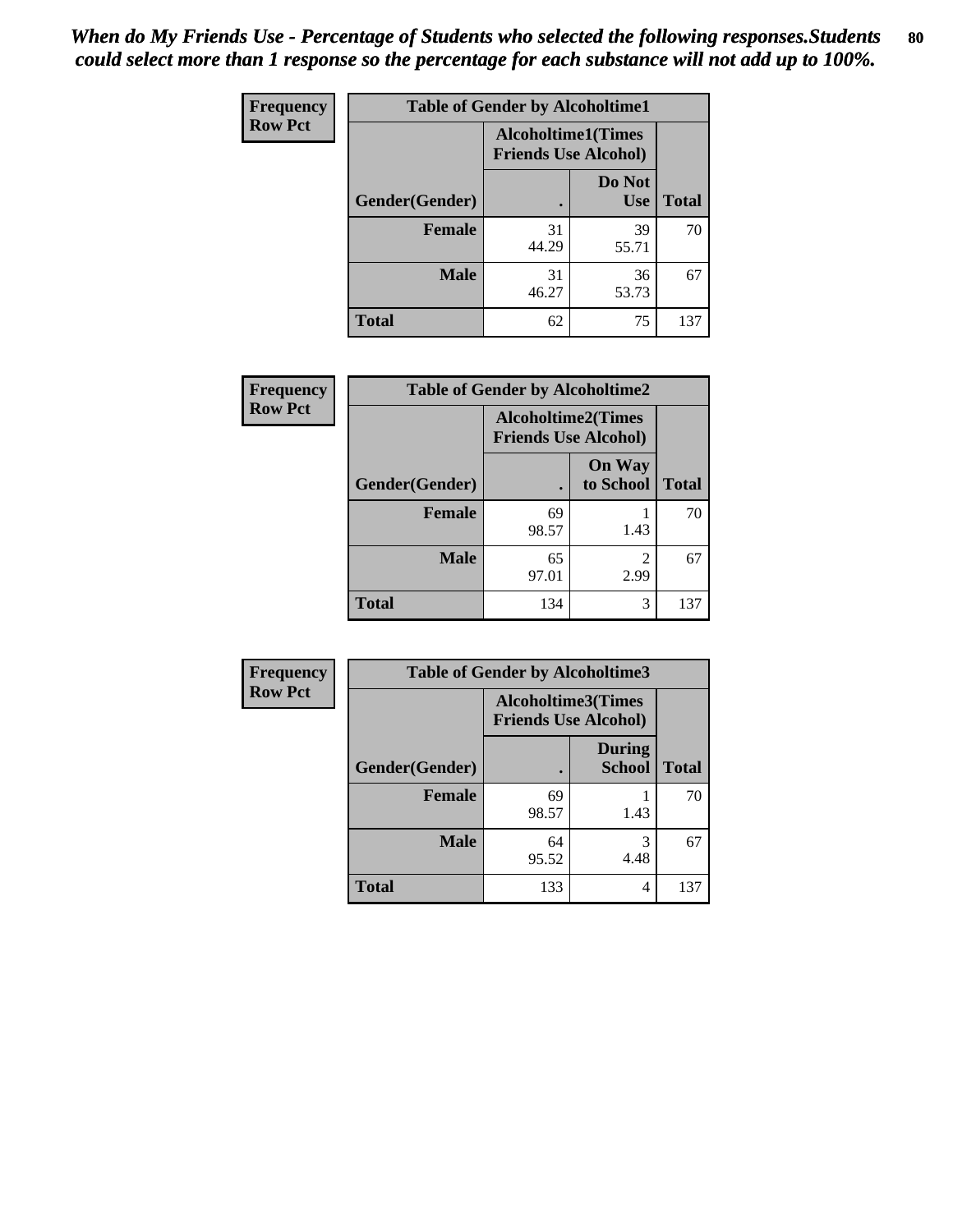*When do My Friends Use - Percentage of Students who selected the following responses.Students could select more than 1 response so the percentage for each substance will not add up to 100%.* **81**

| <b>Frequency</b> | <b>Table of Gender by Alcoholtime4</b> |                           |                                                       |              |
|------------------|----------------------------------------|---------------------------|-------------------------------------------------------|--------------|
| <b>Row Pct</b>   |                                        | <b>Alcoholtime4(Times</b> | <b>Friends Use Alcohol)</b>                           |              |
|                  | <b>Gender</b> (Gender)                 | $\bullet$                 | <b>On Way</b><br>Home<br><b>From</b><br><b>School</b> | <b>Total</b> |
|                  | <b>Female</b>                          | 68<br>97.14               | 2<br>2.86                                             | 70           |
|                  | <b>Male</b>                            | 64<br>95.52               | 3<br>4.48                                             | 67           |
|                  | <b>Total</b>                           | 132                       | 5                                                     | 137          |

| <b>Frequency</b> | <b>Table of Gender by Alcoholtime5</b> |                                                           |                   |              |  |
|------------------|----------------------------------------|-----------------------------------------------------------|-------------------|--------------|--|
| <b>Row Pct</b>   |                                        | <b>Alcoholtime5</b> (Times<br><b>Friends Use Alcohol)</b> |                   |              |  |
|                  | Gender(Gender)                         |                                                           | <b>Weeknights</b> | <b>Total</b> |  |
|                  | <b>Female</b>                          | 64<br>91.43                                               | 6<br>8.57         | 70           |  |
|                  | <b>Male</b>                            | 52<br>77.61                                               | 15<br>22.39       | 67           |  |
|                  | <b>Total</b>                           | 116                                                       | 21                | 137          |  |

| <b>Frequency</b> | <b>Table of Gender by Alcoholtime6</b> |             |                                                           |              |
|------------------|----------------------------------------|-------------|-----------------------------------------------------------|--------------|
| <b>Row Pct</b>   |                                        |             | <b>Alcoholtime6</b> (Times<br><b>Friends Use Alcohol)</b> |              |
|                  | Gender(Gender)                         |             | <b>Weekends</b>                                           | <b>Total</b> |
|                  | Female                                 | 33<br>47.14 | 37<br>52.86                                               | 70           |
|                  | <b>Male</b>                            | 34<br>50.75 | 33<br>49.25                                               | 67           |
|                  | <b>Total</b>                           | 67          | 70                                                        | 137          |

| Frequency      | <b>Table of Gender by Tobaccotime1</b> |                             |                           |              |
|----------------|----------------------------------------|-----------------------------|---------------------------|--------------|
| <b>Row Pct</b> |                                        | <b>Friends Use Tobacco)</b> | <b>Tobaccotime1(Times</b> |              |
|                | Gender(Gender)                         |                             | Do Not<br><b>Use</b>      | <b>Total</b> |
|                | Female                                 | 18<br>25.71                 | 52<br>74.29               | 70           |
|                | <b>Male</b>                            | 23<br>34.33                 | 44<br>65.67               | 67           |
|                | <b>Total</b>                           | 41                          | 96                        | 137          |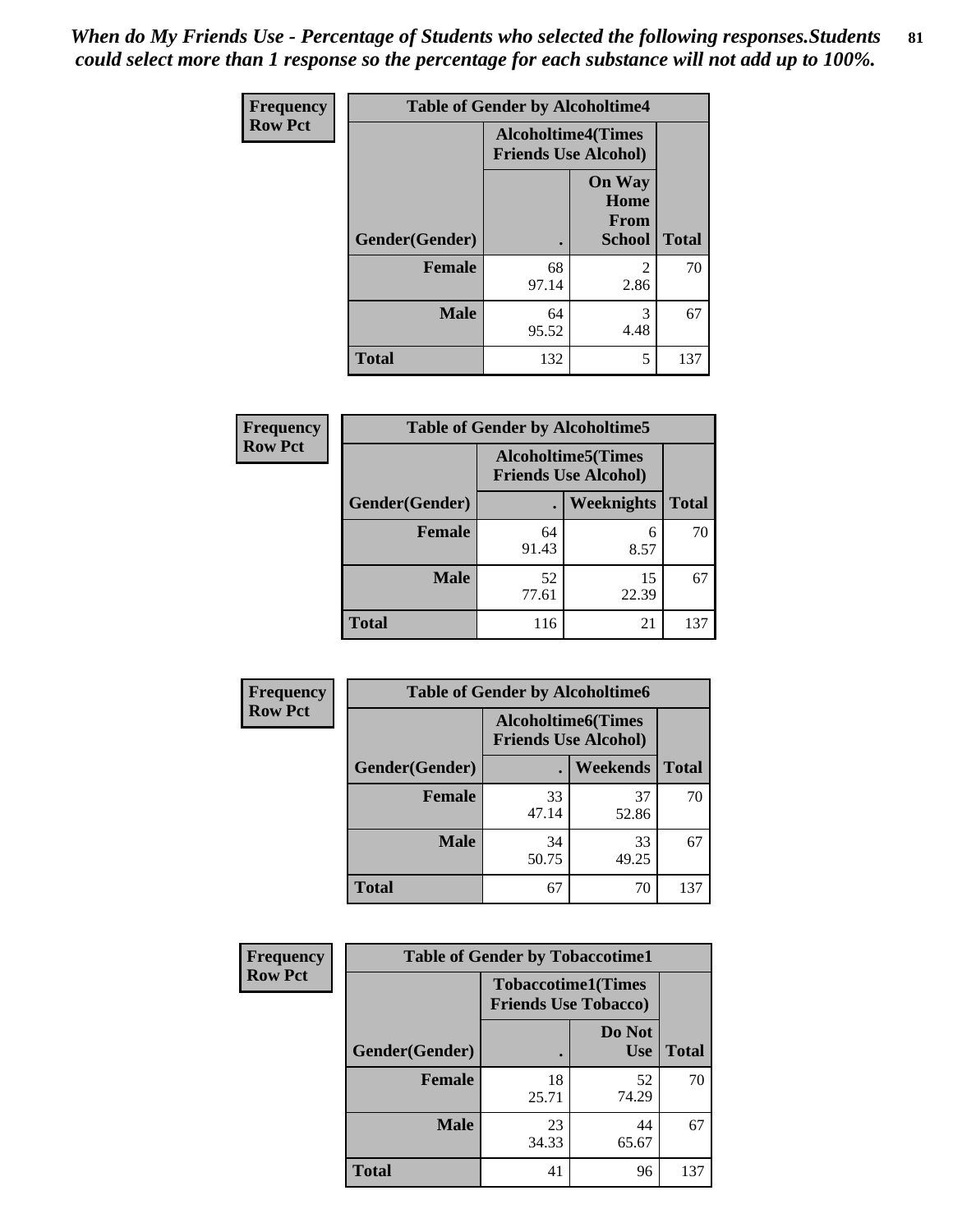| <b>Frequency</b> | <b>Table of Gender by Tobaccotime2</b> |                                                          |                            |              |
|------------------|----------------------------------------|----------------------------------------------------------|----------------------------|--------------|
| <b>Row Pct</b>   |                                        | <b>Tobaccotime2(Times</b><br><b>Friends Use Tobacco)</b> |                            |              |
|                  | Gender(Gender)                         |                                                          | <b>On Way</b><br>to School | <b>Total</b> |
|                  | <b>Female</b>                          | 60<br>85.71                                              | 10<br>14.29                | 70           |
|                  | <b>Male</b>                            | 56<br>83.58                                              | 11<br>16.42                | 67           |
|                  | <b>Total</b>                           | 116                                                      | 21                         | 137          |

| <b>Frequency</b> | <b>Table of Gender by Tobaccotime3</b> |                             |                                |              |
|------------------|----------------------------------------|-----------------------------|--------------------------------|--------------|
| <b>Row Pct</b>   |                                        | <b>Friends Use Tobacco)</b> | <b>Tobaccotime3(Times</b>      |              |
|                  | Gender(Gender)                         |                             | <b>During</b><br><b>School</b> | <b>Total</b> |
|                  | <b>Female</b>                          | 65<br>92.86                 | 5<br>7.14                      | 70           |
|                  | <b>Male</b>                            | 61<br>91.04                 | 6<br>8.96                      | 67           |
|                  | <b>Total</b>                           | 126                         | 11                             | 137          |

| <b>Frequency</b> | <b>Table of Gender by Tobaccotime4</b> |                                                          |                                                |              |
|------------------|----------------------------------------|----------------------------------------------------------|------------------------------------------------|--------------|
| <b>Row Pct</b>   |                                        | <b>Tobaccotime4(Times</b><br><b>Friends Use Tobacco)</b> |                                                |              |
|                  | Gender(Gender)                         |                                                          | <b>On Way</b><br>Home<br>From<br><b>School</b> | <b>Total</b> |
|                  | <b>Female</b>                          | 68<br>97.14                                              | $\mathfrak{D}$<br>2.86                         | 70           |
|                  | <b>Male</b>                            | 64<br>95.52                                              | 3<br>4.48                                      | 67           |
|                  | <b>Total</b>                           | 132                                                      | 5                                              | 137          |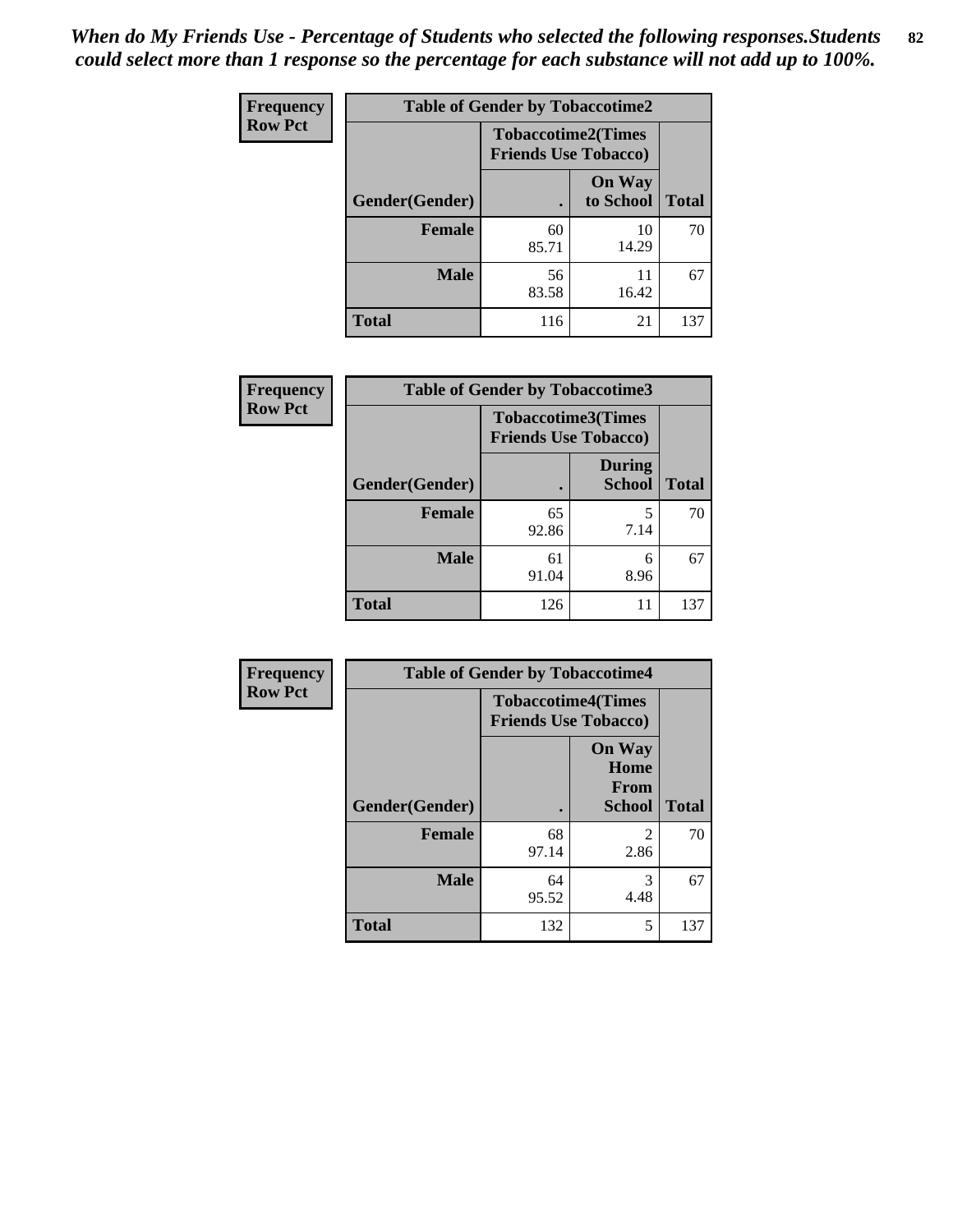| <b>Frequency</b> | <b>Table of Gender by Tobaccotime5</b> |             |                                                           |              |  |
|------------------|----------------------------------------|-------------|-----------------------------------------------------------|--------------|--|
| <b>Row Pct</b>   |                                        |             | <b>Tobaccotime5</b> (Times<br><b>Friends Use Tobacco)</b> |              |  |
|                  | Gender(Gender)                         |             | Weeknights                                                | <b>Total</b> |  |
|                  | <b>Female</b>                          | 55<br>78.57 | 15<br>21.43                                               | 70           |  |
|                  | <b>Male</b>                            | 52<br>77.61 | 15<br>22.39                                               | 67           |  |
|                  | Total                                  | 107         | 30                                                        | 137          |  |

| Frequency      |                | <b>Table of Gender by Tobaccotime6</b>                   |                 |              |
|----------------|----------------|----------------------------------------------------------|-----------------|--------------|
| <b>Row Pct</b> |                | <b>Tobaccotime6(Times</b><br><b>Friends Use Tobacco)</b> |                 |              |
|                | Gender(Gender) |                                                          | <b>Weekends</b> | <b>Total</b> |
|                | <b>Female</b>  | 48<br>68.57                                              | 22<br>31.43     | 70           |
|                | <b>Male</b>    | 46<br>68.66                                              | 21<br>31.34     | 67           |
|                | <b>Total</b>   | 94                                                       | 43              | 137          |

| <b>Frequency</b> | <b>Table of Gender by Marijuanatime1</b> |                                |                             |              |
|------------------|------------------------------------------|--------------------------------|-----------------------------|--------------|
| <b>Row Pct</b>   |                                          | <b>Friends Use Marijuana</b> ) | <b>Marijuanatime1(Times</b> |              |
|                  | Gender(Gender)                           |                                | Do Not Use                  | <b>Total</b> |
|                  | <b>Female</b>                            | 24<br>34.29                    | 46<br>65.71                 | 70           |
|                  | <b>Male</b>                              | 25<br>37.31                    | 42<br>62.69                 | 67           |
|                  | <b>Total</b>                             | 49                             | 88                          | 137          |

| <b>Frequency</b> | <b>Table of Gender by Marijuanatime2</b> |                                                               |                            |              |
|------------------|------------------------------------------|---------------------------------------------------------------|----------------------------|--------------|
| <b>Row Pct</b>   |                                          | <b>Marijuanatime2(Times</b><br><b>Friends Use Marijuana</b> ) |                            |              |
|                  | Gender(Gender)                           |                                                               | On Way to<br><b>School</b> | <b>Total</b> |
|                  | Female                                   | 60<br>85.71                                                   | 10<br>14.29                | 70           |
|                  | <b>Male</b>                              | 58<br>86.57                                                   | 9<br>13.43                 | 67           |
|                  | <b>Total</b>                             | 118                                                           | 19                         | 137          |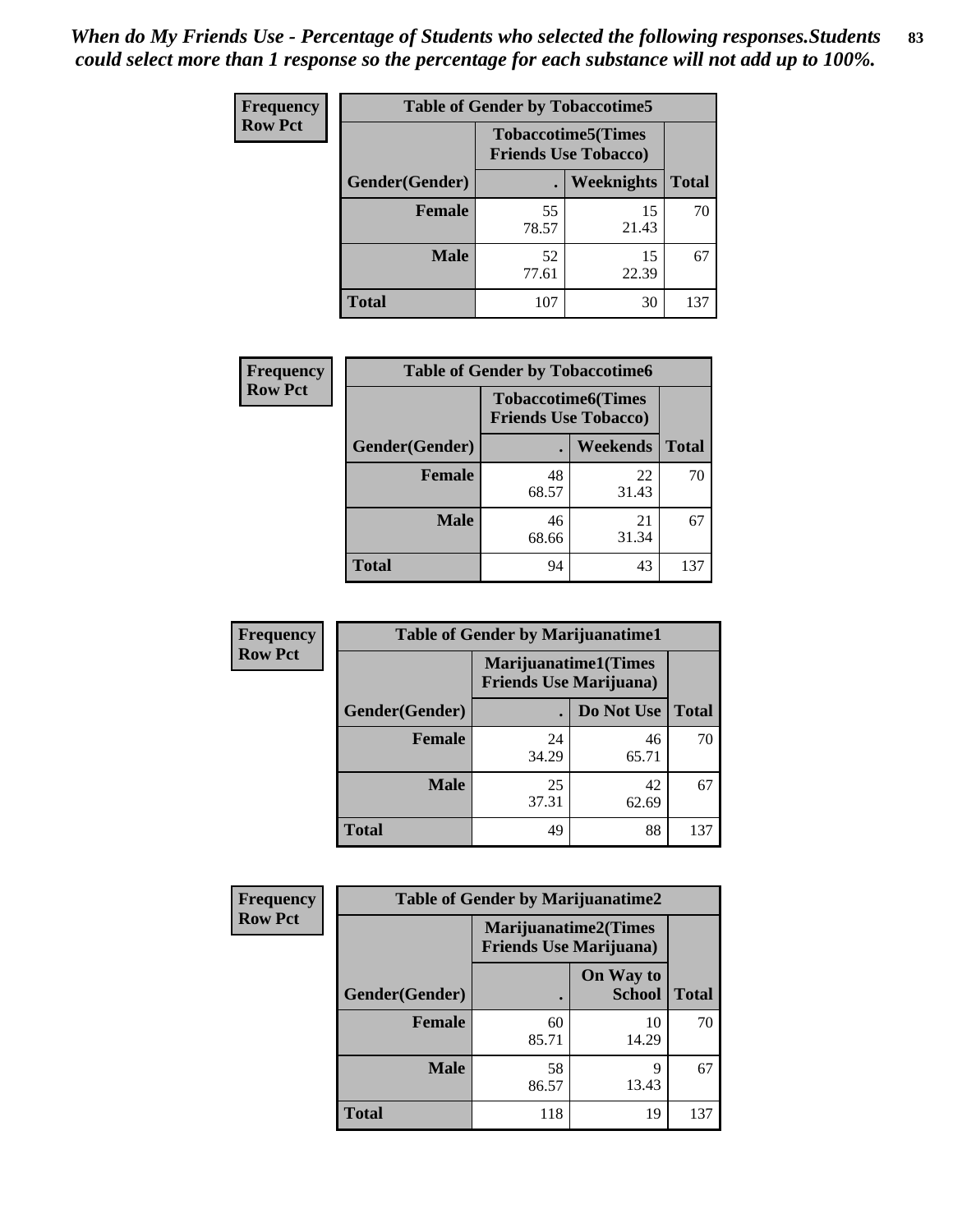| Frequency      | <b>Table of Gender by Marijuanatime3</b> |                                                        |                                |              |
|----------------|------------------------------------------|--------------------------------------------------------|--------------------------------|--------------|
| <b>Row Pct</b> |                                          | Marijuanatime3(Times<br><b>Friends Use Marijuana</b> ) |                                |              |
|                | Gender(Gender)                           |                                                        | <b>During</b><br><b>School</b> | <b>Total</b> |
|                | <b>Female</b>                            | 65<br>92.86                                            | 7.14                           | 70           |
|                | <b>Male</b>                              | 62<br>92.54                                            | 5<br>7.46                      | 67           |
|                | <b>Total</b>                             | 127                                                    | 10                             | 137          |

| Frequency      | <b>Table of Gender by Marijuanatime4</b> |                             |                                                |              |
|----------------|------------------------------------------|-----------------------------|------------------------------------------------|--------------|
| <b>Row Pct</b> |                                          | <b>Marijuanatime4(Times</b> | <b>Friends Use Marijuana</b> )                 |              |
|                | Gender(Gender)                           |                             | <b>On Way</b><br>Home<br>From<br><b>School</b> | <b>Total</b> |
|                | <b>Female</b>                            | 62<br>88.57                 | 8<br>11.43                                     | 70           |
|                | <b>Male</b>                              | 57<br>85.07                 | 10<br>14.93                                    | 67           |
|                | <b>Total</b>                             | 119                         | 18                                             | 137          |

| Frequency      | <b>Table of Gender by Marijuanatime5</b> |                                                                |                   |              |  |
|----------------|------------------------------------------|----------------------------------------------------------------|-------------------|--------------|--|
| <b>Row Pct</b> |                                          | <b>Marijuanatime5</b> (Times<br><b>Friends Use Marijuana</b> ) |                   |              |  |
|                | Gender(Gender)                           |                                                                | <b>Weeknights</b> | <b>Total</b> |  |
|                | <b>Female</b>                            | 54<br>77.14                                                    | 16<br>22.86       | 70           |  |
|                | <b>Male</b>                              | 50<br>74.63                                                    | 17<br>25.37       | 67           |  |
|                | <b>Total</b>                             | 104                                                            | 33                | 137          |  |

| Frequency      | <b>Table of Gender by Marijuanatime6</b> |                                                               |                 |              |  |
|----------------|------------------------------------------|---------------------------------------------------------------|-----------------|--------------|--|
| <b>Row Pct</b> |                                          | <b>Marijuanatime6(Times</b><br><b>Friends Use Marijuana</b> ) |                 |              |  |
|                | Gender(Gender)                           |                                                               | <b>Weekends</b> | <b>Total</b> |  |
|                | <b>Female</b>                            | 44<br>62.86                                                   | 26<br>37.14     | 70           |  |
|                | <b>Male</b>                              | 41<br>61.19                                                   | 26<br>38.81     | 67           |  |
|                | <b>Total</b>                             | 85                                                            | 52              | 137          |  |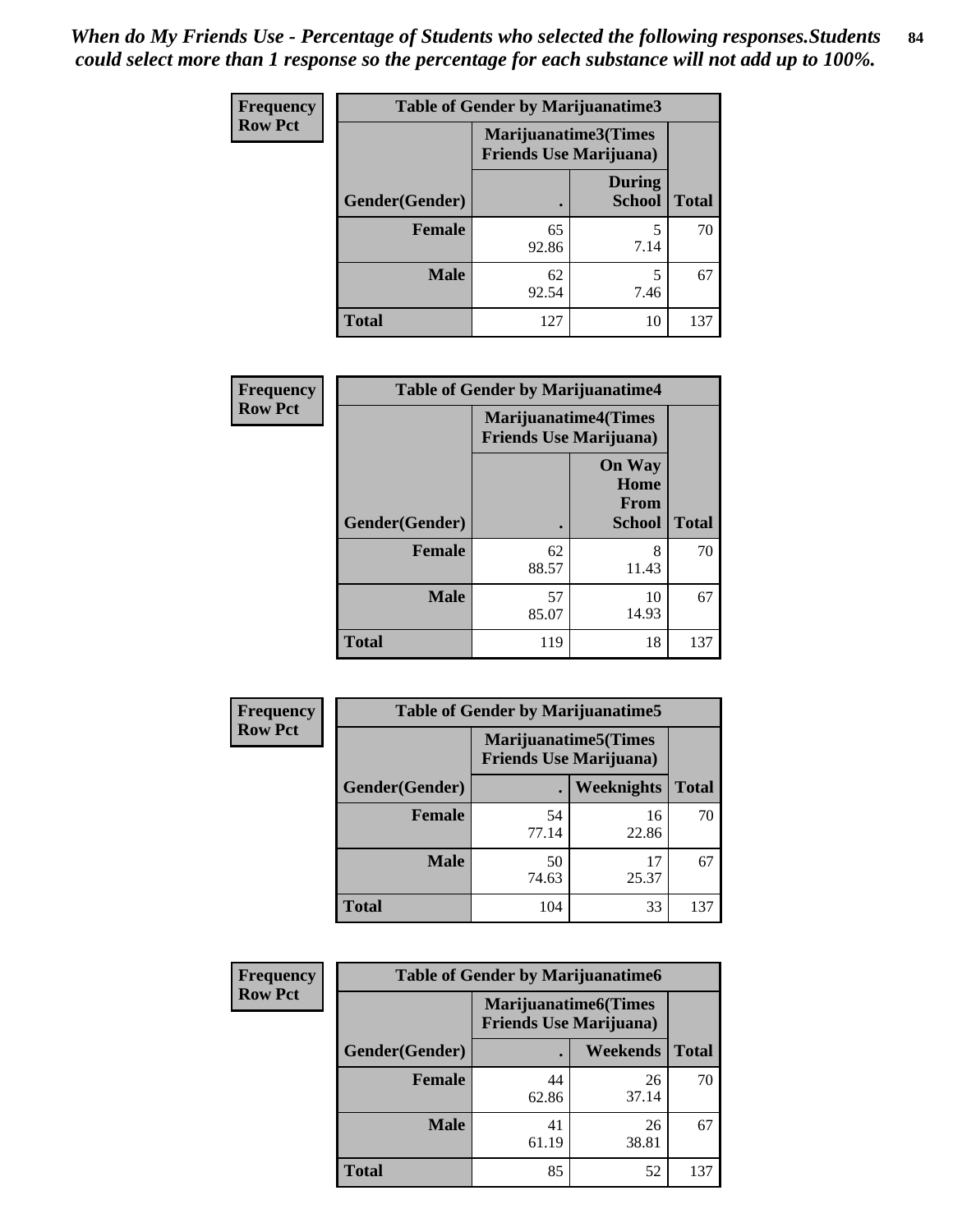| <b>Frequency</b> | <b>Table of Gender by Otherdrugtime1</b> |                                                                                  |                    |     |  |
|------------------|------------------------------------------|----------------------------------------------------------------------------------|--------------------|-----|--|
| <b>Row Pct</b>   |                                          | <b>Otherdrugtime1(Times</b><br><b>Friends Use Other</b><br><b>Illegal Drugs)</b> |                    |     |  |
|                  | Gender(Gender)                           |                                                                                  | Do Not Use   Total |     |  |
|                  | <b>Female</b>                            | 11<br>15.71                                                                      | 59<br>84.29        | 70  |  |
|                  | <b>Male</b>                              | 14<br>20.90                                                                      | 53<br>79.10        | 67  |  |
|                  | <b>Total</b>                             | 25                                                                               | 112                | 137 |  |

| Frequency      | <b>Table of Gender by Otherdrugtime2</b> |                                                                                   |                            |              |
|----------------|------------------------------------------|-----------------------------------------------------------------------------------|----------------------------|--------------|
| <b>Row Pct</b> |                                          | <b>Otherdrugtime2(Times</b><br><b>Friends Use Other</b><br><b>Illegal Drugs</b> ) |                            |              |
|                | Gender(Gender)                           |                                                                                   | On Way to<br><b>School</b> | <b>Total</b> |
|                | <b>Female</b>                            | 66<br>94.29                                                                       | 4<br>5.71                  | 70           |
|                | <b>Male</b>                              | 62<br>92.54                                                                       | 5<br>7.46                  | 67           |
|                | <b>Total</b>                             | 128                                                                               | 9                          | 137          |

| <b>Frequency</b> |                | <b>Table of Gender by Otherdrugtime3</b>           |                                |              |
|------------------|----------------|----------------------------------------------------|--------------------------------|--------------|
| <b>Row Pct</b>   |                | <b>Friends Use Other</b><br><b>Illegal Drugs</b> ) | <b>Otherdrugtime3</b> (Times   |              |
|                  | Gender(Gender) | $\bullet$                                          | <b>During</b><br><b>School</b> | <b>Total</b> |
|                  | <b>Female</b>  | 69<br>98.57                                        | 1.43                           | 70           |
|                  | <b>Male</b>    | 64<br>95.52                                        | 3<br>4.48                      | 67           |
|                  | <b>Total</b>   | 133                                                | 4                              | 137          |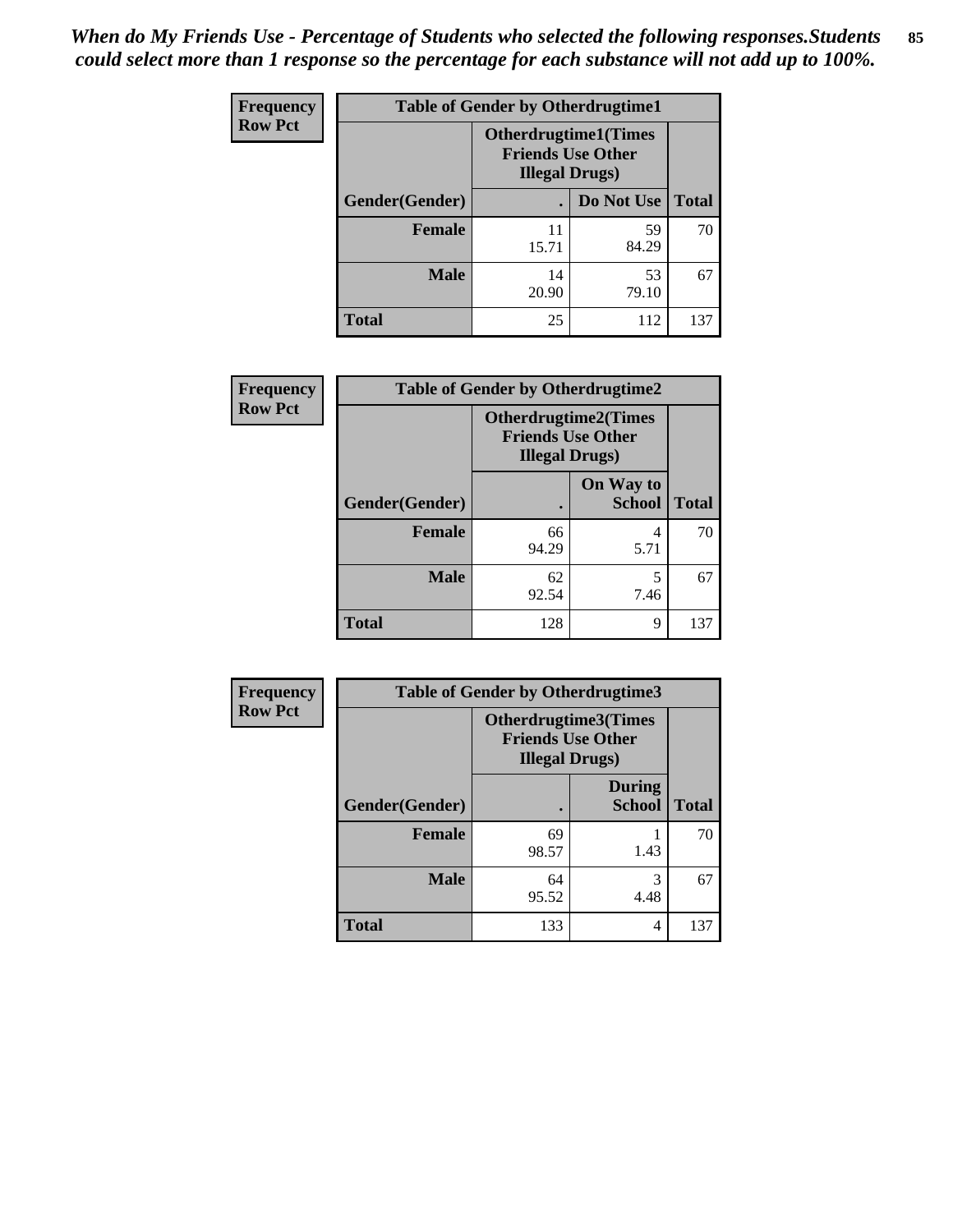*When do My Friends Use - Percentage of Students who selected the following responses.Students could select more than 1 response so the percentage for each substance will not add up to 100%.* **86**

| <b>Frequency</b> | <b>Table of Gender by Otherdrugtime4</b> |                                                    |                                                |              |
|------------------|------------------------------------------|----------------------------------------------------|------------------------------------------------|--------------|
| <b>Row Pct</b>   |                                          | <b>Friends Use Other</b><br><b>Illegal Drugs</b> ) | <b>Otherdrugtime4(Times</b>                    |              |
|                  | Gender(Gender)                           |                                                    | <b>On Way</b><br>Home<br>From<br><b>School</b> | <b>Total</b> |
|                  | Female                                   | 65<br>92.86                                        | 5<br>7.14                                      | 70           |
|                  | <b>Male</b>                              | 63<br>94.03                                        | 4<br>5.97                                      | 67           |
|                  | <b>Total</b>                             | 128                                                | 9                                              | 137          |

| Frequency      | <b>Table of Gender by Otherdrugtime5</b> |                                                                                    |                   |              |
|----------------|------------------------------------------|------------------------------------------------------------------------------------|-------------------|--------------|
| <b>Row Pct</b> |                                          | <b>Otherdrugtime5</b> (Times<br><b>Friends Use Other</b><br><b>Illegal Drugs</b> ) |                   |              |
|                | Gender(Gender)                           |                                                                                    | <b>Weeknights</b> | <b>Total</b> |
|                | <b>Female</b>                            | 64<br>91.43                                                                        | 6<br>8.57         | 70           |
|                | <b>Male</b>                              | 59<br>88.06                                                                        | 8<br>11.94        | 67           |
|                | <b>Total</b>                             | 123                                                                                | 14                | 137          |

| Frequency      | <b>Table of Gender by Otherdrugtime6</b> |                                                                                   |             |              |  |
|----------------|------------------------------------------|-----------------------------------------------------------------------------------|-------------|--------------|--|
| <b>Row Pct</b> |                                          | <b>Otherdrugtime6(Times</b><br><b>Friends Use Other</b><br><b>Illegal Drugs</b> ) |             |              |  |
|                | Gender(Gender)                           |                                                                                   | Weekends    | <b>Total</b> |  |
|                | <b>Female</b>                            | 58<br>82.86                                                                       | 12<br>17.14 | 70           |  |
|                | <b>Male</b>                              | 51<br>76.12                                                                       | 16<br>23.88 | 67           |  |
|                | <b>Total</b>                             | 109                                                                               | 28          | 137          |  |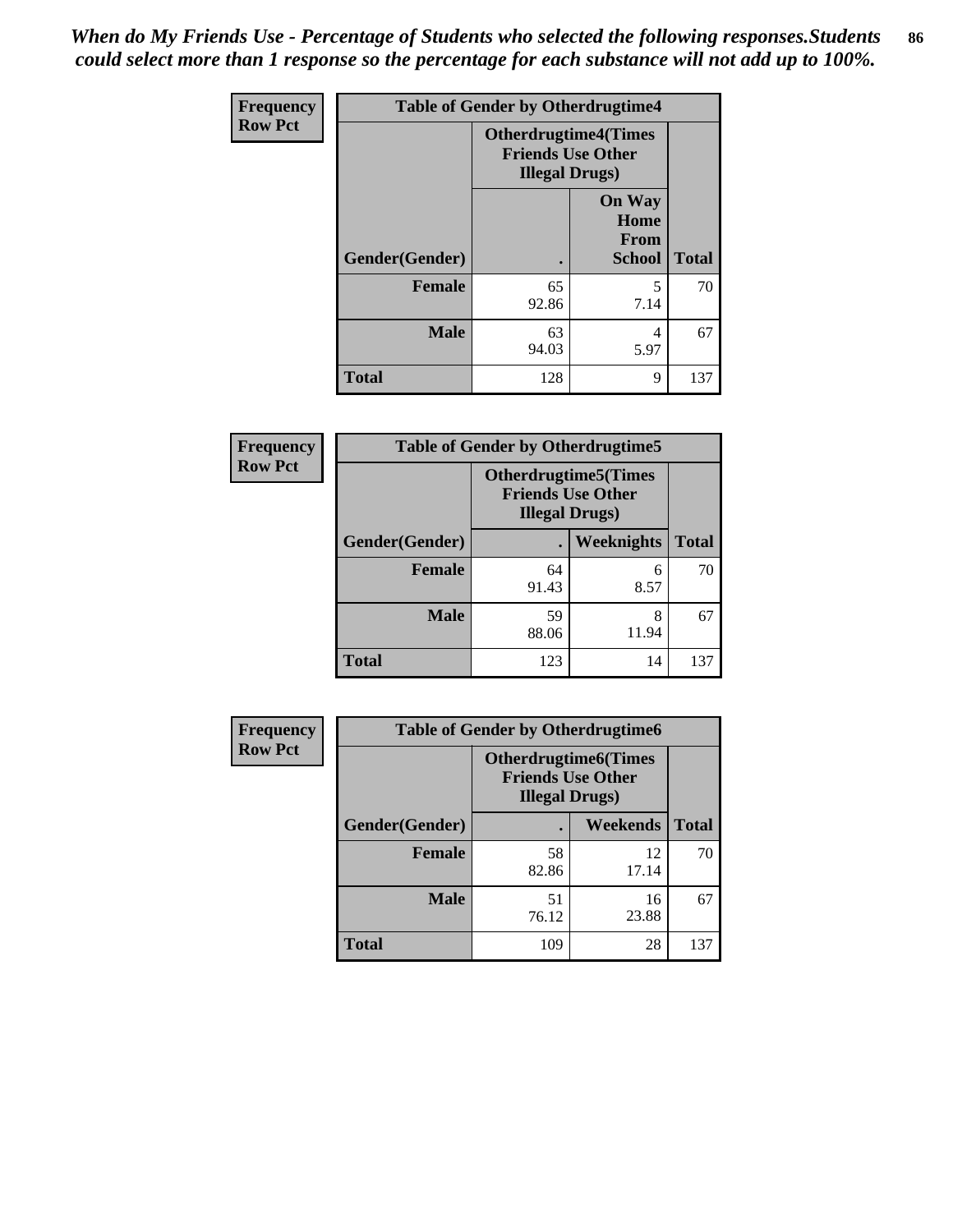# *Other Questions* **87**

| <b>Frequency</b> | <b>Table of Gender by Educationalcohol</b> |                                                                                                                                       |                |              |
|------------------|--------------------------------------------|---------------------------------------------------------------------------------------------------------------------------------------|----------------|--------------|
| <b>Row Pct</b>   |                                            | <b>Educationalcohol</b> (I<br>have been taught<br>about alcohol,<br>tobacco,<br>and other drugs<br>within the last year<br>at school) |                |              |
|                  | Gender(Gender)                             | <b>Yes</b>                                                                                                                            | N <sub>0</sub> | <b>Total</b> |
|                  | <b>Female</b>                              | 50<br>71.43                                                                                                                           | 20<br>28.57    | 70           |
|                  | <b>Male</b>                                | 35<br>52.24                                                                                                                           | 32<br>47.76    | 67           |
|                  | <b>Total</b>                               | 85                                                                                                                                    | 52             | 137          |

| Frequency      | <b>Table of Gender by Rodedrinking</b> |                                                                                                                     |             |              |  |
|----------------|----------------------------------------|---------------------------------------------------------------------------------------------------------------------|-------------|--------------|--|
| <b>Row Pct</b> |                                        | Rodedrinking(In<br>the past 30 days I<br>have ridden in a<br>car with a driver<br>who had been<br>drinking alcohol) |             |              |  |
|                | Gender(Gender)                         | Yes<br>$\mathbf{N}\mathbf{0}$                                                                                       |             | <b>Total</b> |  |
|                | <b>Female</b>                          | 10.00                                                                                                               | 63<br>90.00 | 70           |  |
|                | <b>Male</b>                            | 4<br>5.97                                                                                                           | 63<br>94.03 | 67           |  |
|                | <b>Total</b>                           | 11                                                                                                                  | 126         | 137          |  |

| Frequency      | <b>Table of Gender by Drugsschool</b> |                                                                                                                                     |                |              |  |
|----------------|---------------------------------------|-------------------------------------------------------------------------------------------------------------------------------------|----------------|--------------|--|
| <b>Row Pct</b> |                                       | <b>Drugsschool</b> (During<br>the past 12 months,<br>I have been offered,<br>sold,<br>or given illegal drugs<br>on school property) |                |              |  |
|                | Gender(Gender)                        | <b>Yes</b>                                                                                                                          | N <sub>0</sub> | <b>Total</b> |  |
|                | <b>Female</b>                         | 11<br>15.71                                                                                                                         | 59<br>84.29    | 70           |  |
|                | <b>Male</b>                           | 13<br>19.40                                                                                                                         | 54<br>80.60    | 67           |  |
|                | <b>Total</b>                          | 24                                                                                                                                  | 113            | 137          |  |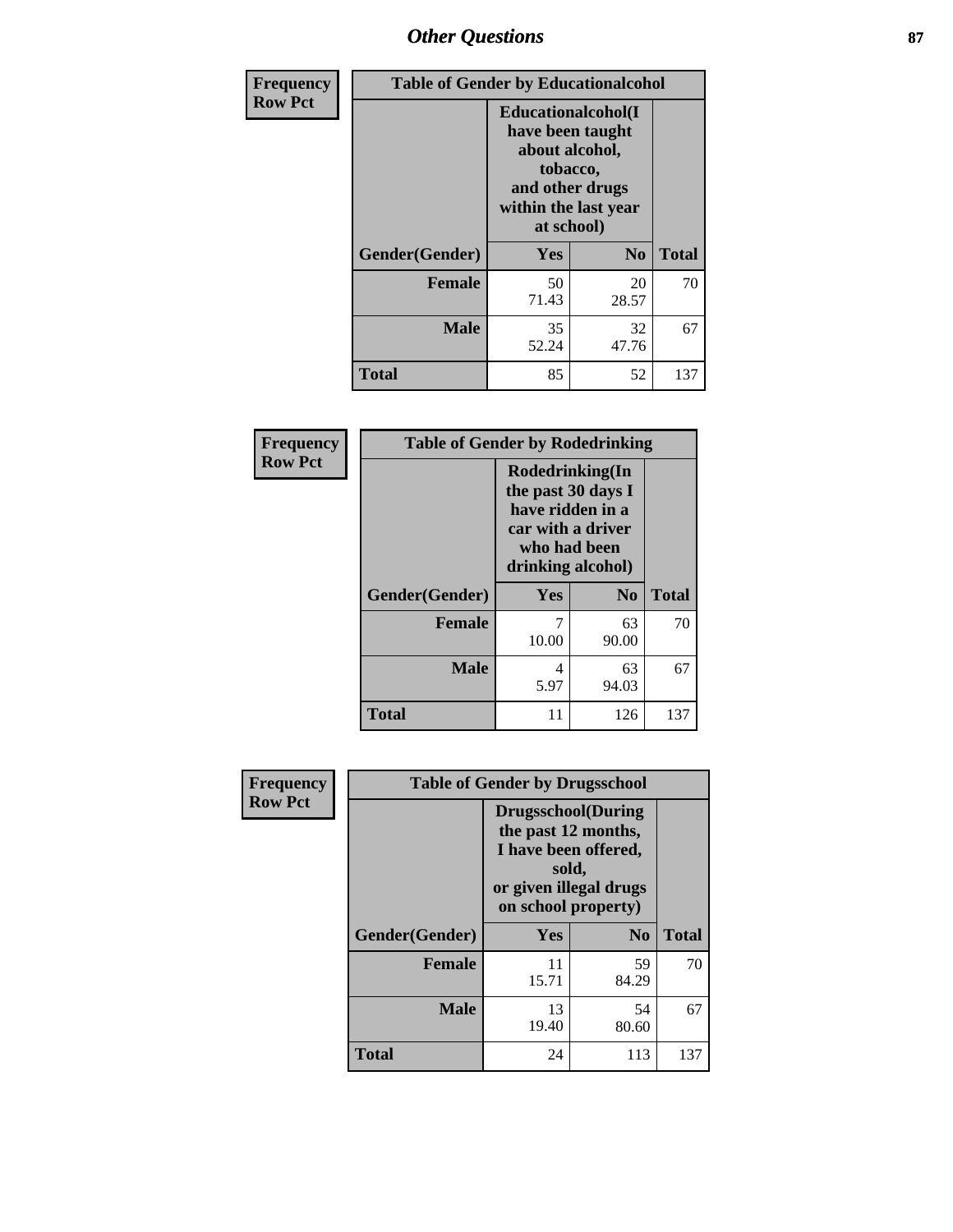# *Other Questions* **88**

**Frequency Row Pct**

| <b>Table of Gender by Bingedrinking</b> |             |                                                                                                         |           |                  |                        |                       |                        |              |
|-----------------------------------------|-------------|---------------------------------------------------------------------------------------------------------|-----------|------------------|------------------------|-----------------------|------------------------|--------------|
|                                         |             | Bingedrinking(I have drunk five or more<br>drinks of alcohol at one sitting during the<br>last 30 days) |           |                  |                        |                       |                        |              |
|                                         | $\bf{0}$    | $1$ or                                                                                                  | 3 to<br>5 | <b>6 to</b><br>q | 10<br>to<br>19         | <b>20</b><br>to<br>29 | All<br>30              |              |
| <b>Gender</b> (Gender)                  | <b>Days</b> | days                                                                                                    | days      | days             | days                   | days                  | days                   | <b>Total</b> |
| <b>Female</b>                           | 62<br>88.57 | 4<br>5.71                                                                                               | 1.43      | 1.43             | $\overline{2}$<br>2.86 | 0<br>0.00             | $\Omega$<br>0.00       | 70           |
| <b>Male</b>                             | 60<br>89.55 | 2<br>2.99                                                                                               | 2<br>2.99 | 0<br>0.00        | $\Omega$<br>0.00       | 1.49                  | $\mathfrak{D}$<br>2.99 | 67           |

| Frequency      | <b>Table of Gender by Educationaids</b> |                                                                                                 |                |              |  |
|----------------|-----------------------------------------|-------------------------------------------------------------------------------------------------|----------------|--------------|--|
| <b>Row Pct</b> |                                         | <b>Educationaids</b> (I<br>have been taught<br>about HIV/AIDS<br>at school in the<br>past year) |                |              |  |
|                | Gender(Gender)                          | Yes                                                                                             | N <sub>0</sub> | <b>Total</b> |  |
|                | <b>Female</b>                           | 44<br>62.86                                                                                     | 26<br>37.14    | 70           |  |
|                | <b>Male</b>                             | 31<br>46.27                                                                                     | 36<br>53.73    | 67           |  |
|                | <b>Total</b>                            | 75                                                                                              | 62             | 137          |  |

| <b>Frequency</b> | <b>Table of Gender by Suicideconsider</b> |                 |                |              |  |
|------------------|-------------------------------------------|-----------------|----------------|--------------|--|
| <b>Row Pct</b>   |                                           | Suicideconsider |                |              |  |
|                  | Gender(Gender)                            | Yes             | N <sub>0</sub> | <b>Total</b> |  |
|                  | <b>Female</b>                             | 6<br>8.57       | 64<br>91.43    | 70           |  |
|                  | <b>Male</b>                               | 4.48            | 64<br>95.52    | 67           |  |
|                  | <b>Total</b>                              | q               | 128            | 137          |  |